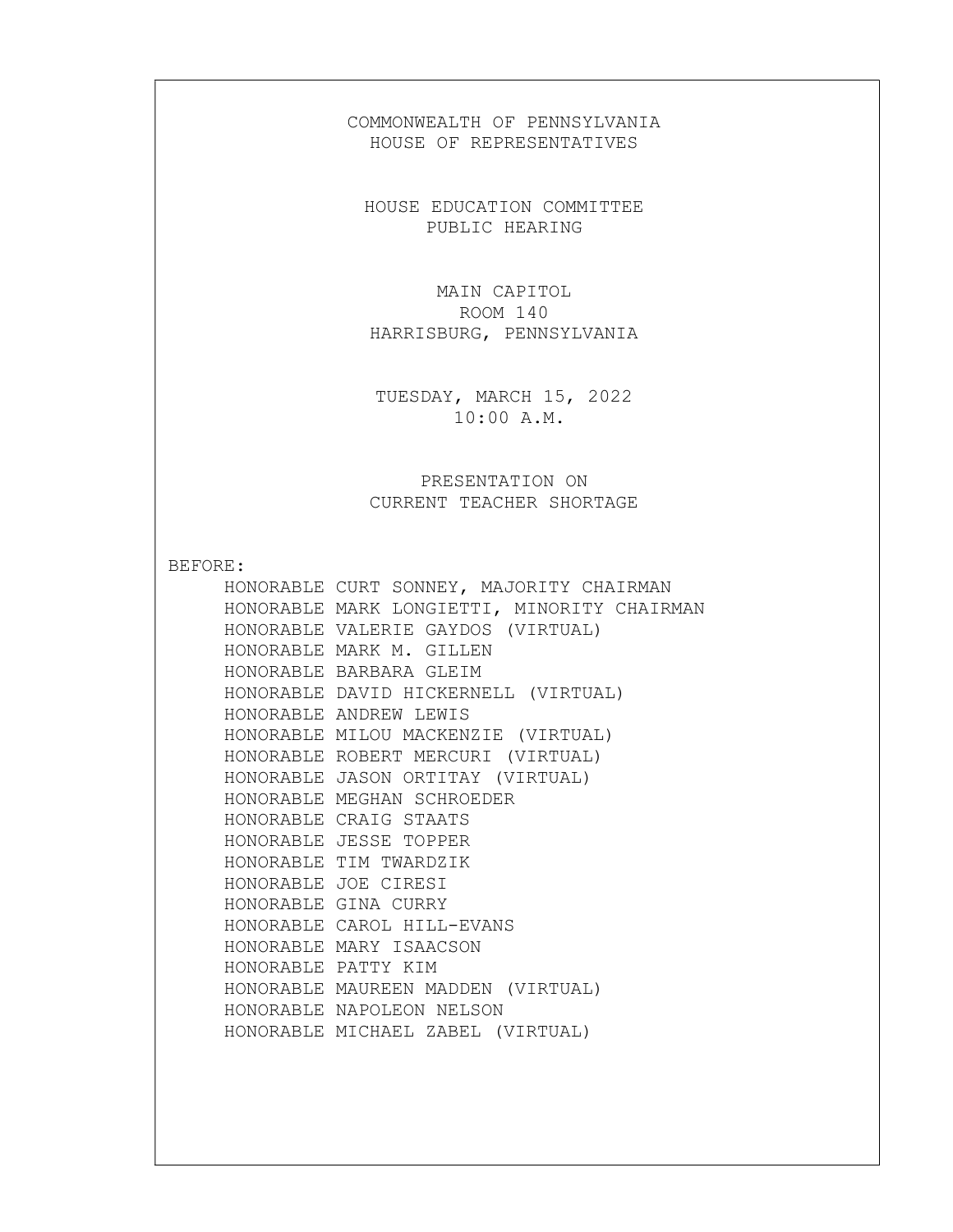HOUSE COMMITTEE STAFF PRESENT:

- CHRISTINE SEITZ MAJORITY EXECUTIVE DIRECTOR
- DANIEL GLATFELTER MAJORITY RESEARCH ANALYST
- MITCHELL ROSENBERGER MAJORITY RESEARCH ANALYST
- CHRISTINE CRONE MAJORITY ADMINISTRATIVE ASSISTANT II
- ERIN DIXON (VIRTUAL) MINORITY EXECUTIVE DIRECTOR
- ALYCIA LAURETI MINORITY RESEARCH ANALYST
- BOB BROWNAWELL (VIRTUAL) MINORITY SENIOR LEGISLATIVE ASSISTANT
- MARLENA MILLER MINORITY LEGISLATIVE ASSISTANT

\* \* \* \* \*

Pennsylvania House Of Representatives Commonwealth of Pennsylvania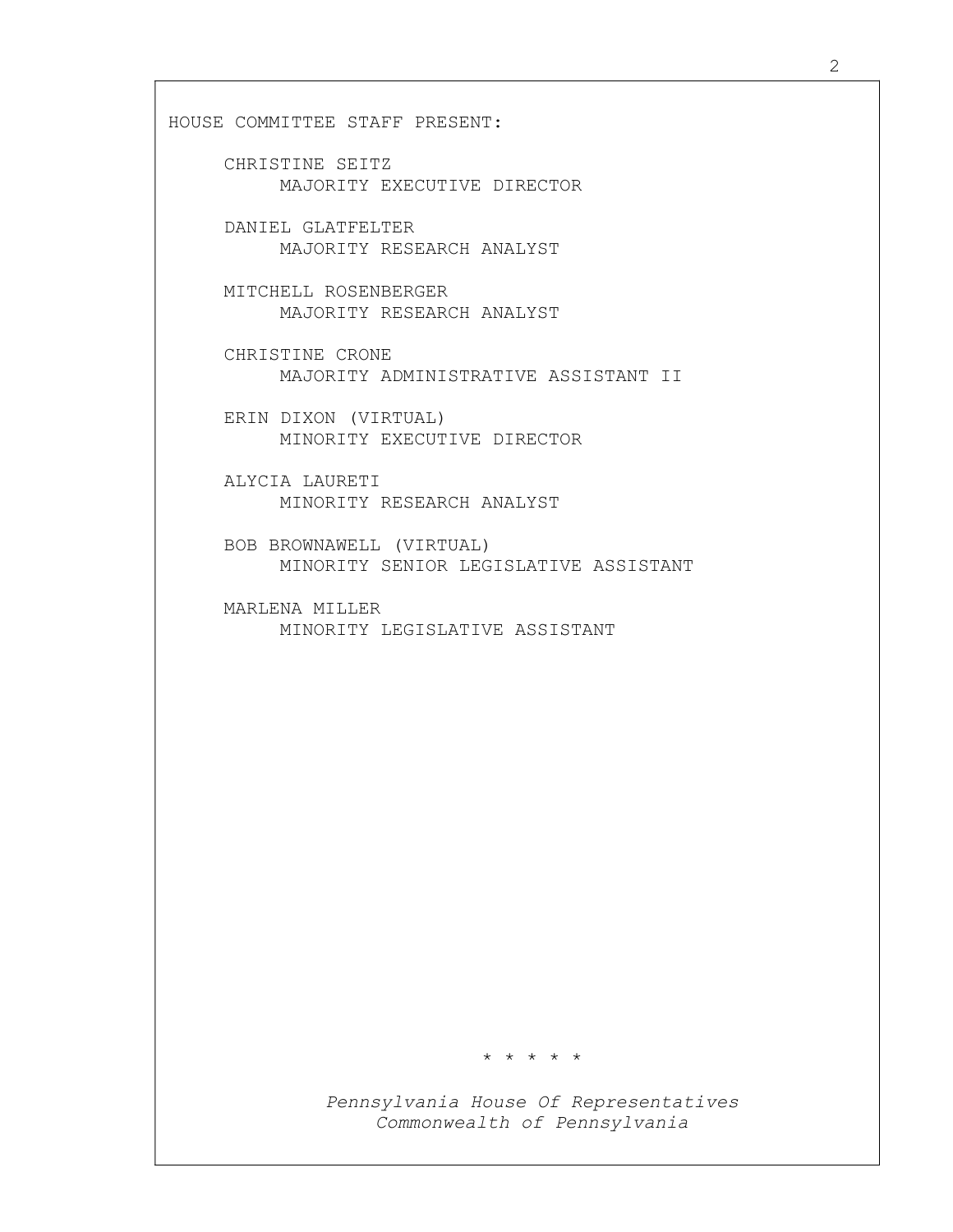INDEX TESTIFIERS \* \* \* NAME PAGE DR. TANYA GARCIA DEPUTY SECRETARY AND COMMISSIONER FOR POSTSECONDARY AND HIGHER EDUCATION, PA DEPARTMENT OF EDUCATION...........8 DR. KERRY HELM CHIEF, PDE DIVISION OF CERTIFICATION SERVICES.........9 DR. DESHA WILLIAMS DEAN, WEST CHESTER UNIVERSITY................................9 DR. JOHN WARD PA ASSOCIATION OF COLLEGE AND TEACHER EDUCATORS......10 DR. JOHN SANVILLE SUPERINTENDENT, UNIONVILLE-CHADDS FORD SD............54 DR. LEON POESKE ADMINISTRATIVE DIRECTOR, BUCKS COUNTY TECHNICAL HIGH SCHOOL...................55 VICKI TRUCHAN TEACHER, NORTH HILLS SCHOOL DISTRICT.................60 DR. AMANDA HILL-HENNIE PRINCIPAL, MEMPHIS STREET ACADEMY....................85 MARY JO WALSH PRINCIPAL, FELL CHARTER SCHOOL........................86 SUBMITTED WRITTEN TESTIMONY \* \* \* (See submitted written testimony and handouts online.)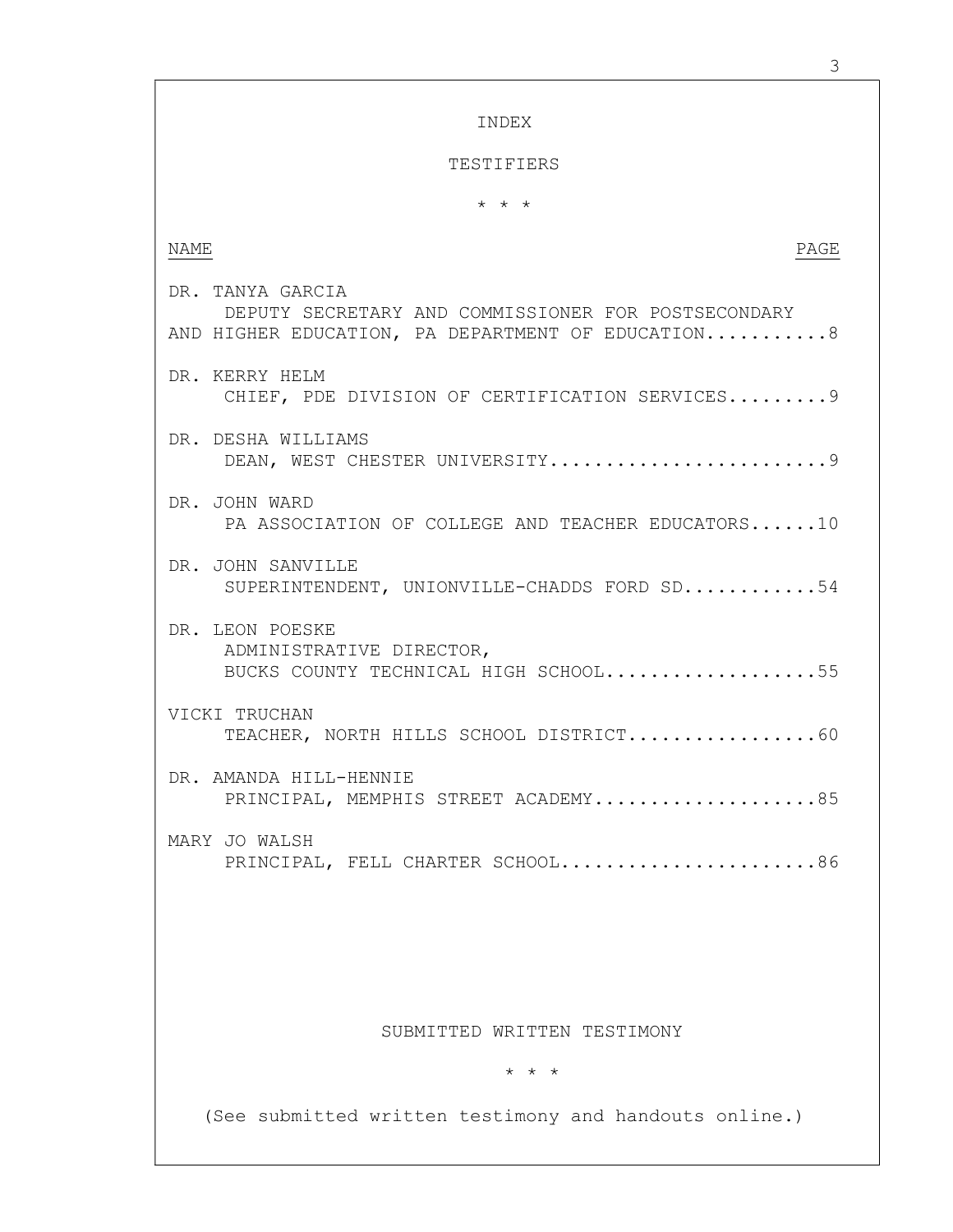| $\mathbf 1$    | PROCEEDINGS                                                 |
|----------------|-------------------------------------------------------------|
| $\overline{2}$ | $\star$ $\star$ $\star$                                     |
| 3              | MAJORITY CHAIRMAN SONNEY: I'd like to welcome               |
| 4              | everyone to this hearing of the House Education Committee.  |
| 5              | Once again, I would like to remind everyone that this       |
| 6              | hearing is being recorded in livestream so the public can   |
| $7\phantom{.}$ | watch. If we experience any technical difficulties we will  |
| 8              | recess the hearing until the technical difficulties can be  |
| $\mathcal{G}$  | addressed.                                                  |
| 10             | For the members and testifiers participating                |
| 11             | virtually, please mute your microphones until it is your    |
| 12             | turn to speak. Each testifier has been asked to limit       |
| 13             | their testimony to the Committee to three minutes or less   |
| 14             | and to not read their submitted testimony verbatim.         |
| 15             | Following, the presenters will go for questions.            |
| 16             | I think we'll do a panel. Each group has a panel. And       |
| 17             | then we'll take questions, you know, to the entire panel.   |
| 18             | And so right now I'll ask for the members to                |
| 19             | identify themselves that are here. I'm Representative Curt  |
| 20             | Sonney, the Majority Chairman of the House Education        |
| 21             | Committee, and I represent the 4th Legislative District.    |
| 22             | MINORITY CHAIRMAN LONGIETTI: Mark Longietti. I              |
| 23             | represent the 7th Legislative District in Mercer County,    |
| 24             | and I serve as the Minority Chairman of the House Education |
| 25             | Committee.                                                  |

4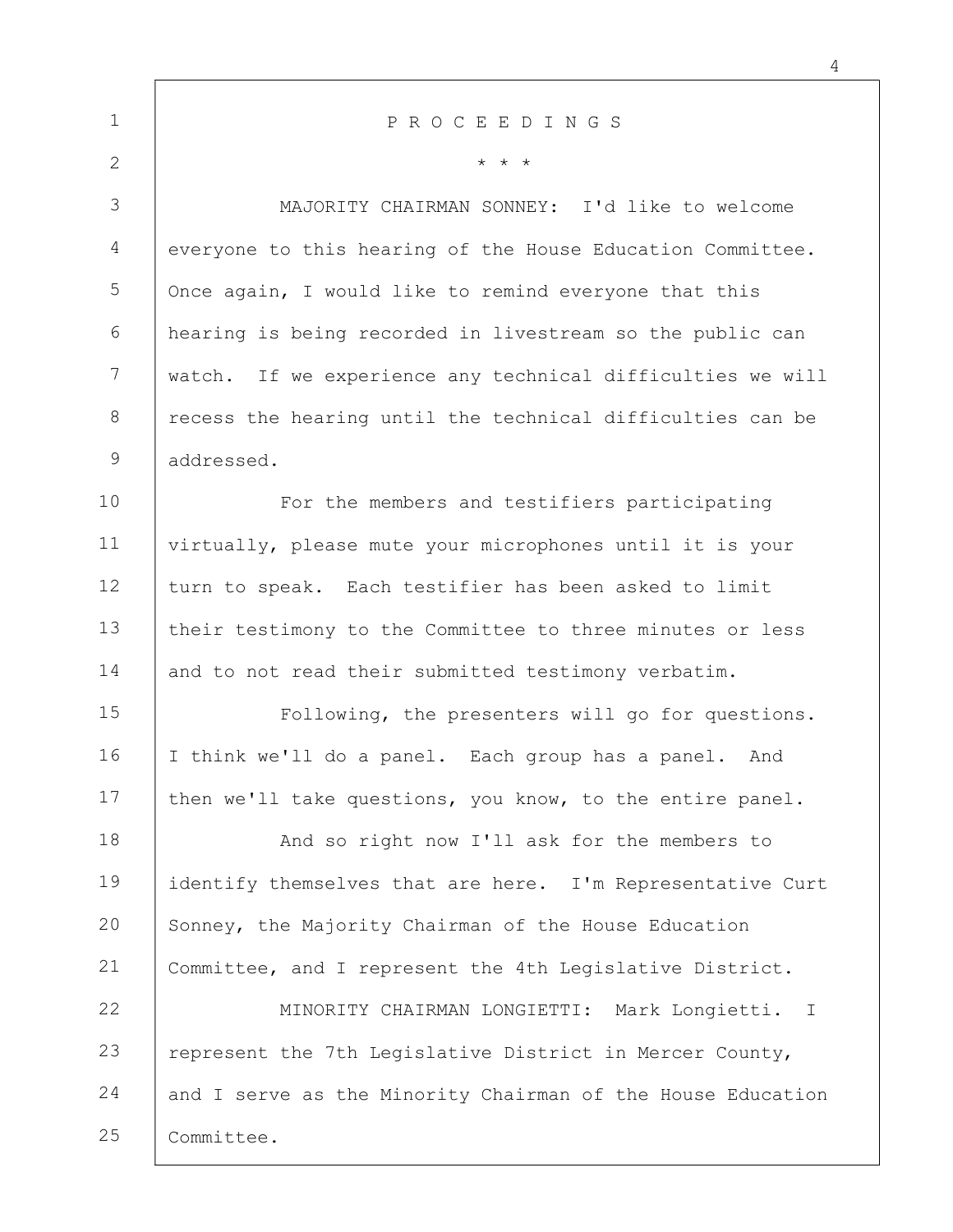1 2 3 4 5 6 7 8 9 10 11 12 13 14 15 16 17 18 19 20 21 22 23 24 25 REPRESENTATIVE HILL-EVANS: Carol Hill-Evans. I represent the 95th Legislative District in York County. REPRESENTATIVE ISAACSON: I'm Representative Mary Isaacson from Philadelphia County. REPRESENTATIVE CIRESI: Joe Ciresi. I represent the 146th in Montgomery County. REPRESENTATIVE KIM: Good morning. Patti Kim, City of Harrisburg, 103rd District. REPRESENTATIVE NELSON: Napoleon Nelson representing the 154th District in Montgomery County. REPRESENTATIVE CURRY: Gina H. Curry representing the 164th in Delaware County. REPRESENTATIVE GILLEN: Representative Mark Gillen, Berks and Lancaster Counties, at least for the moment. REPRESENTATIVE TWARDZIK: Representative Tim Twardzik in the snowy Schuylkill County, the 123rd. REPRESENTATIVE GLEIM: Representative Barb Gleim from portions of Cumberland County. REPRESENTATIVE STAATS: Good morning. Craig Staats representing the 145th Legislative District in Bucks County. REPRESENTATIVE SCHROEDER: Thank you. Representative Meghan Schroeder from the 29th District, also from Bucks County.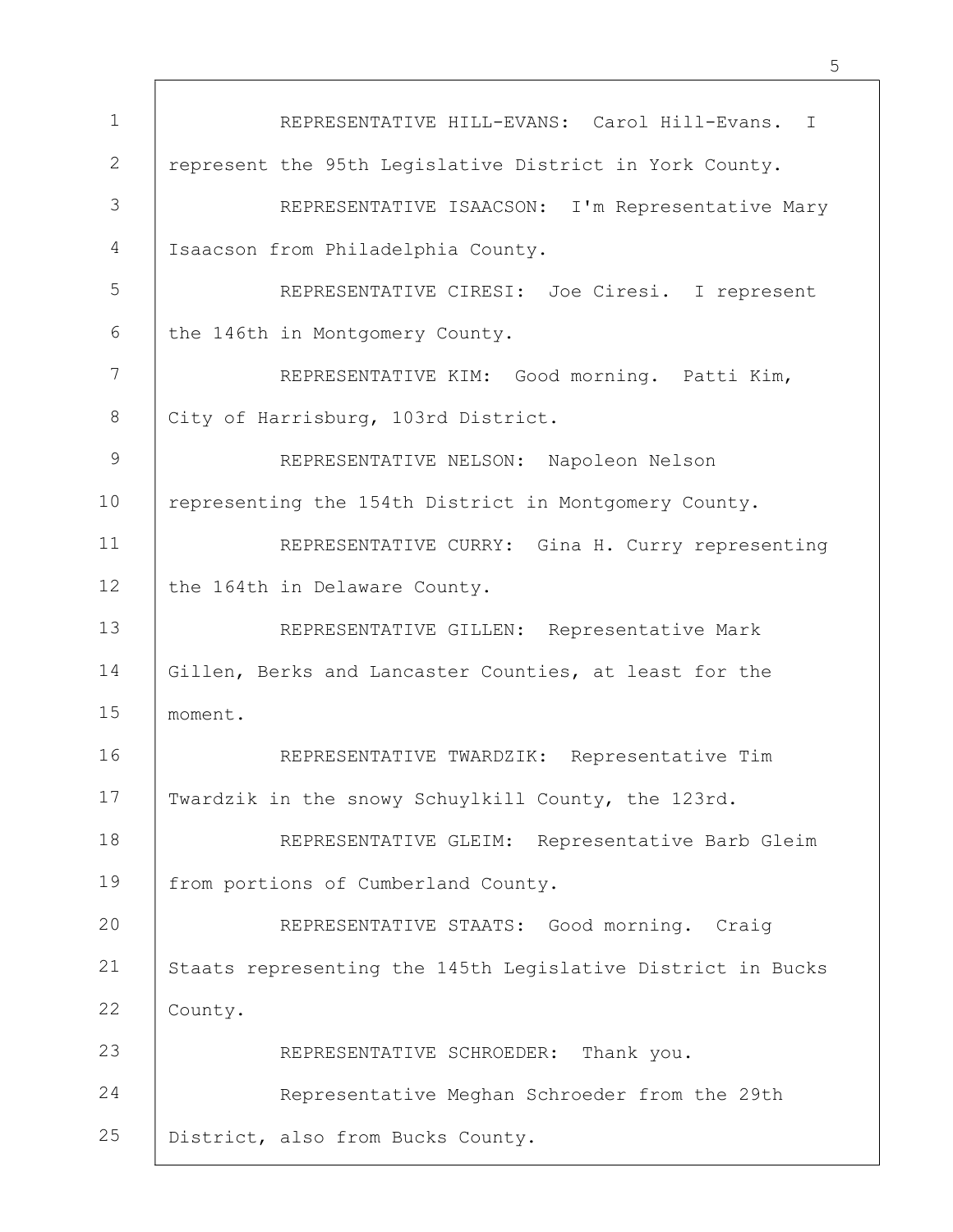1 2 3 4 5 6 7 8 9 10 11 12 13 14 15 16 17 18 19 20 21 22 23 24 25 MAJORITY CHAIRMAN SONNEY: Chairman Longietti and I would also like to welcome our newest member who's already introduced herself. Representative Gina Curry from the 164th District is replacing Representative Gainey, who we all know is now the Mayor of Pittsburgh. So welcome, Representative. The House Education Committee will hear from teachers, various school personnel, and other stakeholders from across the Commonwealth regarding the current shortage of qualified teachers and school personnel. As we have finally achieved a return to in-person instruction for our students this school year, we recognize a new set of challenges before us. One of the most pressing is the shortage of teachers and other qualified school personnel, which places a significant burden on the current teachers and the students alike. We also know that our schools and this Committee will continue facing the issues and addressing pandemicrelated learning loss for years to come as we continue assessing the impact of pandemic-related school closures on students and academic progress. While members of this Committee and the General Assembly may not agree on every proposed solution, we can all agree that schools must be adequately staffed with qualified teachers and other school personnel to help

6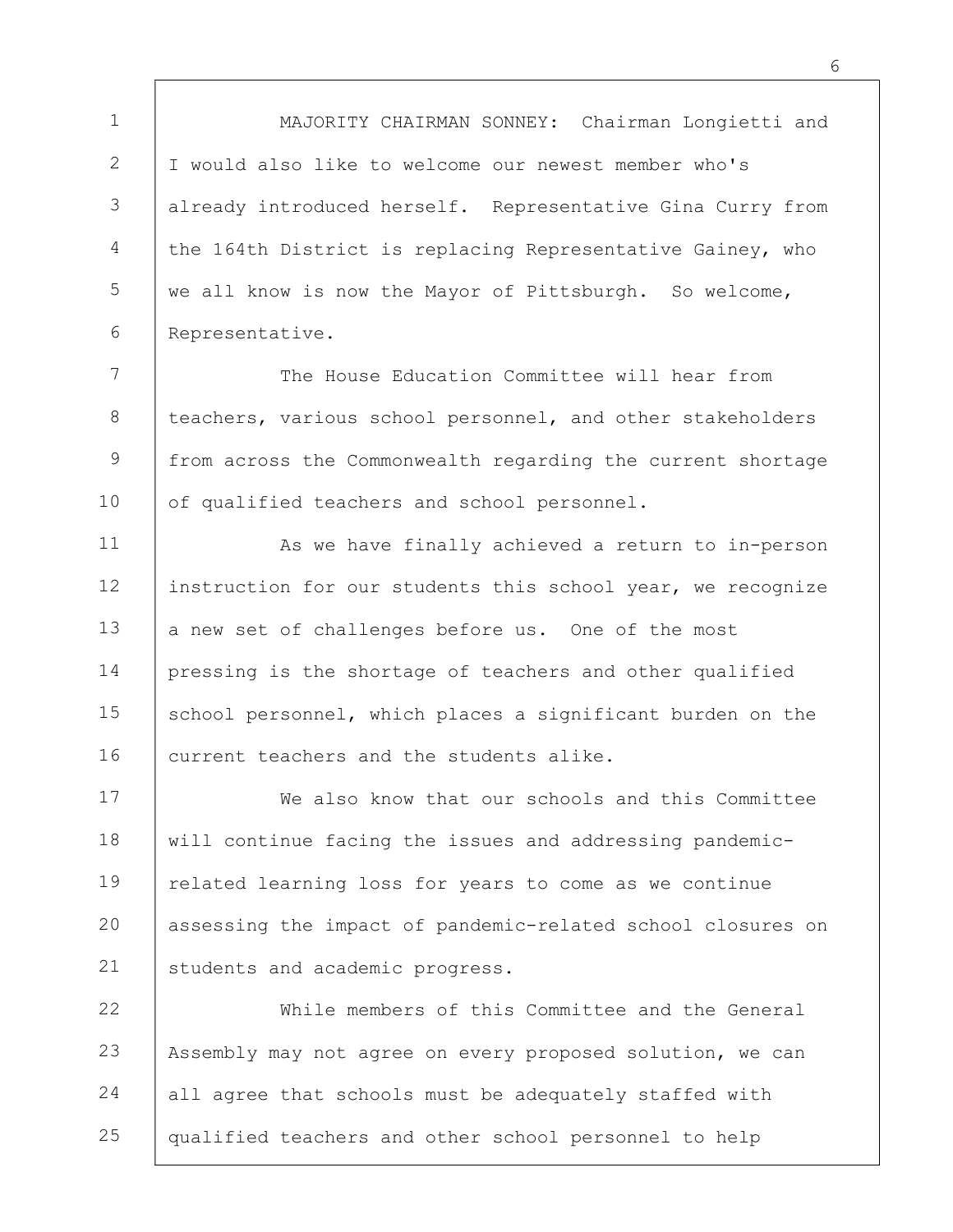1 2 3 4 5 ensure student success. To receive a holistic view of this issue, the Committee has invited various school administrators, school personnel, and individuals working in the field of teacher preparation, development, and certification to testify with us here today.

6

Chairman Longietti.

7 8 9 10 11 12 MINORITY CHAIRMAN LONGIETTI: Thank you, Chairman Sonney. And I want to thank you for calling this very important hearing regarding teacher shortages. And this is -- you know, this is a problem that existed prior to the pandemic. It got heightened during the pandemic, and I'm afraid it's going to be with us for some time.

13 14 15 16 And I think it's an area where we can find some bipartisan consensus on trying to address it from a policy standpoint. You know, the classroom teacher is the greatest asset that we have in public education.

17 18 19 20 21 22 We can all look back on our life and identify that teacher that made a huge difference in our lives. And we need to find ways to encourage people to enter the profession. You know, Pennsylvania used to be an exporter, so to speak, of certified teachers. We have great preparation programs here in the Commonwealth.

23 24 25 But something is happening that's causing folks to not enter the profession and causing others to leave the profession prematurely, and I'm very interested to hear the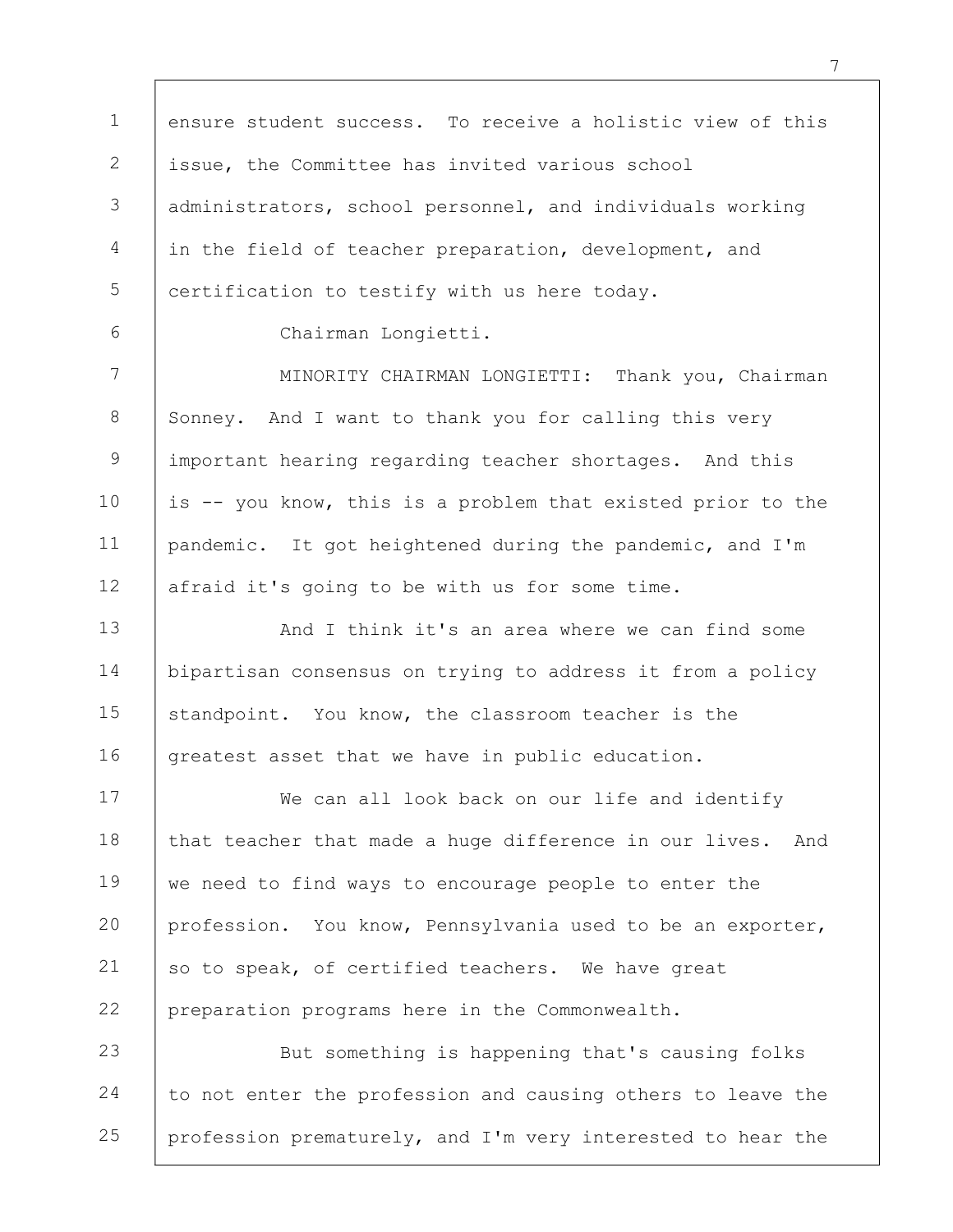1 2 3 4 5 6 7 8 9 10 11 12 13 14 15 16 17 18 19 20 21 22 23 24 25 testimony today to hear from people that are on the ground and understand this challenge and perhaps some solutions to solving it because it is such an important issue for our time. And we need to treat these folks as professionals. This is a professional calling, and we need to make sure that their working conditions and their compensation are such that people can make this a career and impact students in a positive way. So I'm very interested to hear the testimony. And again, I thank you, Mr. Chairman, for calling this hearing. MAJORITY CHAIRMAN SONNEY: Thank you. The Department of Education will be the first panel. We have Dr. Tanya Garcia, Deputy Secretary and Commissioner for Postsecondary and Higher Education; Dr. Kerry Helm, Chief Division of Certification Services; Dr. Desha Williams, Dean, West Chester University; and Dr. John Ward, PA Association of College and Teacher Educators. If I could ask all of you to please stand and raise your right hand to be sworn in. (Oath Administered.) MAJORITY CHAIRMAN SONNEY: Thank you. You may be seated. Dr. Garcia will begin when she's ready. DR. GARCIA: Good morning, Chairman Sonney,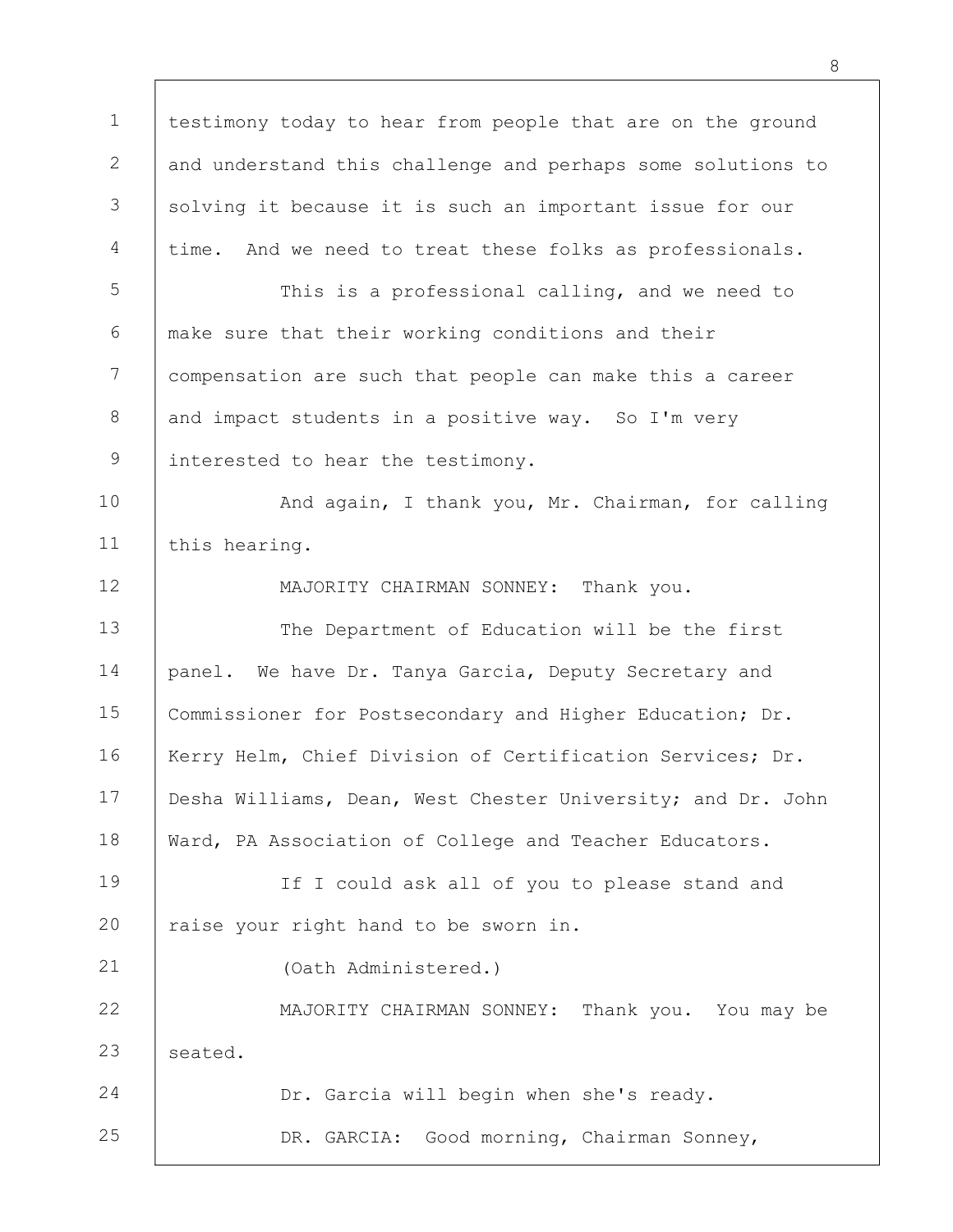1 2 Chairman Longietti, and distinguished members of the House Education Committee.

3 4 5 6 7 8 9 10 11 12 13 14 15 16 17 18 19 20 21 22 23 24 25 Thank you for the opportunity to meet with you on Pennsylvania's shrinking educator workforce. My name is Tanya Garcia. I'm the Deputy Secretary and Commissioner at for PDE, for postsecondary and higher education. And I'm pleased to have here with me Dr. Kerry Helm who is the Acting Bureau Director of School Leadership and Teacher Quality and Division Chief for Certification Services. We're honored to be on this panel and we look forward to your questions and the continued dialog. MAJORITY CHAIRMAN SONNEY: Dr. Helm, do you have any opening remarks? DR. HELM: No. Those were our opening remarks. Just to verify, I'm Dr. Kerry Helm. I am Acting Bureau Director currently of Bureau School Leadership and Teacher quality, but my primary role is Division of Certification Services, Division Chief, so that's my primary. MAJORITY CHAIRMAN SONNEY: Very good. Dr. Desha Williams, do you have any opening remarks. DR. WILLIAMS: Good morning. I'm Dr. Desha Williams, Dean of the College of Education and Social Work, and I thank you for giving me this opportunity to speak about the shortage of teachers in the Commonwealth.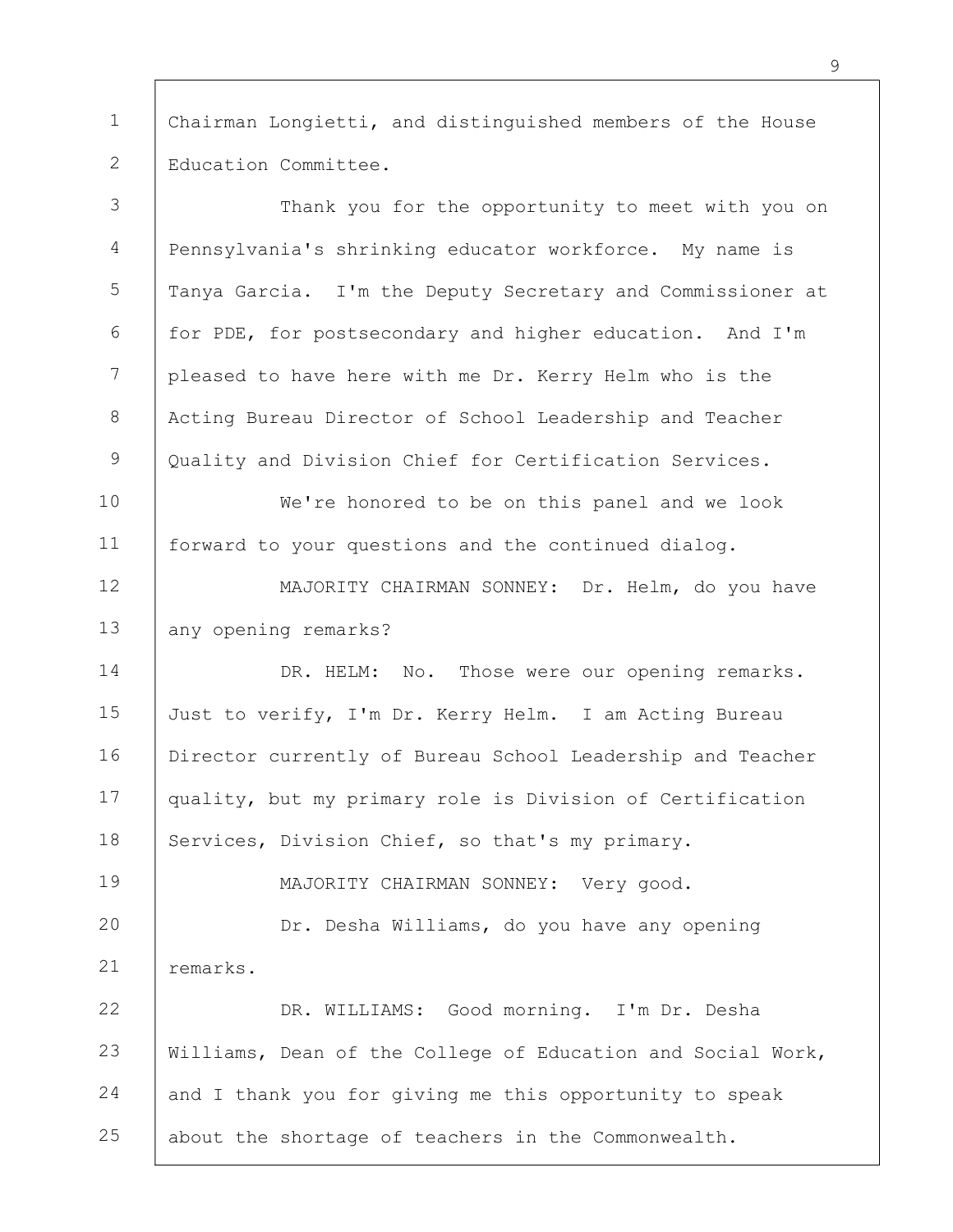1 2 3 4 5 6 7 8 9 10 11 12 13 14 15 16 17 18 19 20 21 22 23 24 25 MAJORITY CHAIRMAN SONNEY: And Dr. John Ward. DR. WARD: Chair Sonney, Chair Longietti, and members of the House Education Committee, my name's John Ward. I am Dean of the College of Education at Kutztown University and I'm President-Elect of PAC-TE, and we appreciate the opportunity to testify before the Committee today. MAJORITY CHAIRMAN SONNEY: Thank you. I'll start off with the first question then. Dr. Garcia, so what's your overall assessment? You know, obviously we know the predicament we're in. We are not necessarily certain how to get out of it anytime soon. But what's your assessment on how we're going to move forward to increase not only the number of prospective teachers but also of prospective substitutes? DR. GARCIA: Thank you very much, Chairman Sonney. We have a lot of work to do and we must do it collectively if we are to achieve any improvement in the educator workforce of Pennsylvania. We have been concerned about these issues for quite some time. The past decade has seen enrollments in postsecondary education drop to levels that are not sustainable. And of course one of the biggest determinants of who enters educator preparation programs are those who enter postsecondary education to begin with.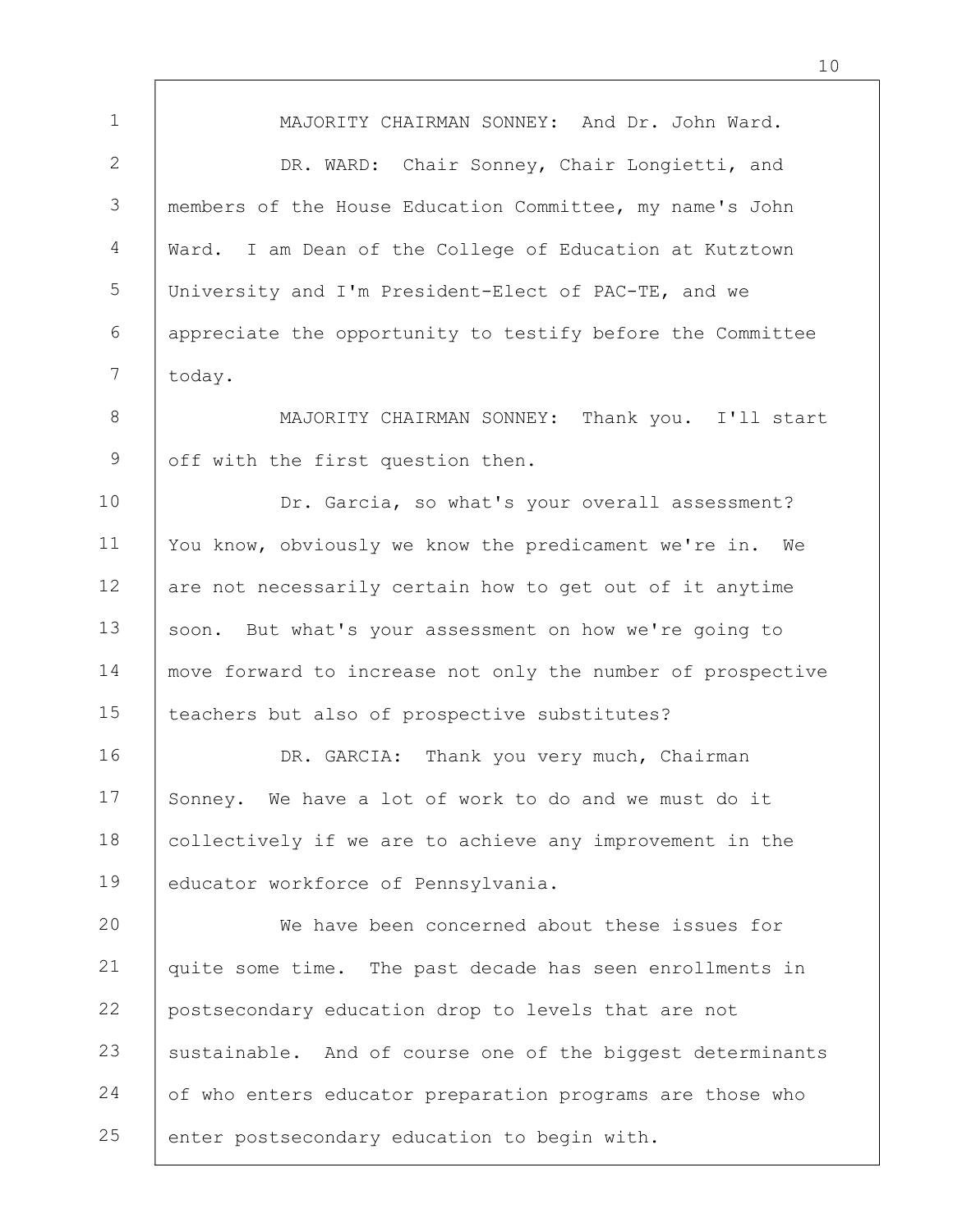1 2 3 4 5 And so one of the most promising trends in the 2018-'19, and '19-'20 school years was that we finally saw an increase in the number of individuals declaring education as their major in educator prep programs. Of course, that precedes the pandemic, and I'm

6 7 8 really worried about what that trend might look like now that we know that across the country there have been one million fewer students enrolled in postsecondary education.

9 10 11 12 13 14 15 16 17 18 19 And so part of the solution here involves increasing to a much greater extent alignment between LEAs, charter schools, in the intermediate units the institutions of higher education who have educator preparation programs, and what we know about the barriers that prevent individuals from being identified as future educators for Pennsylvania, being recruited, being encouraged to enroll in postsecondary education, and being encouraged to pursue education as a major and to complete the requirements that enable them to finally enter our classrooms across the Commonwealth.

20 21 22 23 24 25 That assessment might not be reassuring to many of us across the state and it shouldn't be reassuring. Instead, we should seize upon this opportunity to really dramatically change the way in which we prepare, attract, and retain all educators. Because, as you mentioned at the outset, now that we are singularly focused on the provision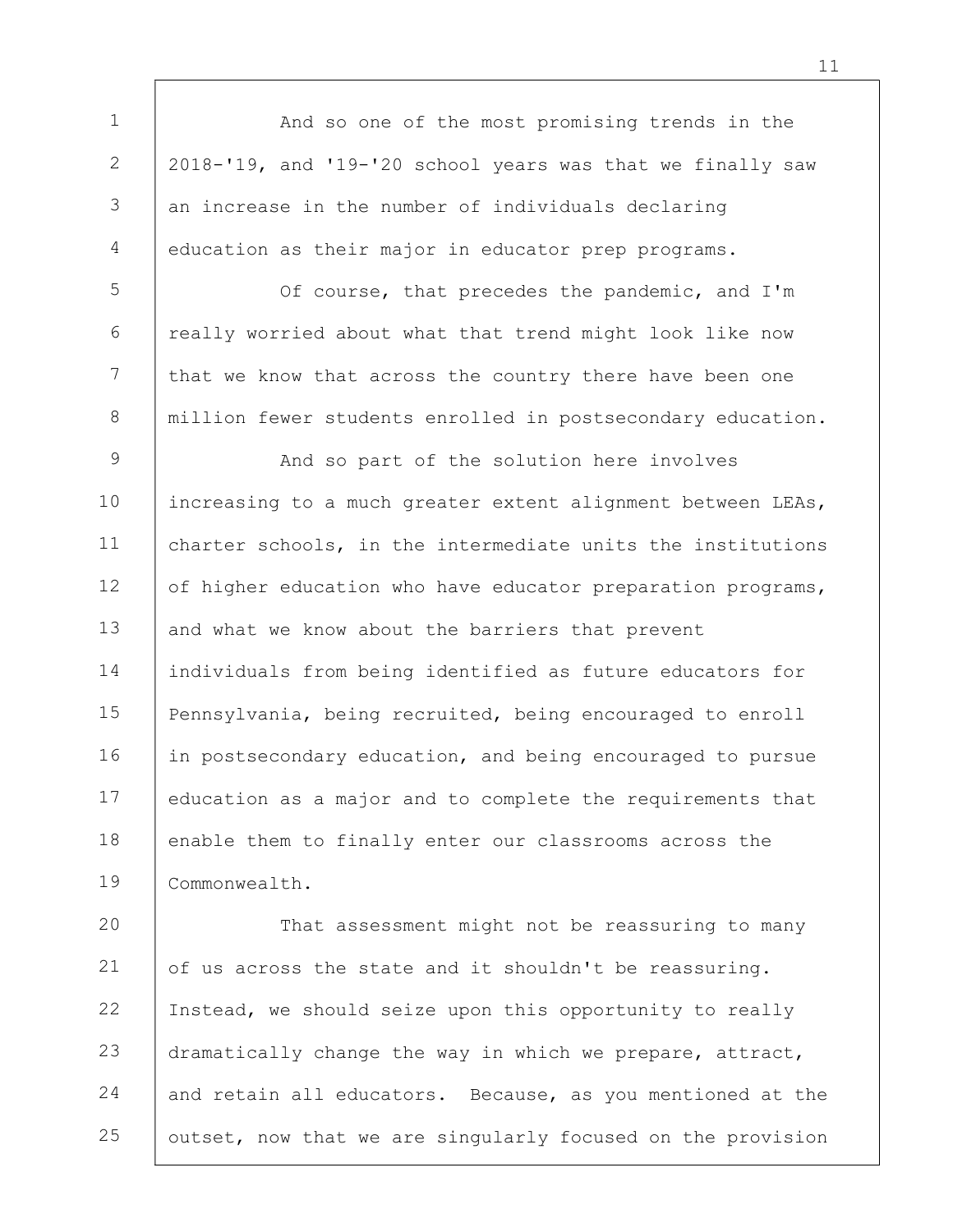1 2 3 4 5 6 7 8 9 10 11 12 13 14 15 16 17 18 19 20 21 22 23 of in-person instruction, we must not only prepare teachers for what's ahead for all of our young people, we must also increase the infrastructure of support that is available to students in some districts but not others when it comes to professional support staff and other individuals. And so we're delighted to share some of the work that we're engaging in at PDE and across the state with our partners, and we remain committed to solving this educator workforce shortage that is really going to stymie our efforts to prepare future Pennsylvanians for the workforce that awaits them. MAJORITY CHAIRMAN SONNEY: Thank you. And I have one more question for Dr. Desha Williams. DR. WILLIAMS: Good morning. MAJORITY CHAIRMAN SONNEY: Good morning. On your side of it, are you getting much feedback on, number one, why students aren't either electing or finishing once they take the education route and/or once they've entered the workforce, you know, have you been watching and seeing if the numbers are declining on how many, you know, leave it rather quickly after a year or two and decide that it was not for them, which would kind of reflect back to how

24 prepared they were for what was -- what they were going to

25 experience, right?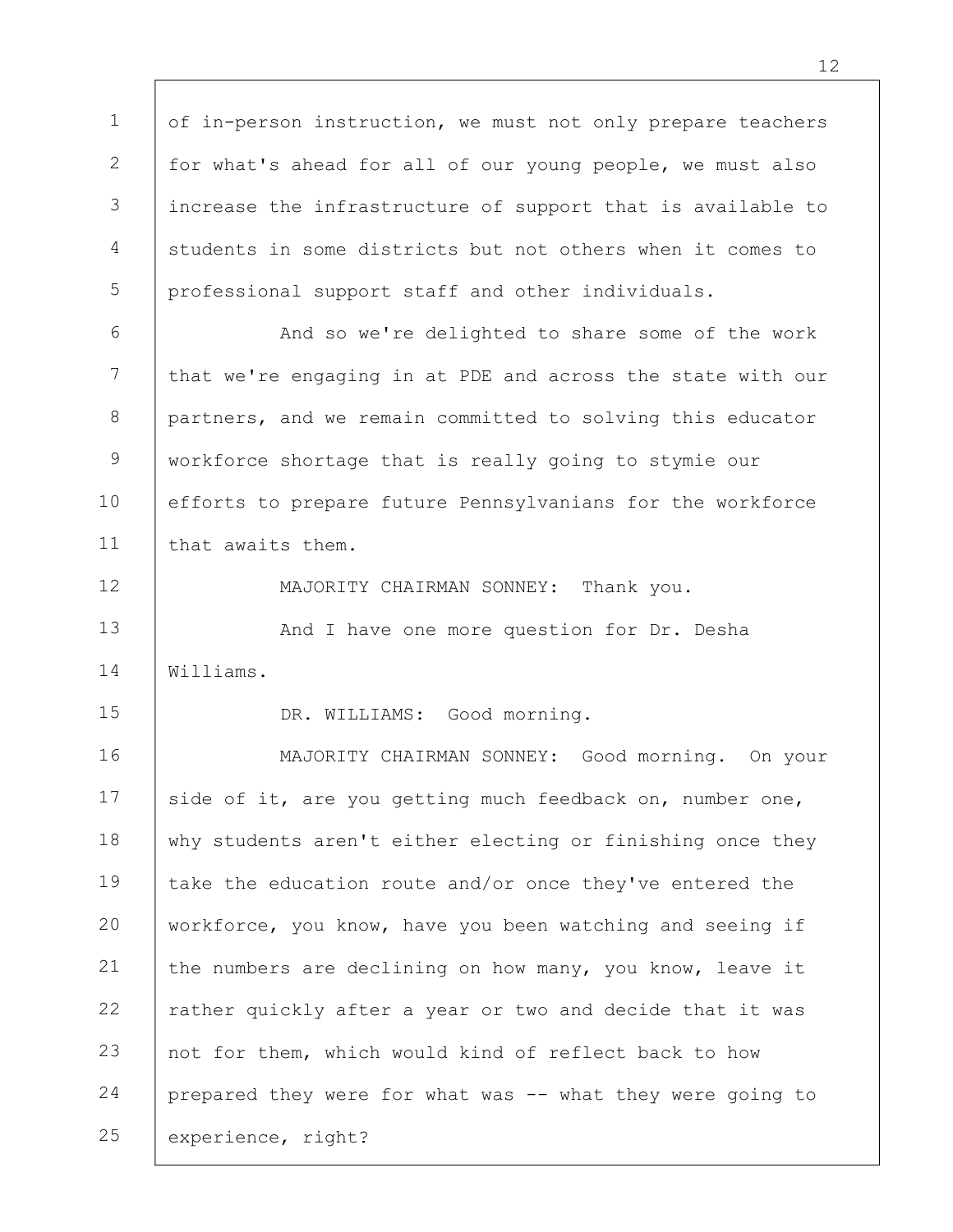1 2 3 4 And so if they're really not prepared for the experience that they're going to have in that classroom, it's obviously going to lead them to want to leave, and we have to stem that from happening.

5 6 7 8 9 10 DR. WILLIAMS: Right. Well, a lot of the trends have shown that we have a greater number -- you know, we've got a lot of teachers who are retiring and that the number of students that are entering the workforce are not keeping up with the retirement rate just because of -- you know, just the timing of it all.

11 12 13 14 Also, students are showing that people leave the profession at about five years or more, not really within the first two years, and they're leaving for multiple reasons that are just numerous.

15 16 17 18 19 20 The students are looking for flexibility, as well as the perception of being a teacher has changed over the course of time. You know, I remember when being a teacher was revered and now that perception has changed. So I asked the question how can we change that narrative to get more students interested, you know, early on?

21 22 23 24 25 A lot of districts are working with higher ed preparation programs to create pathways so that students become more interested in being a teacher at a younger age, like in high school, and looking at ways to create these pathway programs such that we can retain their interest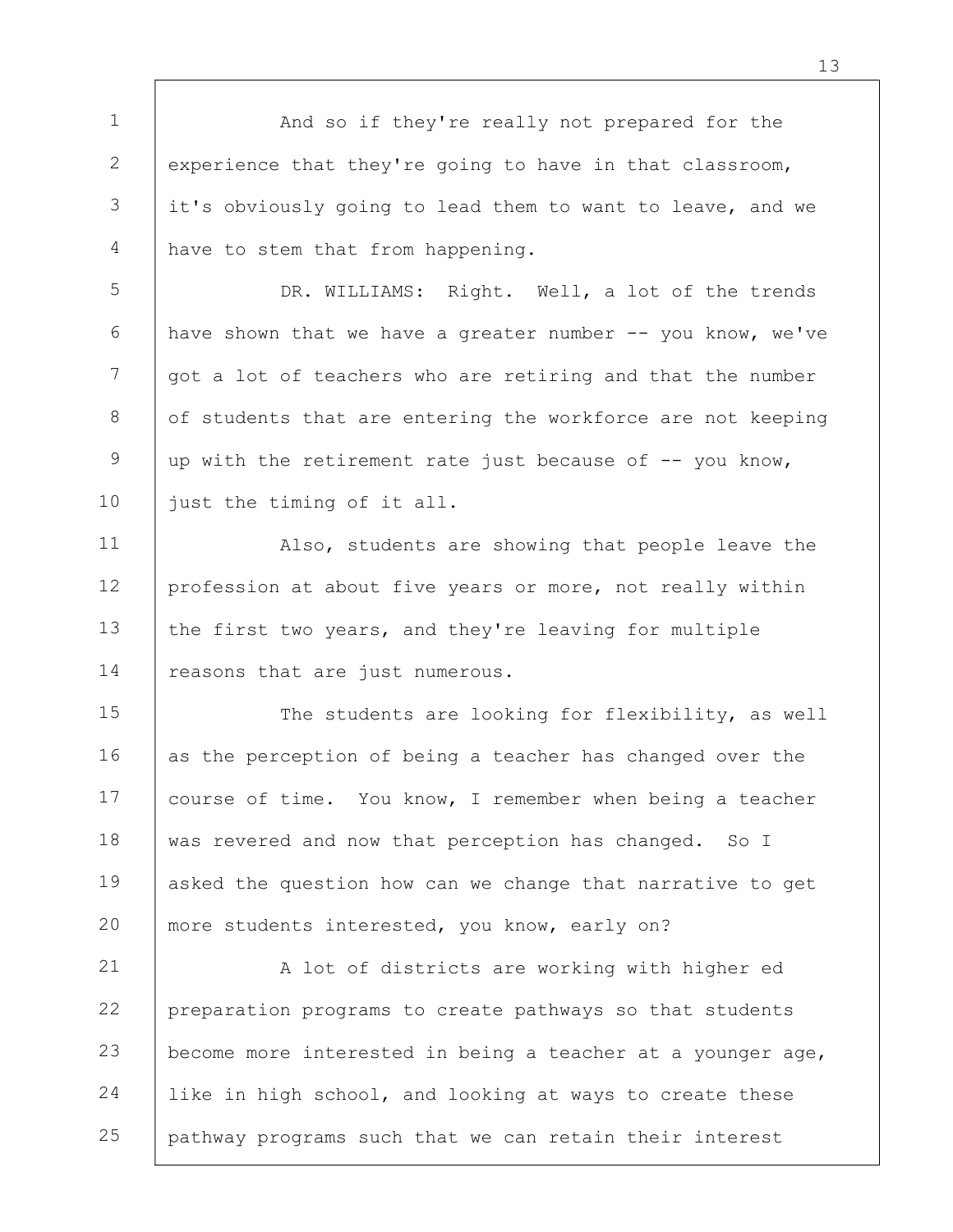1 2 3 through high school into the teacher preparation programs, and I think that that will help that bottleneck of teachers coming into the -- to increase the pipeline.

4 5 6 7 MAJORITY CHAIRMAN SONNEY: And at your level are you also looking at ways to possibly get these students more time in the classroom during their education? Do you think that it is important to do that?

8 9 10 11 12 13 14 15 16 DR. WILLIAMS: Absolutely. Our programs start at West Chester -- they start in the field in their freshman year. They start getting exposure into schools early into their program beginning in their freshman and sophomore year. Student teaching is not until their senior year but they have exposure in the classes very, very early on. And I think that's important to get that exposure so they know exactly what's going to happen, what they're getting into as they go into the classroom.

17 18 MAJORITY CHAIRMAN SONNEY: And do you believe they're getting enough of that hands-on training?

19 20 DR. WILLIAMS: Absolutely. But you know, there's always an opportunity for more.

21 22 23 24 25 MAJORITY CHAIRMAN SONNEY: Thank you. Representative Topper has joined us today. And Representative Gleim. REPRESENTATIVE GLEIM: Hi. Thank you for being here today. I have just two quick questions for Dr.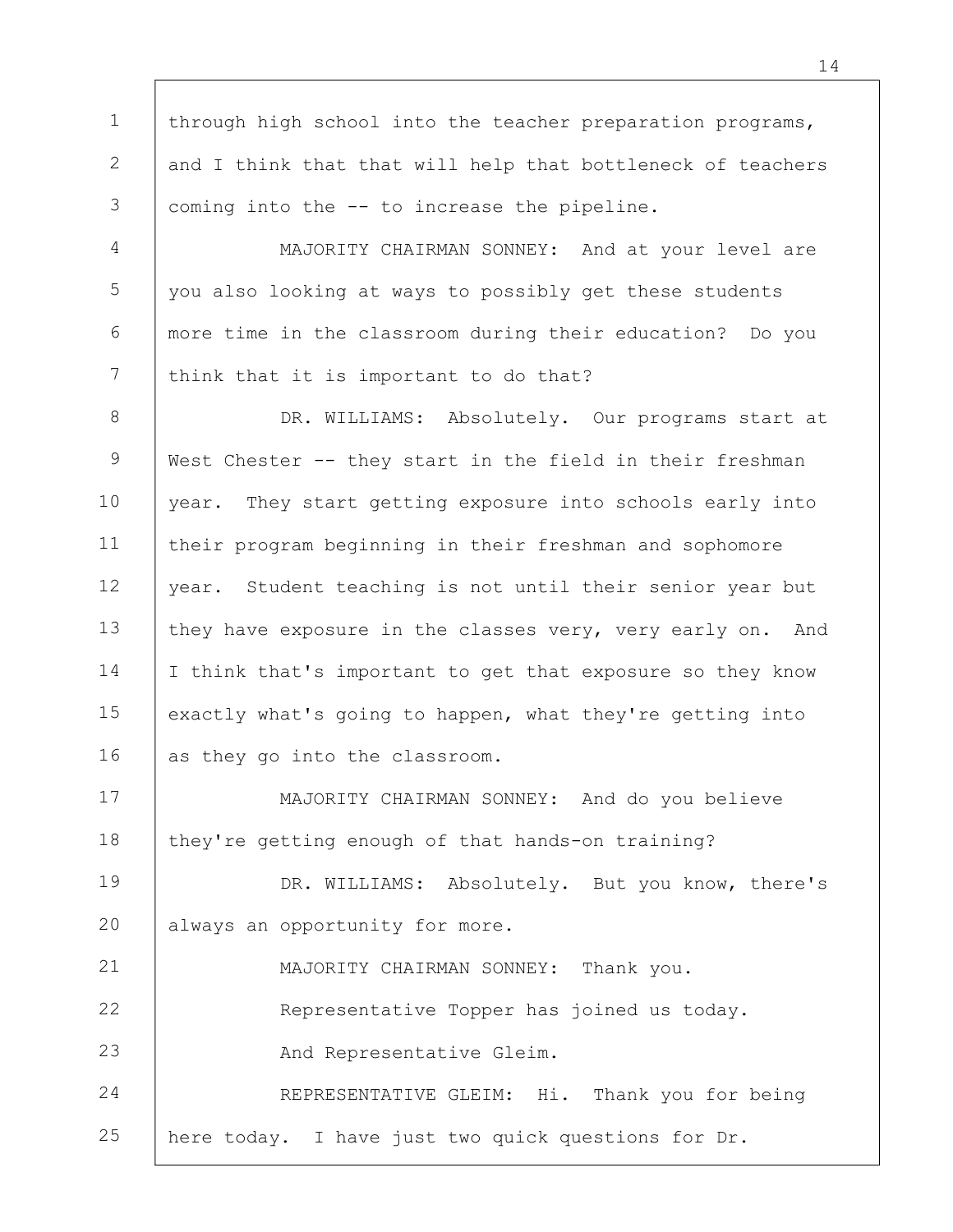1

Garcia, if that's okay.

2 3 4 I had worked on the substitute teacher bill and I also had talked to many stakeholders about the crisis with not having enough teachers, as well.

5 6 7 8 9 10 11 And so my question is in an emergency like this where we really need to bring new teachers on, couldn't we allow individuals with an associate's degree to come on board like they do in our neighboring states, enter the profession with maybe an MOU of some sort that they continue on to get their bachelor's degree and then we can keep them in the pipeline?

12 13 14 15 16 DR. GARCIA: Thank you so much for the question, Representative Gleim. You're absolutely correct. Act 91 was absolutely instrumental in our ability to quickly infuse the field with new individuals to enter the educator and teacher profession, specifically substitutes.

17 18 19 20 21 Part of the provisions of Act 91 do create a lot of pathways for substitutes because that addresses one of the primary goals, which is, you know, we don't have enough people entering the profession and the substitute route can be a way of attracting new people to the profession.

22 23 24 25 I'd like to ask Dr. Helm to expand on the Act 91 provisions. And Act 91 really served an immediate critical need from an emergency stance perspective, and so that is an important relief to the field and it also complements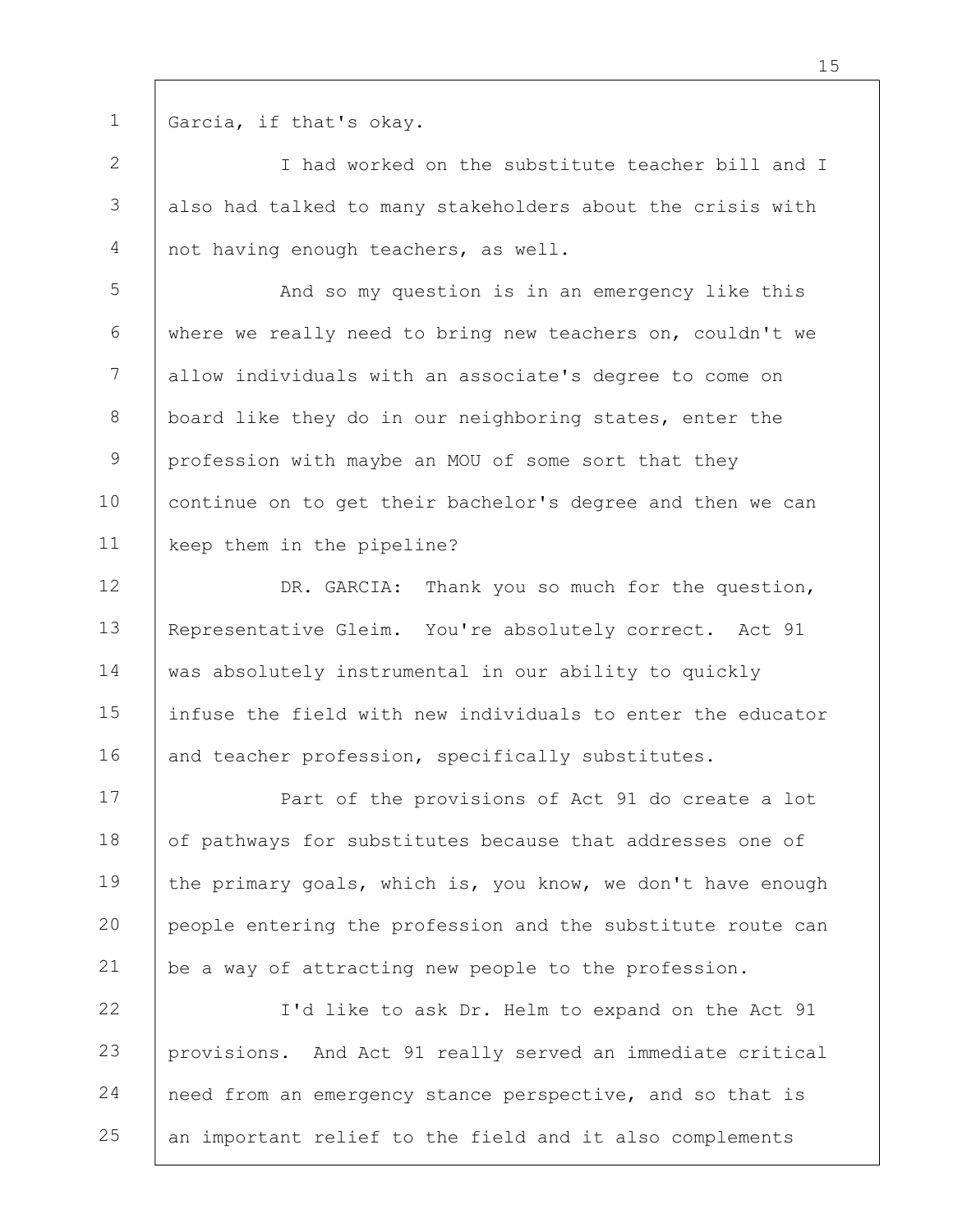1 2 3 other routes that are available to superintendents that have actually existed since prior the pandemic and prior to Act 91. So I'll ask him to expand on that.

4 5 6 7 8 9 10 11 12 13 DR. HELM: Thank you. We just concluded with Chapter 49, which governs educator preparation certification and in Chapter 49, obviously, it creates this requirement for a bachelor's degree. So a statutory, you know, action would obviously allow something like that to occur and we did have internal discussions about that even prior to the passage of Act 91, in particular with the dayto-day subs, an 06. You know, looking at other states and allowing people with less than a bachelor's degree to serve as an 06.

14 15 16 17 18 Considering the fact that the 06 sub will always be, you know -- and I've spent 35 years in education - will always be an issue. Those are subs you need and those numbers remain static because teachers are absent, and so on and so forth.

19 20 21 22 But ultimately, addressing the teacher shortage will address the sub shortage, and that's going to take some statutory action which allows those types of things to happen.

23 24 25 REPRESENTATIVE GLEIM: Okay. Thank you for that. When I, you know, was looking at other states I know that the State of Maryland allows teachers to enter into the

16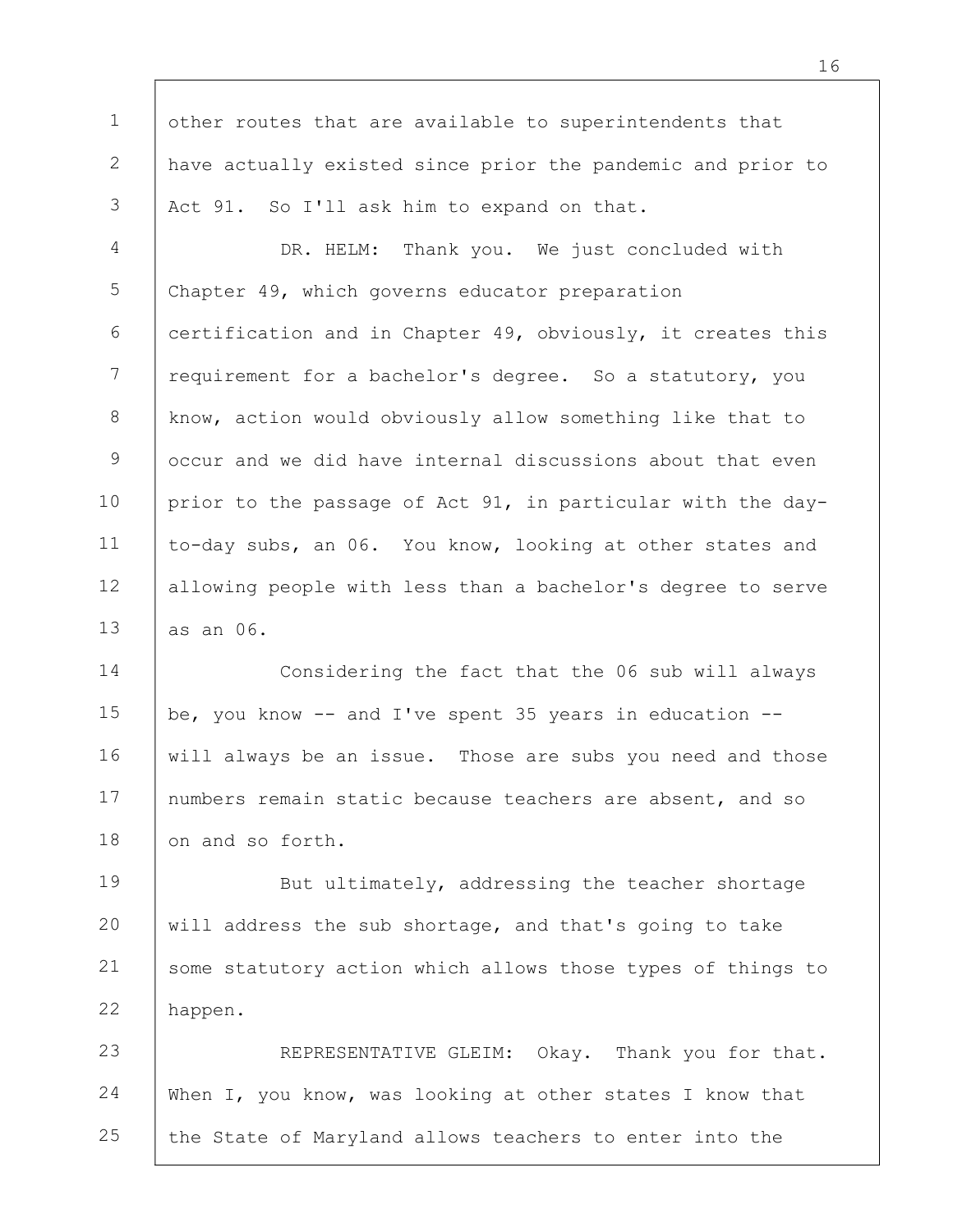1 2 3 4 5 workforce with an associate's degree, and that's apart from substitutes. And so when I asked about that in my journey I was shot down, saying no, in Pennsylvania you have to have a bachelor's. So it does create a little bit of a barrier there.

6 7 8 9 10 11 12 And then my second question is could I possibly receive the data or the study you referred to in the testimony where the State increase in teacher pay is associated with the gains in student performance? Because when I looked down at the footnote there, that is pretty much a national poll that -- it goes across the globe, and it's mostly outside of the U.S.

13 14 15 16 But do we have stats in PA that show that if you increase teachers' pay that there is an increase -- a definite correlation to the increase in student performance?

17 18 19 20 21 22 23 DR. GARCIA: We are looking at several other state models into the teacher pay. I know that there's a lot of analysis that's occurring. I'm going to ask Dr. Helm to elaborate on that. We do know that when -overall, you know, speaking from my background in education and workforce development, we do know that pay is associated with overall fulfillment.

24 25 Of course, it's not the only factor here in, you know, having professionals feel fulfilled in their jobs.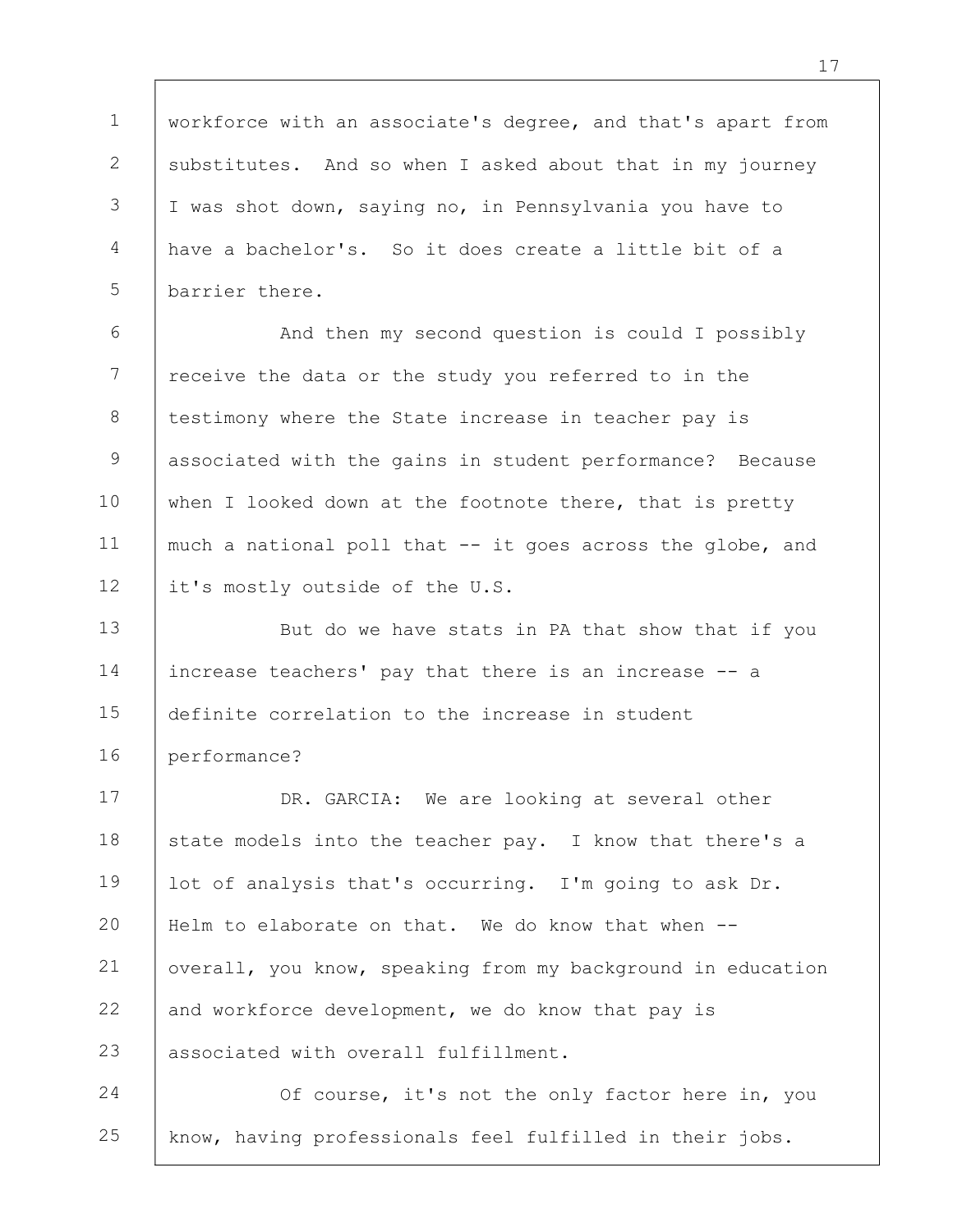1 2 3 4 5 6 7 8 But because of the longstanding statute that has existed, I don't know, since what year, maybe in the '80s or '90s, we really need to take a new look at the way in which we convey that the educator profession is an honorable one, one that needs to be demonstrably valued in our society. And there's no time like the present in order to make that one of the signals that individuals receive and that enhance our ability to recruit more into the profession.

9 10 11 12 Of course, the other side of that, that comes with increased pay, has to do with, you know, in the event that many of our students regardless of their major graduate with just overwhelming student loan debt.

13 14 15 16 17 18 19 20 21 We have to make many changes that provide relief from -- whether it's from the federal student loan - public service loan forgiveness standpoint. And so both of those aspects are needed and we have to include that to a greater extent in our messaging because even if a student has to take out loans which, you know, I actually had to do to finance my education, higher pay basically enables those individuals to take that step and not be overwhelmed with student loan debt.

22 23 But I'll ask Dr. Helm to elaborate on just teacher pay, in general.

24 25 DR. HELM: So just to clarify, you're asking for data related to -- that was referred to earlier in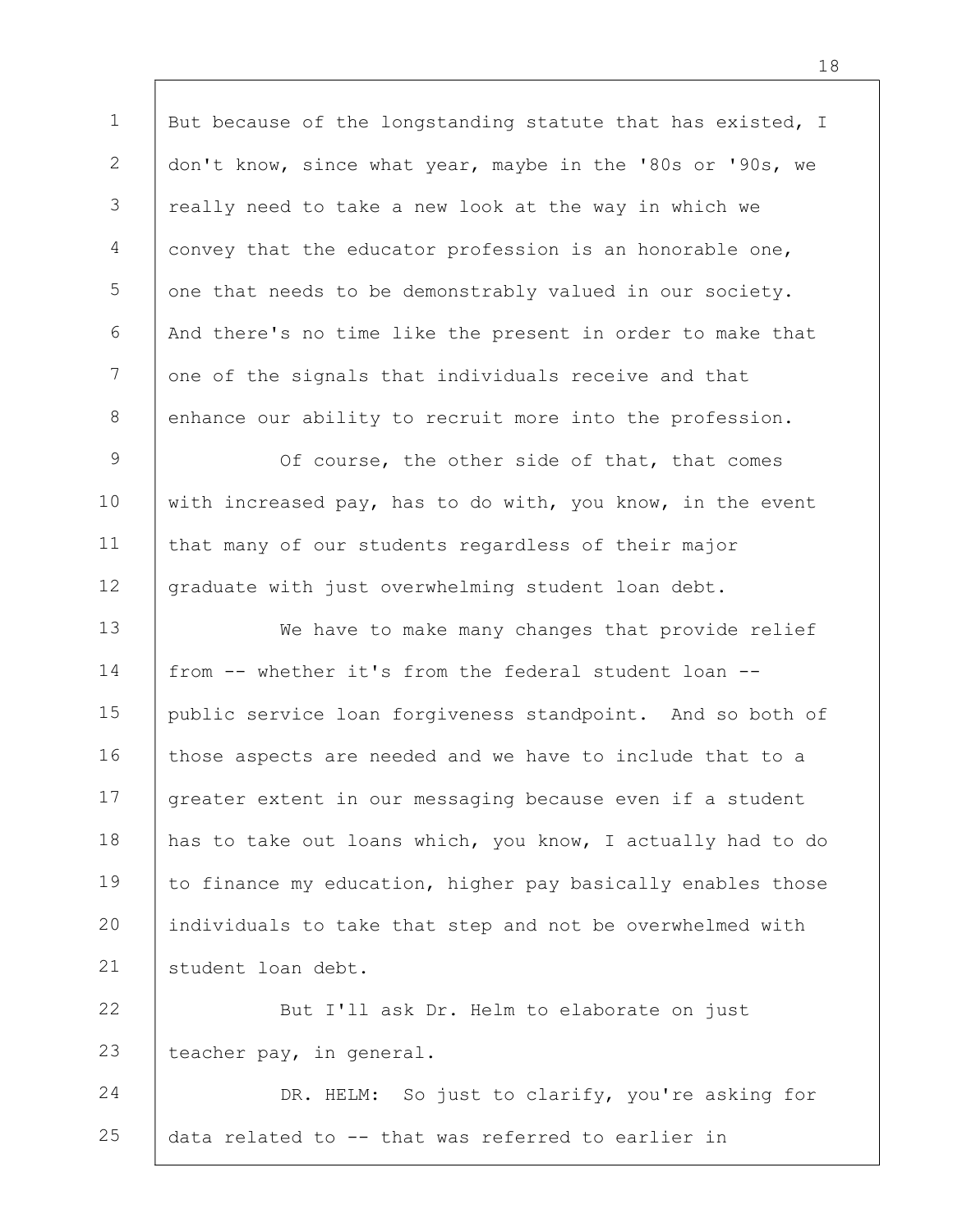1 testimony; is that correct?

| $\overline{2}$ | REPRESENTATIVE GLEIM: Yes. In the very first                |
|----------------|-------------------------------------------------------------|
| 3              | testimony here, there is a statement here that says studies |
| $\overline{4}$ | find increased teacher pay is associated with gains in      |
| 5              | student performance. And so I'm just asking if you could    |
| 6              | just forward that data to me. That's all I'm asking.        |
| 7              | DR. HELM: Sure. Okay.                                       |
| $8\,$          | REPRESENTATIVE GLEIM: Yeah.                                 |
| $\mathsf 9$    | MAJORITY CHAIRMAN SONNEY: Chairman Longietti.               |
| 10             | MINORITY CHAIRMAN LONGIETTI: Thank you all for              |
| 11             | being here and just -- before I ask the question, I just    |
| 12             | want to point out because Dr. Williams talked about trying  |
| 13             | to attract people earlier on into the profession. And       |
| 14             | Representative Schlossberg has reintroduced the Grow Your   |
| 15             | Own Educator legislation and has really invited bipartisan  |
| 16             | support of that.                                            |
| 17             | You know, we talk about this in so many other               |
| 18             | We've got to reach kids in the younger grades and<br>areas. |
| 19             | get them interested in certain professions, so I just       |
| 20             | invite my colleagues to take a look at that and see if we   |
| 21             | can find some bipartisan support for it.                    |
| 22             | But I want to ask two questions, if I could, to             |
| 23             | the panel. And Dr. Garcia, you referenced in your           |
| 24             | testimony that the certification process can be a           |
| 25             | barrier -- a barrier for everybody but also a barrier for   |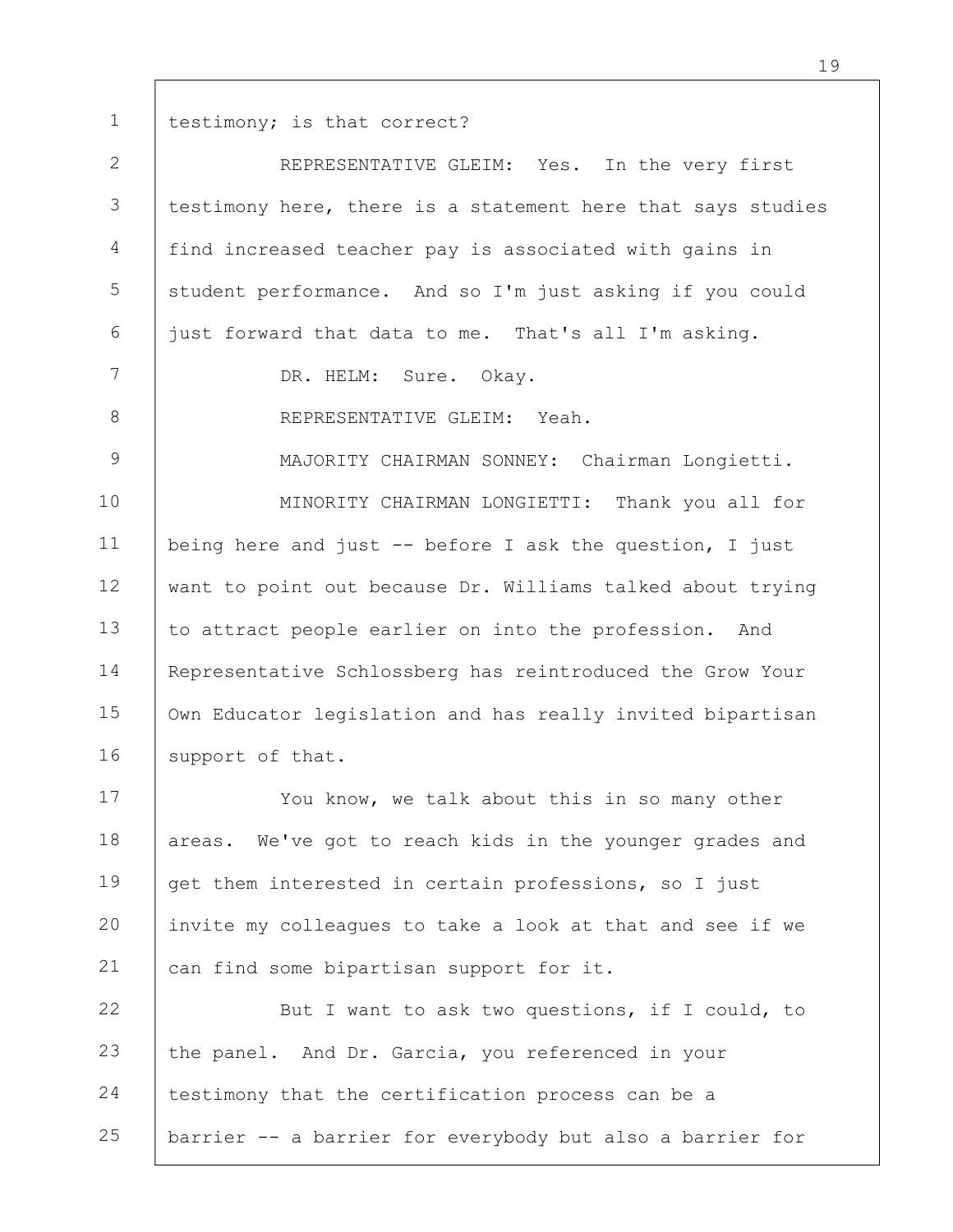1 2 minority teachers, which is something that we've seen a precipitous drop in the Commonwealth.

3 4 5 6 7 And so I'm interested to hear what the department, since that is in your purview -- what you've done and what you're working on, and I'm interested to hear from the others what they see needs to be improved in that regard. So that's question number one.

8 9 10 11 12 13 Question number two, and you kind of touched on it, but, you know, Marc Tucker in his book Surpassing Shanghai looked at what other countries do -- other countries, other states, and has drawn some conclusions. Countries that are succeeding, that they elevate the profession.

14 15 16 17 18 19 20 21 22 And you've referenced that in terms of, comparatively speaking, compensation, but also the professionalism, providing people with the level of support that they need, allowing them to really become craftspeople in their profession by having time in their schedules to interact with other teachers, to have lead teachers be able to coach, to bounce off from one another ideas. I think that's why people want to come into the classroom to begin with.

23 24 25 But I'd like to hear from you and the panel on that subject. You know, what can we do that other countries or other states are doing to elevate the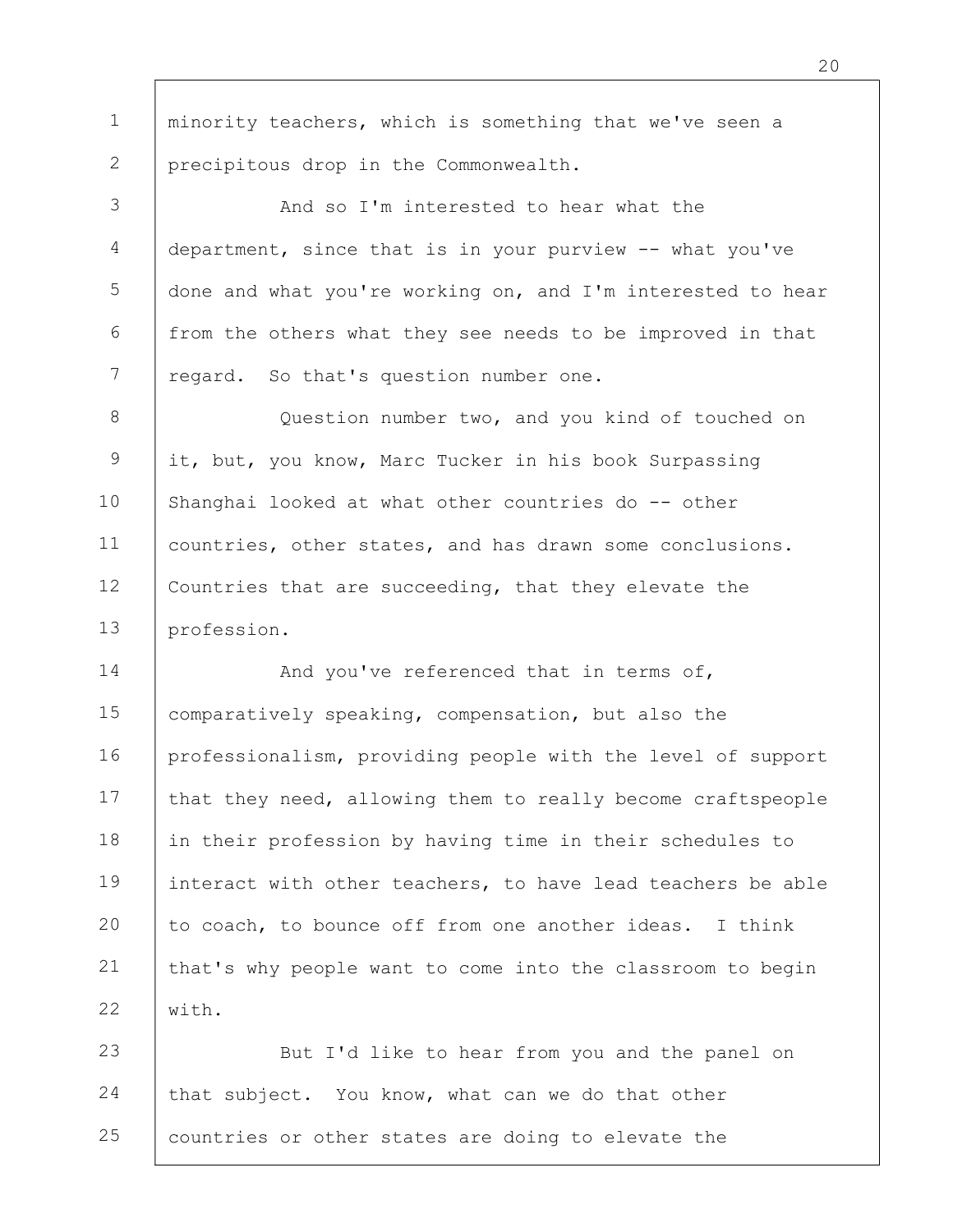1 2 3 4 5 6 7 8 9 10 11 12 13 14 15 16 17 18 19 20 21 22 23 24 25 profession? So those two areas, the certification issue and that. Thank you. DR. GARCIA: Thank you so much for the question, Representative Longietti. So the certification process has many, many components to it that Dr. Helm is especially poised to respond to. Part of the challenge in streamlining the certification process, which is actually one of the focus areas of a forthcoming educator workforce strategy that we'll be unveiling in the next month or so, is to really address some of the statutory and regulatory changes that, you know, may have worked really, really well when they were first designed. But as we know, public policy needs to change and be informed by the needs of today, and that is one of the reasons why the streamlining of the certification process -- some of the things that need to happen, PDE is -- does not have the authority to do on its own. And so I'm going to ask Dr. Helm to denote what some of those issues are. And we would be more than delighted to engage in those conversations with all of you on this Committee because, quite frankly, we cannot do it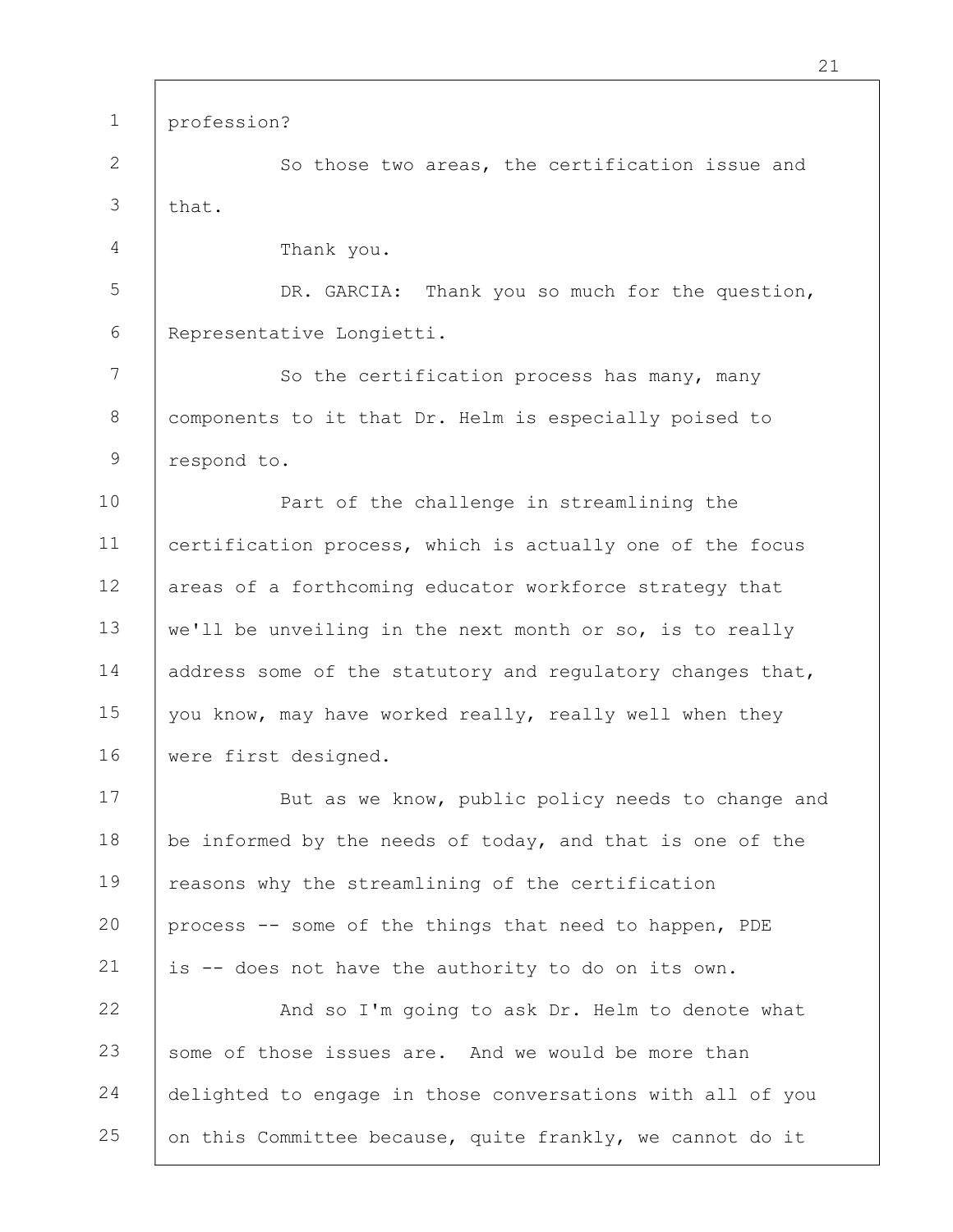alone.

1

25

2 3 4 5 And I also know that from an educator preparation program standpoint there are things that PDE can do, but in order to move in those directions some of the statutory requirements need to be reviewed and revised.

6 7 So I'm going to ask Dr. Helm to fill in on what those barriers are.

8 9 10 11 12 13 14 DR. HELM: Thank you. There are a lot of components to discuss and I'll try to be brief and to the point. I took over the Division of Certification Services in 2019, but as I said, I have 35 years in education. I'm one of the folks you referenced. I graduated in '87 from Shippensburg University and then went to teach in Virginia because there weren't jobs really available at the time.

15 16 17 18 19 20 21 22 23 24 And ultimately -- I didn't take any tests. I didn't take any test to get into the program and I didn't take any test to be a teacher. Now, as we're aware, the rigor associated with the last few decades has increased. And I'm not criticizing that and I'm not making any -- you know, advocating for any significant changes. I'm just saying that it's kind of gone from a wide bottom of a pyramid to, you know, the top of that pyramid. And the obvious, you know, consequences of that is we do have fewer folks who are entering the profession.

So that's one thing that we can address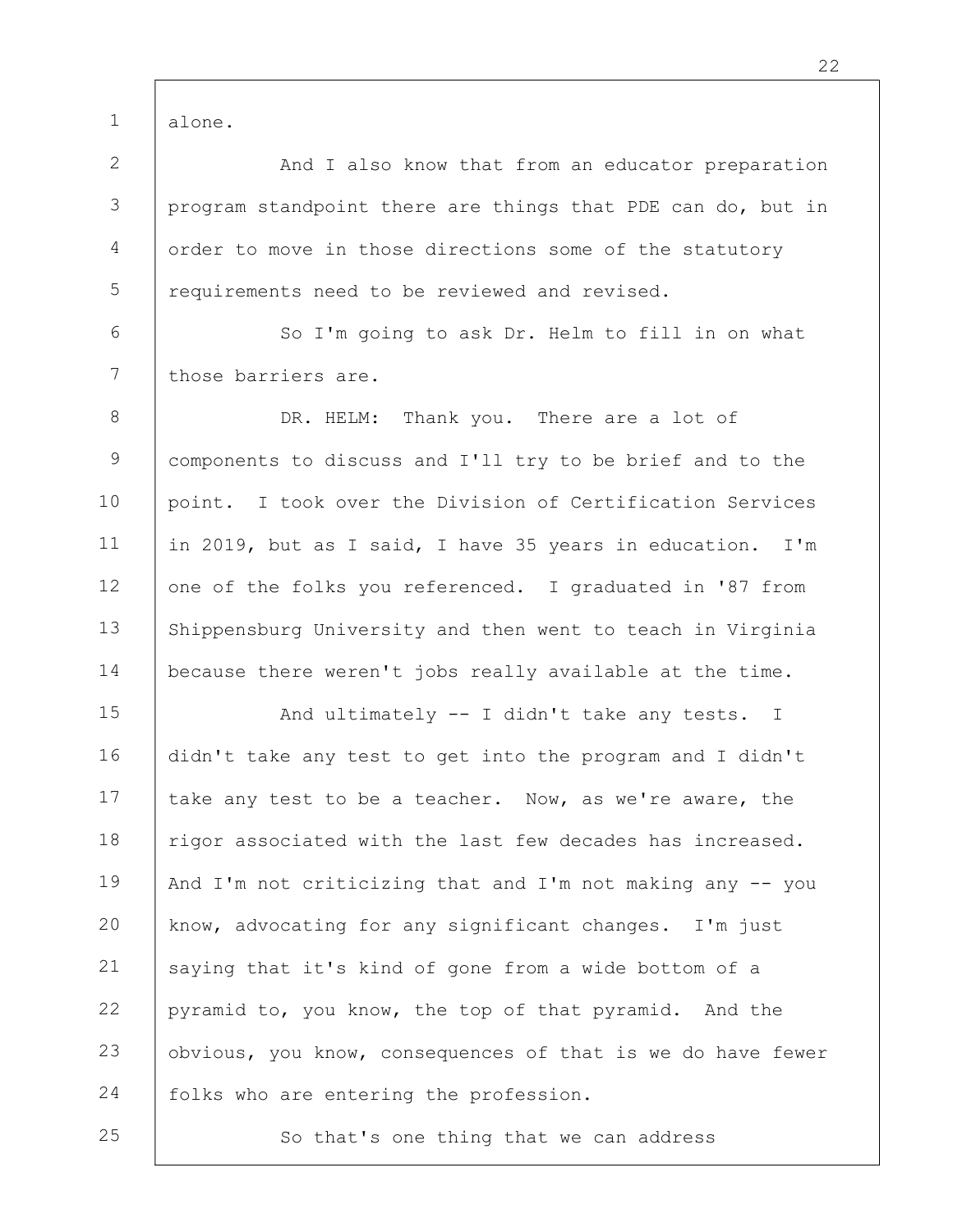1 2 3 4 statutorily, and particularly the fact that we just finished with Chapter 49 is we're going to open Chapter 354. And that governs educator preparation. So we have this opportunity right now to address some of those things.

5 6 7 8 9 One of the things that we've talked about a lot in the last few years at the Department is the basic skills assessment requirement, and I think you're familiar with that. That has a statutory requirement. Is that creating a hurdle for folks to get into programs, you know?

10 11 12 13 14 15 And in terms of all the other requirements that are outlined in 354, how many folks is that preventing from getting into programs and the fact that they're in place that that's created this streamline, a streamline of folks who are getting into programs and ultimately getting into the teaching field?

16 17 18 19 We're certifying probably around between 5- and 6,000 people, pretty much, in the last eight years. But those numbers were obviously higher and because there were more people coming out of programs.

20 21 22 23 24 25 And as far as the process, I've been concerned about the process since I took over in 2019. And my primary concerns are with the teacher information management system, which is used to process applications. It was introduced to the Department in 2011-'12, and that system really needs to be looked at.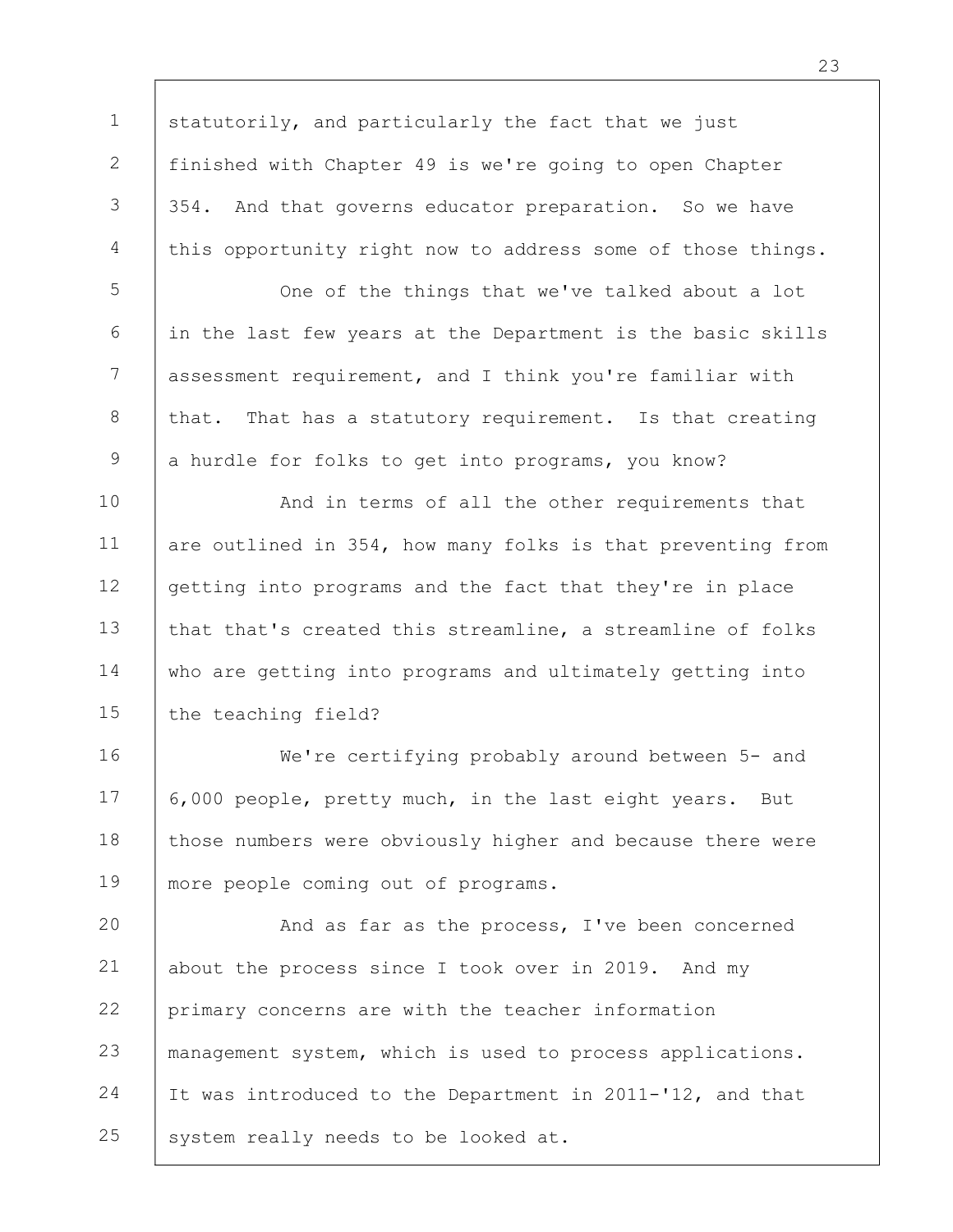1 2 3 4 Fortunately, with Dr. Garcia's help, we recently were able to put out an RFQ and we're now looking at having someone come in and look at that system and evaluate that system.

5 6 7 8 9 10 11 And the last thing I'll just make mention of is, you know, we're currently putting back folks into positions we have. We don't have quite as many people as we had in the past, and I think there was an assumption a decade or so ago whenever TIMS was introduced that it would automate the process and our staff numbers were lower. And that's before my time, obviously.

12 13 14 15 16 17 18 19 20 But I can certainly say we have 11 folks now who process applications and that's their number one thing that they need to do. And I protect the integrity of that because that's really what we're there to do. But they also are responsible for answering phone calls, answering emails. It's the same 11 people who do all of that, so it's quite a -- you know, an overwhelming job that they're doing and, you know, we're all working together to try to make that happen.

21 22 23 24 25 And fortunately, under Dr. Garcia's leadership, we are, you know, getting more staff back to try to address the reaching out to people who need assistance because it's complex. The certification in Pennsylvania is complex and helping people understand what they need to do and then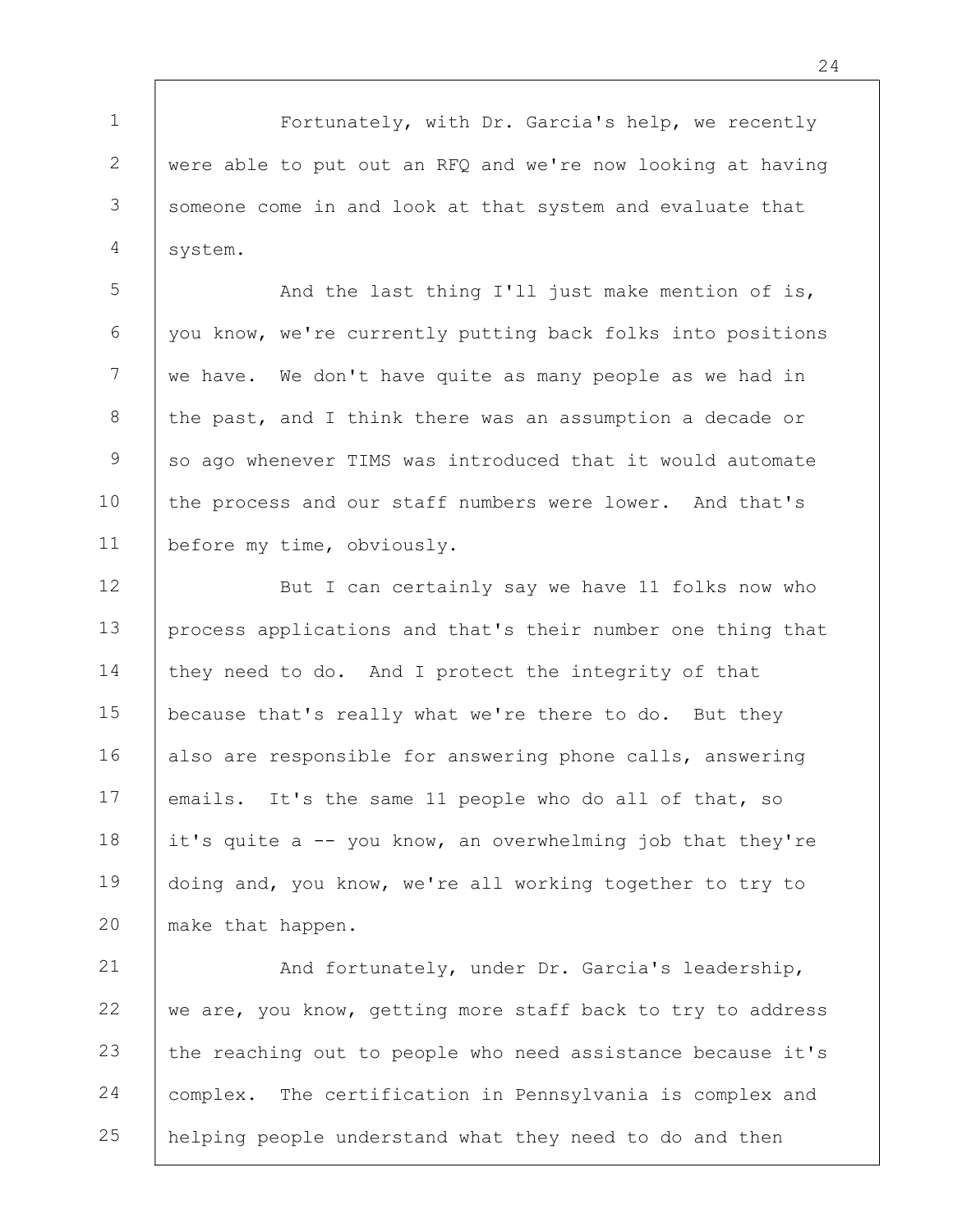1 2 3 getting them through the teacher information management system and getting them to that final point where they're actually certified.

4 5 6 7 So that's something we've really been looking hard at. But we have an opportune time right now with Chapter 354 being open soon to address some of these things as far as getting more people in the pipeline.

8 9 10 11 12 13 DR. GARCIA: I'd like to address, if I may, Representative, the diversification question that you raised. So part of the -- the other priority that I'm leading at the Department is to support the State Board of Education Council of Higher Education in updating Pennsylvania's master plan for higher education.

14 15 16 17 18 19 20 And I wanted to share with you that when it comes to high school students enrolling in postsecondary education, that is one area that needs a lot more attention because when you look at postsecondary enrollment of these high school graduates by race and ethnicity, Asian Pennsylvanians are the group most likely to enroll in postsecondary education -- 77 percent of them.

21 22 23 24 25 But when you look at Black African-American and Hispanic Latino high school graduates of Pennsylvania, African-American enrollments are only 35 percent of that graduating class enrolled in postsecondary and only 34 percent of Hispanic or Latinx high school graduates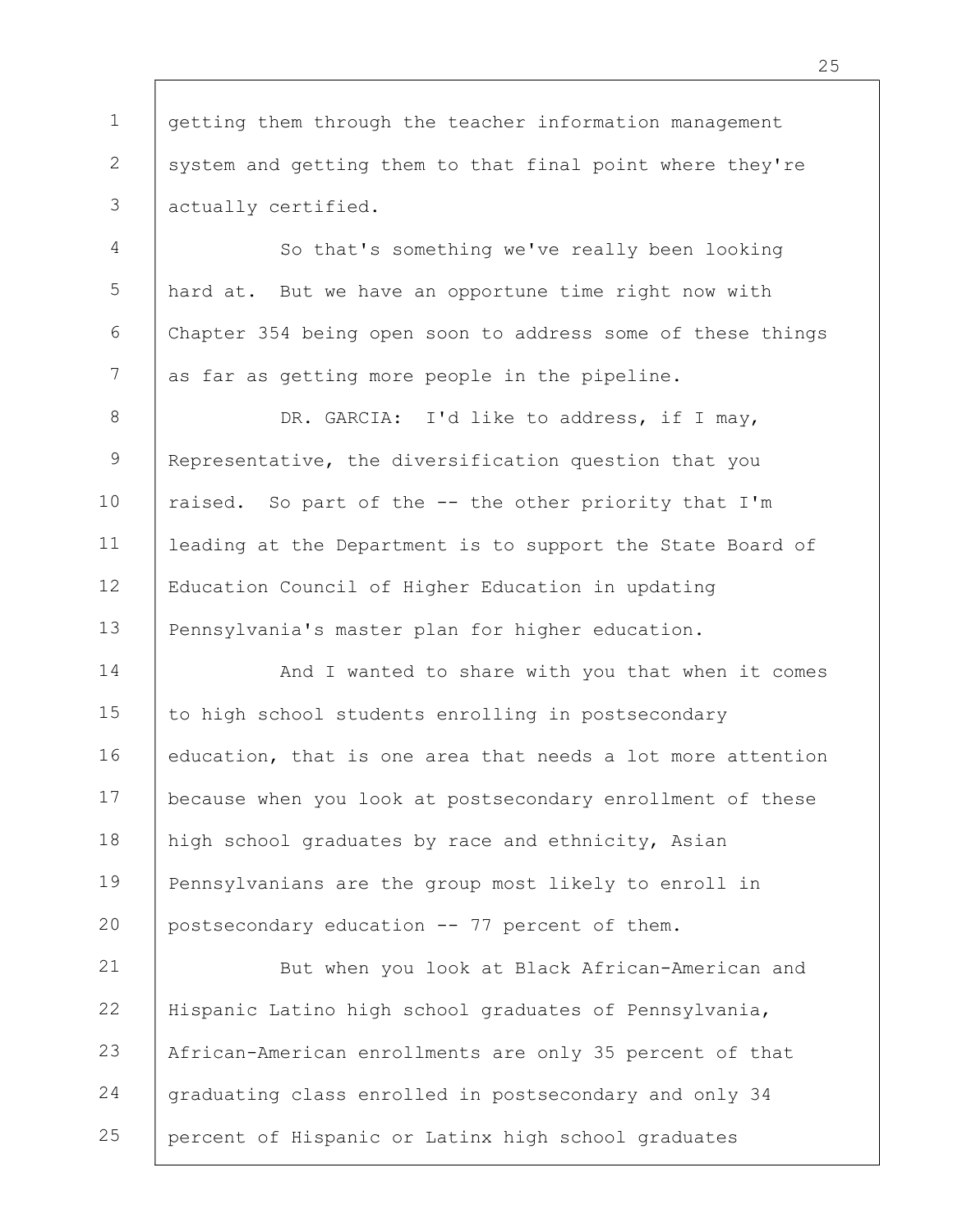1

enrolled in postsecondary.

2 3 4 5 6 7 8 9 10 11 12 So that really goes to the core of who is going to college in the first place and who is going to hopefully choose education as a major, right? And so when we looked at the educator preparation program candidates who -- the most recent data that we have available is from 2018-'19, so that's pre-pandemic -- less than 2 percent of Asian students enrolled declared education as their major, 5.2 percent of Black African-American students declared education as their major, and less than 4 percent of Hispanic and Latinx college students enrolled in education as a major.

13 14 15 16 17 18 19 That is in stark contrast to the 82.3 percent of White postsecondary students declaring education as their major. And so that -- those two data points really bookend why we need to increase postsecondary enrollments of high school graduates and also invite career changers into the profession in order to diversify the teacher and the educator pipeline.

20 21 22 23 So those data points underscore why we don't have more candidates pursuing educator professions that are ready to join the Pennsylvania educator workforce. And I didn't want to miss the opportunity to do that.

24 25 The Aspiring to Educate pilot that concluded and worked with a variety of institutions of higher education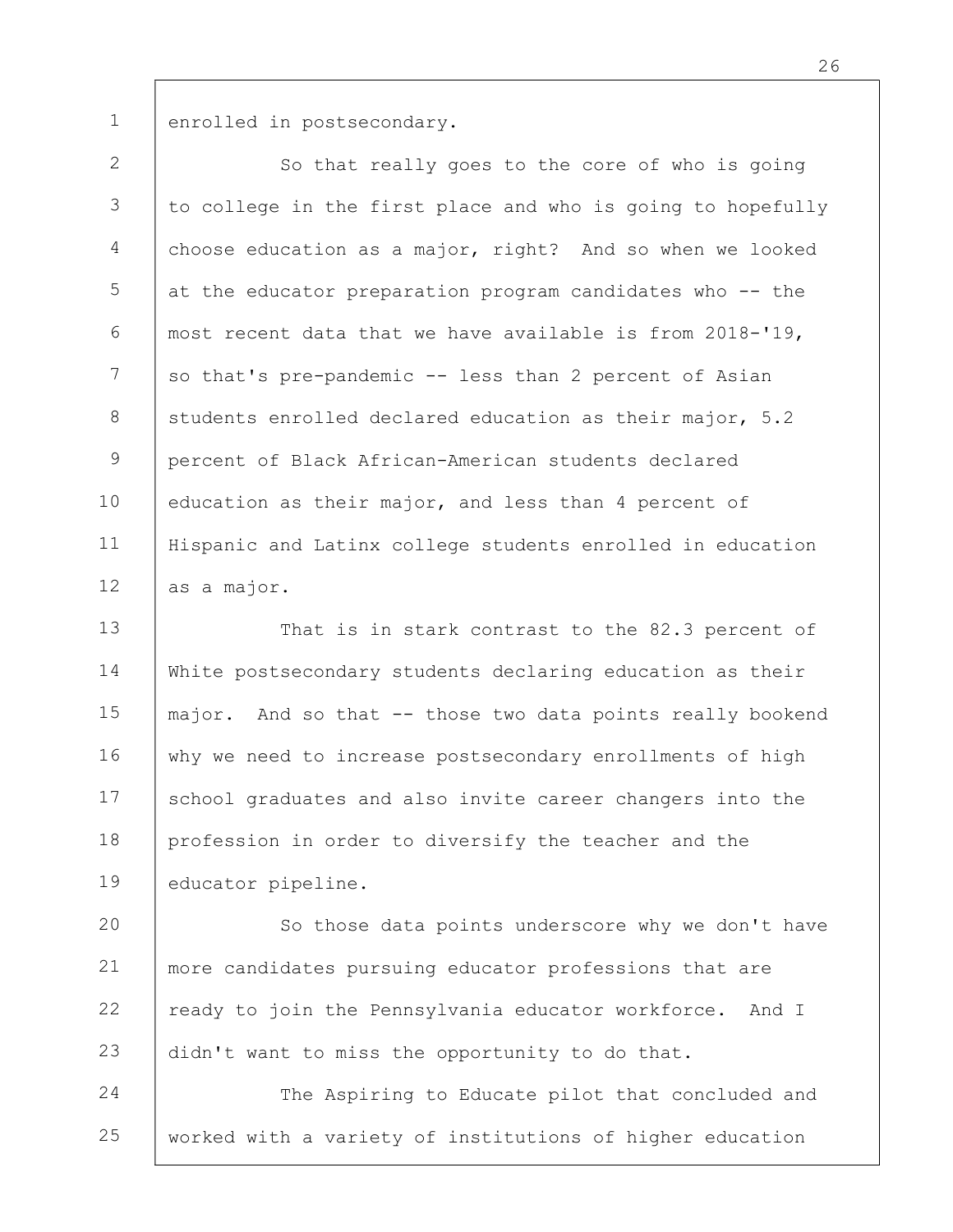1 2 3 4 5 6 7 8 in the southeastern Pennsylvania region has a lot of promising practices. You mentioned the Grow Your Own programs. There's not a lot of evidence yet around Grow Your Own programs. And so we're trying to build the evidence around not just getting more individuals interested in educator professions but also assessing and evaluating how well, you know, we prepare them to become teachers and school leaders.

9 10 11 12 13 And so with PA Smart Dollars, we're going to be unveiling sometime in the spring the next Aspiring to Educate pilot focusing on the STEM teacher workforce, and that is one of the efforts that we're working towards in order to help ameliorate the situation.

14 15 16 17 MINORITY CHAIRMAN LONGIETTI: And I do want to invite Dr. Williams and Dr. Ward to comment, and I suspect you may have something to say about TIMS or about what can be done to help provide pathways into the profession.

18 19 20 21 22 DR. WARD: Yeah. I would particularly like to talk about barriers. And Pennsylvania has long been considered to be like the gold standard in teacher education and that's because we've had higher standards, as Mr. Helm said.

23 24 25 Some of those standards, I think, are really important to maintain like PDE has requirements for us to have field experiences throughout our programs starting at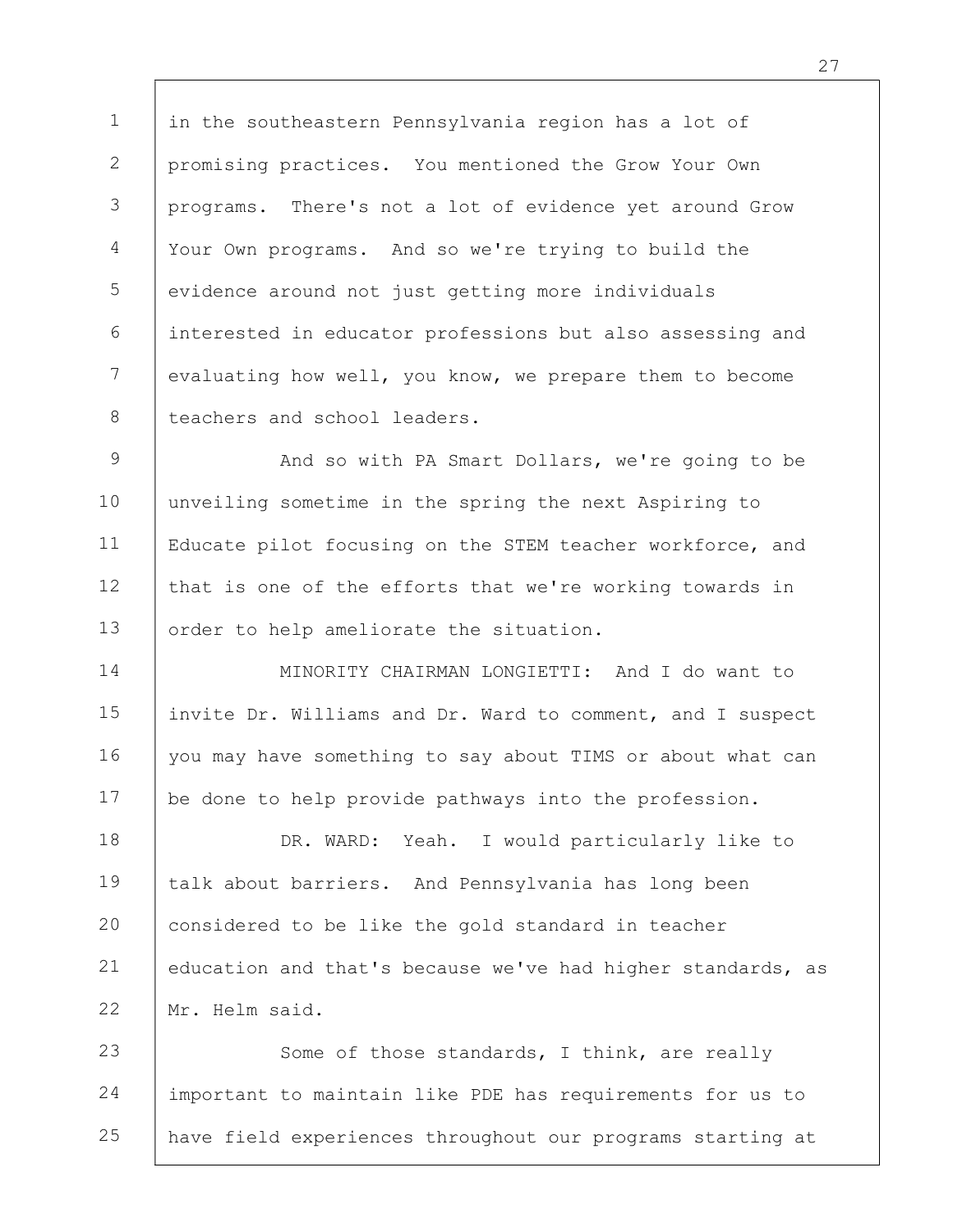1 2 3 4 5 6 7 first year. That's pretty common across Pennsylvania. And graduating kids getting more and more. Also in Pennsylvania, you have to have a major in the content area that you're teaching if you're a secondary ed person. And licensure tests, of course. And the 3.0 test for GPA requirement has been important. I've seen it personally that it makes a real difference in the quality.

8 9 10 11 12 But there is one barrier that really stops a lot of students and it's completely unnecessary, and that's the basic skills testing. There are not many states that still do it. There are 15. Some big states like Michigan and Ohio have dropped it.

13 14 15 16 17 18 As you know, we had a moratorium put on the basic skills testing during the pandemic. And during that -- I think it was about a six month period where some of our students were eligible -- 186 students qualified for formal admission to the program because that requirement was eliminated, at least for a short time.

19 20 21 That's going to show up in an actual bump in graduates in a year or so. So that's a small change but it makes a huge difference.

22 23 24 25 And the last thing I want to say about the basic skills testing is it's kind of an arbitrary requirement that there really is no evidence that it relates to good teaching as some of those other things like GPA and content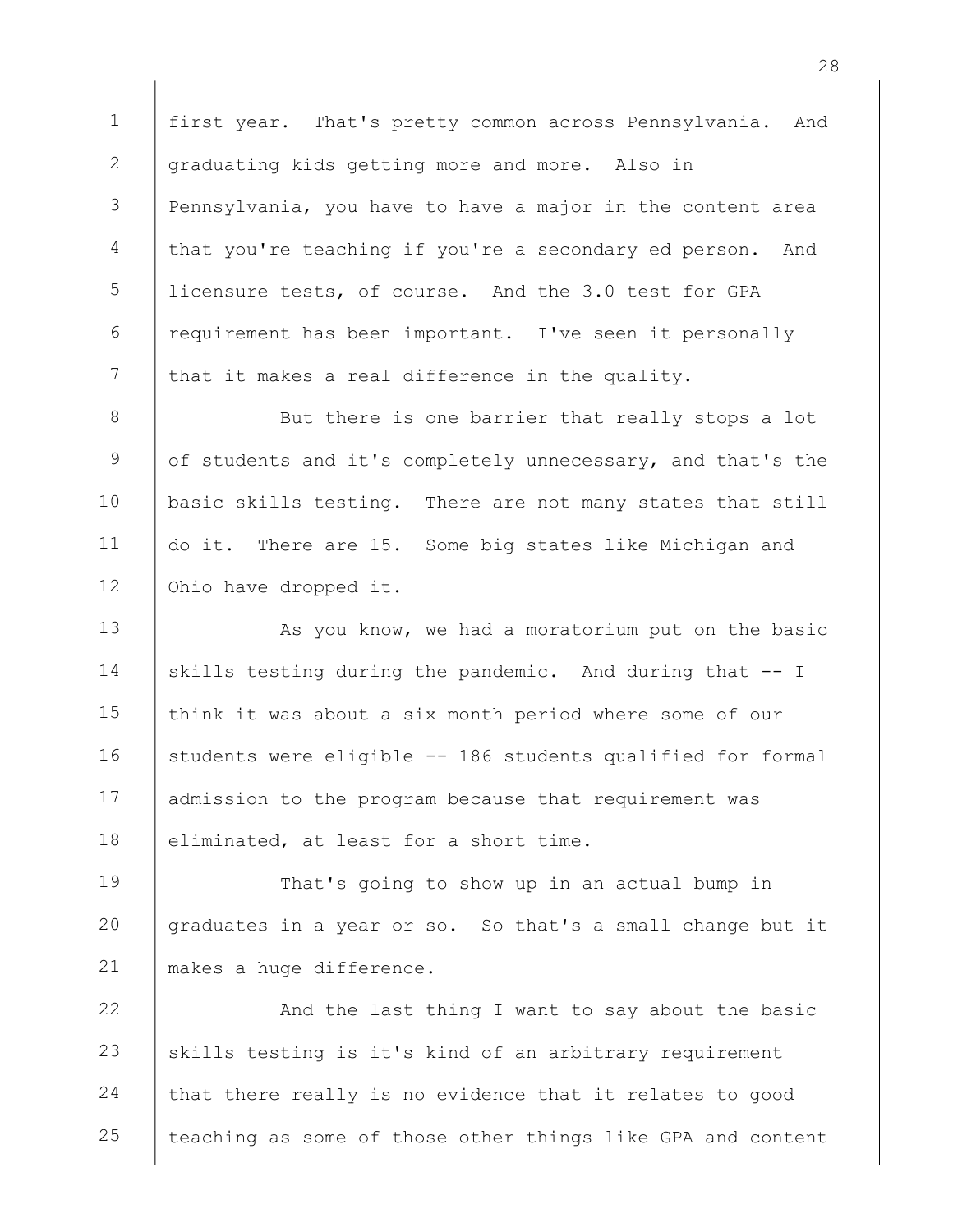1 2 area licensure and field experience all do relate to quality teaching.

3 4 5 6 7 8 9 10 11 12 13 14 15 16 MINORITY CHAIRMAN LONGIETTI: Dr. Williams. DR. WILLIAMS: And I could not agree more with Dr. Ward about the basic skills test. With the moratorium of the basic skills based on Act 136, West Chester was able to add an additional 75 teachers to the pipeline who were able to get formal admissions. And now -- if you look at what Dr. Ward reported, now we're saying 261 teachers, new teachers in the field, because of that. I argue, give us a person who loves kids and we can teach them to teach. We can't teach a person who doesn't love kids, you know, first because that has to be the primary goal. And I also agree with the Chapter 354. 354 has a component in it that requires six hours of English language

17 18 19 20 21 credits, as well as six hours of mathematics to prepare for the basic skills test in which Dr. Ward has shown that that does not have any bearing on whether or not a person is going to be an effective teacher, which is mainly saying it's increasing time to completion.

22 23 24 25 Because in some cases that's increasing the number of credit hours needed to complete a program that's not attached to what's needed for certification; it's basic skills preparation courses that's required that a lot of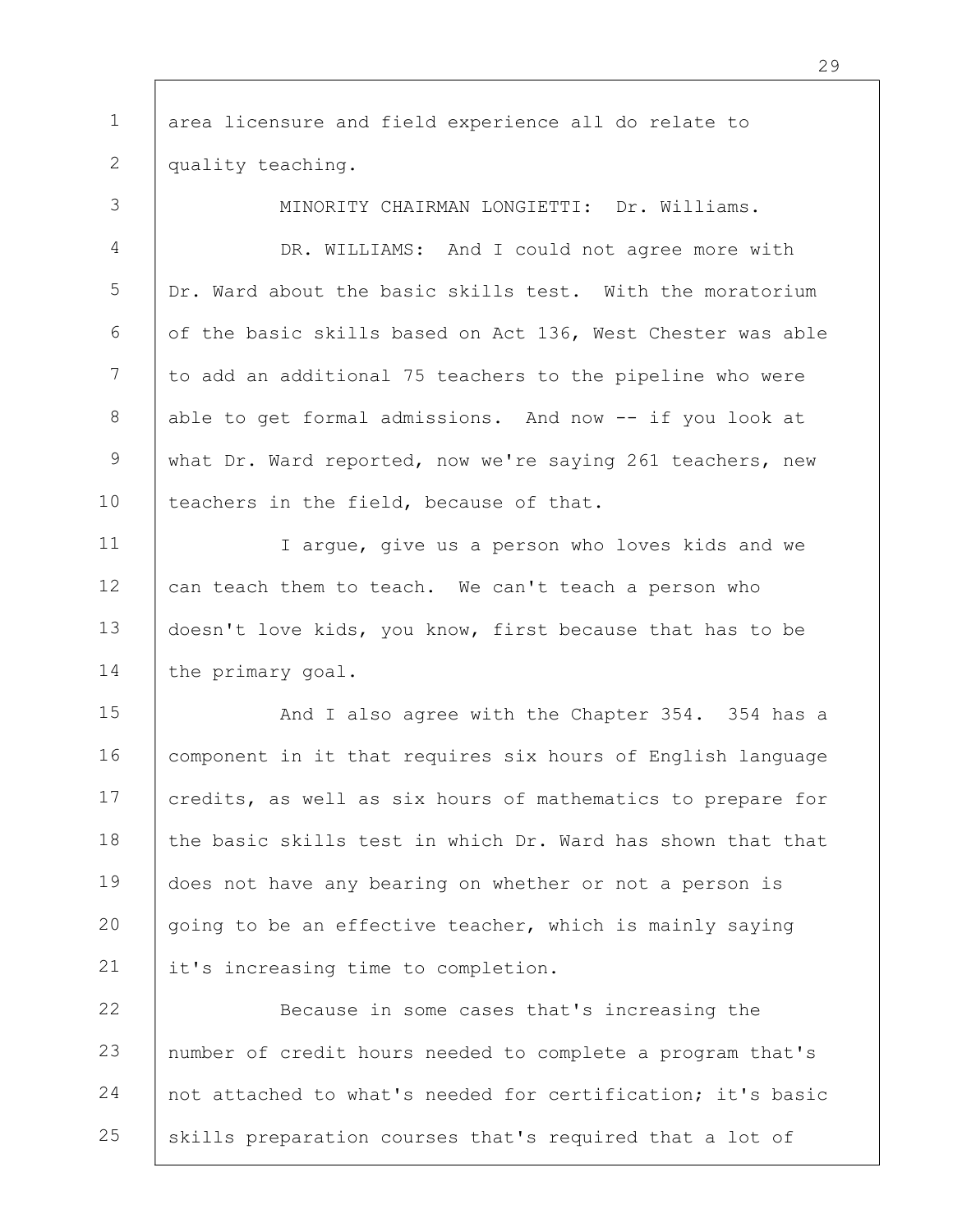1 2 3 4 5 6 7 8 9 10 11 12 13 14 15 16 17 18 19 20 21 22 23 24 25 students don't need. Some students actually are able to exempt the basic skills test but they still are required to take those 12 hours in their program, which again is increasing time to completion, increasing their credit hours, and then, of course, then increasing that debt ratio for their college experience. Thank you. MINORITY CHAIRMAN LONGIETTI: Very helpful. Thank you. MAJORITY CHAIRMAN SONNEY: Representative Nelson. REPRESENTATIVE NELSON: Thank you. I appreciate it. So can you testify that you believe that we have enough aspiring teachers entering our school -- our higher education institutions but not getting through or I know you've mentioned the drop-off in number of applicants entering those positions as it looks like about 35 percent over the course of the decade? Do we have a pipeline issue that's most prevalent in the higher ed space or most prevalent at the -- I'll call it the middle school/high school aspiring educators base? DR. GARCIA: Let me make sure I understand your question, Representative Nelson. So are you referring to the drop in postsecondary enrollment in the last decade and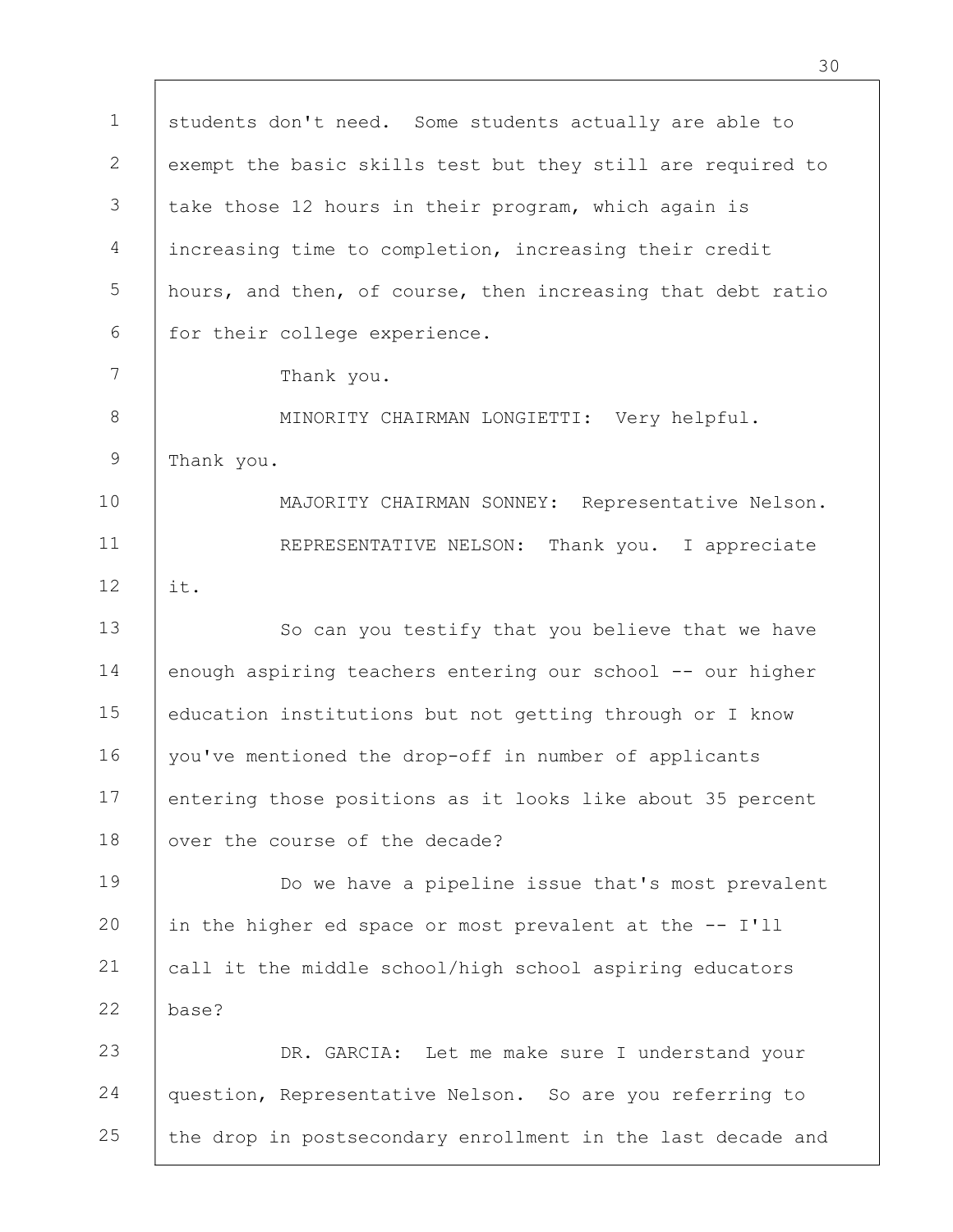how that impacts our ability to prepare future educators? REPRESENTATIVE NELSON: Yes.

1

2

3 4 5 6 7 8 9 10 DR. GARCIA: Okay. Okay. So you're absolutely right. Part of the issue is the way in which we encourage and inspire our youngest learners to enter the profession. A lot of times some of that inspiration comes from the most important person in the room, which is their teacher, right? And so that person in that profession -- Dean Williams is absolutely right -- that is the key first ingredient, you know.

11 12 13 14 And so I have to reflect on the fact that we can't divorce the drop in enrollments across Pennsylvania in the postsecondary space without also addressing that college is not affordable in the Commonwealth.

15 16 17 18 19 20 21 Research from a federal advocacy group, Higher Learning Advocates, shows that across the nation 34 percent of all students enrolled in colleges and universities across the country are first generation. And that has immediate implications for whether or not young people and people of color and low income people pursue a postsecondary education.

22 23 24 25 And those are trends that are playing out here, as well, in Pennsylvania. And so when you combine whether or not young people, regardless of race, ethnicity are encouraged to go to college are given the supports they

31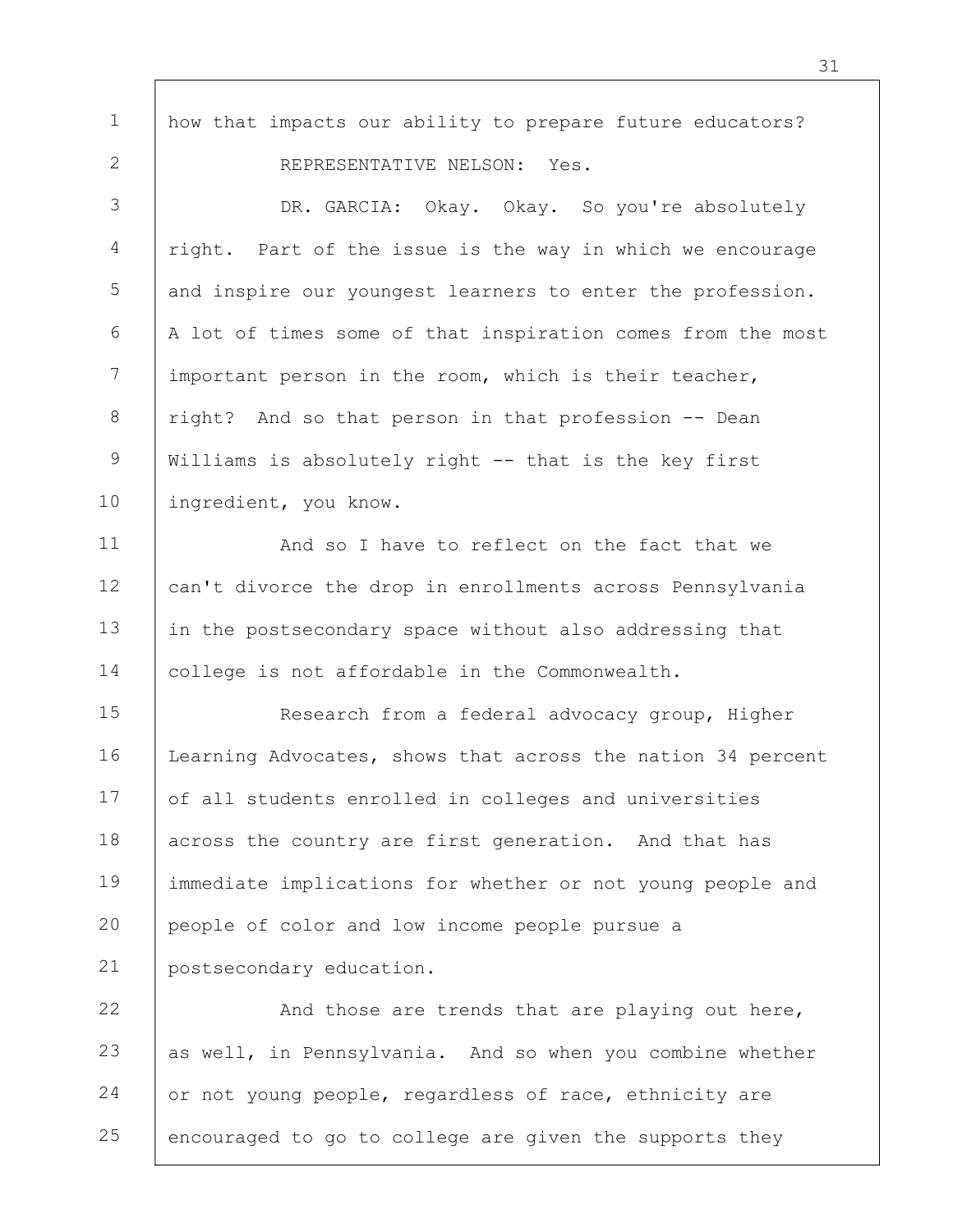1 2 3 4 5 6 7 8 9 need, which is really beyond tuition and fees and extends to other costs of attendance that have really contributed to the lack of college affordability and to the supports that they receive as they're about to enter the profession, we cannot, you know, address those issues without also addressing how we have to make college more affordable and we have to absolutely draw attention to the fact that many more students today are coming from households where neither parent went to college.

10 11 12 13 And so when you combine all of those factors together, we're looking at young people who do not possess the college knowledge that they need in order to make those critical life decisions.

14 15 16 17 18 19 20 21 22 23 REPRESENTATIVE NELSON: It's interesting. One of the -- so Gallup has a student engagement survey. It's a very prominent survey. They also do workplace engagement and all those good things. In their student engagement survey, one of the differences between that and the work place engagement survey is they asked if the student has aspiration. Because a student who doesn't have aspiration generally doesn't achieve. They're not engaged. And if we're not giving our young people aspirations then they're oftentimes not getting what they need in school.

24 25 One of the other things though I think is important is that when we talk about a teacher shortage, 32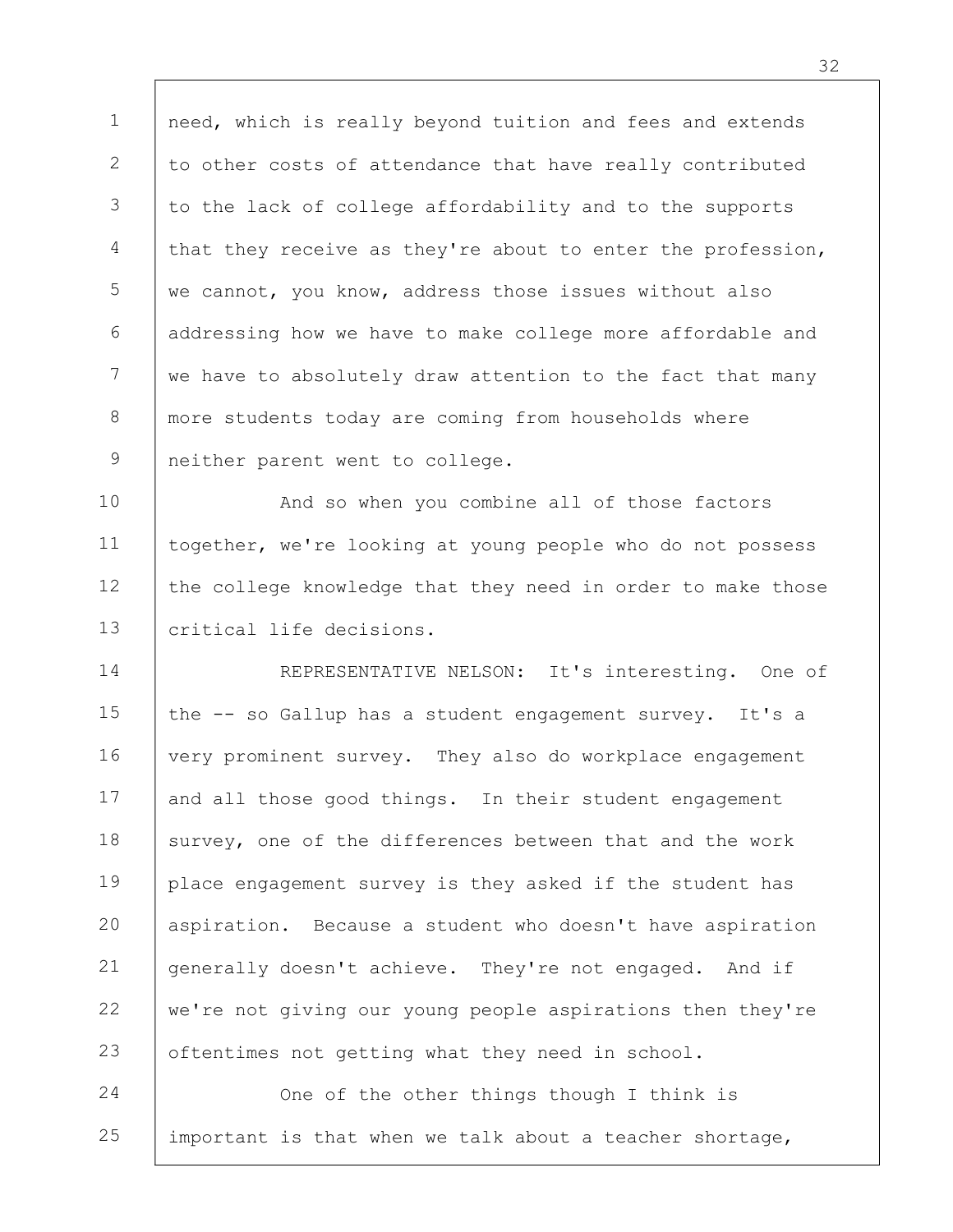1 2 3 4 5 6 7 8 9 we're not talking about bodies, per se. And thank you to the Dean -- the last who spoke, because if you could and what is not yet part of this testimony is the impact, welldocumented, of successive years of underprepared of ineffective teaching on a student's achievement. We don't have time to really delve into that but I think it's important that we understand the solution to our teacher shortage can't be how do we get more bodies in. It's got to be how do we get more quality capable bodies because those underqualified or underprepared teachers who

10 11 12 13 14 become bodies in our classrooms, not only are they doing harm to our students, they're not college ready. They're not able to step into the roles that our school system has built for them to.

15 16 17 But they also realistically aren't aspiring to be. Nobody aspires to be the underprepared, uninspired teacher that they see in front of them.

18 19 20 21 22 23 Can you talk a little bit about how PDE has to walk that tightrope that says we not only are in charge of educating but what sort of ownership does PDE have to ensuring that they're providing the sorts of role models that lead those students to want to be high quality teachers?

24 25 DR. GARCIA: Absolutely. Thank you so much for that question.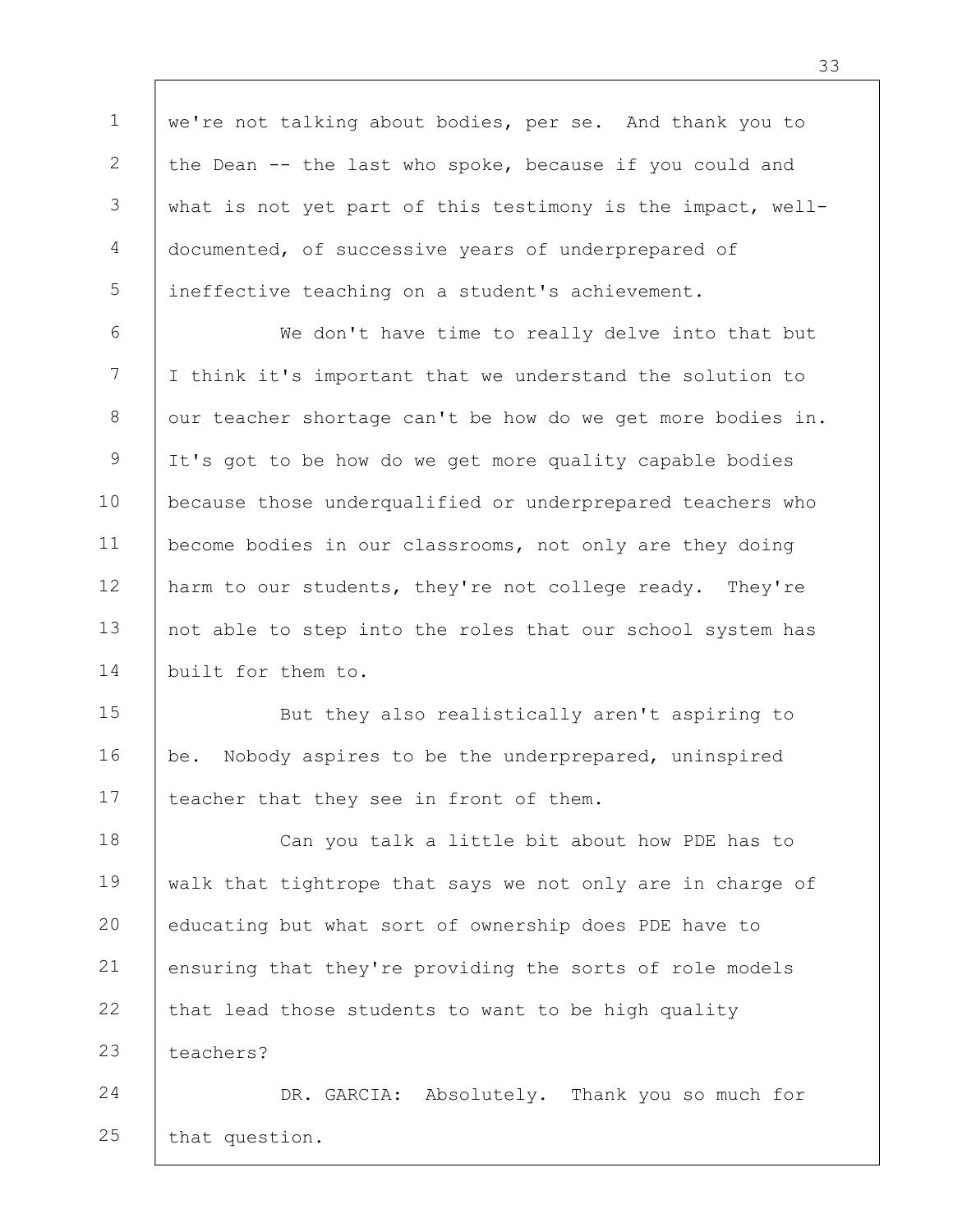1 2 3 4 5 6 7 8 So there's a lot of research that in the last couple of years of the pandemic really emphasize the critical role that continuous professional learning and development plays in our ability to retain the individuals who enter educator prep programs. And just, you know, in general. You know, we've been in a grand experiment for the past two years of what it means to lead in the times that we find ourselves in.

9 10 11 12 And so what I know about what we need to unpack from, a statewide perspective at PDE, is really clarifying and enhancing that transition between student teaching, residency programs, and induction.

13 14 15 16 17 18 19 20 21 Right now, I do not believe that future educators have a clear conception in their mind about what each of those professional development activities actually mean and part of that has to do with the siloization of the profession. You know, I've spoken and I've written in the past about how K-12 and higher education must be more closely aligned. So student teaching is a partnership between the ed prep program and the LEAs where students do their student teaching.

22 23 24 The residency programs are another form of that and induction is really what LEAs bring to the table when you have beginning educators.

25

And so I think that it's our responsibility and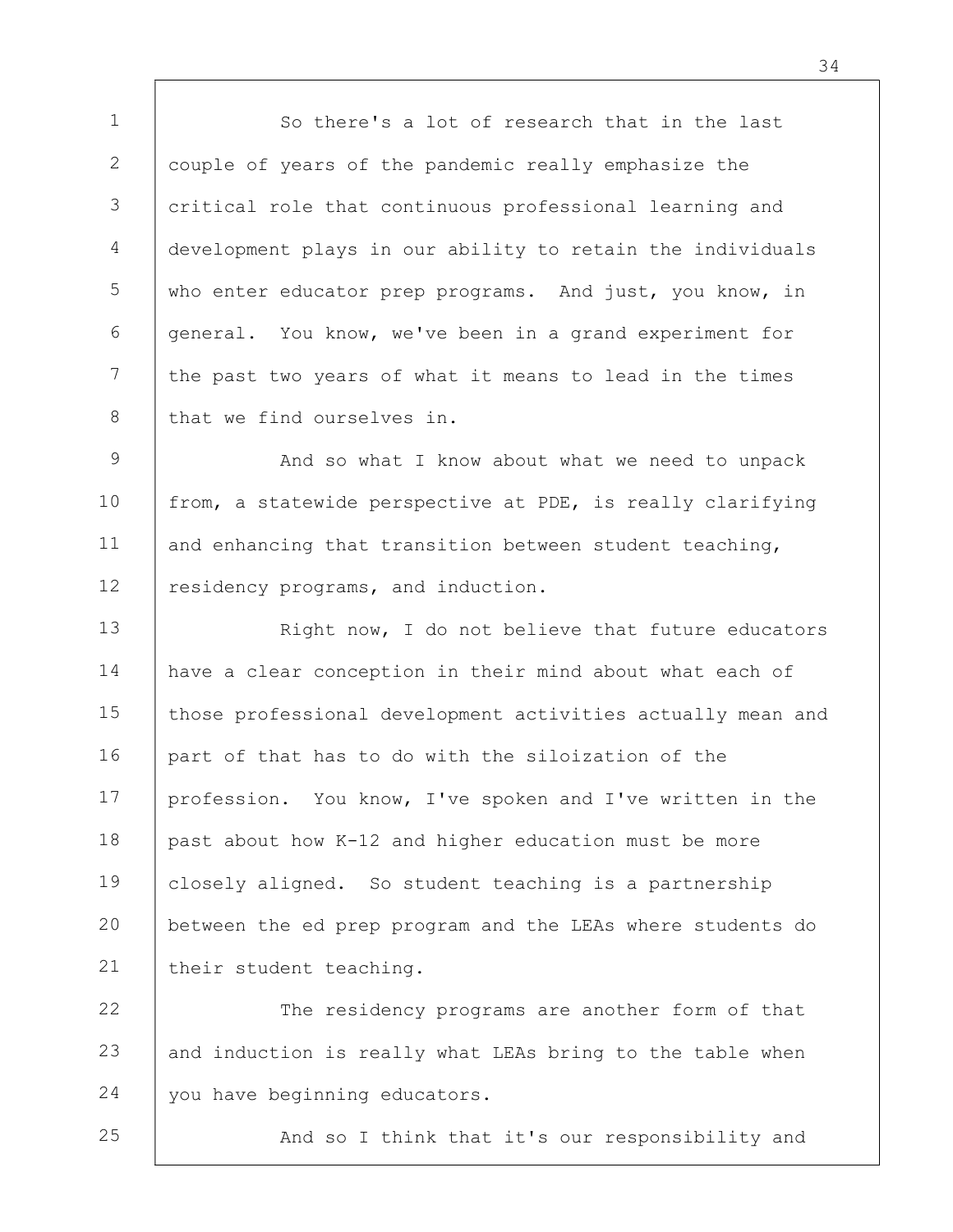1 2 3 4 5 6 7 8 9 10 11 12 13 14 15 16 17 18 19 20 21 22 23 24 we are actually closely looking at what happens and what should happen or needs to happen in each of those entry points into the profession because if we're not clear about what needs to happen in those pathways then imagine someone who's about to enter the profession. You know, what we have learned throughout the pandemic is that student supports must and need to occur and not be neglected in that transition from K-12 to higher education. And the educator profession is no exception to that. And so thank you. MAJORITY CHAIRMAN SONNEY: Representative Topper. REPRESENTATIVE TOPPER: Thank you, Mr. Chairman. Dr. Williams and Dr. Ward, Dr. Garcia had mentioned before about career changes, and I'd kind of like to look at that from a higher education perspective. So for those who are -- you know, let's just say they're in Corporate America, they're in the private sector, they're burnt out with their job or they have a passion for teaching or maybe, you know, they've got into coaching an extracurricular and now they want to pursue that in teaching, do you think -- what can we do at the higher education level that you see to make those transitions a little easier? These are people with life experience. These are

25 people that in some cases we might -- you know, if I hear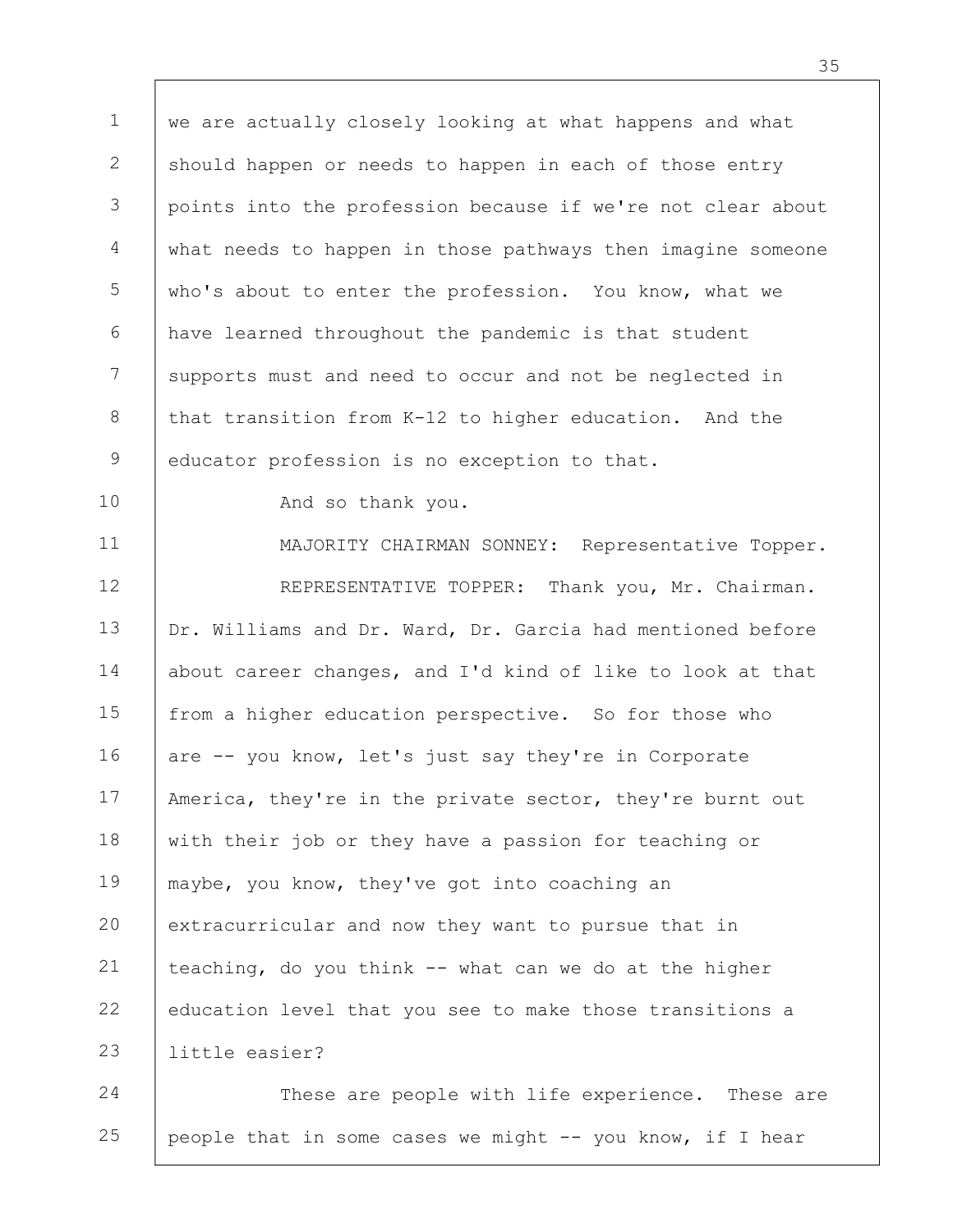1 2 3 4 5 6 from all of my schools that I represent, all 10 of them, they're having a hard time finding specific subjects especially at the secondary level in terms of, whether it be physics or chemistry, some specific subjects that perhaps these people have expertise in. What would be areas that we can make that transition easier?

7 8 9 10 11 12 13 Because they're not going to go from working full-time to now taking two years off to go to school and then a -- you know, a year off student teaching without being compensated. So are there any ways that are being discussed that we can help some of these career changers or second-career folks enter the field a little more quickly? Thank you.

14 15 16 17 18 19 20 21 DR. WILLIAMS: Absolutely. I'm actually one of those people who started in Corporate America and then came into education as a second career. So you know, you -it's -- you can go far and do lots of things. But there's definitely pathways for that to help individuals with families and bills and responsibility to continue to support their families while completing teacher preparation programs.

22 23 24 25 Online models, we have provisional certifications, emergency certifications where teachers they can still get their full-time pay, be teacher of record while going through our programs to complete their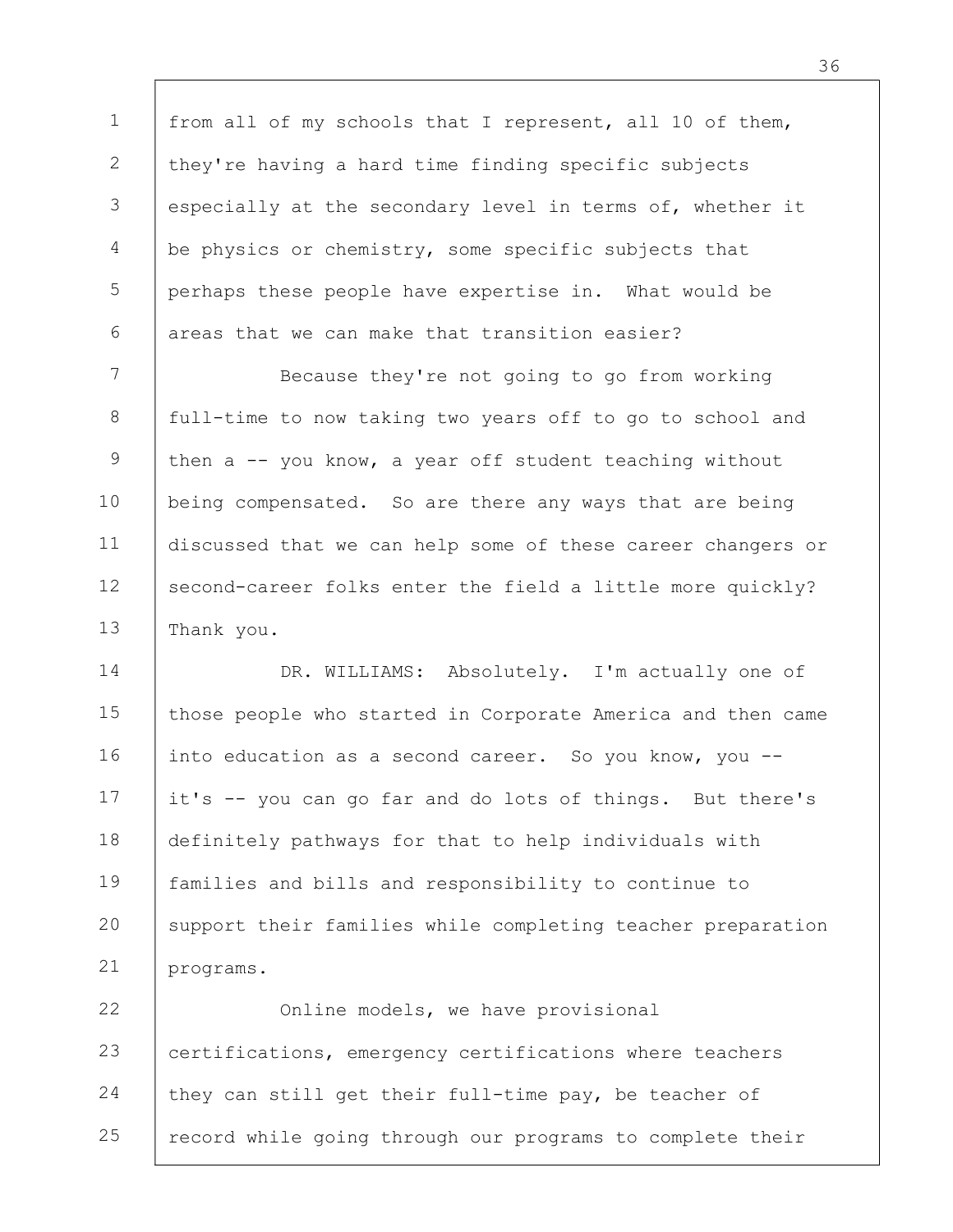1 2 3 4 5 6 7 8 teacher preparation and still -- you know, and attending to some of those pipeline needs while completing their program and earning a master's degree at the same time because they already typically have a bachelor's degree, some even higher. And so then, they come, they get their master's degree in education as long -- as well as their certification program while sometimes teaching and some people actually can take the time off to do that.

9 10 11 12 13 14 15 16 17 DR. WARD: So one thing I want to add is that that group of students is generally very responsive to the market, so if the job -- you know, the job prospects are good, more people should be coming into the field for that reason. People don't want to leave one profession and then go through schooling and then find that there's not a job on the other end, so that should be very positive. But I have to say, at least anecdotally, I haven't seen a large increase of people returning.

18 19 20 21 22 23 24 25 And I think what is needed are the kind of things that Dr. Williams talked about, especially residency programs where there's a purposeful partnership with the school district, and there is a year-long internship, essentially, where returning students are being paid but also experience a quality program, not just thrown into the classroom and say you're a teacher at the end of the year but a very purposeful partnership with the university.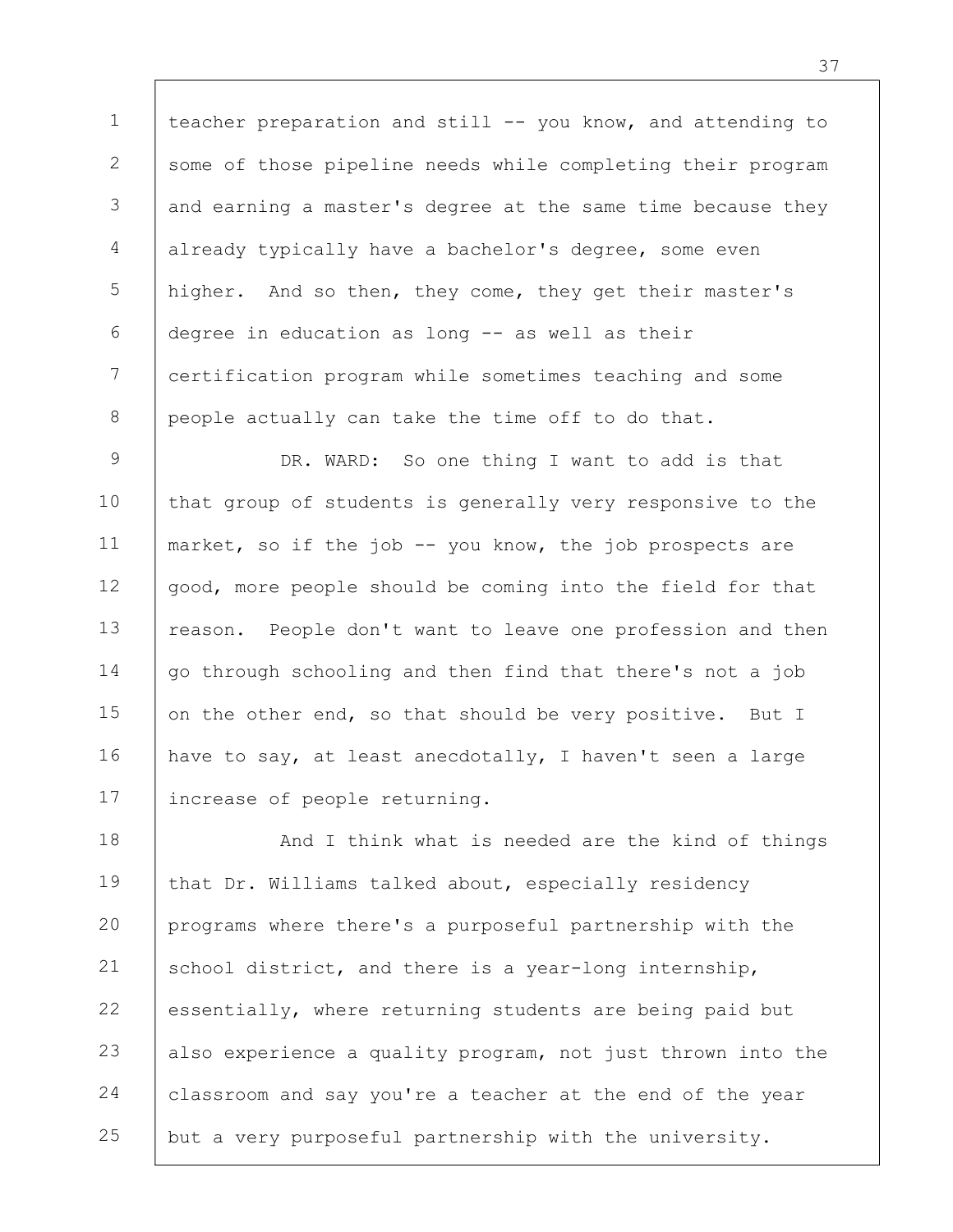1 2 REPRESENTATIVE TOPPER: Thank you. Thank you, Mr. Chairman.

3 4 MAJORITY CHAIRMAN SONNEY: Representative Isaacson.

5 6 7 8 9 10 11 12 REPRESENTATIVE ISAACSON: Hi. Thank you. It's been an interesting conversation. As I said earlier, I'm from Philadelphia, and we certainly have some major challenges with regard to our teachers right now. They're leaving by the droves, and it has to also do with an investment in long-term education but also in the short term. Certainly, as you mentioned the pandemic has been a challenge for everybody.

13 14 15 16 17 18 19 20 21 22 I'm looking at your testimony. You talked about an educated workforce strategy that you're working on and some of the discussion this morning has been about, you know, our pipeline. And I think a lot of that has to do with the fact that I said earlier somebody mentioned how teachers used to be revered. You know, you hand your children over to them to be -- have somebody be the most influential person in their life besides you, and now, they're constantly under attack and that certainly doesn't make for people wanting to stay.

23 24 25 And the pipeline has to not just include new teachers coming in, but you need seasoned, experienced teachers to guide them along on the best practices. And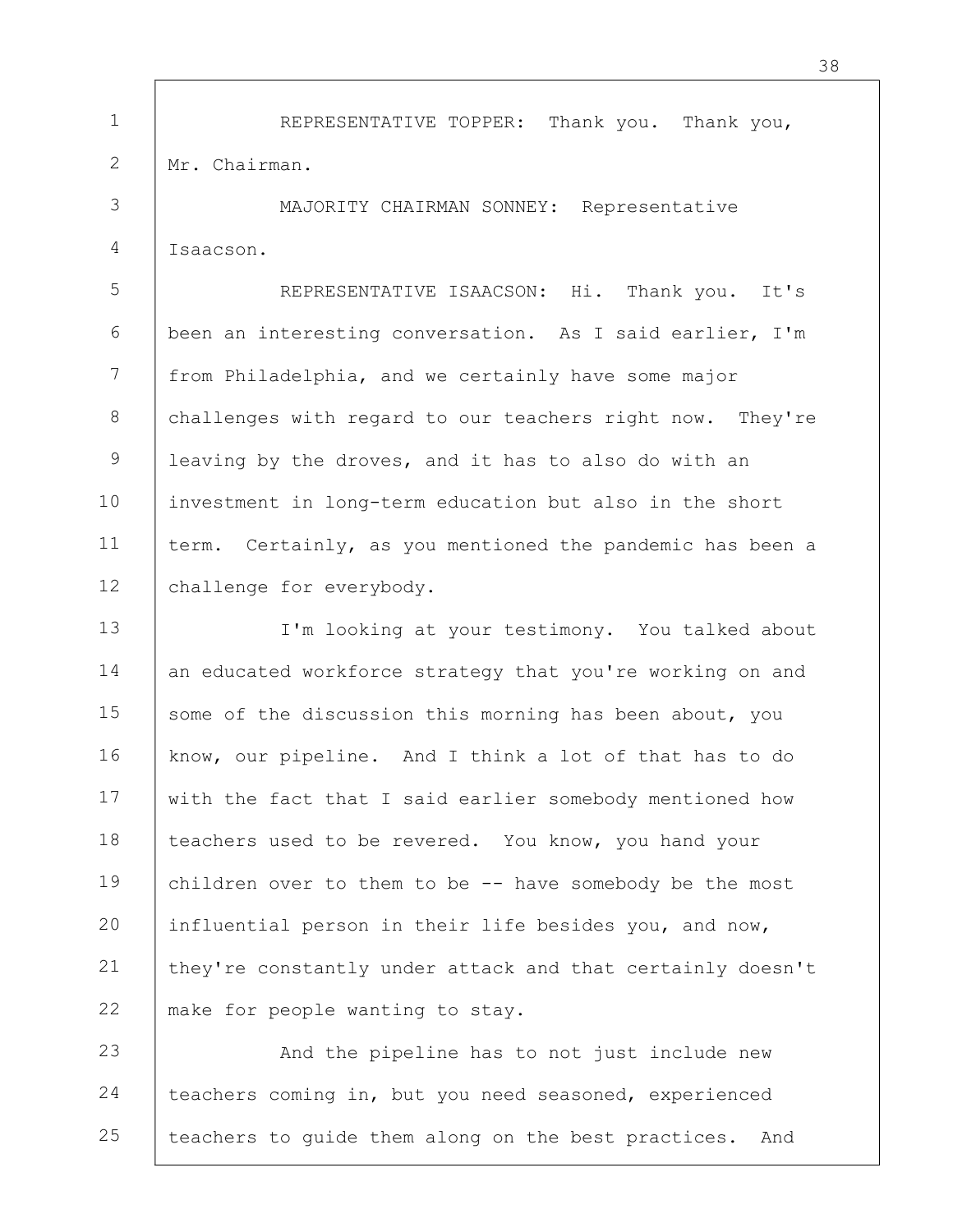1 2 3 4 5 6 again with the college affordability and the lack of pay that we give them here in Pennsylvania, how do you ask somebody to take on that kind of debt when you're not even paying them enough to pay for a mortgage and their debt payment, much less start a family and keep roots here in Pennsylvania? So I understand we need to address that.

7 8 9 10 11 12 13 And we certainly don't want to tell people that we're going to dumb down the education requirements of those that are going to bring our children along because we are judged as a society on how we educate the society that we have certainly make sure that the tenor of society is more inclusive. And I wanted to go towards the education workforce strategy with regard to the diversification.

14 15 16 17 18 19 20 21 22 23 You spoke about, what can we do to make sure that we have an attractive package for the people who look like the children that they're teaching? You remarked about the Asian Community and the African-American Community considering these are the -- and the Hispanic Community, and these are the largest sectors that are growing here in Pennsylvania. And we certainly want to have educators there leading those children who look like them, but we need to make it affordable. What are some strategies that we can do? Is it marketing, or?

24 25 DR. GARCIA: Thank you so much for the question, Representative Isaacson. So there are many strategies.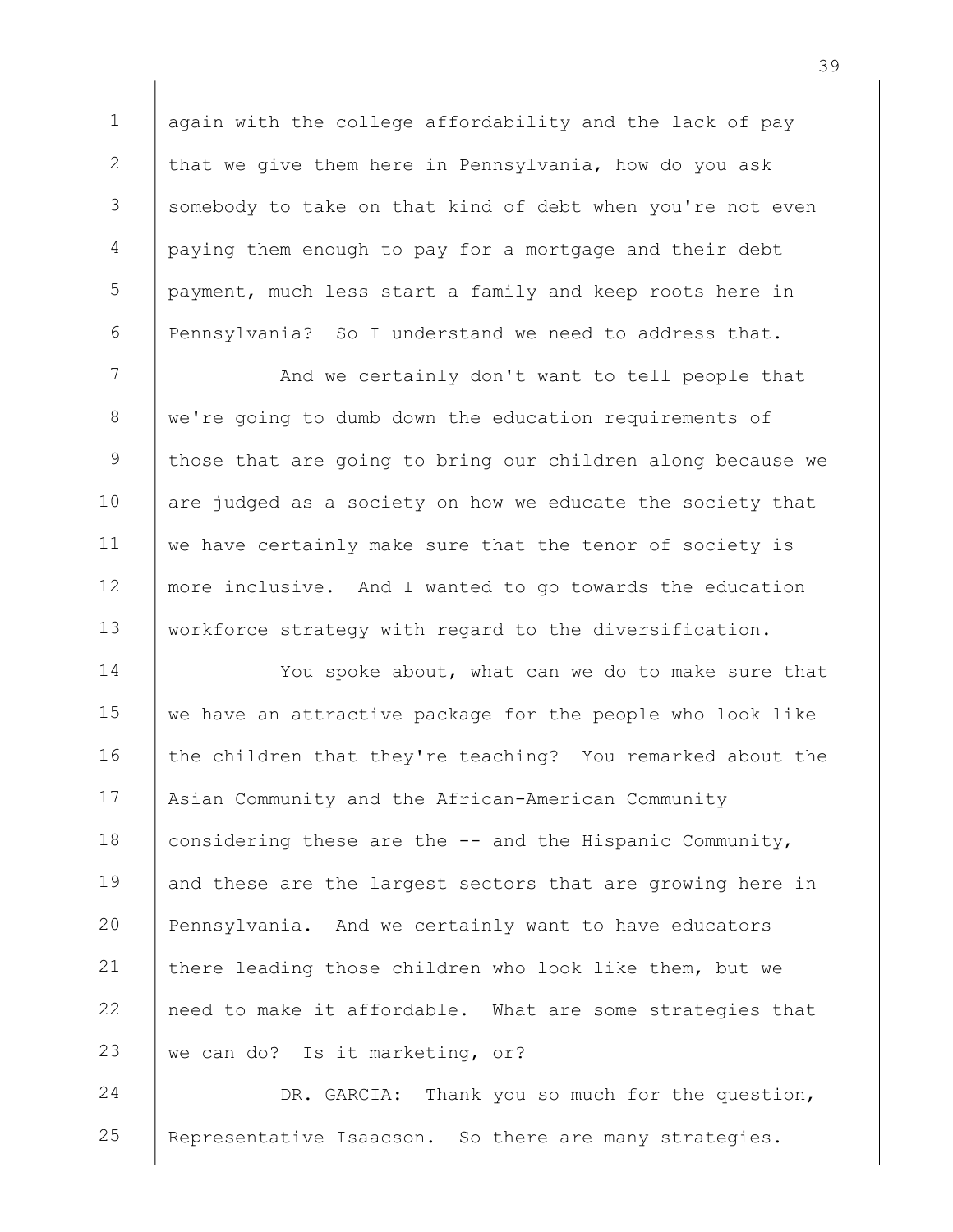1 2 3 4 5 6 7 8 9 10 11 When Pennsylvania was developing its state ARP ESSER Plan, we identified four ways in LEAs, Local Education Agencies, could attract and incentivize new teachers and school leaders into the profession. One way, as you alluded to in your earlier remarks, is on developing mentoring programs between veteran and new teachers. That's one way that LEAs can use their ARP ESSER dollars. They can also use those dollars to incentivize and provide, you know, essentially what is common practice in the corporate world, which are, you know, sign-on bonuses in order to, you know, attract people into the profession.

12 13 14 15 16 17 18 19 20 21 22 23 24 25 The other two ways that LEAs can use ARP ESSER dollars -- you know, because I'm beginning within the federal investment because there was a historic investment. That third round of stimulus funding is probably the largest in the nation's history, and so it really enabled our superintendents and their teams to dramatically change the way in which they recruit and hire individuals. The other two ways that ARP ESSER dollars could be used has to do with, you know, creating grow-your-own programs and the like. And so the school district of Philadelphia was the school district that worked with the institutions of higher education and the Aspiring to Educate program. And so they have already some pretty good footing within which to increase that diversification of the pipeline.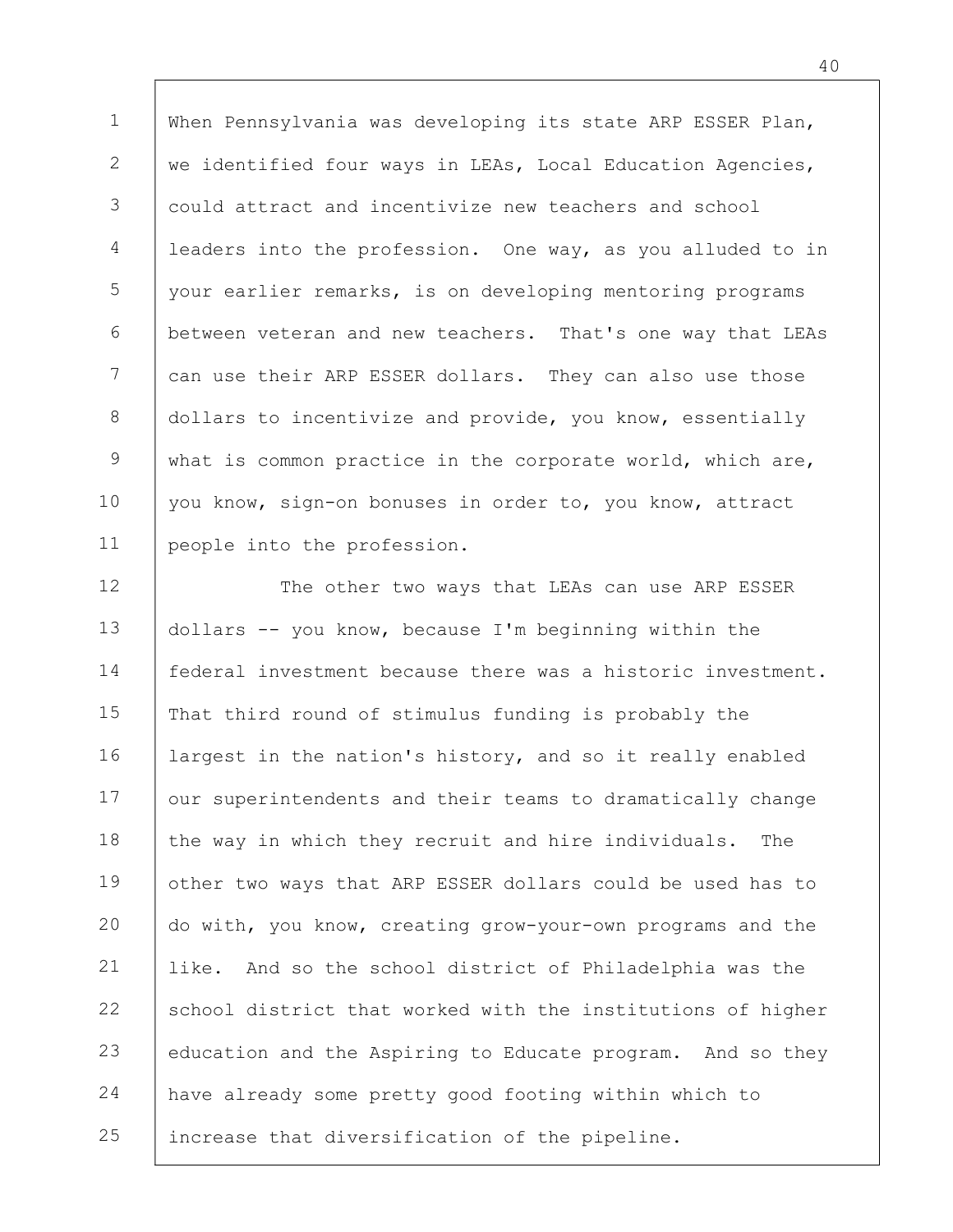1 2 3 4 5 6 7 8 9 10 11 12 13 14 15 16 17 18 19 20 21 22 Personally, I know that I was educated in Baltimore, Maryland and Miami, Florida. In first grade and in the -- Ms. Randall (ph) was the first teacher of color that I had. Mrs. Keys (ph) in Miami, Florida was of Jamaican descent. And then Ms. Garcia (ph) and Mr. Jerado (ph) taught me French and physics. I know I'm a direct result of the impact that having teachers of color and teachers who look like you in the classroom. And I'm really, really hoping that that can be part of what we focus on going forward in Pennsylvania because the projections that the Western Interstate Commission for Higher Education produces on who are high school graduates are and who they will be by 2025, there is going to be an overall decline in the size of the K-12 population, but within that decline there will be an increase in students of color and students of two or more races. And so we really have less than three years left to prepare the educator workforce for that future that is very quickly upon us. REPRESENTATIVE ISAACSON: Well, thank you. And I won't take up any more time except to thank you for pointing out that that stimulus money could go towards a

23 mentoring program, since it's obviously raining in

24 Philadelphia and Pennsylvania. Thank you.

25

MAJORITY CHAIRMAN SONNEY: Representative Ciresi.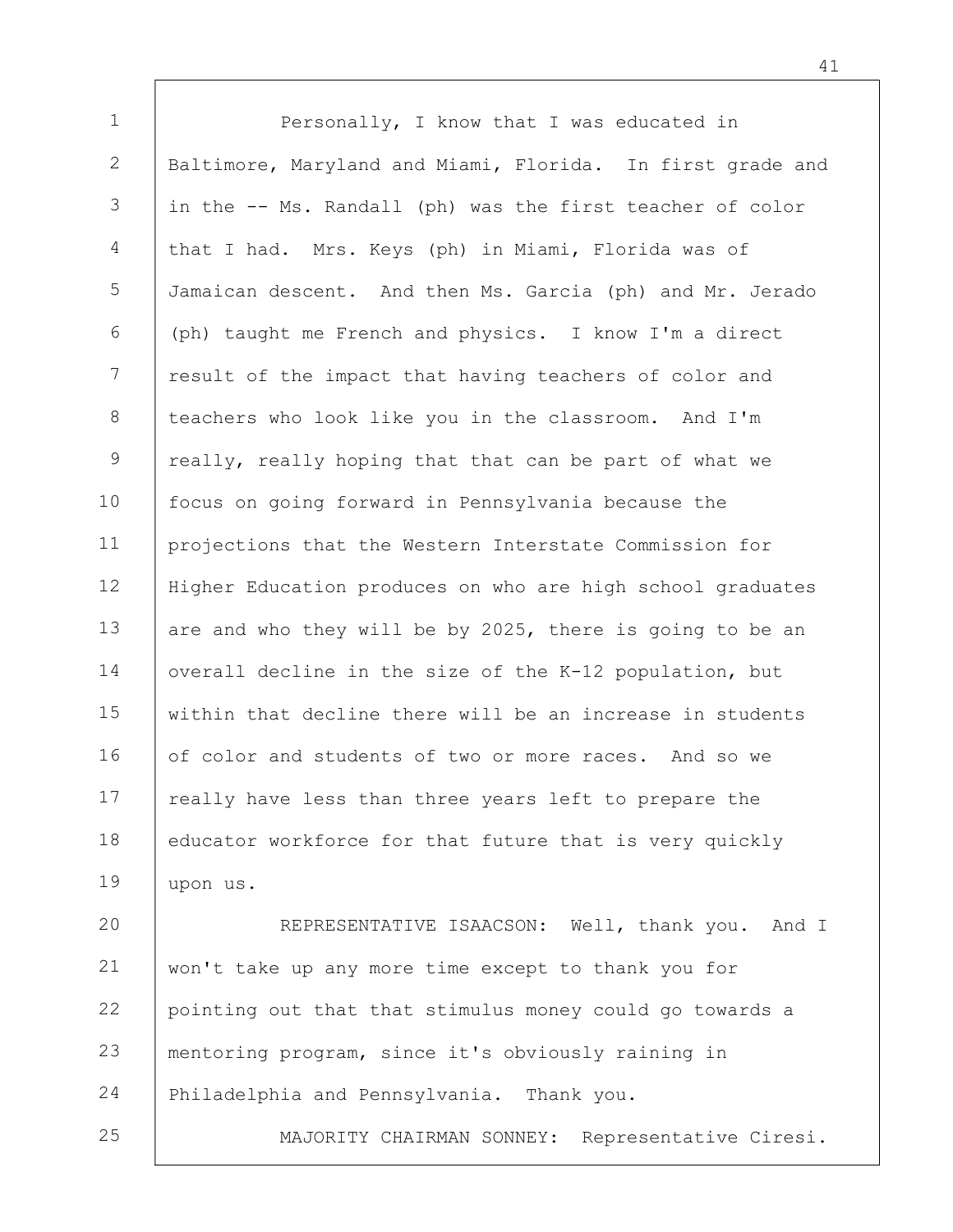1 2 3 4 5 6 7 8 9 REPRESENTATIVE CIRESI: Thank you, Mr. Chairman. And thank you all for testifying. You know, Representative Isaacson brought up a point that I was going to, the revered point that was made in the testimony about our teachers. And when I think about the teachers I've had through my life and how they were revered and where we are today and sitting on a school board for 12 years and hearing people come and berate some of our teachers for what they were doing.

10 11 12 13 14 15 16 17 18 19 20 But I wanted to ask you about the issue of not only that Basic Skills test that -- when I hear that, I think, well, now we're not going to teach our teachers how to teach, and that's a perception in the public that may be heard rather than what you're trying to get to but also how we are teaching in the classrooms and what we're teaching. And we have heard for years, we teach to a test; we don't teach any longer. Should we not be looking at the fundamentals of what we're doing in the classroom to stimulate and entice people and come and want to teach rather than say, I go to a classroom; I teach to a test?

21 22 23 24 25 When I was a kid we didn't have that. And I usually blame our generation because we didn't have that, and I thought well, we have to teach a test and see if they can pass. But should we be looking to change the whole philosophy of what we do in public education? And then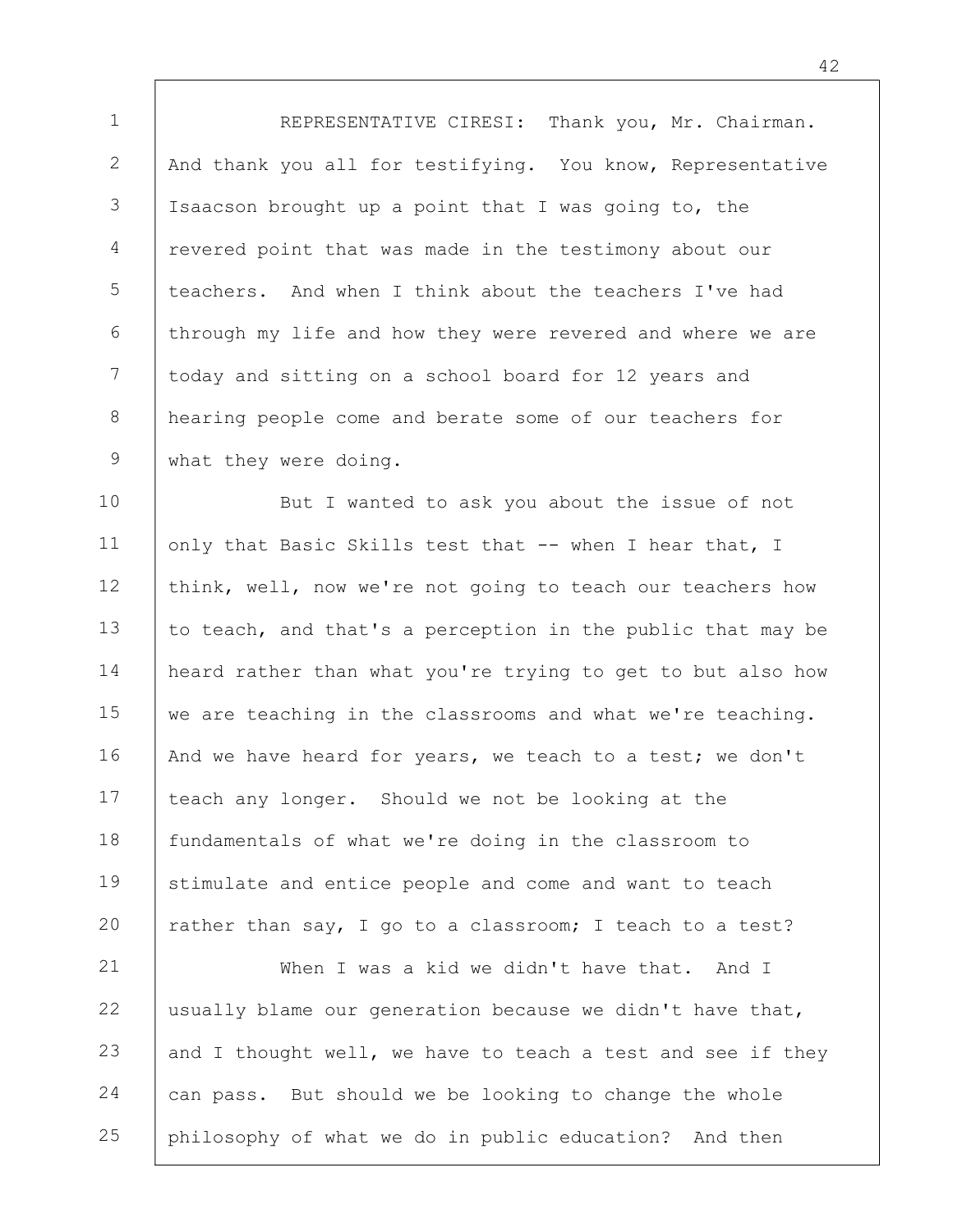1 2 3 4 5 6 7 8 when we look to support it financially, salary-wise is one thing but also what our children have in the classrooms and help our teachers teach. We talk about having a reserve in Pennsylvania or a budget -- over, you know, \$7 billion that we have in the budget this year. And when we put money in education properly, would that also stimulate not only in salary-wise but the classroom itself what we should be doing to have people come into this field?

9 10 11 12 13 14 15 16 17 18 DR. GARCIA: Thank you so much for that question, Representative. So yes, where do I begin in answering that question? Part of what really keeps me up at night is our ability to take a look at what the true purpose of teaching and assessments mean for our society as a whole. In the post-secondary world, there's a huge movement on going test optional, and part of the larger dialogue around assessments is that, yes, we need assessments. But what are other ways in which we can use assessments than the way in which we currently use them?

19 20 21 22 23 24 25 A lot of the work that the National Conference on State Legislatures has been working on is really about reframing assessments from a diagnostic point of view. And that is one thing that many other countries have shifted to in, in the way in which we assess where young learners are in their educational journeys and which are going to be much more helpful in the long run in addressing any of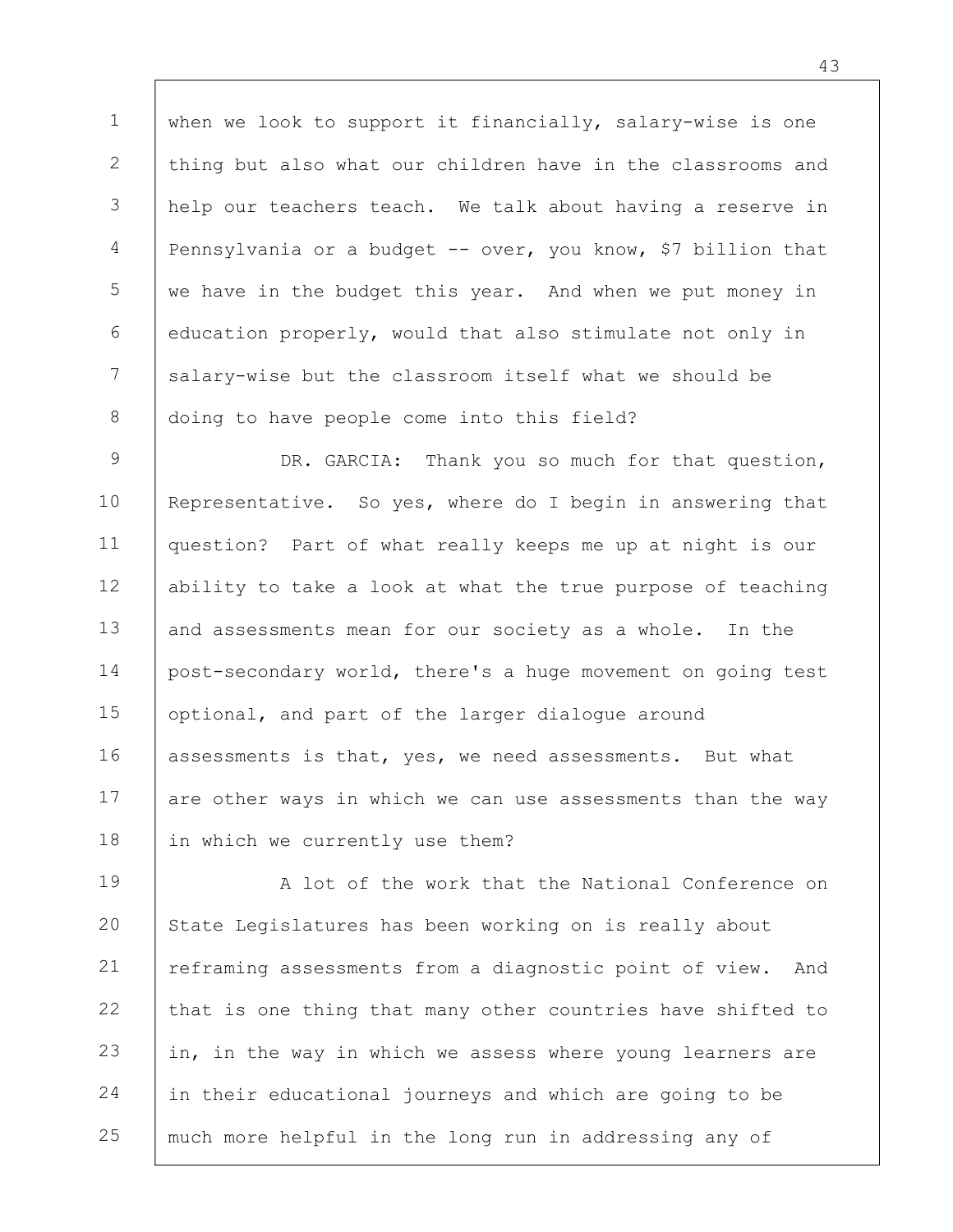1 2 3 4 5 those learning gaps that they experience along the way. And so I would welcome continued dialogues around assessments. And let me ask Dr. Helm if he has anything to say on that topic? Because, you know, certification is filled with assessments as well.

6 7 8 9 10 11 12 13 14 15 16 17 18 DR. HELM: Well, as we alluded to earlier and Dr. Ward had talked about the Basic Skills assessment that's one thing that we're looking at obviously. One of the recommendations on the table with that was the potential to possibly do a moratorium and then commission a study on the effectiveness of that Basic Skills assessment. My understanding was that was created because folks were going through programs and couldn't pass the test to become certified. So it certainly would be acceptable, I think, to commission a study to see if that -- if the Basic Skills assessment has actually created a situation where more people are being -- are able to pass the content test at the end of their programs.

19 20 21 22 23 24 25 But the general question I think you're referring to is, we're preparing the whole teacher. So right now with Chapter 49, the competencies that folks are being prepared is awareness, cultural awareness, all these things that go into that to make sure that whatever the teacher encounters when they get that first job and they're asked to teach, they're -- you know, the rigor is there. And we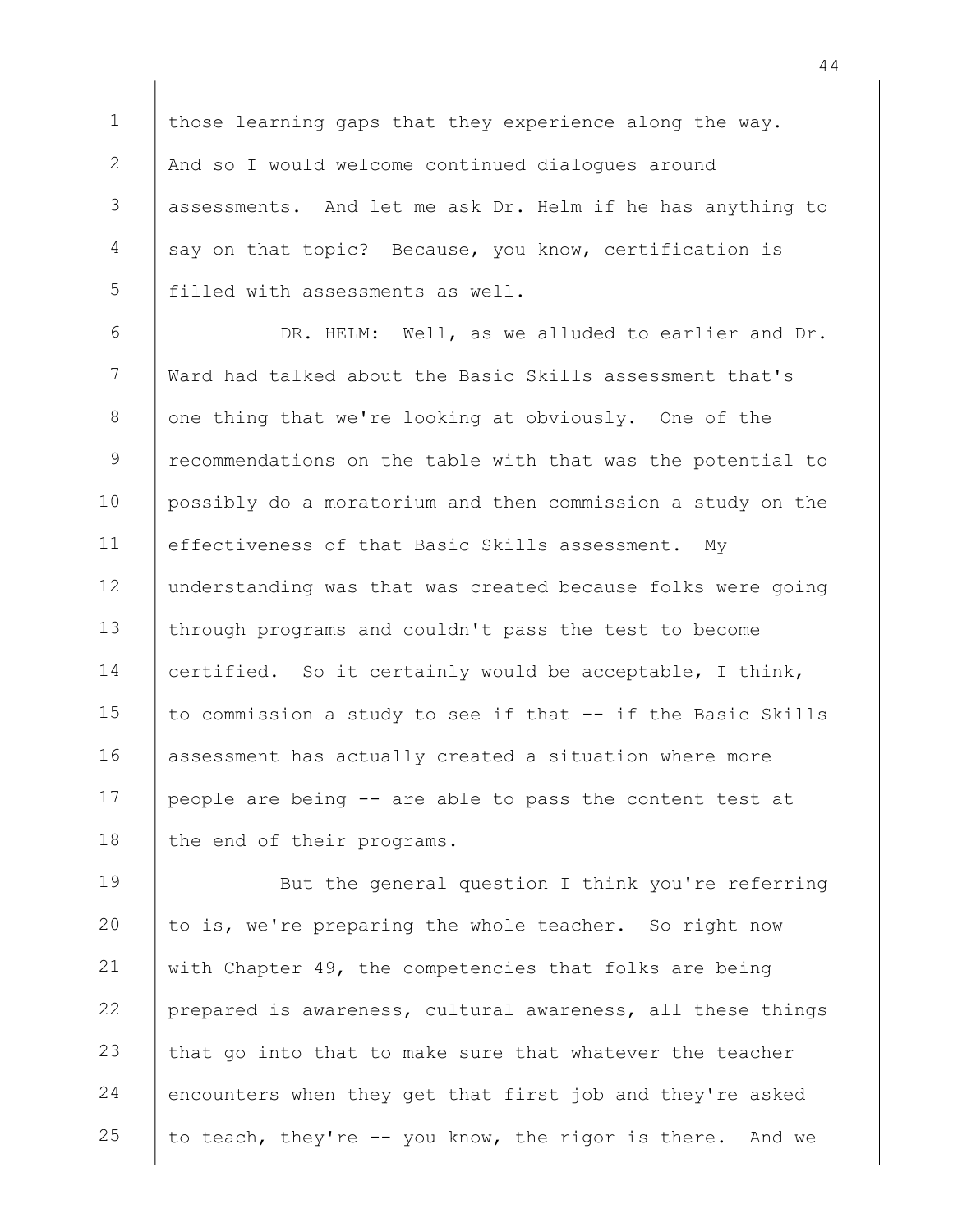1 2 3 don't want to kind of divorce the rigor from the fact that we also want to try to, you know, create situation where we have more folks.

4 5 6 7 8 9 10 11 12 So it's not just about -- as was shared earlier, about creating more bodies but more folks that are able to fill these positions in these areas where there are shortages. And so that's really where we're working with 49 and 354 eventually to address these issues to make sure that we have teachers that come out that know their content but also are able to deal with other issues that we're encountering now in classrooms that we didn't see in the last decade or longer.

13 14 15 16 17 18 19 20 21 22 23 24 25 REPRESENTATIVE CIRESI: Well, I think that some of the things that we see with teachers is some of them teach a little unconventional where the kids remember. I mean, I can remember back to sixth grade the way I was taught. And the way the teacher taught was a little bit different than what we see today because they didn't have the restraints of having to teach to that test, the PSSAs or whatever the requirement is. It's not only Pennsylvania. This is across the nation. I mean, we're not unique in this. But I think we need to address what is happening in our classroom to address how we stimulate and how we get more people into the field. So thank you both very much.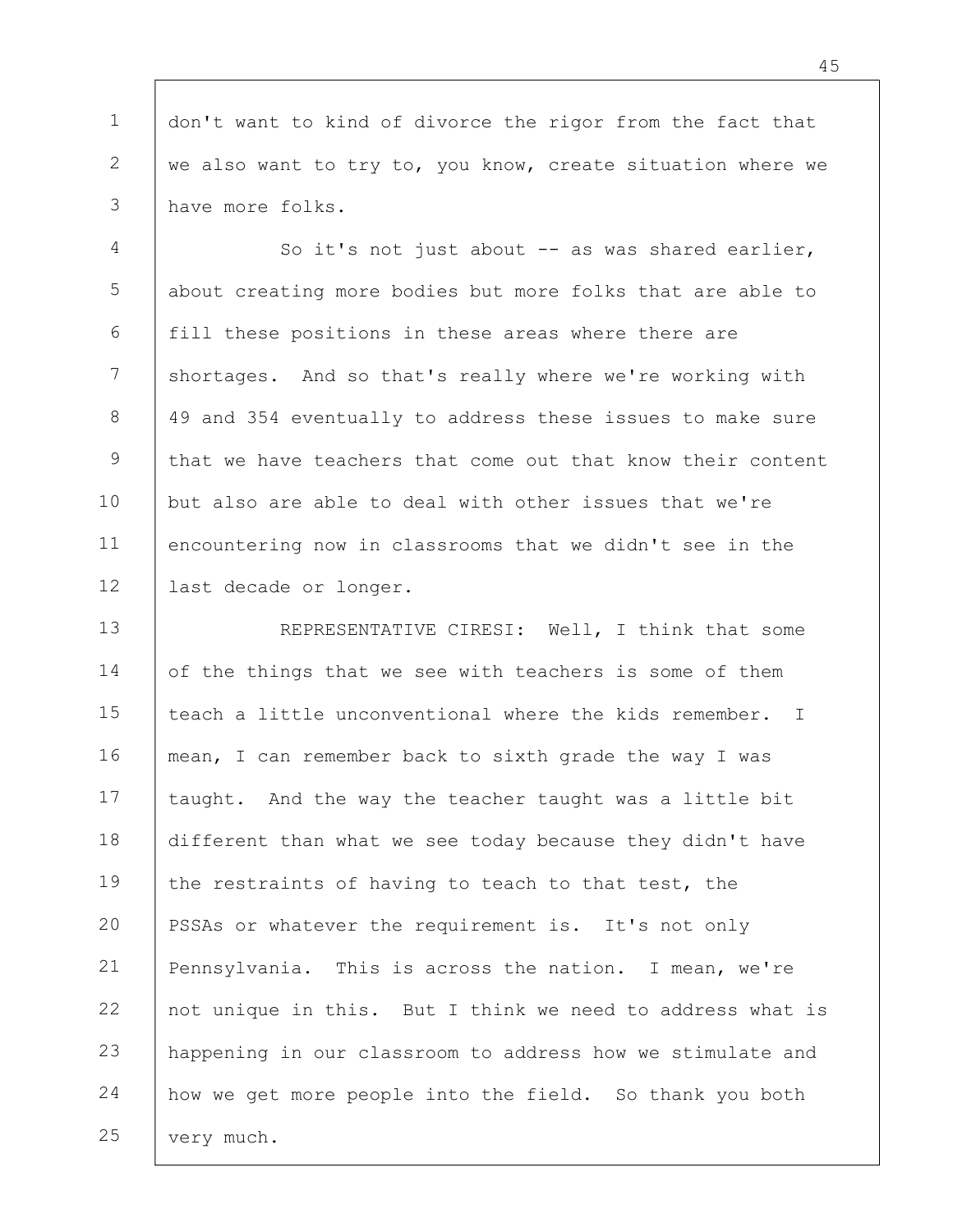1 2 3 4 5 6 7 8 9 10 11 12 13 14 15 16 MAJORITY CHAIRMAN SONNEY: Representative Curry. REPRESENTATIVE CURRY: There we go. Thank you very much. So there were just a few things -- I know we have others that need to testify. But I just wanted to bring to light what you said about the diversity piece that I feel is key in terms of how we look at this. But one of the things that I didn't really hear -- I did hear from Dr. Williams was that people who love children need to get into this profession. But part of what has happened in education and what I've seen and my experience as being a school board member as well before coming to the house, is the trauma that happens in the classroom with children of color, oftentimes, that when they leave that -- you know, they graduate, they're like, I'm out of here; I'm going to do something different. We know that that's a part of the problem.

17 18 19 20 21 22 23 24 25 I'm looking to introduce some legislation that really talks about getting to the bottom of recruiting, retaining, and really looking at the diversity part. And three things that I want to talk about that maybe the appointment of someone in PDE, the actual appointment and focus on this. I know that everybody in PDE is looking at the issue, but if there's somebody that is actually focused on this throughout the state that goes out and works with the colleges and universities and someone that can support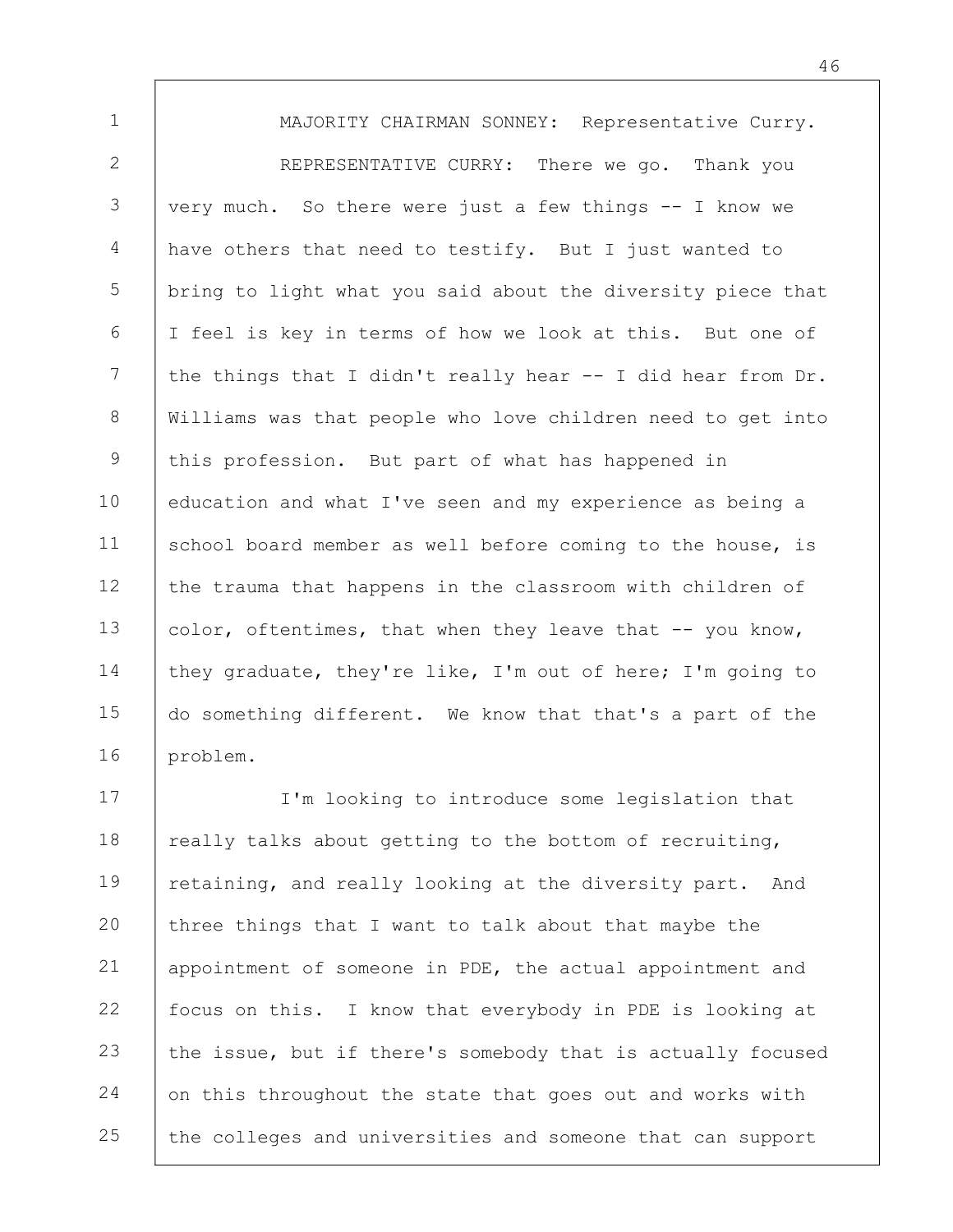the actual districts in doing it.

1

2 3 4 5 6 7 8 9 10 11 12 13 So in the school district that I represent right now, in the Upper Darby School District, we have a club called the Rising Educators Club. And the Rising Educators Club is happily producing two assistant principals by the end of July, okay, so that's a positive because we're not talking about too many positives right now. That's a positive. I know a young recent graduate that graduated with my daughter from the high school who's coming back to teach in the high school, African-American woman that graduated from West Chester. So these are positives. But some of the things that we need to probably focus on is that focus.

14 15 16 17 18 19 20 21 22 23 24 25 And then also, have you thought about the CTE route? The CTE route, meaning the Career and Technical Education, where there's a establishment of programs of study that focus on education. And lastly, looking at dual enrollment, we talk about the cost of education and where it leaves students and the reason why they don't look at the universities to go into their next spaces. What are we doing to really -- I know we worked with Delaware County Community College on the dual enrollment, but helping these students to get these credits before they even go into a West Chester University or some of the other universities, like Kutztown, where they're already almost prepared and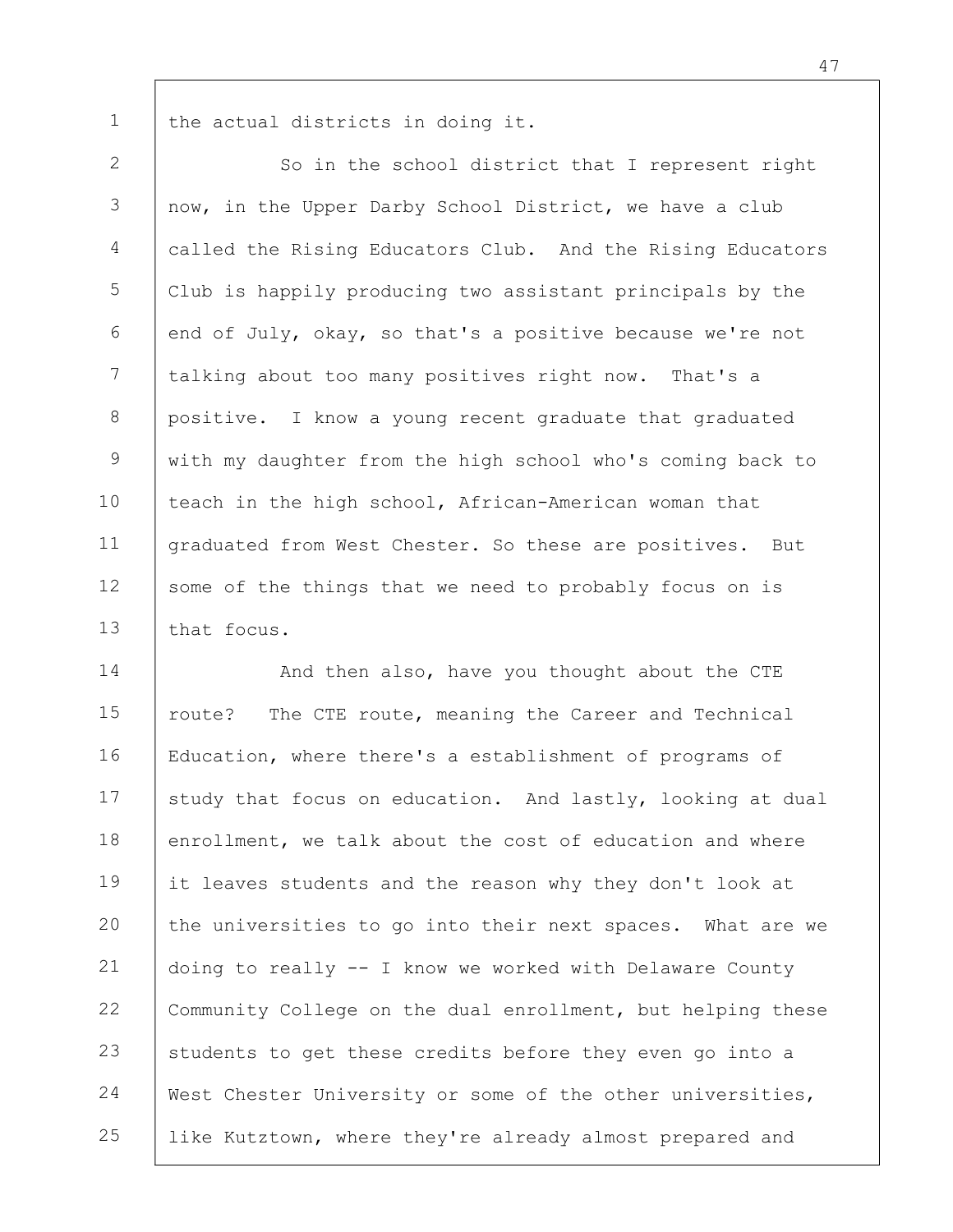have to finish in another way?

1

2 3 4 5 6 7 8 9 10 11 And lastly, before I give up the mic, looking at ways for loan relief and not only that, the actual experience in the field -- you know, having more of that experience and getting paid for it. So I don't know how we could do those things, but you know, really those -- if you look at other professions that are in the sciences or engineering, they get paid while they're interning and they get nicely compensated for it. And so those are some of the things that I wanted to bring up in terms of looking at the retention and diversity. Thank you.

12 13 14 15 16 17 18 19 20 21 22 23 DR. GARCIA: Thank you, Representative Curry. So let me begin in reverse order of the topics. So dual enrollment is one of the proven college affordability strategies and one of the biggest initiatives that we can use in order to increase young people's and high school student's awareness of what it's like to go to college in order to encourage them to keep going after they graduate. And so as I understand it, we used to support LEAs and community colleges in terms of funding for dual enrollment here in Pennsylvania, but that funding has not been available for several years. And so we would be delighted to engage with you on conversations on that topic.

24 25 And please forgive me if I forget some of the topics you raised. Part of what you mentioned about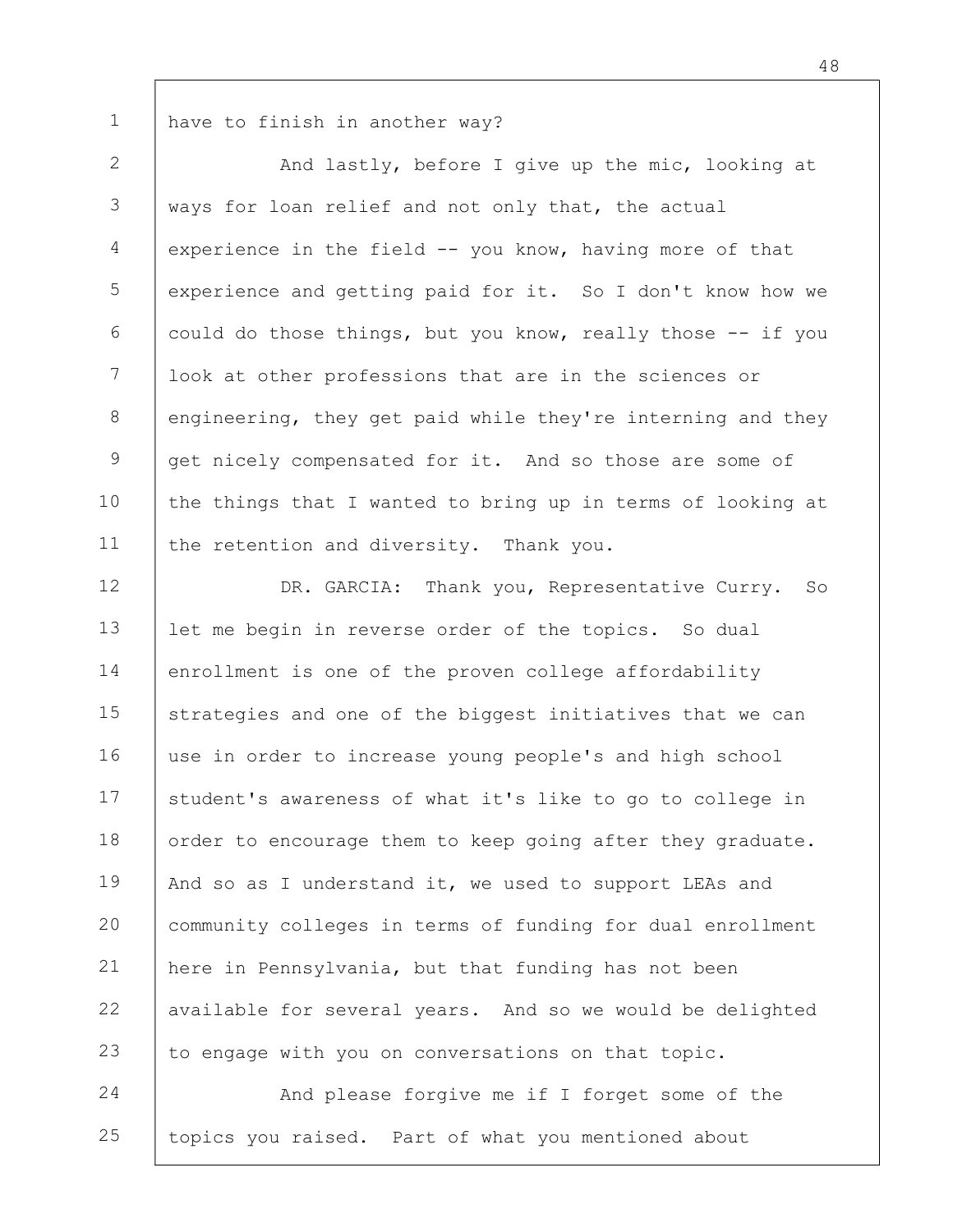1 2 3 4 5 6 7 trauma-informed approaches to instruction, that is not only necessary for all future educators but also existing educators, right, because we have a responsibility to learn more about who our students are and what environments they're coming to us from and to be able to identify what are some of those traumas that might prevent them from really advancing and -- in their educational pursuits.

8 9 10 11 12 13 14 15 16 17 18 19 And so part of the Chapter 49 regulations that were approved last week are an effort to build cultural awareness and trauma-informed approaches and practices, and so we'll be working with our educator prep programs, many of which are already engaged in these efforts to see what we can do to increase that professional learning and capacity that all current and future educators need. And let me ask Dr. Helm for a moment to expand on that? Because he was a part of the Chapter 49 conversations since before I was -- I joined the department. And then I'll come back and talk about equity, inclusion, and belonging at the agency.

20 21 22 23 24 25 DR. HELM: I would just like to mention, to just follow up with -- Dr. Garcia has given a really broad answer, here -- is there are two things as I mentioned before with Chapter 354. We're about to engage on some serious discussions that will involve stakeholders about educator preparation in this state. The second thing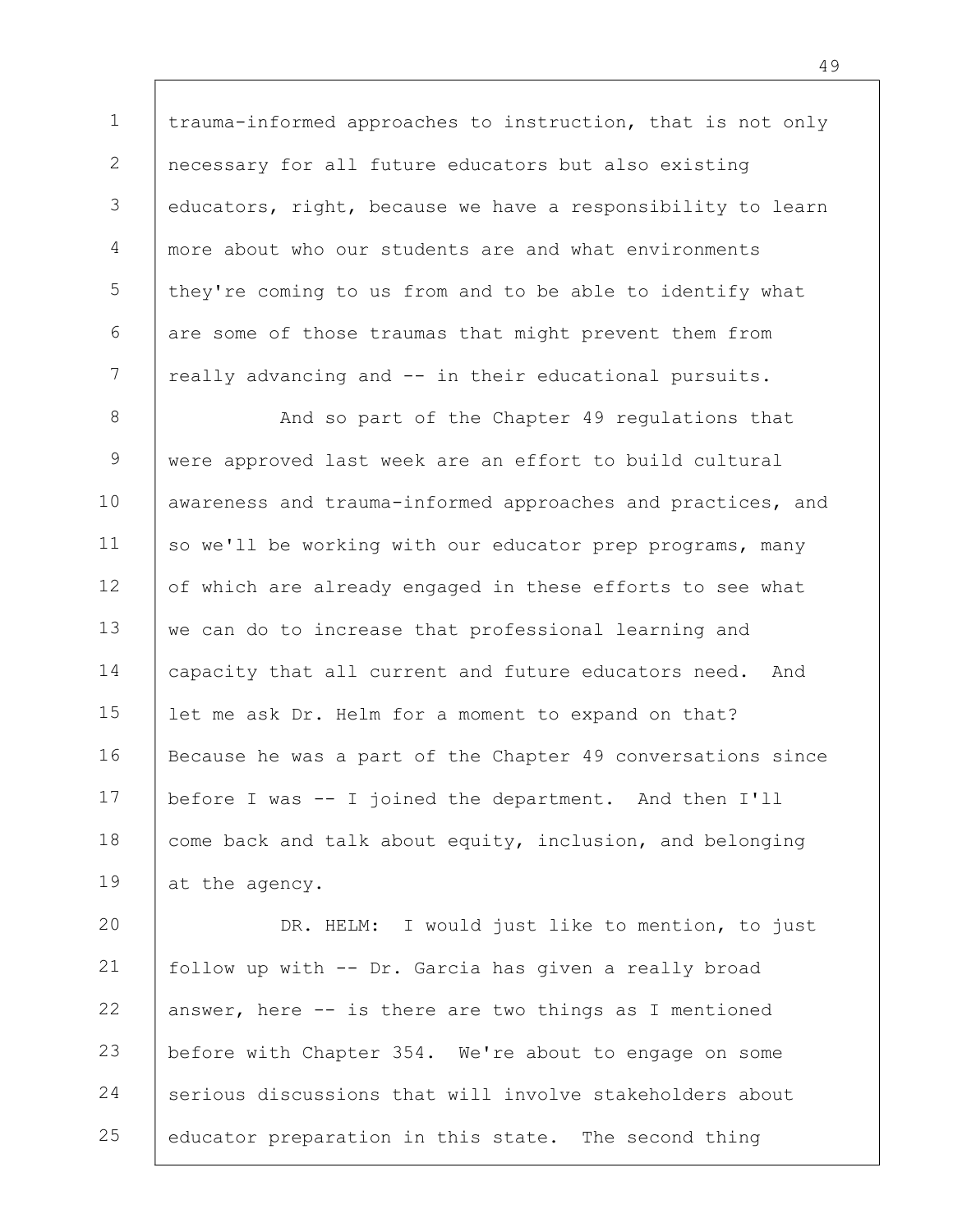1 2 3 4 5 6 that -- large project that we're also engaged in is the Educator Workforce Strategy project, which was alluded to earlier, and these are the types of discussions that we're going to have regarding the educator workforce and including all of those things that you mentioned because that's where we need to be.

7 8 9 10 11 12 13 14 15 And so in the next few months, we're going to be bringing this educator workforce strategy out and getting more feedback, and we're going to have larger discussions around it, and it's going to inform a lot of the things that we pursue forward with addressing the educator workforce in the state. So it's a good time to be talking about these things because there's a lot of things that are happening now that we all can be part of and will make a, you know, pretty significant difference, I believe.

16 17 18 19 20 21 22 23 24 25 DR. GARCIA: To your first point -- so what we have learned -- let me just back up a little bit and say that the importance of social emotional learning and supports within our educator profession could not be more important than it is today, you know, during the pandemic, and so we have school counselors, school psychologists, and school social workers. The social workers are our newest certification. All three educator types are really becoming part of the student support staff that enhances what's happening in the classroom, and obviously, school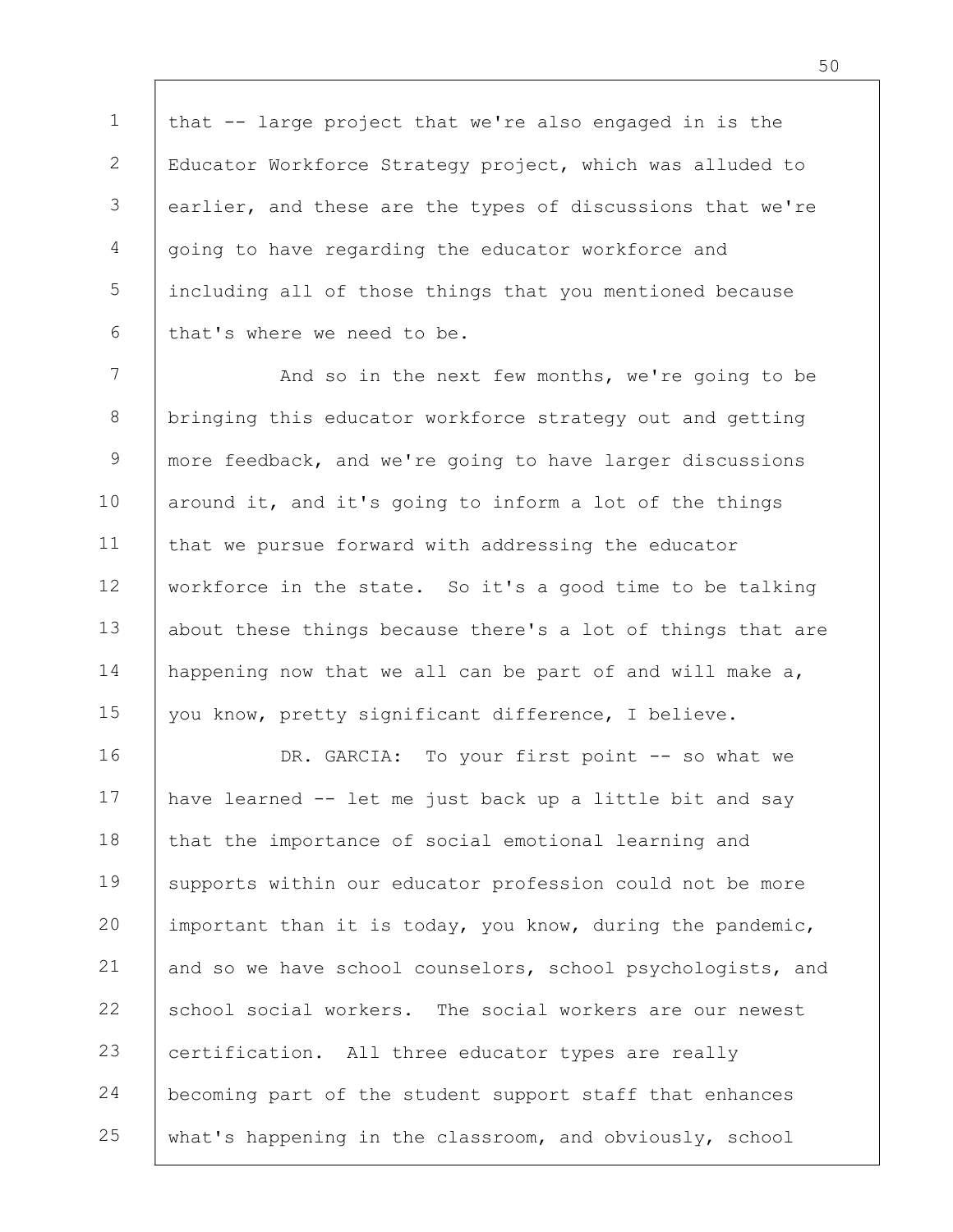1 2 3 leaders and teachers are all involved more and more in providing social and emotional learning and supports to students.

4 5 6 7 8 9 PDE as an agency and the senior leadership team, while we don't have an official equity, inclusion, and belonging officer at the senior leadership team, we do have special assistants and staff who are focusing on increasing equity, inclusion, and belonging so that students can have safe environments within which to learn.

10 11 12 13 14 15 16 17 18 19 20 21 And so those are efforts  $--$  and you know, we have learned from many superintendents across the Commonwealth who are really trying to create environments where all students feel like they belong and where they can, you know, create these safe spaces for students to really thrive when it comes to learning and to really not focus on anything else because anything else is a detraction from, you know, shaping and forming these young minds. So we welcome any input from yourself and other members of the general assembly on whether we should have a more formal position within the PDE senior team around equity, inclusion, and belonging. Thank you.

22 23 MAJORITY CHAIRMAN SONNEY: Dr. Williams, did you want to provide any input?

24 25 DR. WILLIAMS: Yes. Thank you. I want to circle back to Representative Curry's statement about the trauma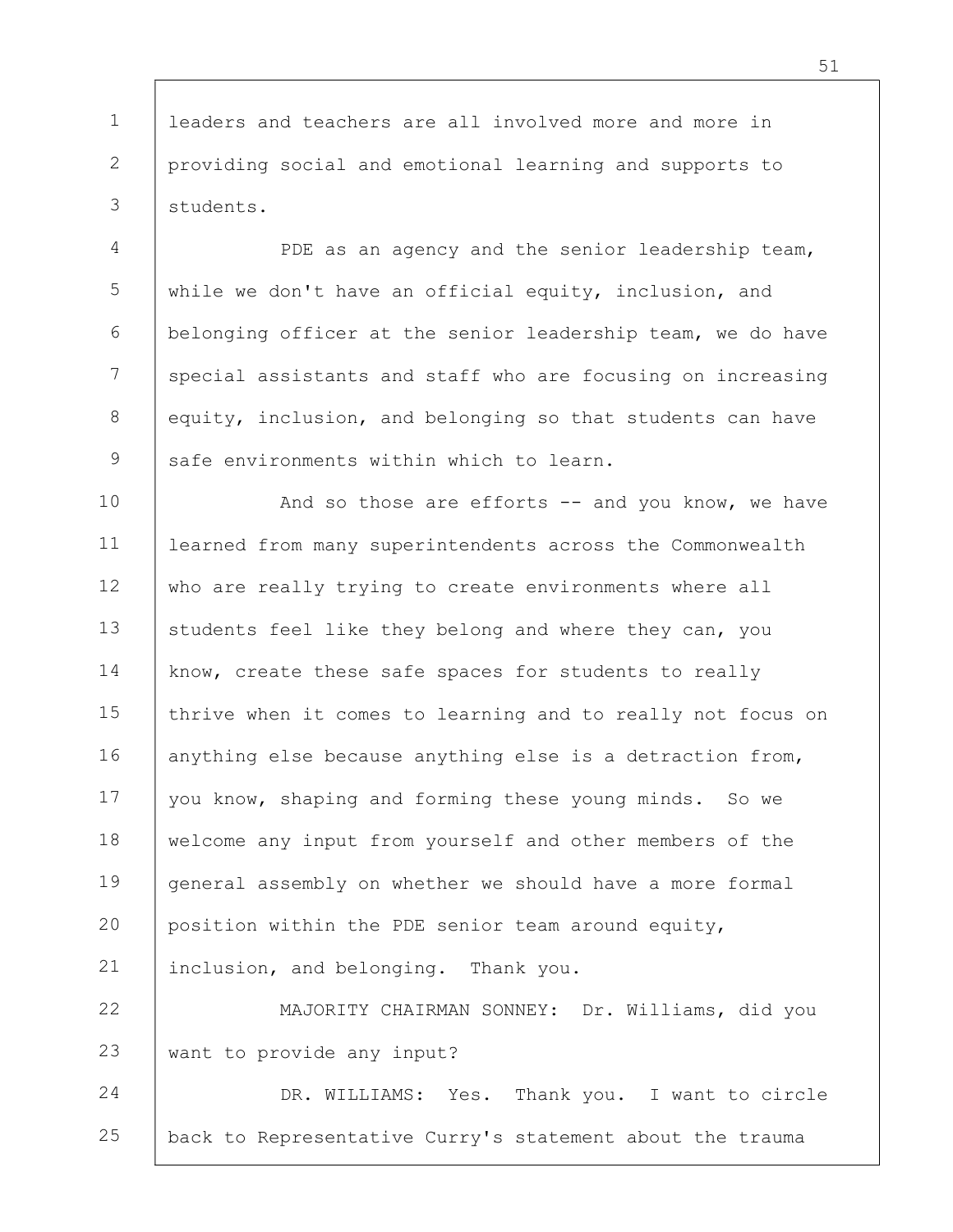1 2 3 4 5 6 7 8 9 10 11 12 13 14 15 16 17 18 19 20 21 22 23 24 25 that some -- that many African-American and BIPOC students find in their K-12 experiences. That's actually some of the conversations that we are having with some of our district partners of, why would I want to go back and teach in a district that has disenfranchised me for the past 12 years? That's the million dollar question. And so looking at that and really taking a deeper dive into the -- what's the root cause of that and how can we address those? And I think that's the real question that we need to address. Chapter 49 gives us an opportunity -- looking at the cultural sustaining education part of Chapter 49, it talks about a cultural awareness, but I argue that we need to go beyond an awareness and into culturally-sustaining and cultural-relevant pedagogies. How we teach in the classroom? How do we get to the needs of the students in the way we teach the content, dispositions, and skills so that they can move into being in positions as teachers as leaders with -- inside of our communities? Thank you. MAJORITY CHAIRMAN SONNEY: And Dr. Ward? DR. WARD: I wanted to echo that and say that Chapter 49 requires higher education to revise our curriculum to help teachers become -- teaching ways that are culturally sustaining, but we need help with it. We're going to do it, but we could do it well, or we could do it, you know, not quite as well. We need support. And so I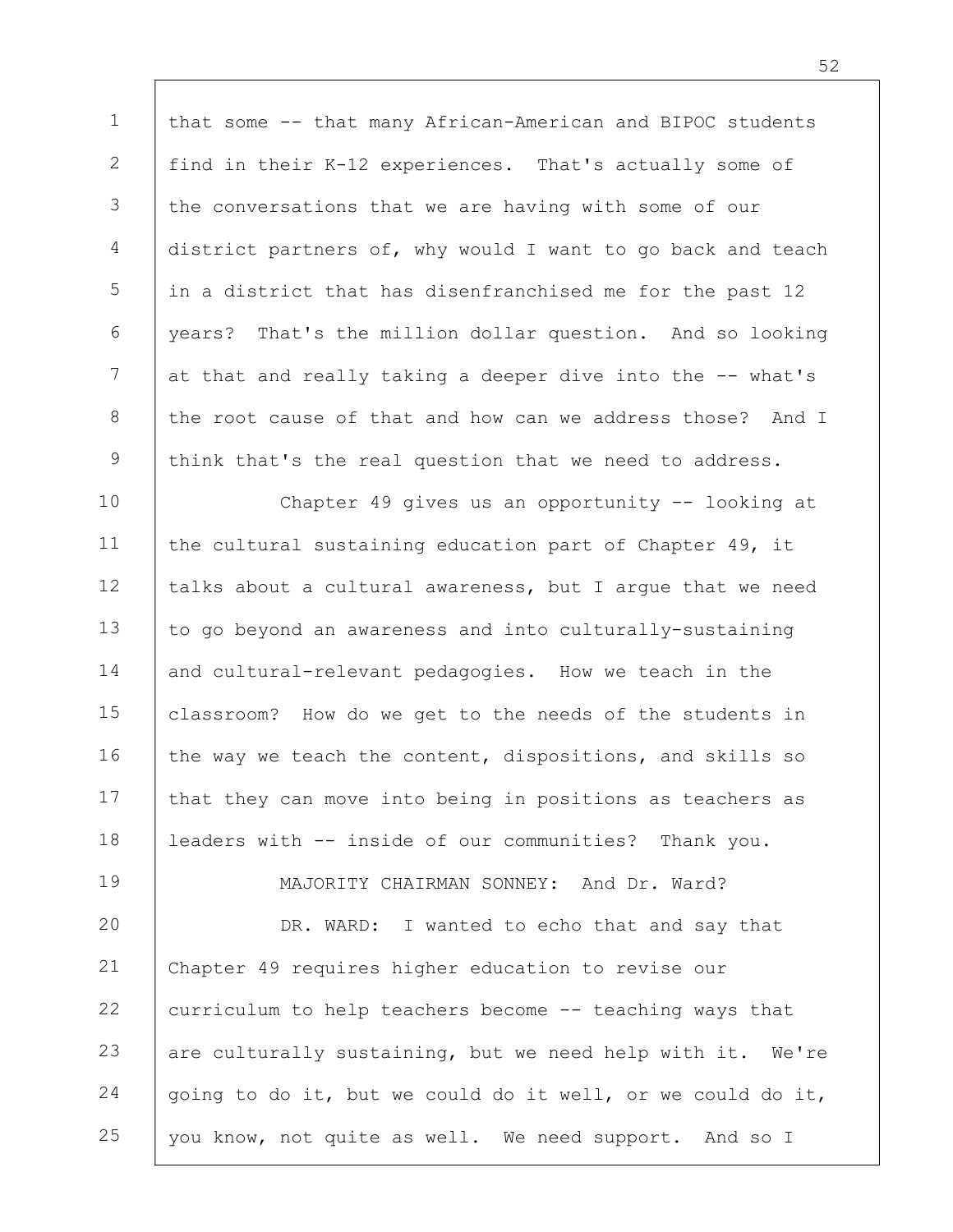1 2 3 support the idea of a new office in PDE that has leadership in that area. Higher education could use a little bit of help from PDE on that -- in that regard.

4 5 6 7 8 9 10 11 MAJORITY CHAIRMAN SONNEY: And for the last question on this panel for Dr. Ward, just wondering if you could share either any recommendations or frustrations that you're hearing from your members? You know, you are - your members are the teachers that are teaching the perspective new teachers, and so I would assume that you would have some feedback from those educators dealing with either their frustrations and/or recommendations.

12 13 14 15 16 17 18 19 20 21 DR. WARD: So I'm going to answer it a little differently than you asked and end on a positive note. We are seeing a little uptick here at Kutztown University in the number of new students coming into education in the last couple years and moving forward. And I think part of that is due to the improving job environment, but it's also because there's a fundamental reason people go into teaching, and it's always been true and it's still true even though there is some demoralization in the profession, and that is people want to make an impact on students.

22 23 24 25 And teacher educators are forward-looking people. They think about the future. They're excited about the future. So that's still true. And as long as we put in some changes to support better preparation for diverse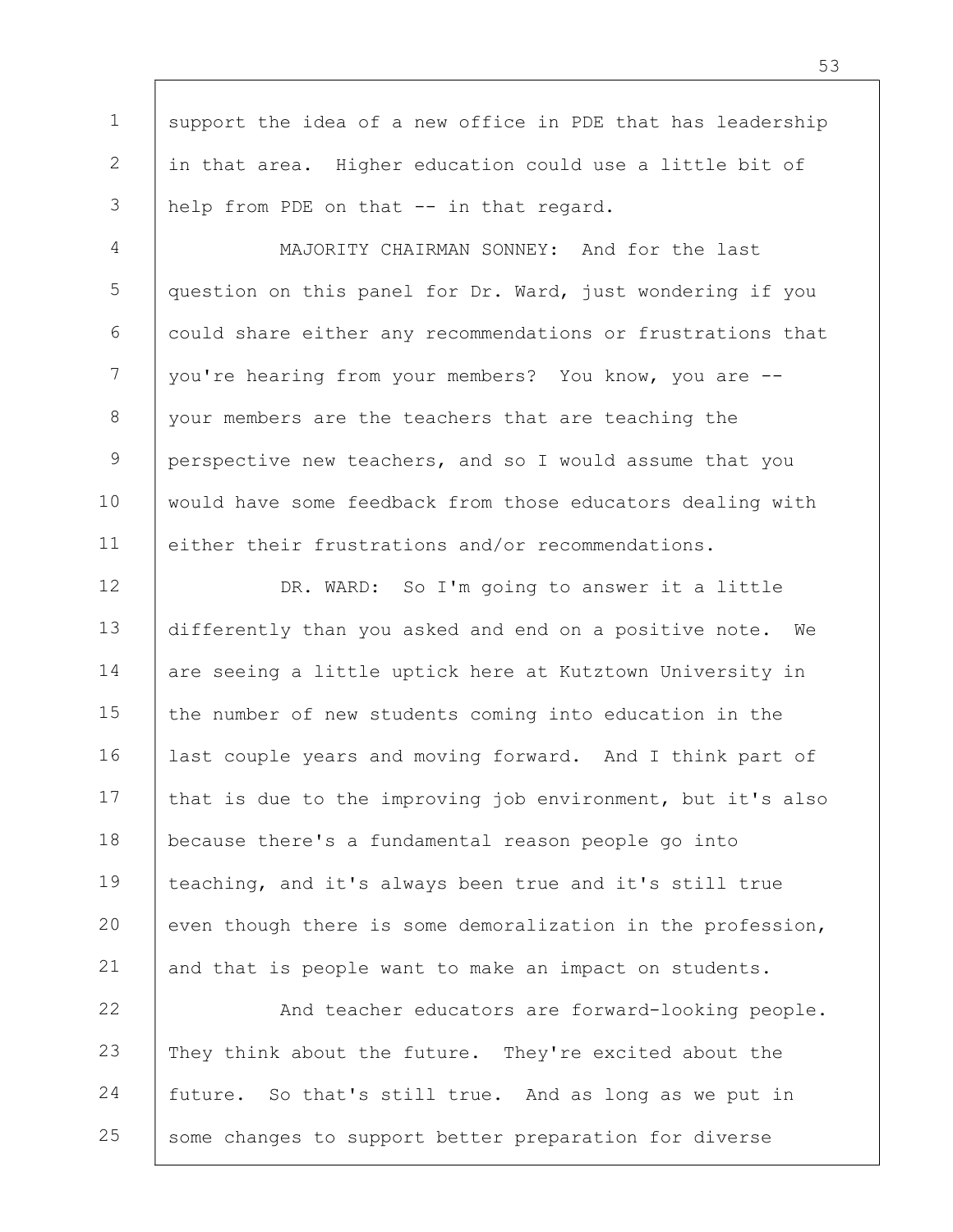1 2 3 4 5 6 7 8 9 10 11 12 13 14 15 16 17 18 19 20 21 22 23 24 25 students and recruiting more students into the pipeline, I think the teacher shortage will gradually be addressed. MAJORITY CHAIRMAN SONNEY: Thank you. And again, I'd like to thank the first panel for being here with us today and sharing the information, answering our questions. We'll move on to the second panel. We have one change in the second panel. Because we are running a little bit later, we're going to be moving up some from the last panel. So the second panel will consist of Dr. John Sanville, the superintendent of Unionville-Chadds Ford School District, also Dr. Leon Poeske, who is the administrative director of Bucks County Technical High School. And then, also moving up will be Vicki Truchan, a teacher at North Hills School District. If all those on the second panel could please stand and raise your right hand. (Oath administered) MAJORITY CHAIRMAN SONNEY: Thank you. You can be seated. Dr. Hennie, you can begin. Dr. Sanville. DR. SANVILLE: Thank you. Chairman Sonney, Chairman Longietti and the distinguished members of the House Education Committee, my name's John Sanville. I'm the superintendent of the Unionville-Chadds Ford School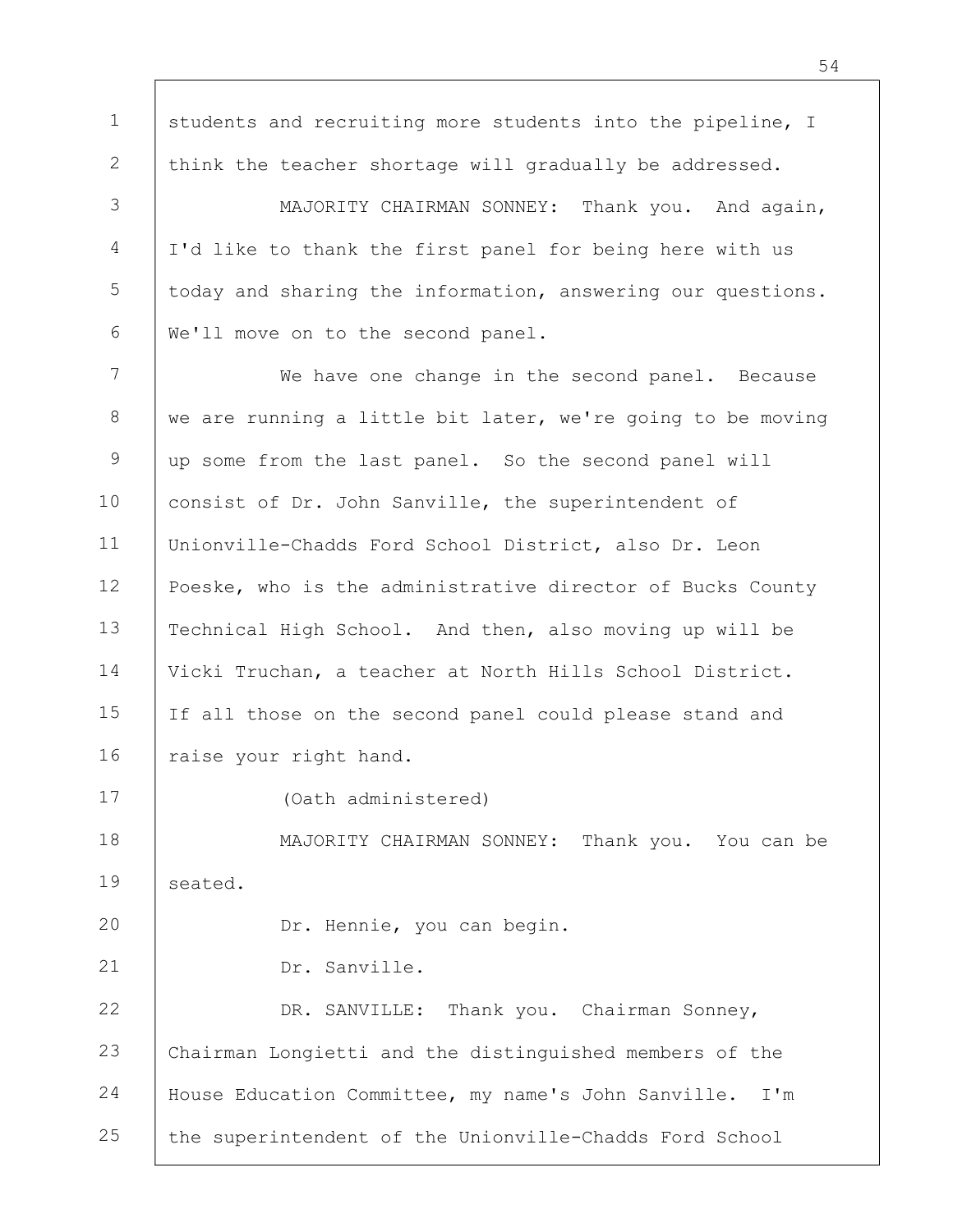1 2 3 4 5 6 7 8 9 10 11 12 District and also President Elect of the Pennsylvania Association of School Administrators. I'm here today representing PASA, whose members include school district superintendents, assistant superintendents, executive directors, and other public school leaders from across the Commonwealth. I appreciate the opportunity to speak to you today and answer questions. And at this time, I know you have my written remarks. I'll leave them stand and be happy to answer questions as they come. MAJORITY CHAIRMAN SONNEY: Go ahead, Mr. Poeske. DR. POESKE: Hello, everybody. I do have some

things I want to highlight from my written comments to all

13 14 15 16 17 18 19 20 21 22 of you. And as I was introduced my name's Leon Poeske. I'm the administrative director at Bucks County Technical High School. I'm also the president of the PACTA organization, the Pennsylvania Association for Career and Technical Administrators. And I'm here to say we certainly need your help because as you know, we have a serious crisis on hand, and  $I$  -- there are some differences in the career and technical education world that I want to point out to all of you that are very similar to the academic world but also there are some differences there.

23 24 25 So just in Bucks County alone, there were schools this past year that had to close up because of teacher shortages. Our school, we were on the verge of closing two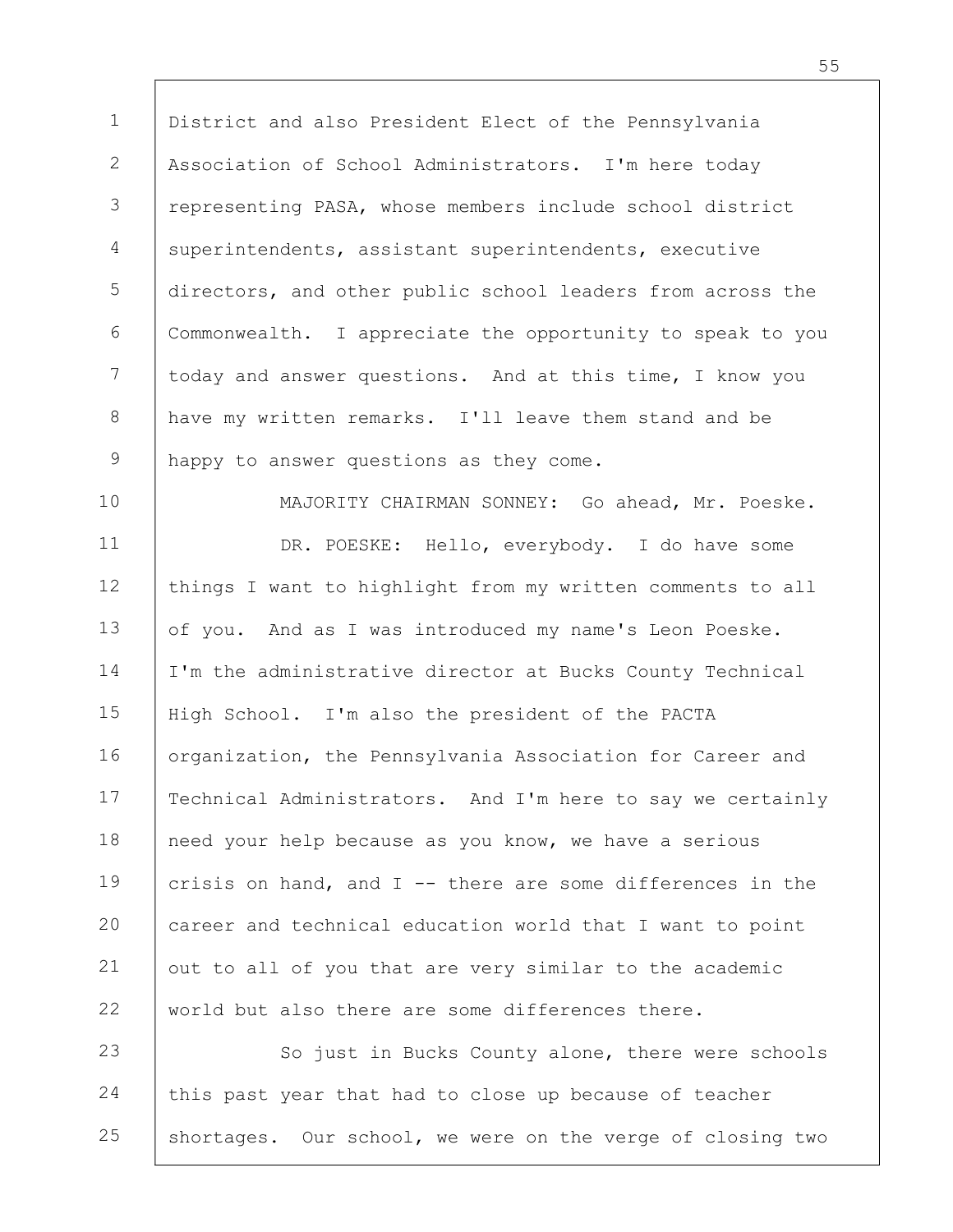times throughout this year due to not having enough teachers. Now, yes, that was due mainly to COVID and those situations, but as you all know just not enough people in the pipeline, teachers, substitutes, et cetera.

1

2

3

4

5 6 7 8 9 10 11 12 13 14 15 16 17 18 And I think you see in the testimony that I wrote, really over the past 10 years, two-thirds reduction in teacher certifications in this state, and that's huge, from 21,000 down to 7,000 over the past 9, 10 years. That's dramatic. And in speaking to superintendents and my colleagues throughout the state, it's getting more and more difficult, and in fact, in the career and technical world, the CTE world, it's really becoming a crisis. I am very concerned when our welding teachers or electrical teachers retire and the candidates or lack thereof that we may be able to get to fill those positions. It really is a critical situation. What we do in our world is we train and education those future workers, the people that we all hire in our homes and in our companies and our businesses.

19 20 21 22 23 24 25 We're competing against those people to try to recruit them back into the teaching world, yet they may be making \$100,000, maybe 60,000 in a bad year. What do we have to offer in most schools and districts, \$50,000, going back to school, working towards not only your master's degree but making sure you get your teacher certification first? In addition, we ask teachers to pay for their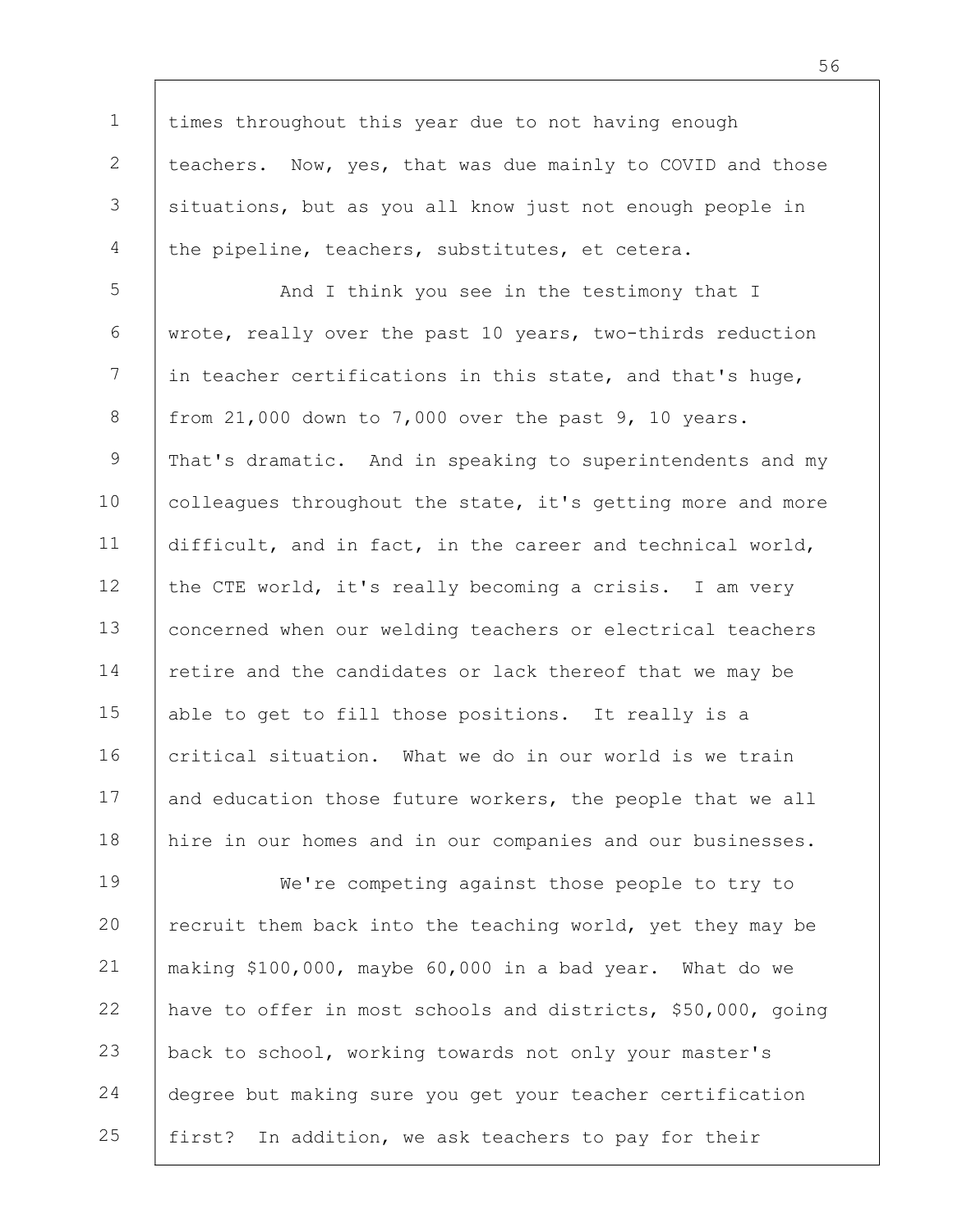1 2 3 4 5 6 continuing education. Yes, we may pay them upwards to 50 percent. Some school districts and CTEs may pay more than that, but I know one school district is paying \$50 a credit up to three credits, \$150 for that teacher to get trained furthering his or her education. That's a huge discrepancy, huge discrepancy.

7 8 9 10 11 12 13 14 15 16 17 And different from in the academic world most of the teachers we hire are not coming through a teacher program. They're coming from the industry. They may have been laying shingles yesterday, and we're hiring them to be in front of 25, 30 kids the next day as a teacher. Now, we hire them under an emergency certification process. That's great. But then we ask them, they need to start going back to school. They're teaching, they're going back to school, and most of these people have -- they're older in their career. They are the second-career people, and that really is difficult.

18 19 20 21 22 23 24 25 And by way of example in terms of tuition -- I know I looked these up before I put that in my testimony, but Penn State for a three-credit course undergraduate's about \$2,400 if you include the fees, so that's that. And regardless, we always talk about how teaching is a calling and yes, it is a calling. I love the profession. I'm an educator by profession. I came up through the ranks. And as wonderful as that is, there's a huge discrepancy between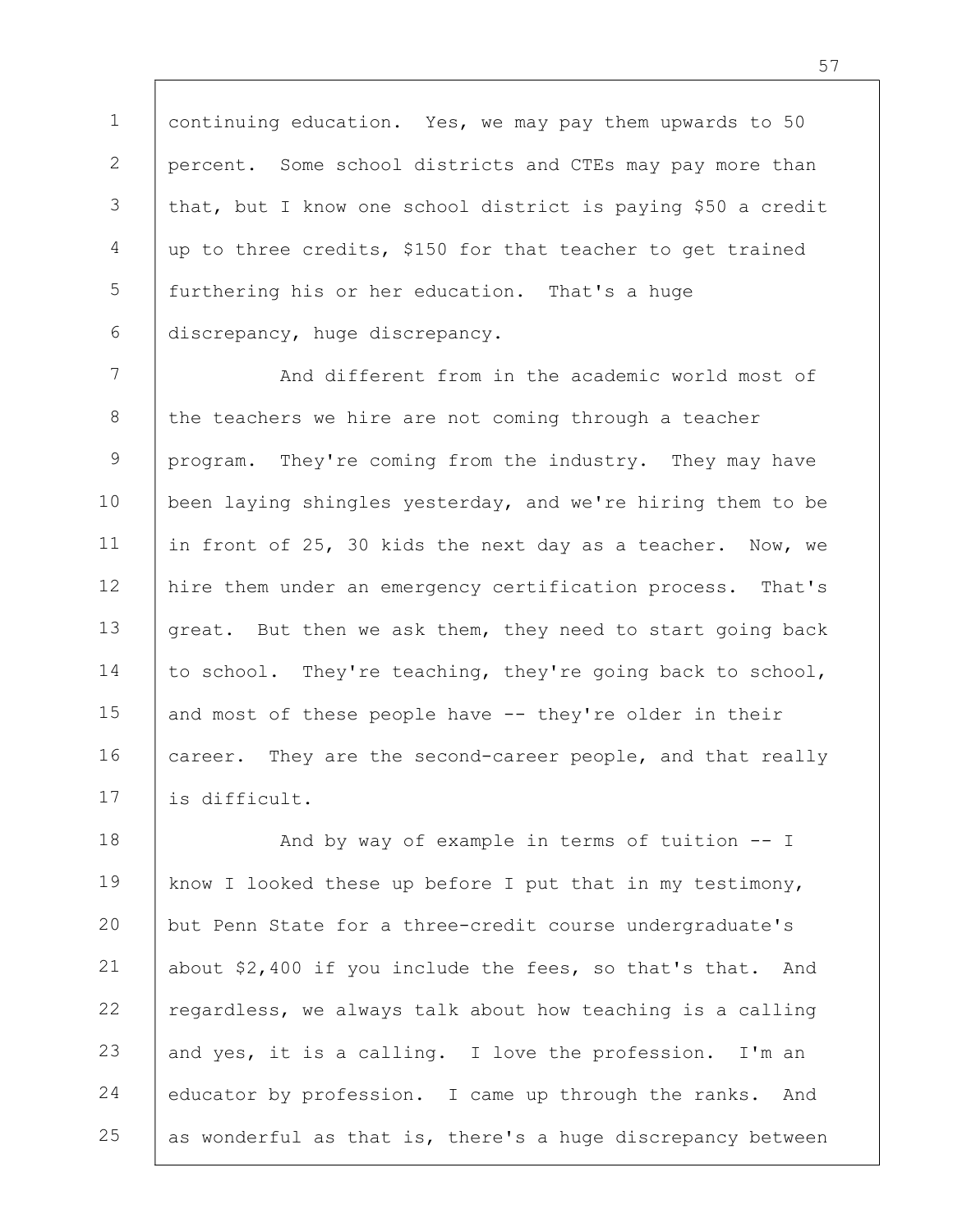1 2 3 the salary commensurate with what is going on in the world that I'm bringing people in. But also we're asking them to put out money to do this job.

4 5 6 7 8 9 10 11 12 13 As the president of the organization now, I get a chance to talk to a lot of colleagues throughout the state. A colleague of mine in the Western PA, he could not find a technical teacher. He almost had to close his program this past year because he couldn't find a teacher that was certified or even close to being certified in that area. He had the number of students. It was a great program, you know, good-paying jobs that kids could get afterwards, but he almost had to close. Now, thank God he did not have to do that. So that's just an example of where we stand.

14 15 16 17 18 19 20 21 22 23 24 25 Another thing that I did want to point out that is different in the academic -- tech versus academic world is most -- Pennsylvania does not have reciprocity with even the neighboring states in terms of teacher certification. So one of the things that I highlighted in the testimony is someone who I know, a culinary teacher, he came from the state of Maryland. He was named teacher of the year in the state of Maryland, taught there for 10 years, wants to move back to Pennsylvania where he's from, wife is from. He says, well, how tough can this be if I just come back to Pennsylvania? I've been teaching for 10 years. I'm teacher of the year. I have all these credentials. He had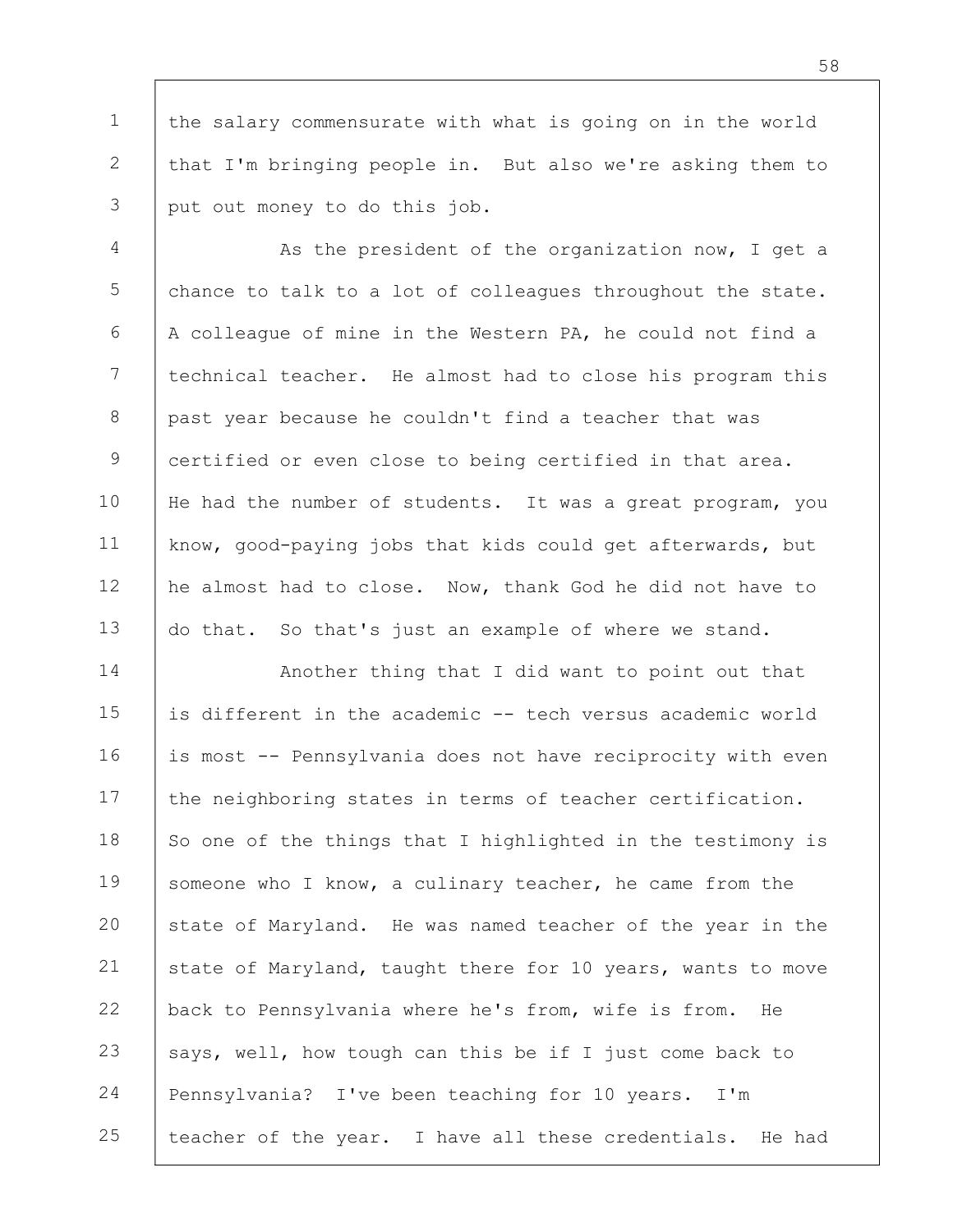1

to start from ground zero.

2 3 4 5 6 The state, our state, did not recognize him for being a culinary teacher, given all his accolades. So he had to start -- now, thank God he stuck it out and he's with us and teaching kids and that's great, but that is few and far between, few and far between.

7 8 9 10 11 12 13 14 15 16 17 18 And another hurdle that I see -- and this has been mentioned from the higher ed folks, and that is some of the teachers needing to take a competency test even though, if you look at their credentials in the review of, say, their resume, how they're  $-$  I used a master mechanic, ASE master mechanic, 8 to 10 certifications, been in the business for a long time. He or she may, then, have to go back -- even though you have all these credentials -- to take what's called an Occupational Competency Assessment to see if he or she is certified in that -- is qualified in that area, whereas a simple review of the resume could do the job. So I just wanted to point those out.

19 20 21 22 23 24 25 And lastly, there's just some things that I think we could look at -- we could look at. One is maybe just reducing or easing some of the requirements that PDE has in place for teachers. Other states have less -- I heard it said before, other states have less stringent requirements, and I know that's a fine line. We want quality teachers. Of course I want quality people in front of our kids, you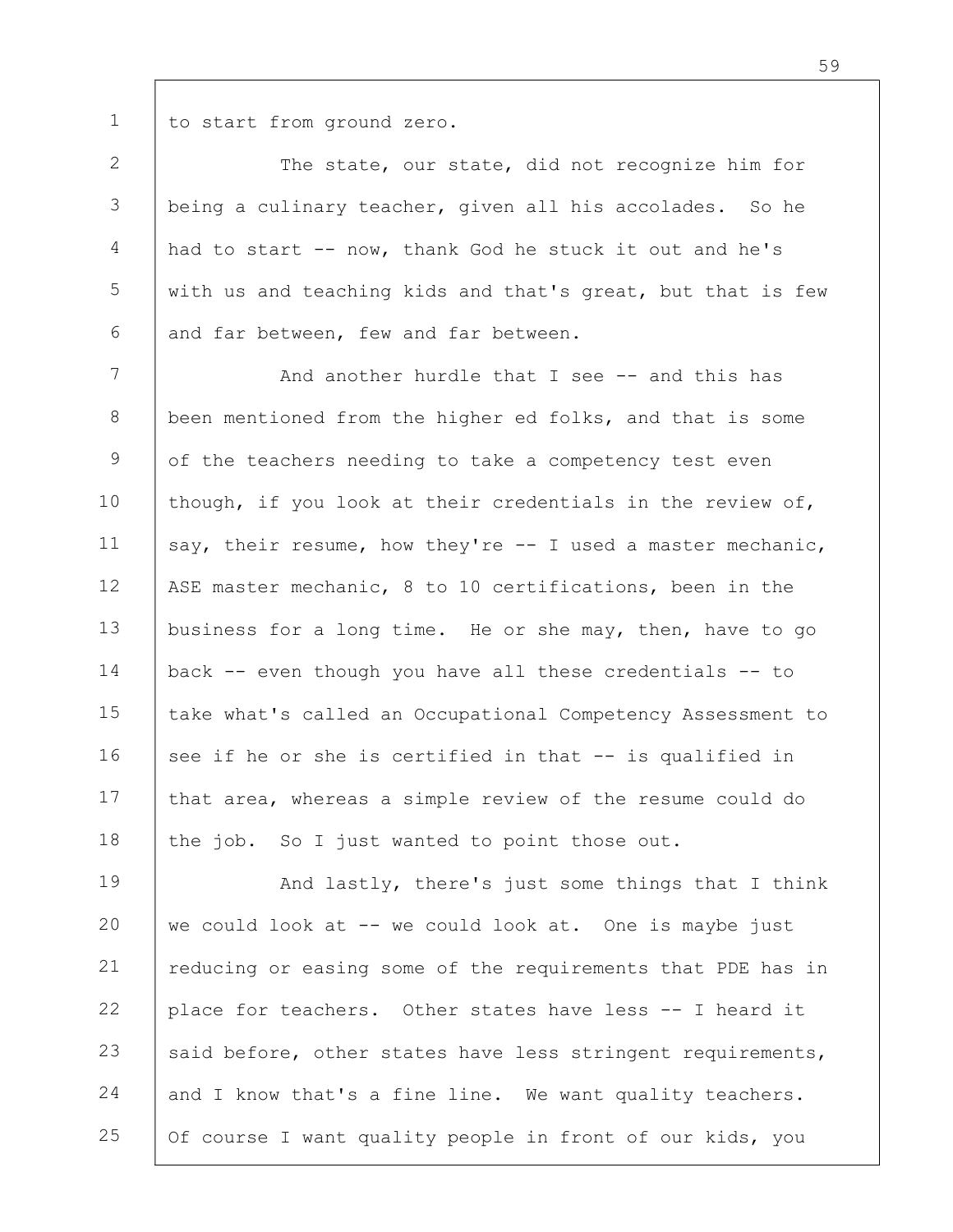1 2 know, but other states are doing some various things to bring more teachers into the pipeline.

3 4 5 6 7 8 9 10 11 12 13 14 Secondly, the reciprocity, look at that among states in the CTE world. I know it's pretty common in the academic world. Third, maybe some sort of tuition forgiveness. I know we have the Federal Tuition Forgiveness Program, but that's if you're working in a lower-income school district. How about making that not just for CTE teachers but academic teachers, too? That could be an area to bring more people in. And certainly I, my colleagues in the CTE world, and PACTA, we would certainly be willing to sit down and work through many of these issues that are here in front of us today because I think if we don't do that, it's only going to get worse.

15 16 17 18 You know how well CTE, Career and Technical Education, has done in Pennsylvania. I think it's not only, obviously, going to hurt our kids, but it's going to hurt the economy moving forward. Thank you.

19 20 21 MAJORITY CHAIRMAN SONNEY: Thank you. Ms. Truchan, did you want to have any opening statement, or? You're muted.

22 23 24 MS. TRUCHAN: There we go. Can you hear me now? MAJORITY CHAIRMAN SONNEY: Yes. MS. TRUCHAN: You would think after teaching on

25 Zoom for all of this time that I would know to unmute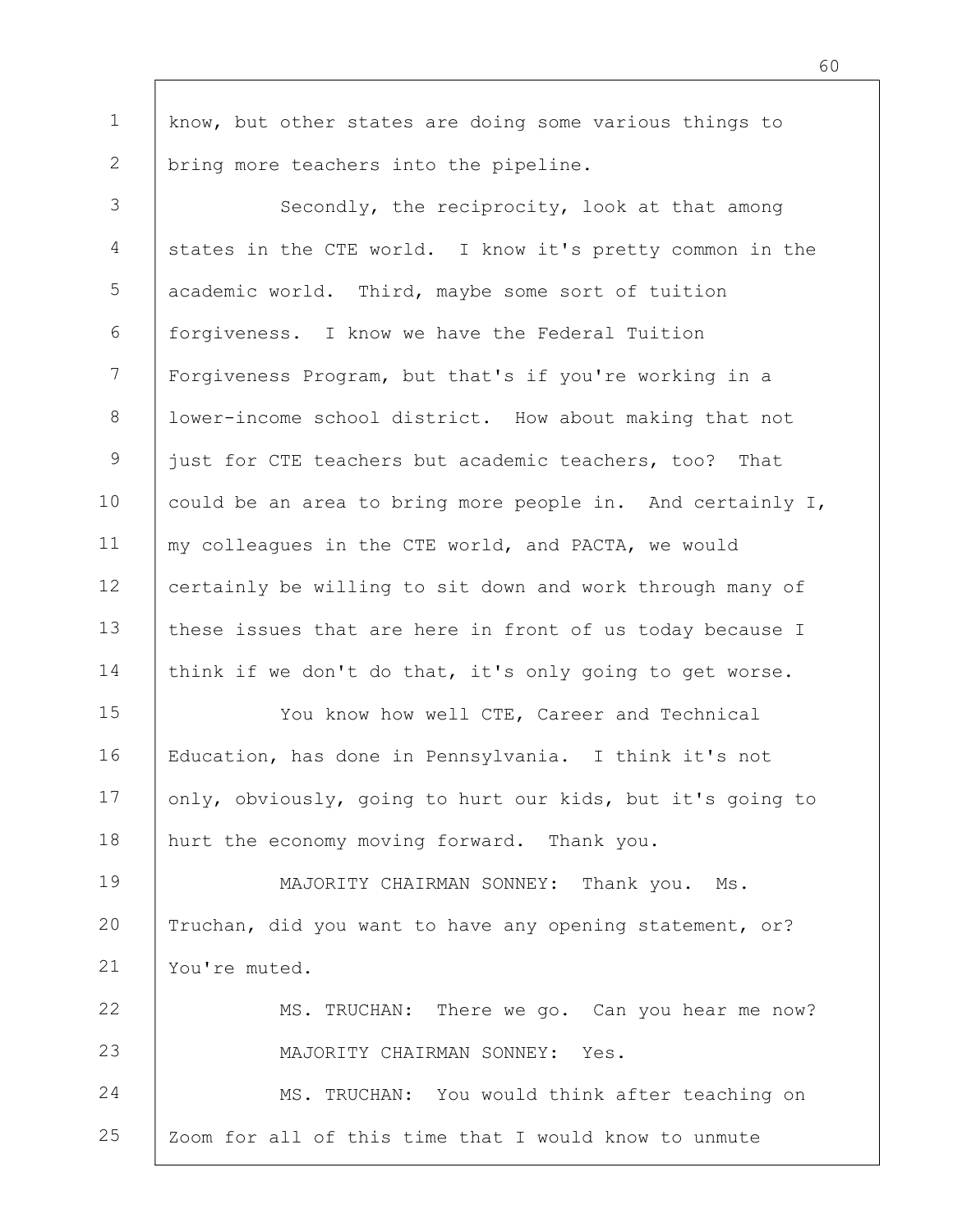1 2 3 4 5 6 7 myself. Good morning, Chairman Sonney, Chairman Longietti, and members of the House Education Committee. My name is Vicki Truchan, and I'm an eighth grade English teacher at North Hills Middle School in Alleghany County. I am really, truly honored to be here today to speak on behalf of the teachers in our state and on behalf of the Pennsylvania State Education Association.

8 9 10 11 12 13 14 15 16 17 18 Currently, I serve as a volunteer to PSEAs new Substitute Teacher Taskforce, and although the taskforce has not begun its work yet I have already heard from many of my colleagues about the impact of staffing shortages in our public schools. And suffice it to say the Commonwealth's education workforce we're really facing a full-blown crisis. The substitute shortage that I have been tasked with examining is just the most glaring symptom of a much bigger problem. With that reality in mind, thank you for hosting this important conversation and for inviting educators like me to share our perspectives.

19 20 21 22 23 24 25 First, I want to begin by saying, we really desperately need your support. Yes, we need your support to enact policies that will help us rebuild and strengthen the educator pipeline. But more importantly as our elected leaders, we need your encouragement and public support because frankly, too many of us have been feeling devalued and disrespected for a long time. Even before the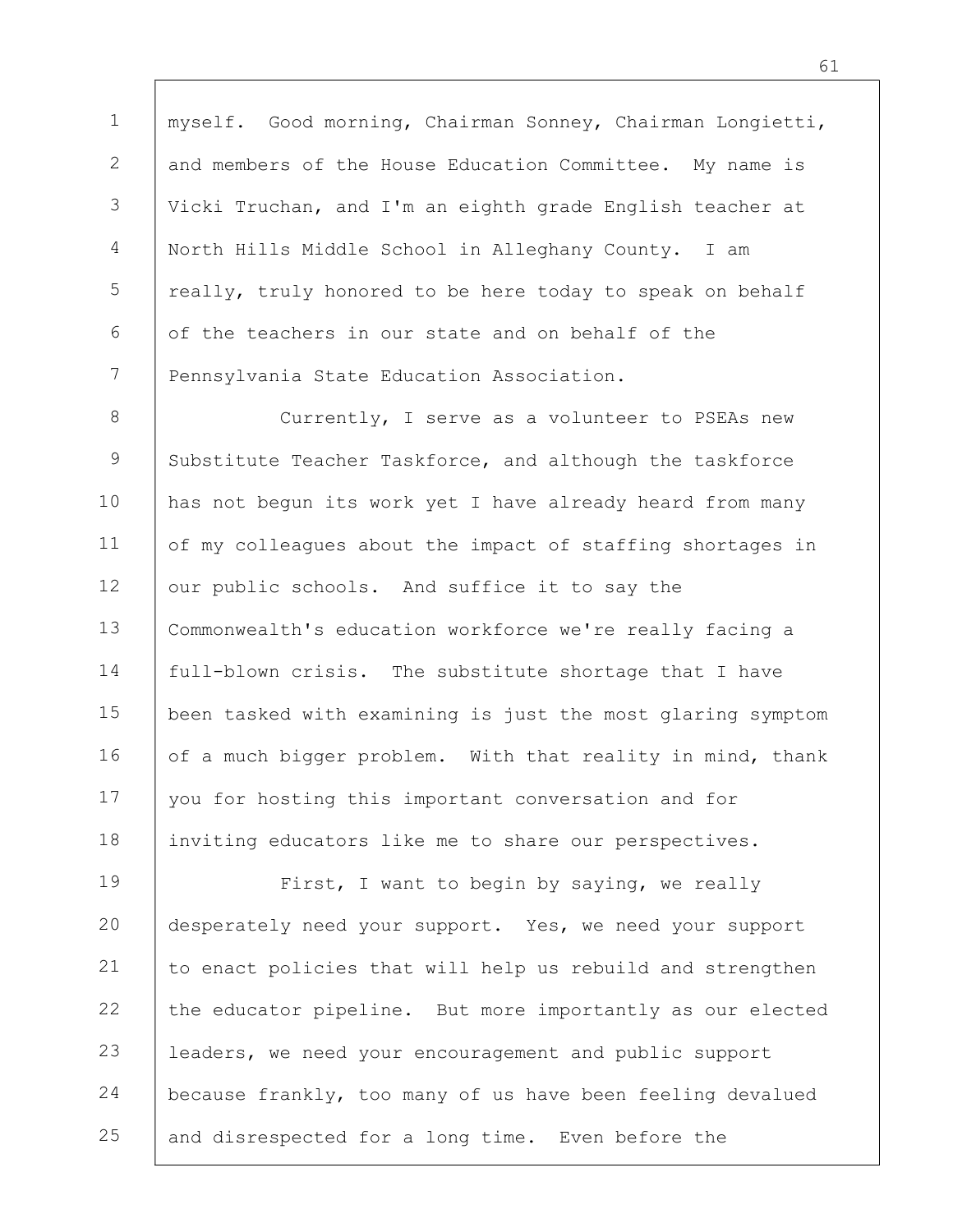1 2 3 4 5 pandemic, there's been negative public perception hanging over the profession, and it's driving away very talented individuals at what's an alarming rate. The lack of public support for teachers, especially after what we can all call the nightmare of COVID, it's palpable.

6 7 8 9 10 11 12 During the height of the pandemic, teachers were unfairly portrayed as not working, when in fact, I know for myself and for all of my colleagues, we are working harder than ever to support our students and deliver quality instruction in a way that we had never had to do so before. Without a doubt, the pandemic presented the most difficult time in teachers lives.

13 14 15 16 17 18 19 20 21 22 23 24 So I'm in my 14th year at North Hills and being an educator literally runs in my blood. My other was a teacher. My father was a teacher. My stepmother is a teacher. My sister is a teacher. And I've always loved school and I've always loved learning, so there was never a question as to whether I was going to become a teacher. But if my children came to me today and said they wanted to become teachers, too, I hate to say I'd actually have to advise against it. I mean, that's heartbreaking to me because I have always felt that my purpose in life is to be an excellent teacher because I just want to help students achieve their hopes and dreams.

25

But unfortunately, I am not the only heartbroken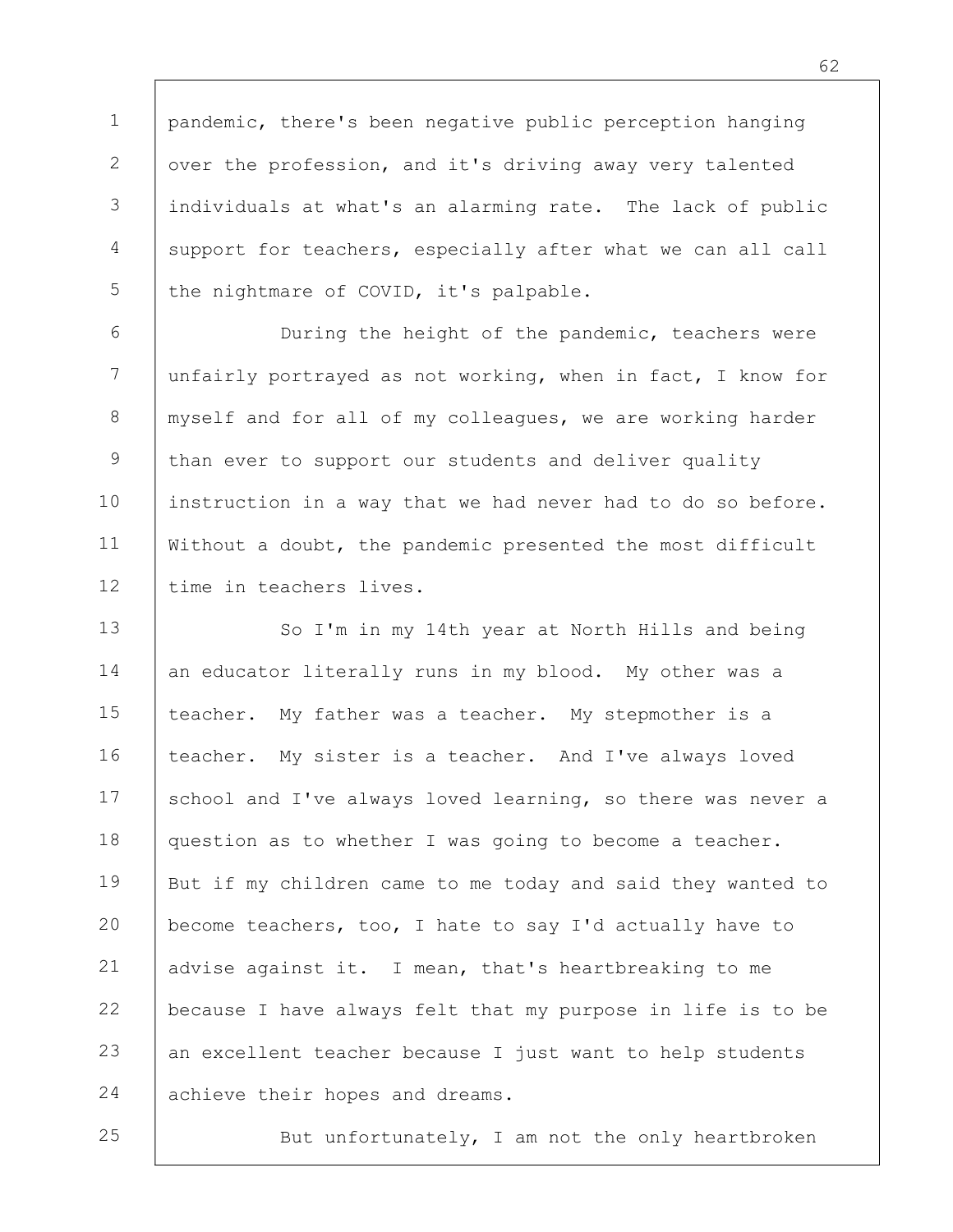1 2 3 4 5 6 7 teacher right now. There is a constant refrain in my school among educators who are nowhere near retirement who are saying, I don't think I can do this for 20 more years; I'm even considering a pay cut if it will reduce my stress. And in listening to my colleagues, there is no doubt that they love their students. They love their contents areas. They love the art of teaching. I do. We all do.

8 9 10 11 12 13 14 15 16 17 18 19 20 21 But what teachers are experiencing now in public education it's just not what we signed up for. We're all feeling overwhelmed. We're all feeling burnt out by unending demand, unreasonable expectations to do more and more and more with less and less support. I will refer you to my written testimony for several statements that I have gathered from my fellow educators. It's nothing short of demoralizing to realize the weight of everything that is already expected of us as educators only to be targeted further with new requirements and expectations, extreme scrutiny, and political scapegoating. It's always something. And I do fear that someday soon adding even just one more thing is finally going to become too much even for a veteran teacher like me.

22 23 24 25 And it's no wonder fewer and fewer young people are aspiring to be educators. Take a moment to consider the cost of higher education and the debt burden that comes with attaining a bachelor's degree, plus the cost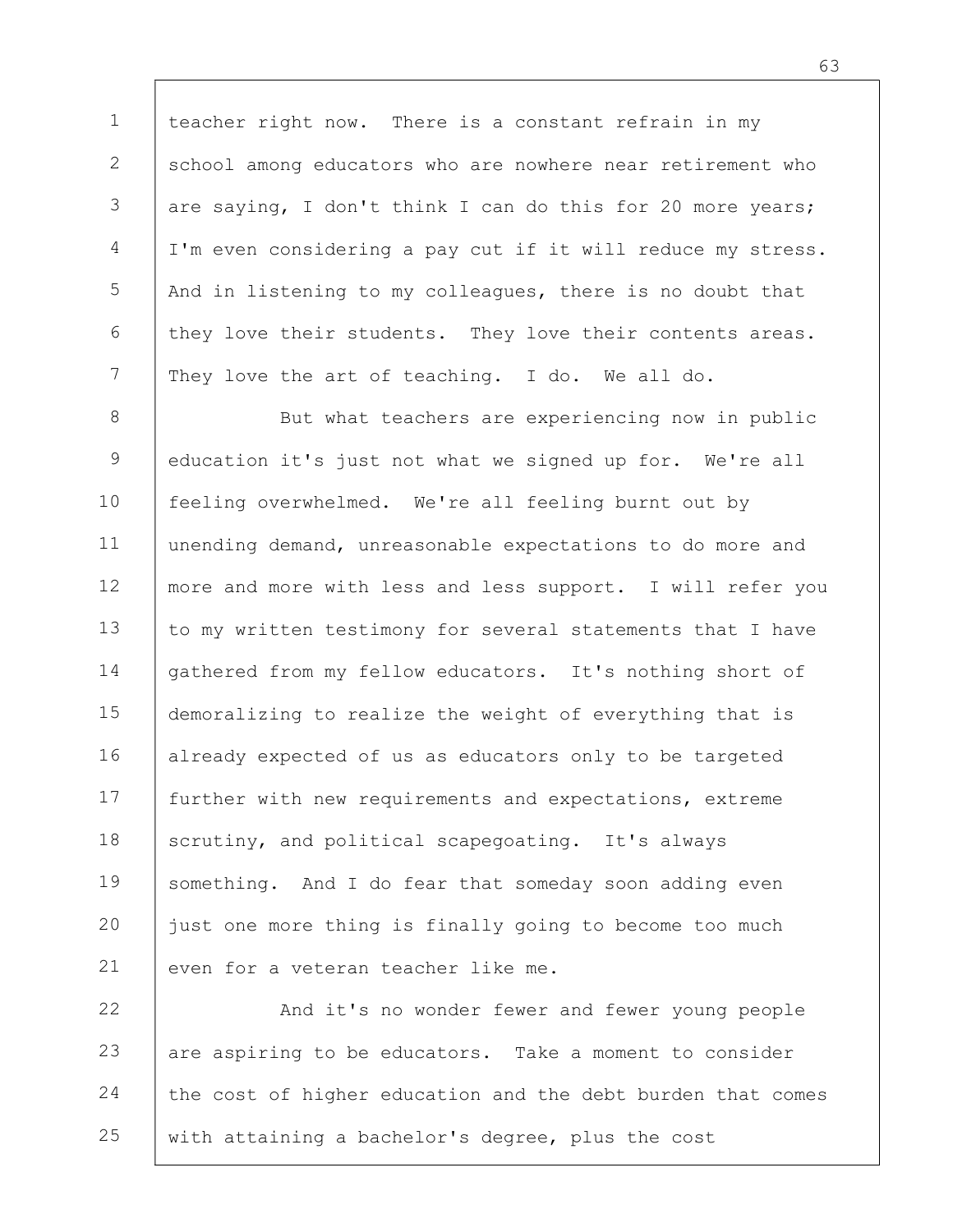1 2 3 4 5 6 7 8 9 10 11 associated with the required practice exam, certification fees, background checks, clearances, post-baccalaureate credit, the cost of keeping our certificates valid and current through professional development, on top of the out-of-pocket expenses for classroom supplies totaling thousands more over the entirety of our careers. Pennsylvania's educators are held to the highest standard in terms of moral character, preparation, qualifications, and continuing education, as we should be. And finally, I asked you to consider, in my district, first-year teachers, they only earn \$35,000.

12 13 14 15 16 17 18 19 20 21 22 So as we collectively examine the educator shortage, we must first honestly acknowledge how we got to this crisis point. My written testimony offers more context and detail surrounding the problem along with several evidence-based strategies for your review and consideration. I am definitely not a policy expert. But I do know that until we start trusting and respecting educators and treating us as the professionals we are, this crisis will persist and worsen. Please listen to what educators are asking for instead of piling on even one more thing for us to comply with.

23 24 25 In closing, I want you all to know that receiving the invitation to present here, it represents one of the few times that I have felt valued and respected as a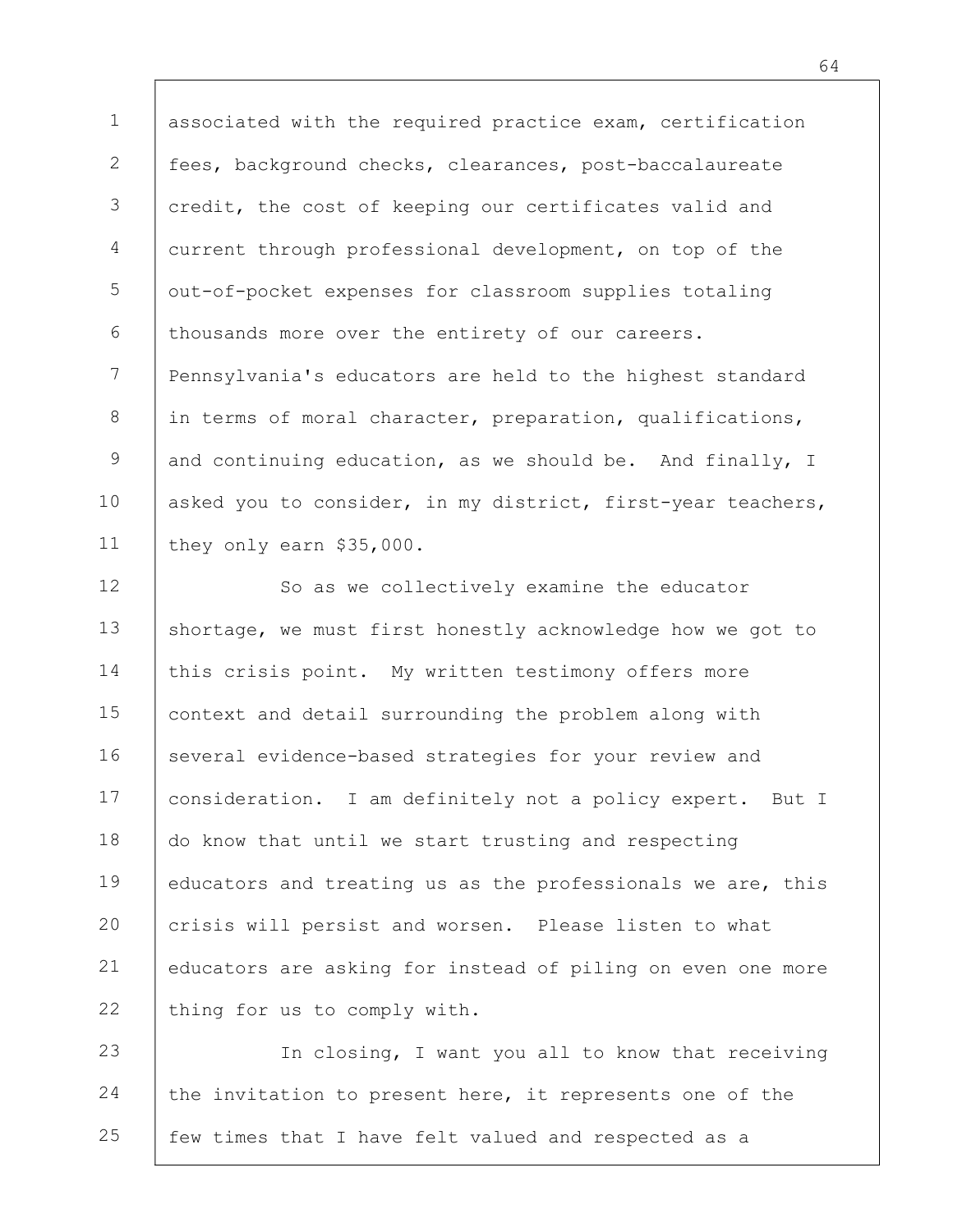1 2 3 4 5 6 7 8 9 10 11 12 13 14 15 16 17 18 19 20 21 22 23 24 25 professional educator because I know you're here and you're listening to me. Thank you very much for this opportunity. And I will do my best to answer any questions that you might have. MAJORITY CHAIRMAN SONNEY: Thank you. I'll start out with the first question. And I think it was Dr. Poeske that you mentioned about the increase in pay, in other words, in order to get substitutes, you've doubled or tripled the amount that you were paying; is that correct? MS. TRUCHAN: Pay for substitutes? MAJORITY CHAIRMAN SONNEY: This question is for the panel that's present in the room. MS. TRUCHAN: Okay. DR. POESKE: And I can tell you just from our situation at Unionville-Chadds Ford, and it's -- you're seeing the same refrain across the Commonwealth, not being able to find substitute teachers. And we have had to increase pay for substitute teachers to compete, and it becomes a dog chasing its tail because we raise our rates, neighboring districts, neighboring counties raise their rates, and it's just all in an effort to recruit an everdiminishing substitute pool. MAJORITY CHAIRMAN SONNEY: And do you think you've crossed the tipping point, so to speak, on that level of pay that it becomes more lucrative just to quit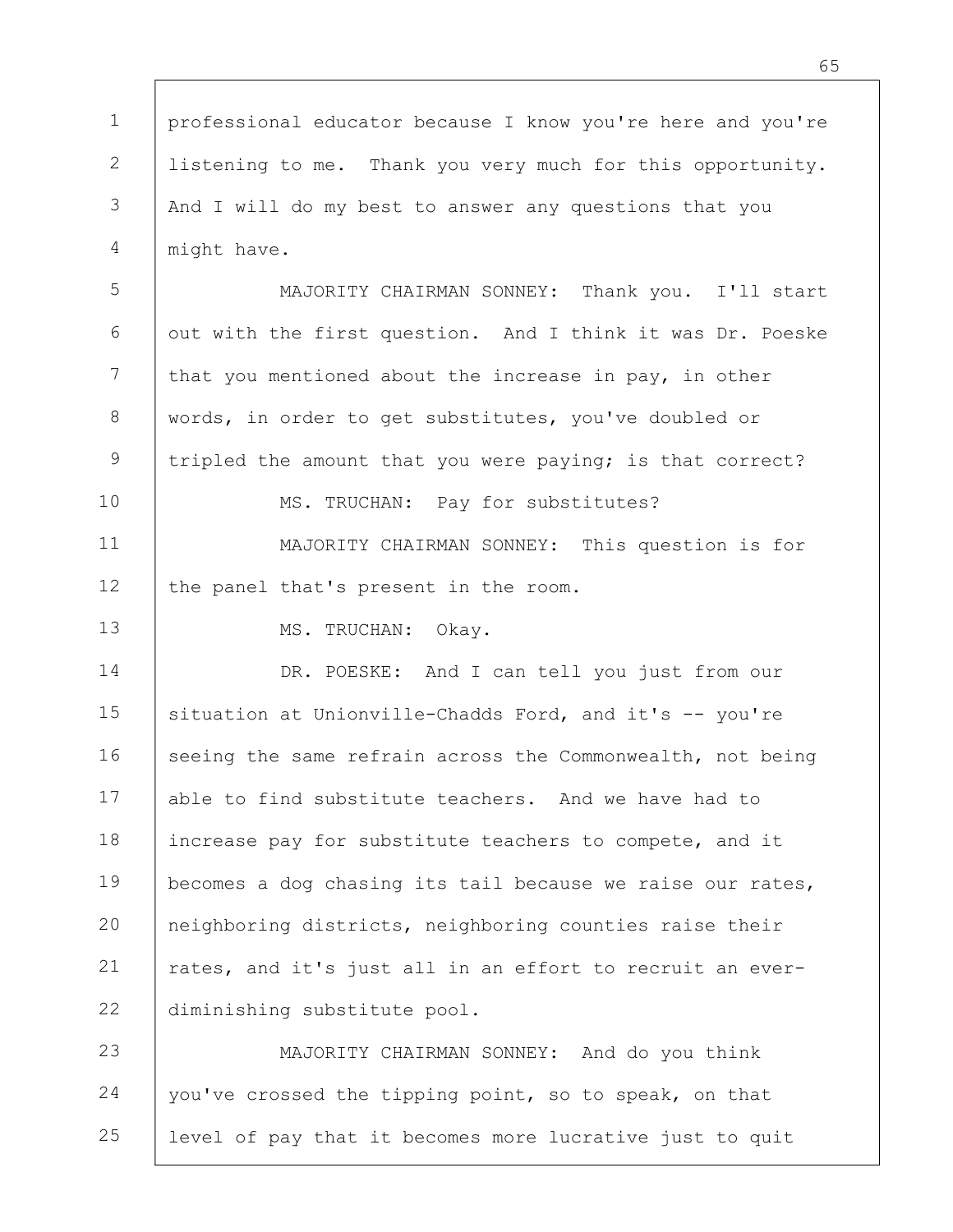1 2 3 4 5 6 7 teaching and just do the substitute world because in the end you're going to make as much or more money without all of the headaches, you know? And we're seeing this in other professions. We're seeing it a lot in nursing today, in traveling nurses, you know, because it eliminates all the headaches and it's a lot more money, you know. Are we having any fear of going into that type of a situation?

8 9 10 11 12 13 14 15 16 17 18 DR. POESKE: I don't see that. No. I can tell you in Chester County, you're seeing an average substitute pay of \$130 a day, right. That doesn't include benefits. Certainly, to be a certified, full-time teacher with benefits is -- from a cost analysis is a better deal, right? But I think the question is, is how do we increase the pool? I think that, you know, the -- you know, and I'll pile on, on some of the testimony you've already heard in terms of the difficulty of getting certified in Pennsylvania and what we see in other jurisdictions, other states that surround us.

19 20 21 22 23 24 25 I came from Virginia and I had a doctorate from the University of Virginia, and I came to Pennsylvania and I wasn't eligible to be a superintendent here. Even though I'm very proud of that degree, didn't qualify me to be - to receive a letter of eligibility from the Commonwealth of Pennsylvania. And as you've heard from others, that's a pretty common occurrence. I think that we thank the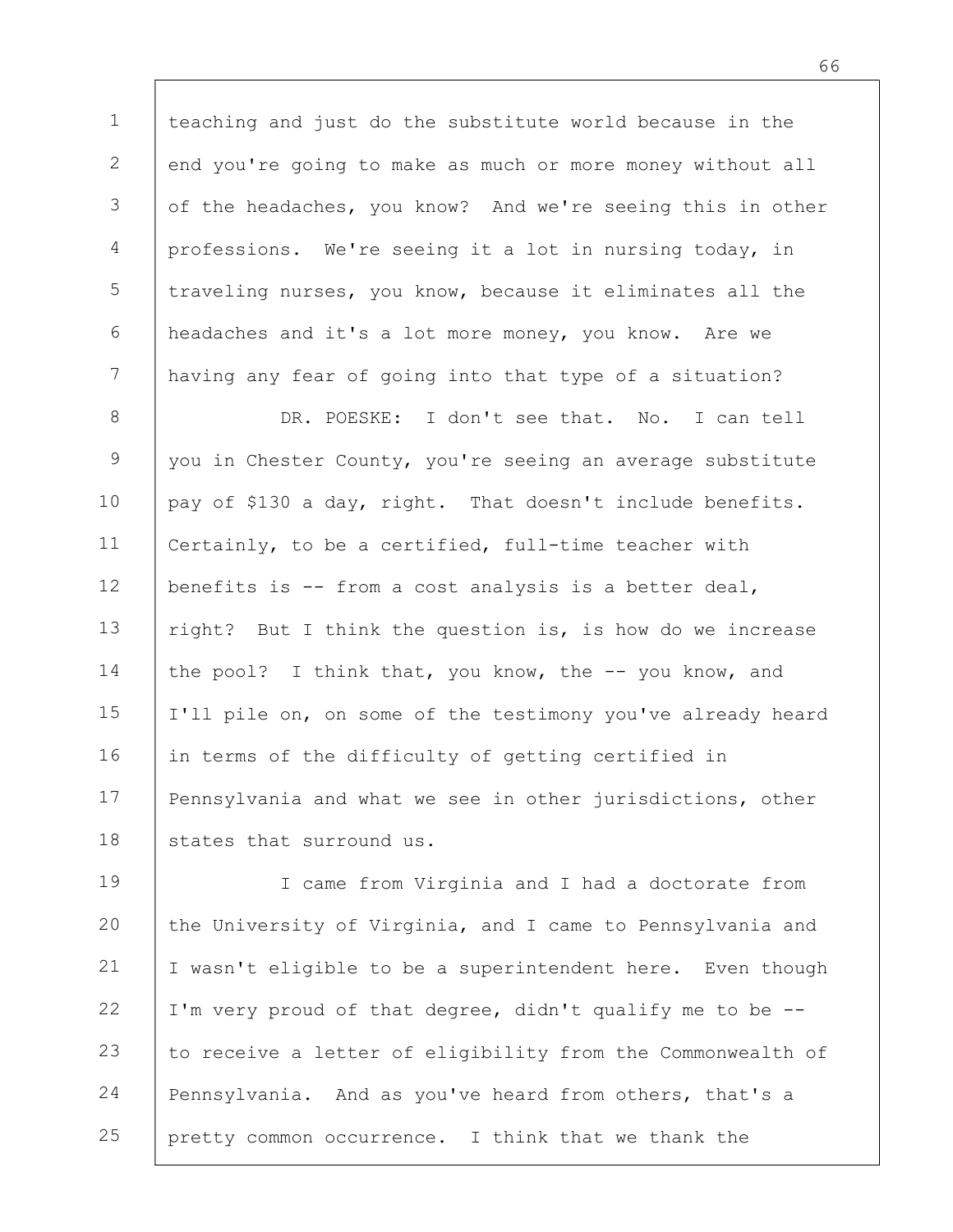1 2 3 4 5 6 7 General Assembly for what you've done to provide us some avenues to get substitute teachers that are maybe in the pipeline and don't have the certifications yet. That is certainly helpful, and I think we need to look at other ways to open the door for others that may have alternative pathways to teaching from a certification standpoint and also can provide us an increased substitute teacher pool.

8 9 10 11 MR. SONNEY: Would you characterize the substitute teachers as more very short term, day here, day there, or would you characterize them more as more longer term, like two-week stretches or longer?

12 13 14 15 16 17 18 19 20 21 22 23 24 25 DR. SANVILLE: It's both. It's both, because you might -- you might have a teacher that goes on leave, maternity leave, or some type of leave that you have a substitute teacher in that classroom, a day-to-day substitute that covers three, four, five, six weeks at a time. So you have that. You have the -- just the run of the mill garden variety don't feel well, teacher doesn't come in, you need a substitute, but the impact of the pool I think is greater than just -- than just that, because let's just think about, you know, you hear about shortages across the board in education. It's across all job categories. I can tell you that in -- across the Commonwealth, in the 500 districts, you're seeing teachers giving up their planning periods to cover -- to cover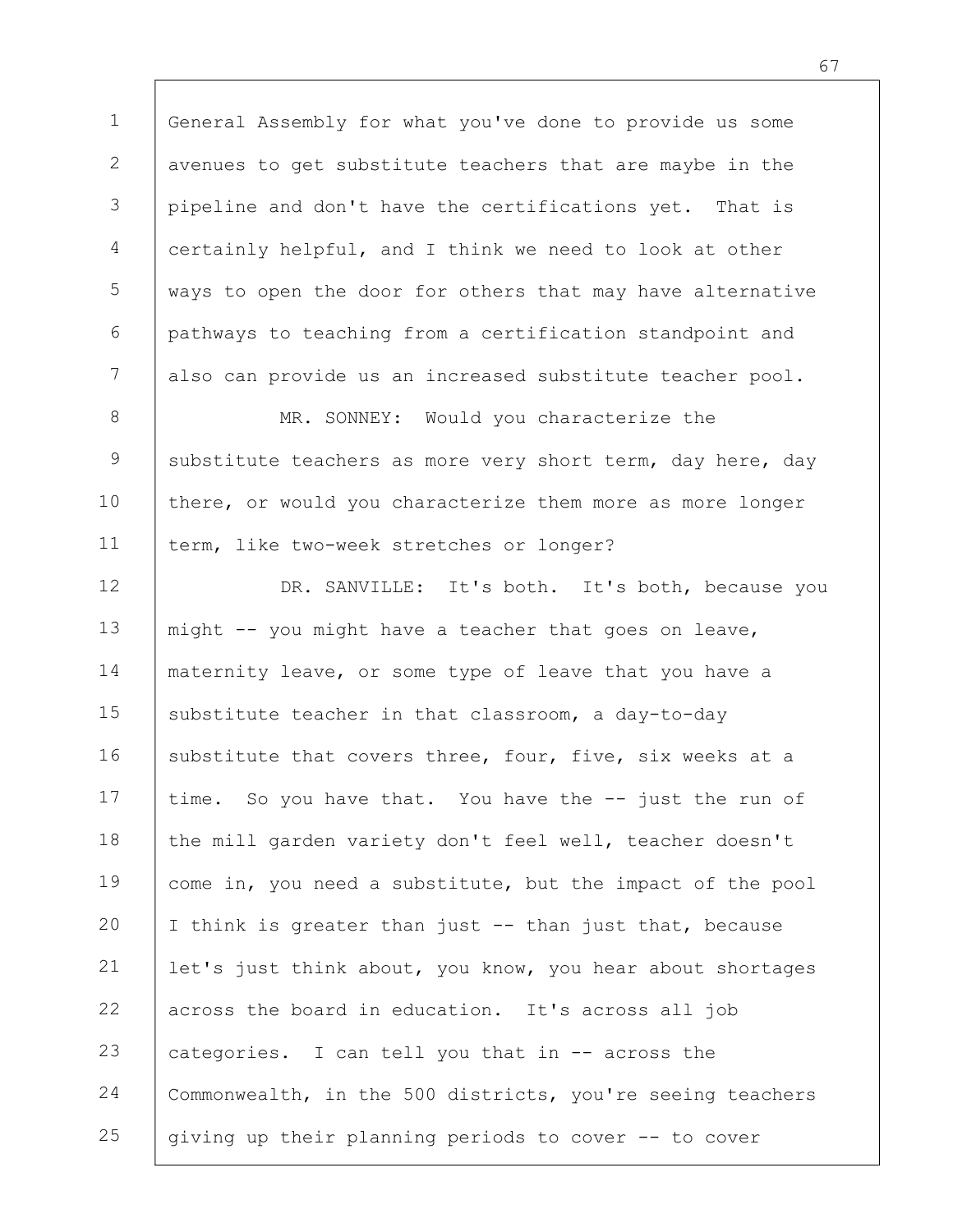1 2 3 4 5 6 7 8 9 10 11 12 13 classes, so they're working. They don't have time to plan. Chairman Longietti, you talked about some of the Asian models where it's called polishing the stone where you give teachers time to plan. Our teachers are giving up their planning in order to cover their colleagues classes. I can tell you that you are seeing administrators across the Commonwealth serving lunches, driving buses. I've done both myself this year because -- and it's a situation that is not sustainable. We can -- we can make it work for now. We cannot make it work long-term, and so I think that anything that we can do, any mandate relief, any ways to open the door to allow us to get more people in the door will be -- will really benefit all the school districts.

14 15 16 17 18 19 20 21 MR. SONNEY: Do you think that there could be a difference in the level of education, let's say between the substitute that would be just there for the day, you know, as compared to that more longer term substitute where absolutely, you know, we want a good high quality teacher in there, but for those day-to-day occurrences where you know, hopefully, the lesson has already been planned ahead anyway and, like you said, you need a body in there.

22 23 24 25 DR. SANVILLE: Well I'll just give you two examples. So we have had an open business teacher position and an open technology teacher position that we have posted and reposted and reposted and so during that period of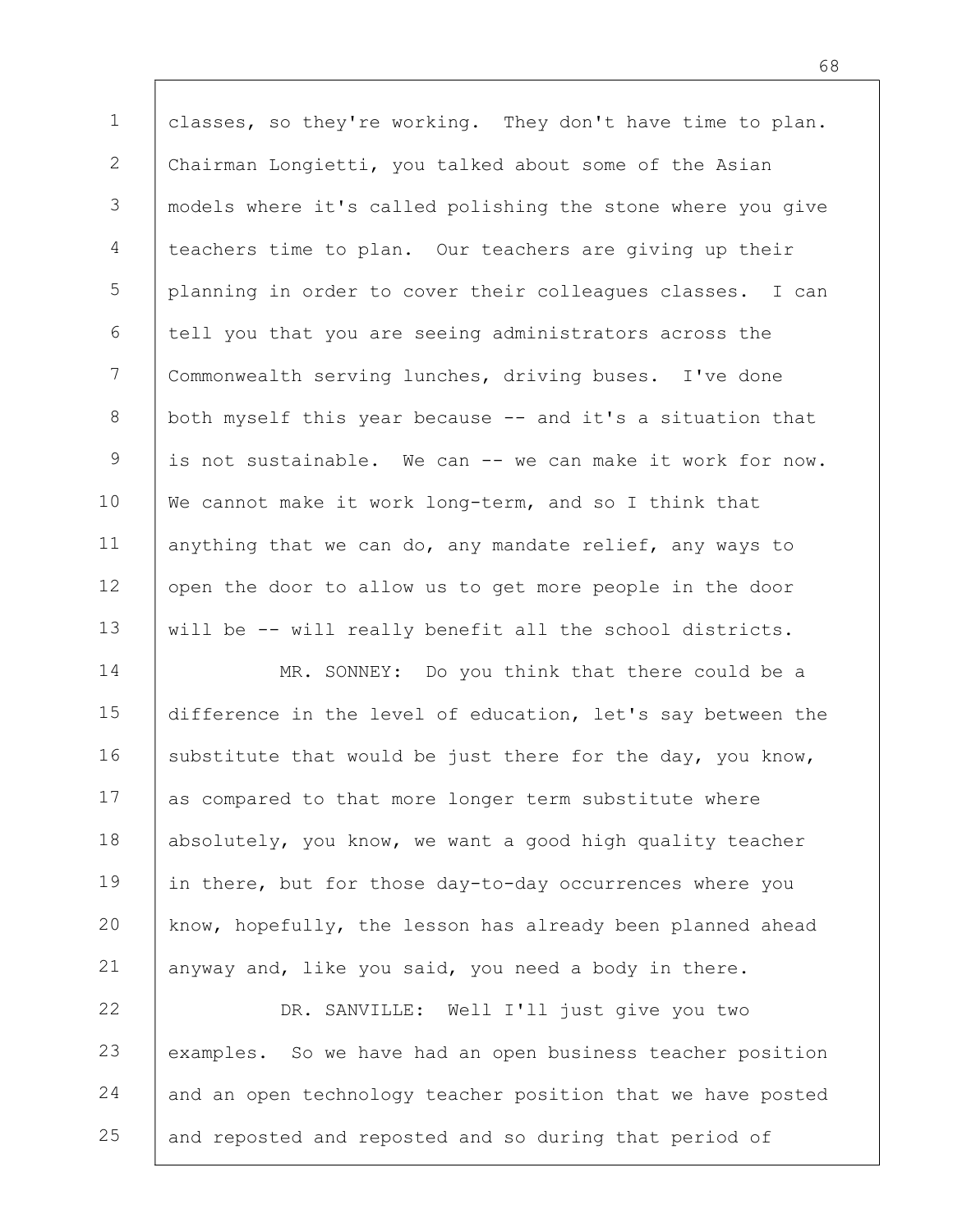1 2 3 4 5 6 7 8 9 10 11 12 13 14 15 16 17 18 19 20 21 22 time, months, literally months, we hae have had substitute teachers in there, not certified in business, not certified in technology and that -- that has not been a great situation for the students in that class. I mean, there's no -- there's no other way to say it. And I've had to tell that to parents, to agree with them, this is not a great situation and so we look at Representative Topper brought up people who are in business who may have a skill set to come in to teaching and I've hired folks that have been willing to go through the process, that have come from business. They're fantastic. And is there a way to give people who have those life experiences a doorway to getting into the classroom rather than the process that we have now. And I think that as a Commonwealth, we just have to realize right now that the rules, the game around us has changed, and I think that we have to be open to changing our -- the way we do business because the world around us has changed, and so the competition for people, the -- the way that we certify folks, the way that we attract people into education, I think we really need to be purposeful, because clearly what we're doing now is not working, but we've got to do it differently.

23 24 25 MR. SONNEY: No you're fine. I mean, that's what we're here for. Right. You know, we want to hear it. DR. SANVILLE: One last thing is that people --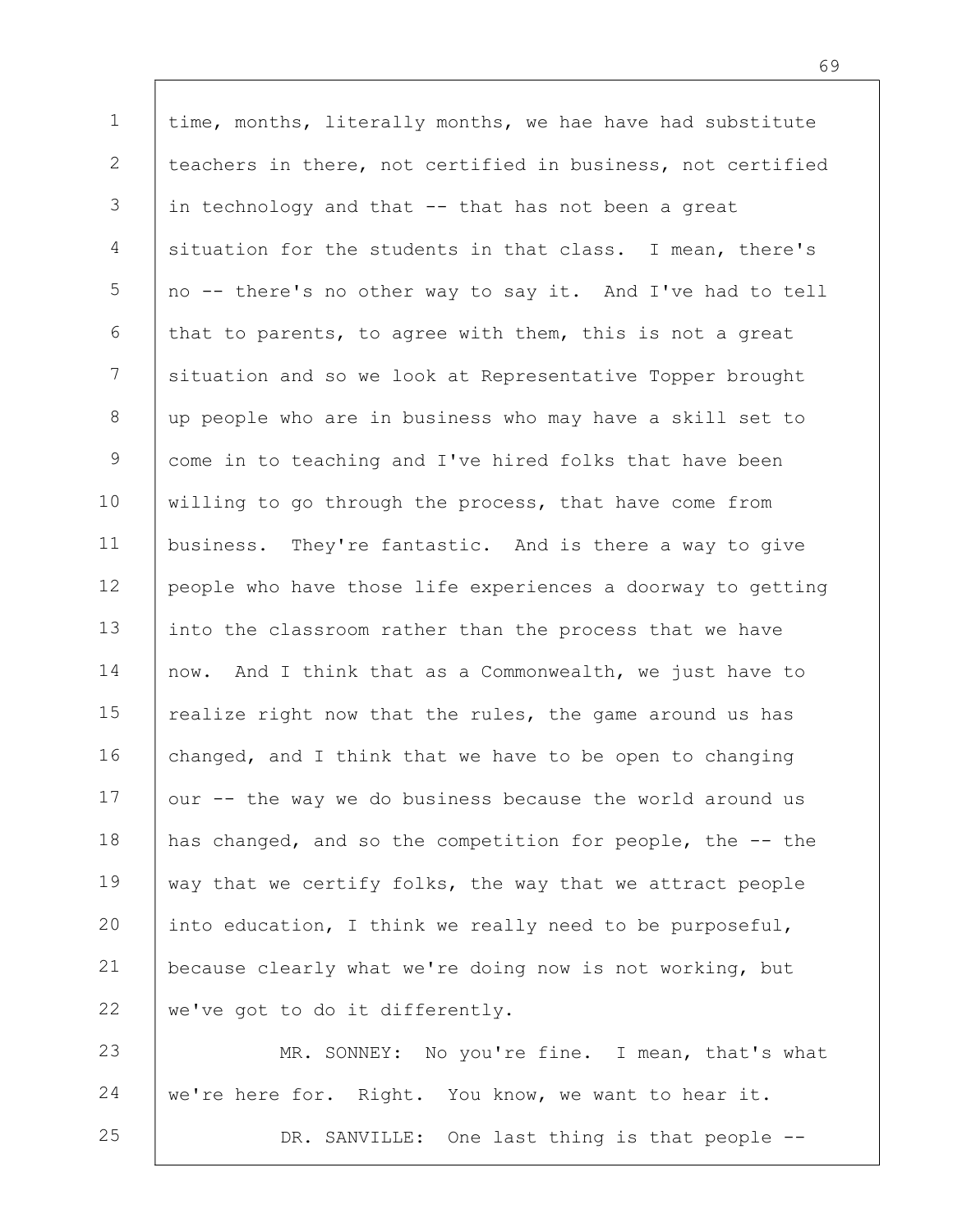1 2 3 4 5 6 7 8 9 10 11 12 13 14 15 16 17 18 19 20 21 22 23 people come into education, you know, some people are coin operated, right, they -- they come into -- they go into professions for money. I think more often than not, we want to have people that come into education because they care about children. And the -- which has been -- which was said earlier, and so the most important thing in a child's education in terms of how they learn and their experience: One, it has been said many times is that they have a teacher in front of them that looks like them. That is vitally important. But the next thing is, the relationship that the teacher has with the students, and I think that we have to look at how we -- and it's not just teachers, but everyone that -- that's working in education is what their work experience is like, what are the things that are there for them, and I'm not talking about benefits, I'm not talking about, hey I'm just talking about how we value the educators or bus drivers or -- or personal care assistants across the board so that they feel valued. I think that is vitally important and that's really a top down indeavor I believe. MR. SONNEY: Chairman Longietti. MR. LONGIETTI: Thank you all. Two areas I want to explore. One is a couple of you mentioned in your

24 25 written testimony about the need for mental health and emotional support personnel and I had a question from one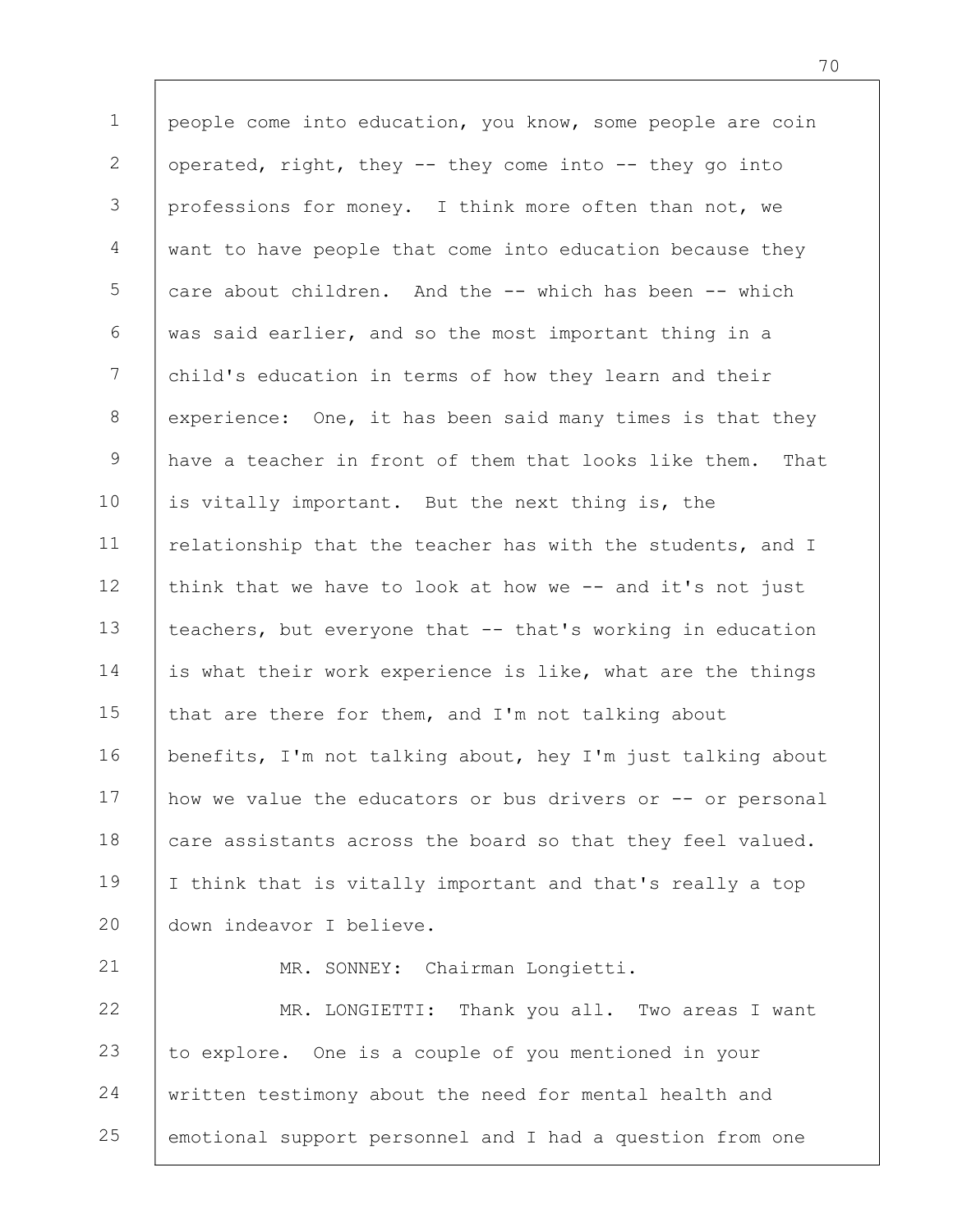1 2 3 4 5 6 7 8 9 10 11 12 13 14 15 16 17 of my colleagues a few days ago; is there anything in the budget proposal that deals with that, and at least from what I gleaned, I guess it cuts either way right. So on the one end the budget proposal is a very significant increase in basic education funding. I'll see where we actually end up, but I didn't see anything specific there. That gives the school districts flexibility on how to use that money. They could use it for mental health or emotional support potentially if they received a large increase. So, you know, what do you think ought to be done there? Should we have something specifically directed towards that to require, you know, school districts to use moneys in that way or should it be more flexible, and then I guess, number 2, and at least Dr. Poeske has given us some insight on this; if you were king or queen what would you do? What are the one, two or three things that you would change?

18 19 20 21 22 23 24 25 DR. POESKE: Certainly I think with the dollars, flexibility is going to be more critical for us. You know, Dr. Sanville's school district may need something different than what we need. I will say we are using federal dollars right now as our funds for mental health issues, but that's a stop gap. I mean, that money is going to dry up and then that will hit us locally. Okay, so flexibility I think would be critical with those dollars versus earmarking them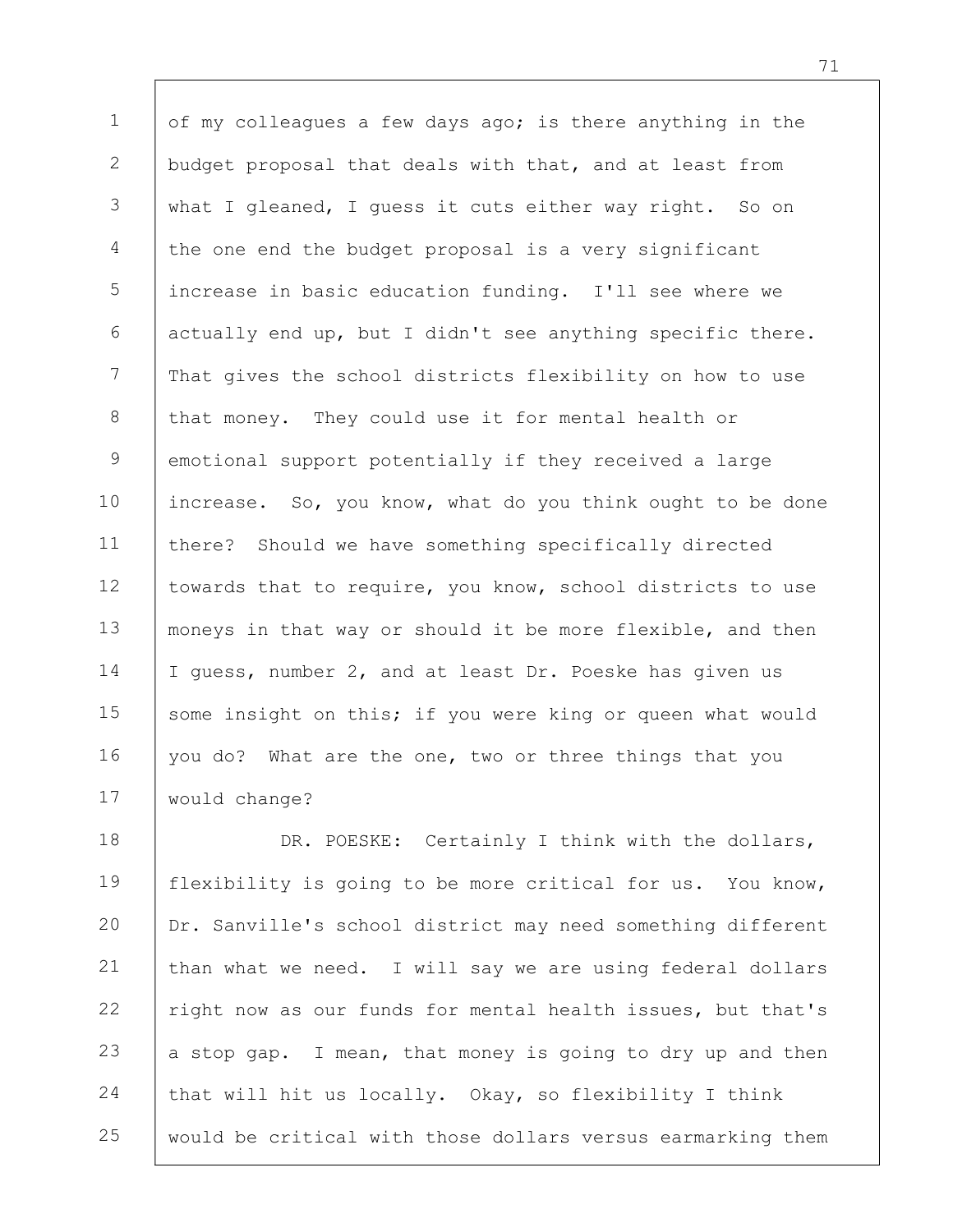1 2 3 4 5 6 7 8 9 10 11 12 13 14 15 16 17 18 19 20 21 22 23 24 25 specifically for one thing or another. And the second part  $was$   $-$ MR. LONGIETTI: Yeah and I think you kind of gave us yours already. You know, the things that you would change. MR. POESKE: Right. Right. MR. LONGIETTI: You talked about reciprocity, you talked about -- (indiscernible - simultaneous speech) MR. POESKE: You know the Act 1 issue is certainly hitting all of us. I spoke to the superintendents that feed into my school just yesterday and they are feeling that the incredible amount of money that we are all paying for the appeasers system along with the Act 1 limitation, I know in that situation I would love to raise teacher's salaries. Certainly so would our association love to have teacher's salaries raised, but that's going to come at a cost. I'm not going to be able to stay within the Act 1 index and still buy all the things I need for kids to learn appropriately. DR. SANVILLE: In 2020 there was a joint state government commission on the mental health care workforce shortage, and quite frankly I think the conversation is the same and there are a number of recommendations in that document -- I have it here -- that talks about how, and I think that the answers that you see here in the joint state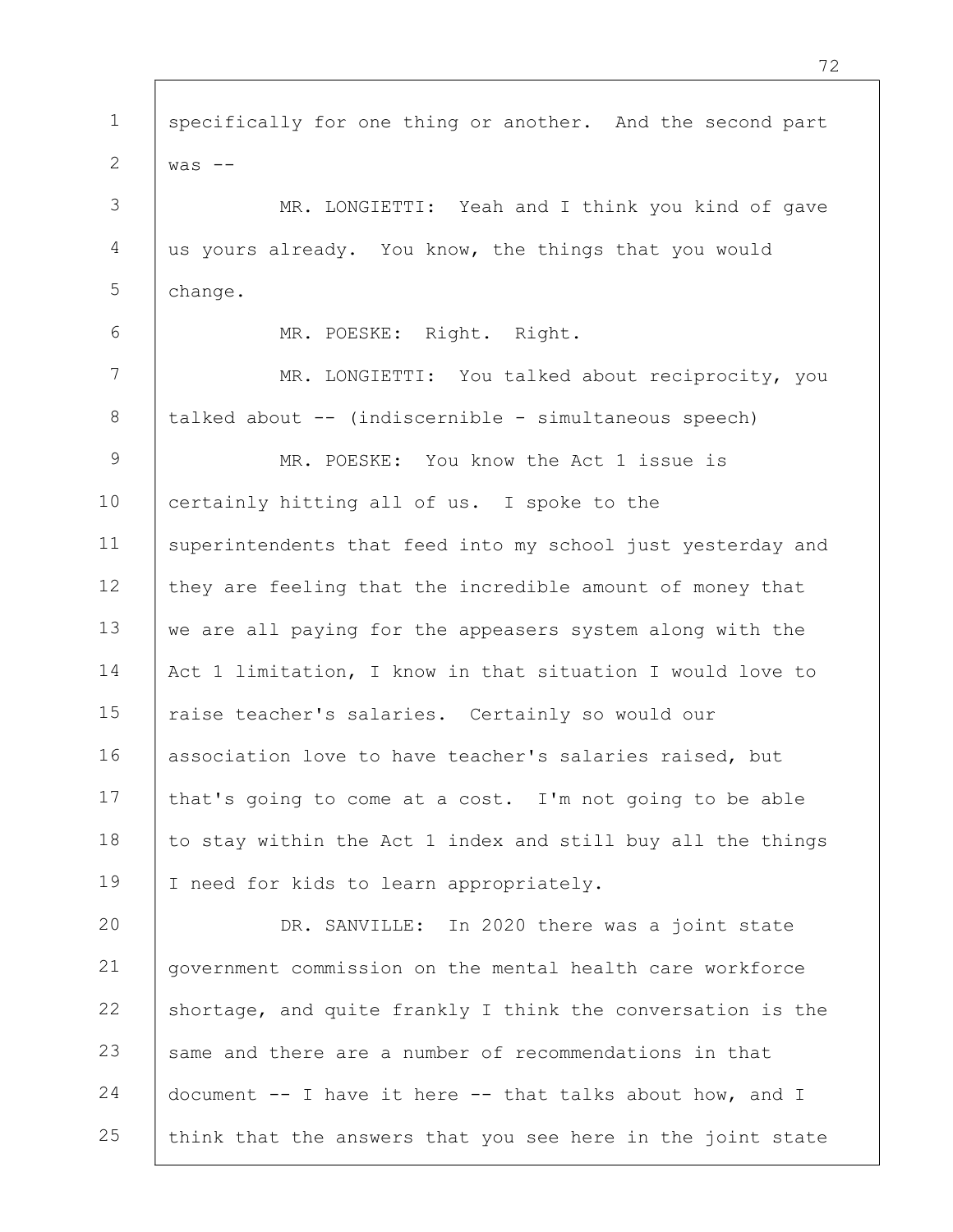1 2 3 4 5 6 7 8 9 10 11 12 13 14 15 16 17 18 19 20 21 22 23 commission are similar and can be applied to teacher shortages. So, and I'll just give you some ideas and some of which are right here is loan forgiveness programs, some of which already exist by the way, and there could be maybe an increase in funding for those line items that are already in the Commonwealth's budget that you get load forgiveness for an extended period, three, four, five years working in a school district. If you want to look at, for instance, a grow-your-own program and I appreciate that there's a dirth of research relative to grow-your-own programs, but I just have to think prima fascia that if you have a child in your school district who is engaged and he has good relationships with adults in the building and you encourage him or her to go into education and then maybe there's a scholarship program maybe set up similar to the academies or ROTC that college can be augmented or paid for in return for a period of time, three, four, five years of work in the field, and then once you have somebody in and they see that it, especially if you're growing your own and they're coming back to the schools that they worked in to make a difference. I think that, and again, you know, suggestions like this are in the joint commission so those are just a couple of ideas for you.

24 25 CHAIRMAN LONGIETTI: Just, you know, wanted to engage our virtual Ms. Truchan if she's still available.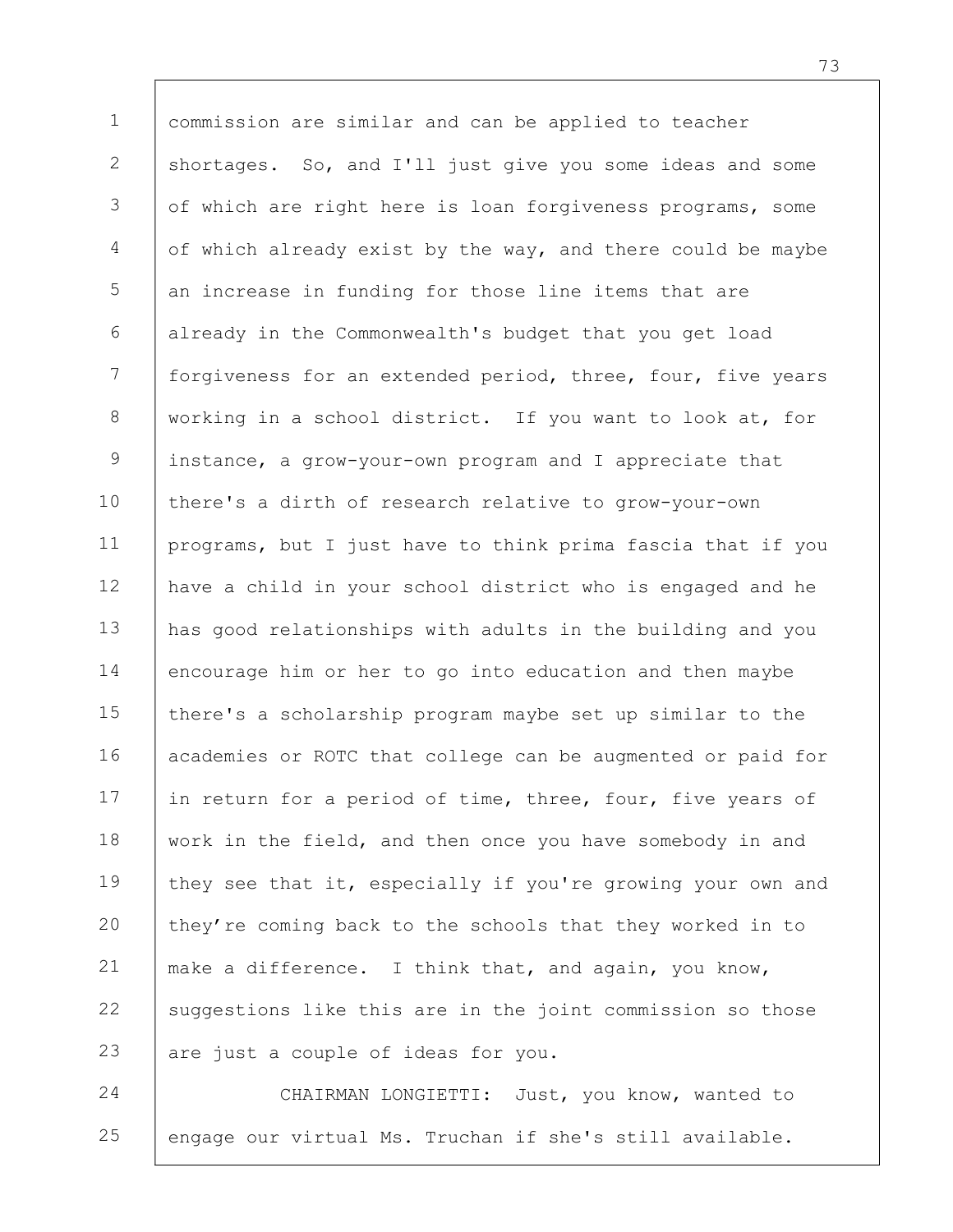MS. TRUCHAN: I'm here.

1

2 3 CHAIRMAN LONGIETTI: Mental health and what would you do if you were queen?

4 5 6 7 8 9 10 11 12 13 14 15 16 17 18 19 MS. TRUCHAN: Oh if I were the queen, I would do a lot of things. I've really seen a difference in the mental health of our students this year and I hate to even say that they have more needs than I have ever seen. Our district has taken the great step of hiring more school psychologists, which has been very helpful, but besides that even, the school psychologists aren't in the buildings in the grades. They're doing a lot of their testing. What we really need is more counselors. We have a counselor for each grade, sixth, seventh, and eighth, in my middle school, and I have to tell you that there's more need than even that those three hardworking wonderful people can do to get to all of the students that they need to help so personally, if I were queen, I would get another counselor or two in every building just to help out this massive mental health need that we have after COVID.

20 21 22 23 24 25 CHAIRMAN SONNEY: Representative Topper. MR. TOPPER: Thank you Mr. Chairman. I really am intrigued by the idea of reprocity for states in terms of especially CTE so Dr. Poeske I think, you know, I'll certainly be looking into that and I think that's a very good idea. Is it, and maybe this is best for Dr. Sanville,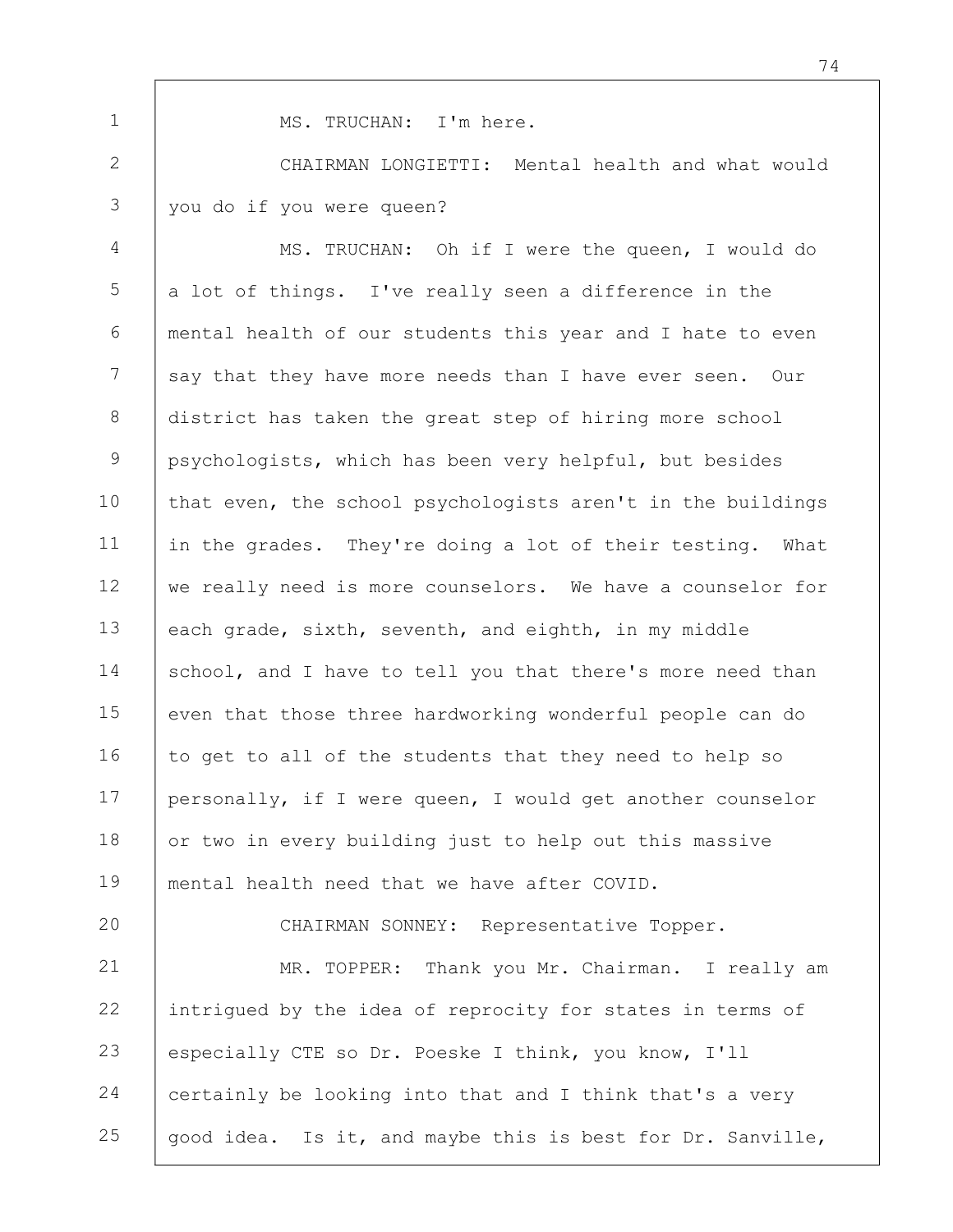1 2 3 4 5 6 7 8 9 10 11 12 13 14 15 16 is it as easy to find -- and I know it's not easy to find anybody necessarily at this point, but I think we need to be looking also at specifics of where this teacher shortage is hitting us, whether it be CTE, maybe if people we can bring directly in the field. In other words, you know, it seems to be that I represent 10 school districts, which is a pretty large group. You know, when they have an opening for a third grade elementary school teacher, then they have enough applicants. Not as many as they used to, but they still have enough to find candidates, but when they have a high school science opening, they can't find anybody. So do we need to be looking at specifics in terms of recruitment for subjects or areas or is it truly the same as, look it's as tough finding middle school phys ed teacher as it is a physics teacher in high school? DR. SANVILLE: No. You're spot on. There are

17 18 19 20 21 22 23 24 certain categories that to find, and I will also put world language in there, very difficult to find world language teachers, difficult to find a physics teacher, elementary teachers, high school social studies, which I was a high school social studies teacher. There's a lot of them out there, right, and so if you want to fabricate or look at ways to recruit teachers, there are high needs areas; there's no doubt about it.

25

REPRESENTATIVE TOPPER: Yeah I think that's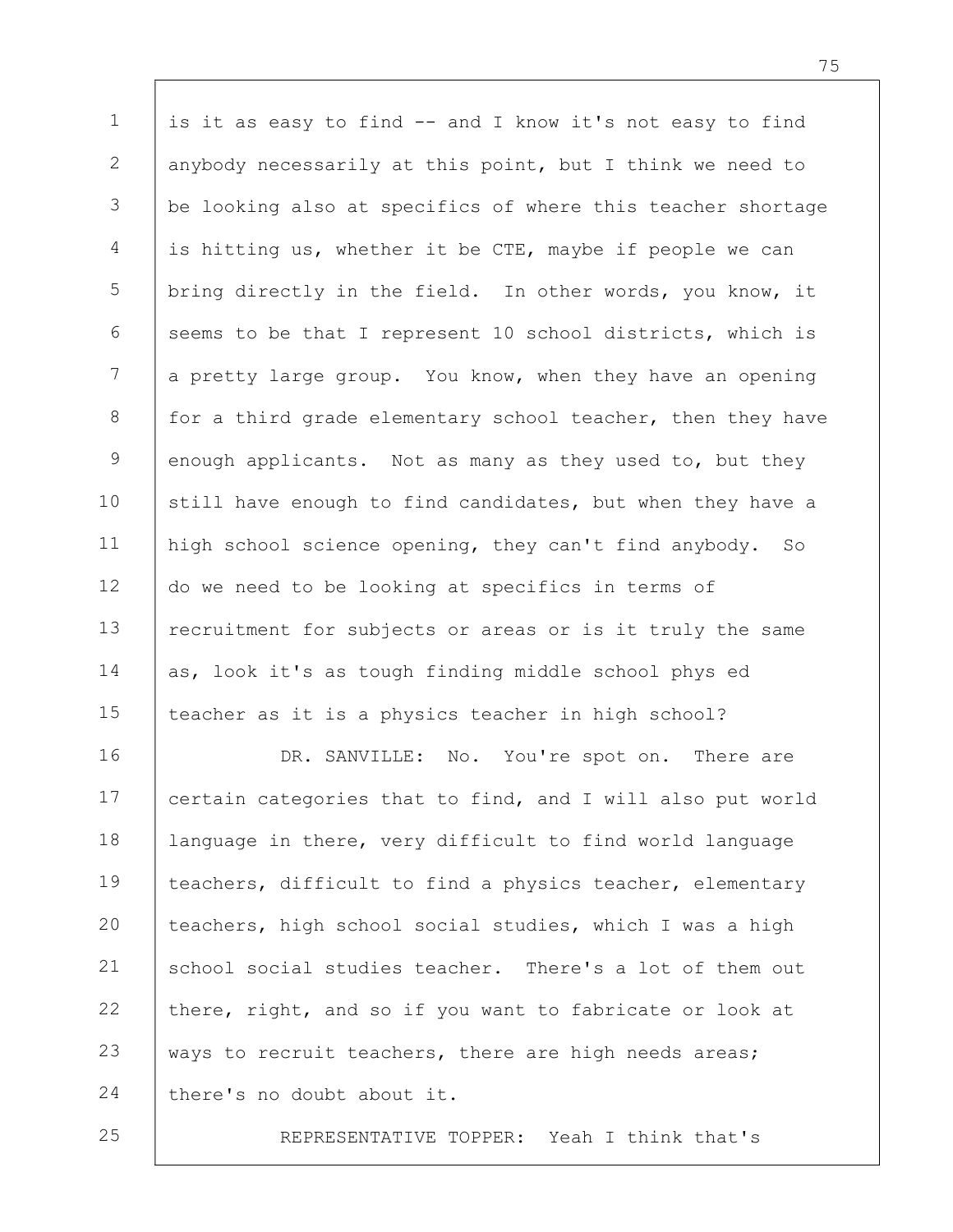1 2 3 4 5 6 7 8 9 10 11 12 13 14 15 16 17 18 19 20 21 22 23 24 25 important for us to look at and for PDE to look at as well as we try and examine how to attack this. We might need a little bit of a surgical approach as well, you know, at first. I mean my dad was a high school social studies teacher for over 30 years and he and his buddies got into teaching because after they were done playing college football, they looked around and said well we want to coach. And at the time, if you wanted to coach you got into teaching. They got into teaching and he was inducted last year into the Bedford Area High School Education Hall of Fame. He was one of the, you know. I still have people that'll come to my office and say, I never liked history until I had your dad. And he made history come alive for them. They loved him and he didn't even think about getting into teaching except that he wanted to coach, which brings me to my point of, you know, I think we also have to understand that in the past teaching was also associated with extracurricular activities. And do you still see that as much, because I know myself I coach for Bedford football. It used to be, you know, it was very uncommon to have a lot of coaches that were not in the district. Now you're seeing that more and more. Does that also have a little bit of a correlation to what we're talking about? DR. SANVILLE: Well first of all, congratulations to your father. He must be quite a man. Those things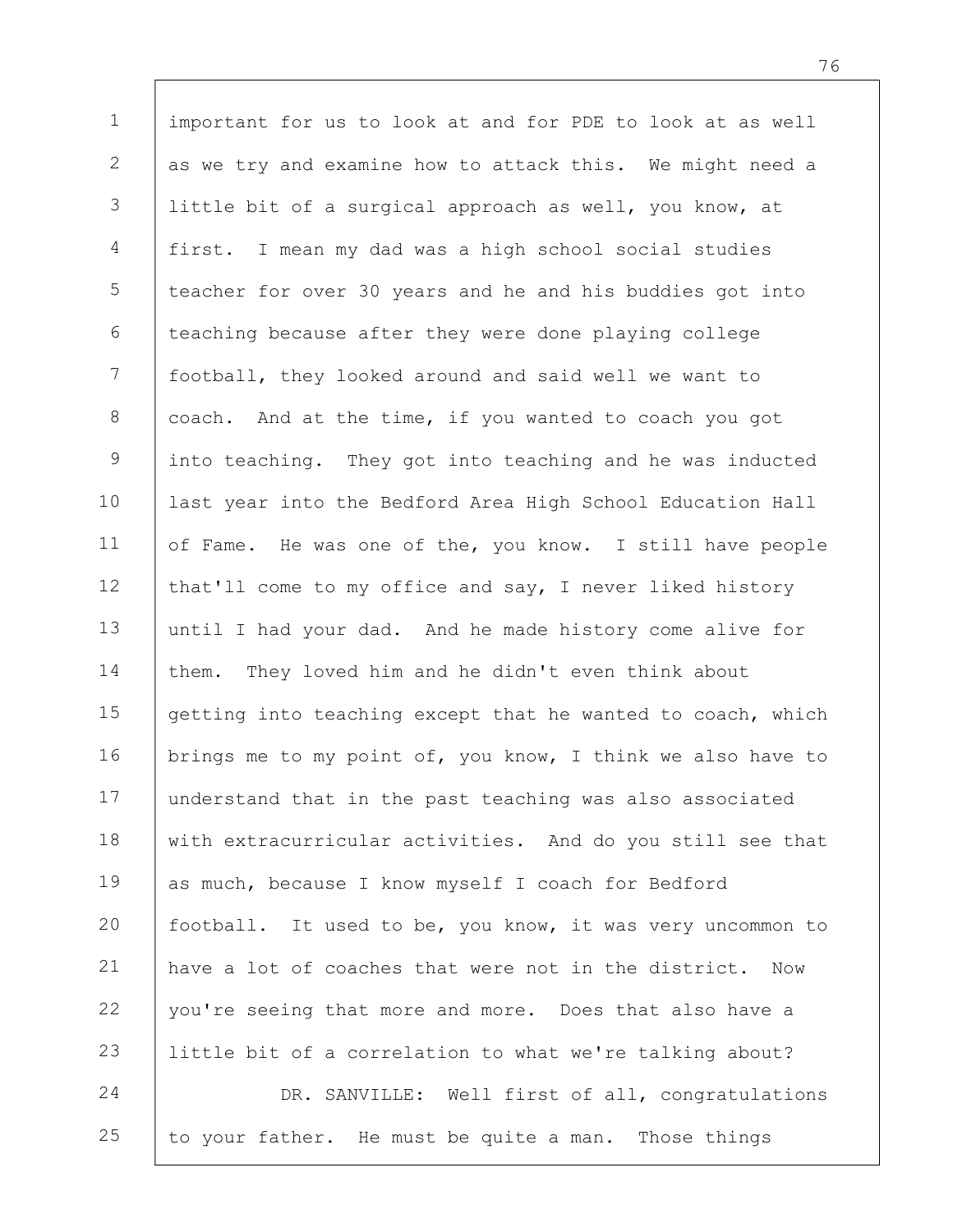1 2 3 4 5 6 7 8 9 10 11 12 13 14 15 16 17 18 19 20 21 22 23 don't happen by accident. I will tell you this that the experience that a child has after school, whether it's on the field or on stage or in the musical, in the band, and they spend a lot of time at school after school rather than during the day and so I think it's really important in terms of training that we provide and the recruitment that we take and do to recruit good people to be in front of our kids after school as much as we do during the day. We have at Unionville-Chadds Ford -- our goal is to have every child involved in some type of activity after school, because that engagement  $-$  once you're engaged in the community in some way like that, you have buy in and so how do we promote our teaching force in our community that'll come in to do that and to promote that in our kids and so, I guess to your question, and I will say this, we do not hire a coach to be a teacher, right. We hire teachers first and we like our teachers to be involved with the kids after school because that's, you know, as we all think back, you bring your football days, you tend to remember more that event on stage and being on a team than you do sitting (indiscernible - simultaneous speech) REPRESENTATIVE TOPPER: Sure, but I think that all plays into what we're talking about with mental health

24 25 as well. You know, we took away those opportunities for a year and a half and some of us fought extremely hard

77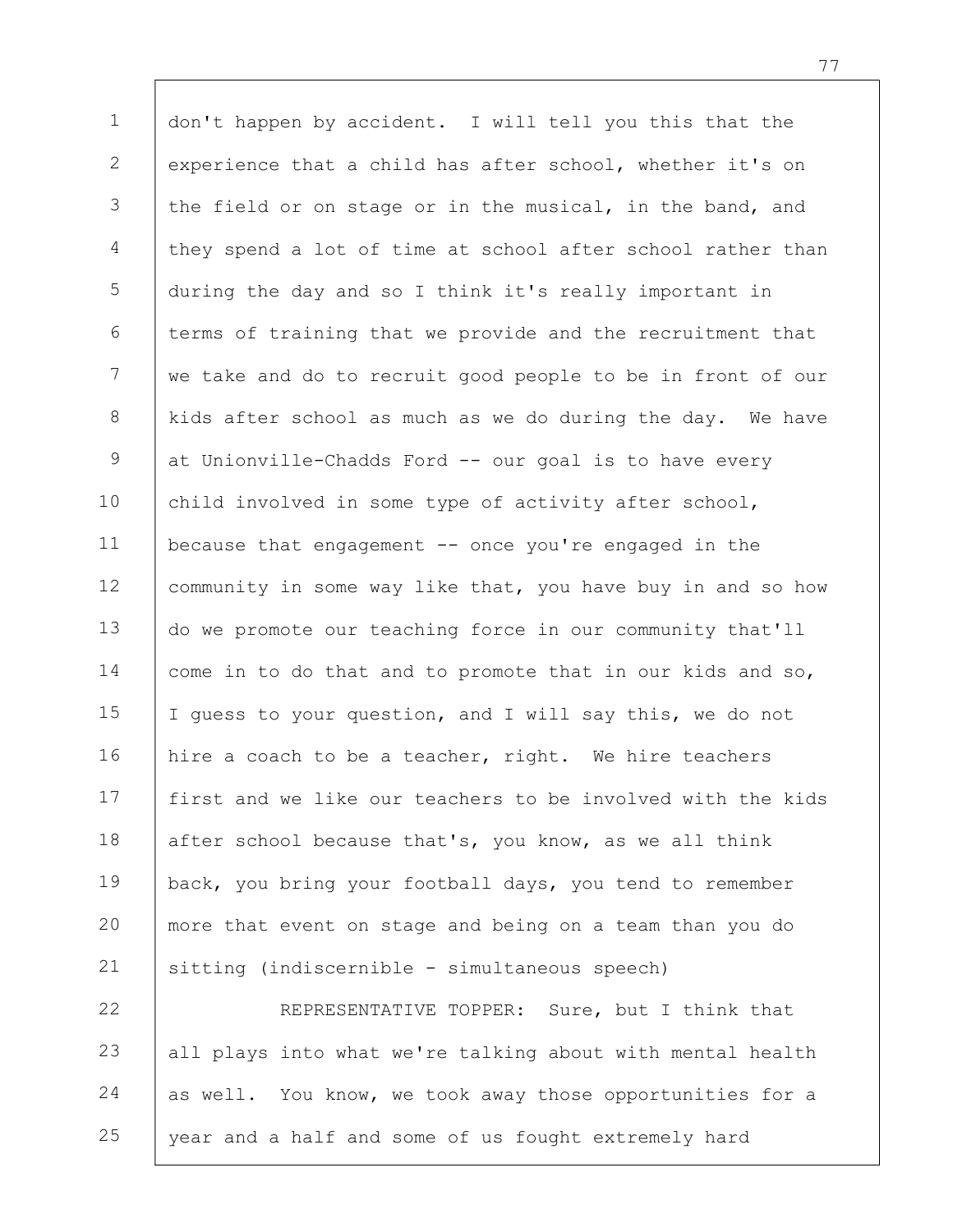1 2 3 4 5 6 7 8 9 10 11 12 13 14 15 16 17 against that, not because I have a special affinity for football, although I do, but it's also the idea that a lot of what we're dealing with in this mental health space was predicted. You know, because we did not let these kids experience what they needed to experience in addition to just learning, you know, what they were learning in the classroom, so I think the more we can make that commitment including with our faculty and in our recruitment, I think it's a good thing. Actually, you know, we have teachers who I think could be encouraged if they were also going to do more and help out whether it be with a reading club or whether it be with, you know, music or whether it be with any of their passions that they can also fulfill those passions in teaching through helping these kids fulfill theirs. I think that's an important component as well. DR. SANVILLE: Yeah, I think that's fair. I also think we should be honest with ourselves that the mental health crisis really began before COVID. COVID did not

18 19 20 21 22 23 24 25 help; I agree with that. It made matters worse, but we had issues before, and we all know that. We can look at our Pennsylvania Youth Survey data that'll tell us that. We look at the Joint Government Commission in 2020 that was commissioned in '19, report came out in '20. We were seeing this before COVID, so COVID didn't help but I think when you look at the root cause of things, it's not just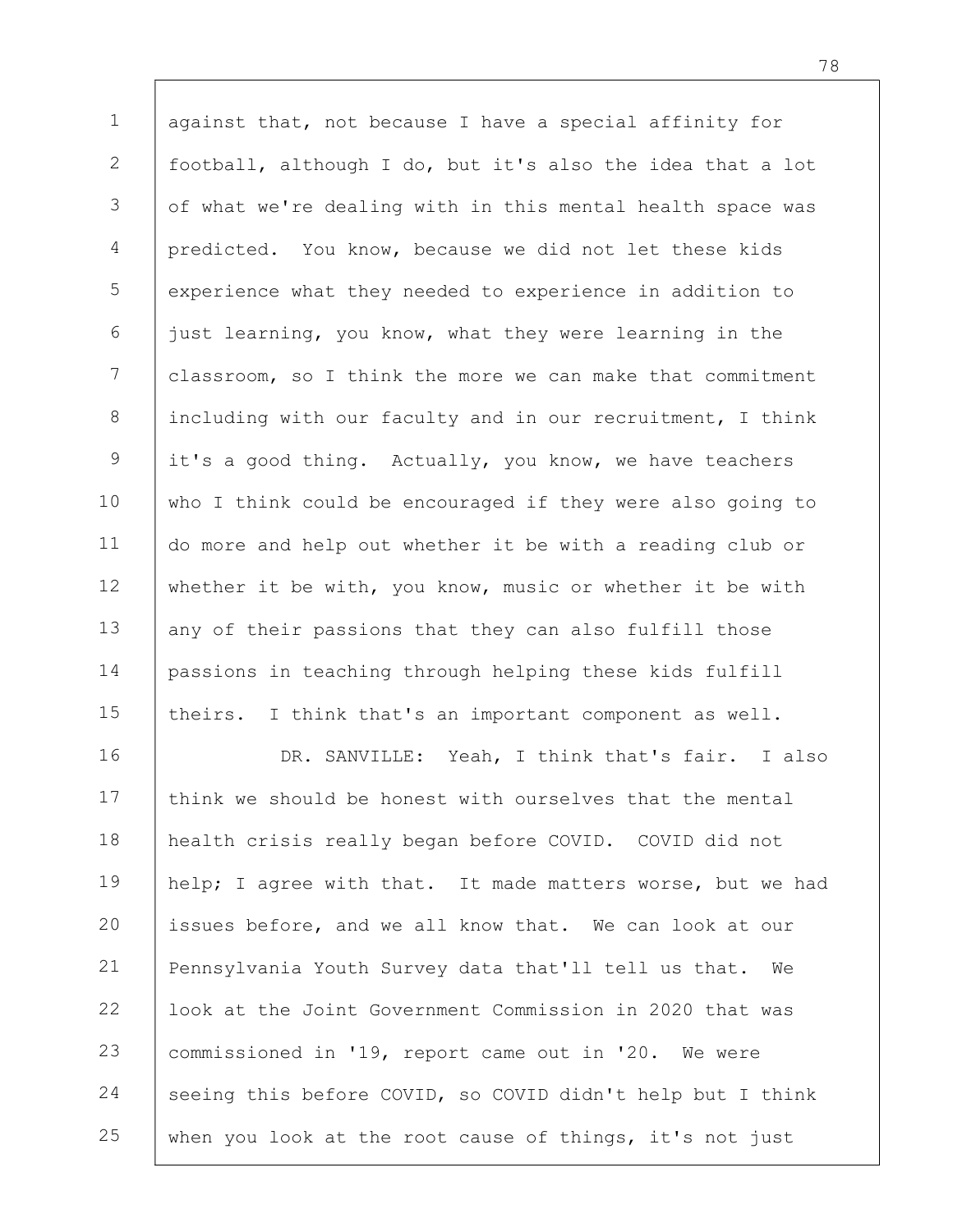1 2 3 4 5 6 7 8 9 10 11 12 13 14 15 16 17 18 19 20 21 22 23 24 25 COVID from a mental health perspective; there are other things that are there foundationally in our nation that's causing a mental health crisis. REPRESENTATIVE TOPPER: Thank you. Thank you Mr. Chairman. CHAIRMAN SONNEY: Representative Curry. REPRESENTATIVE CURRY: Thank you Chairman. I just want to say thank you for your testimony and I know that in education there's all brothers and sisters and, you know, superintendents have been teachers. Most times they've worked up the rank and they can really see the scope of what their entire district looks like, but I want us to recognize today too that no one on that panel is representing school districts like the school districts that I represent either. Now you may have been in those school districts before, but I know about Unionville, and Unionville is a really nice place to live and they have really nice schools. I want us to, you know, just think for a moment about a term that I taught sociology for a long time. It's a word that if you look it up in an Urban dictionary it's called weathering and weathering is a term that the teacher who spoke a few moments ago, she talked about weathering as a teacher. And it's really important for us to understand it is when you have had exposure to the same atmosphere and it wears you down over time and so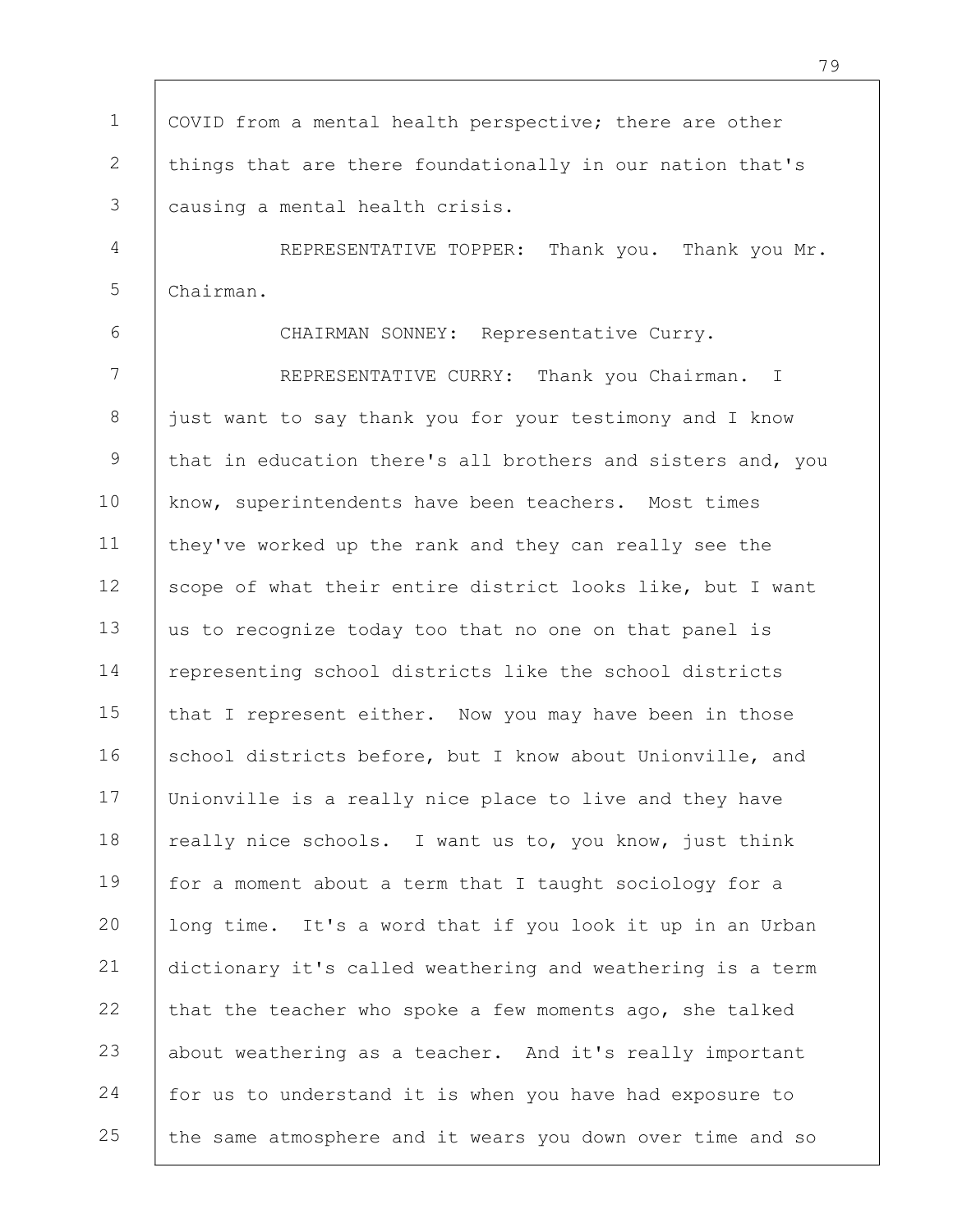1 2 3 4 5 6 7 8 9 10 11 12 13 14 15 16 17 18 19 20 21 22 23 I would encourage all of us to think about that. You know, the various school districts that lie within the Commonwealth, there are different issues and different problems throughout all of them. The issue is teacher shortage, but we do have to look at like Chairman Longietti said, the flexibility and where we would put those dollars is what you talked about. Absolutely, we need to have that flexibility because there's different districts that have different needs. And so when we think about these teachers right now, I want us to walk away from here thinking about weathering, thinking about not the fact that we have to educate our children, but the fact that weathering is a situation that needs funding. Weathering is a situation that needs more funding, because when you're in certain buildings, you're in certain communities where the needs are so overwhelming you can't even think about teaching that day because you are a social worker, you're a counselor, you're mommy, you're daddy, you're all of that all in one and you're putting out so many fires in a day that the education becomes secondary, so yes, we have to think about that in this teacher shortage space. Thank you. CHAIRMAN SONNEY: Yes. Go ahead doctor.

24 25 DR. SANVILLE: I'd just like to respond, and I think that your remarks are fair, and I will say this, I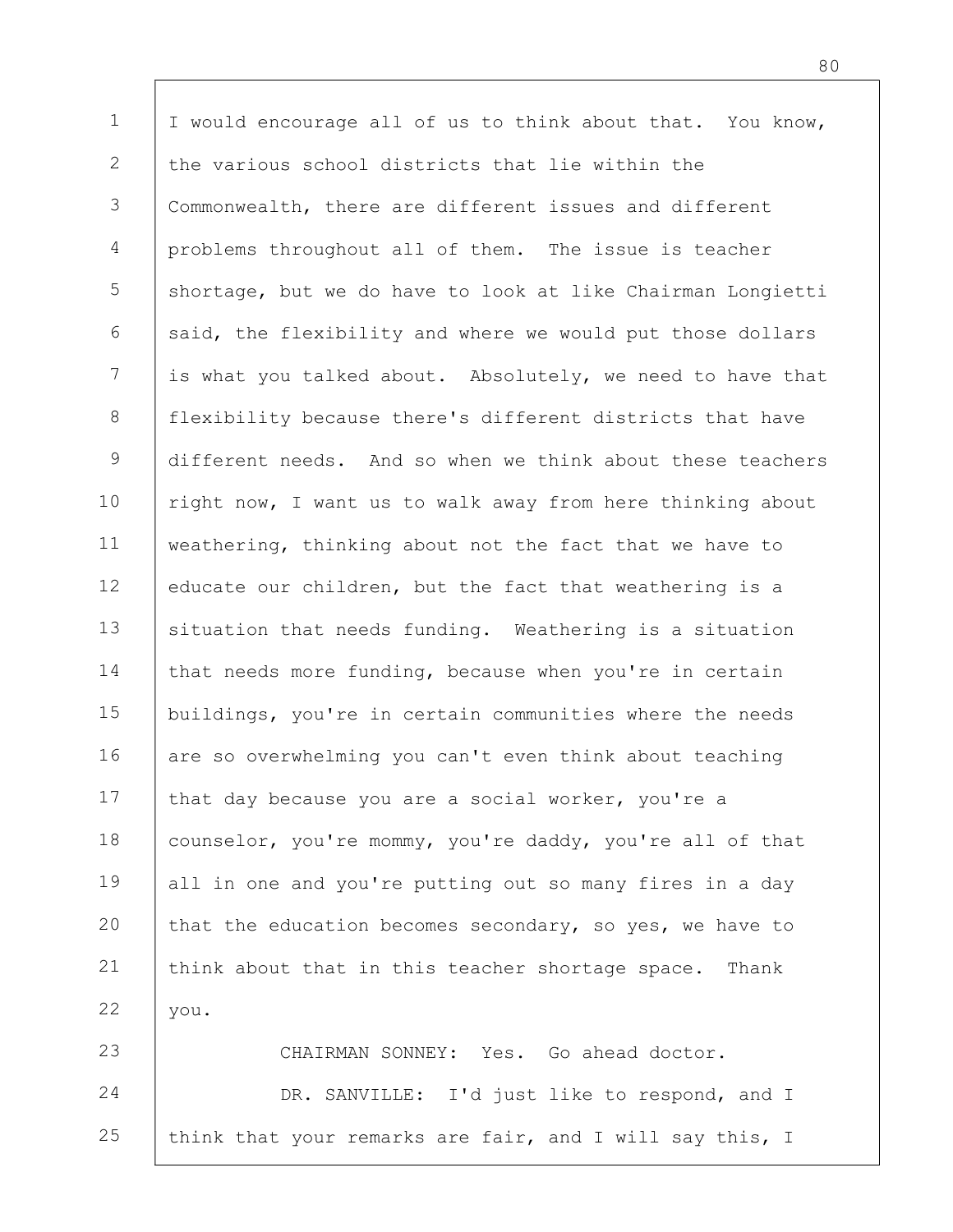1 2 3 4 5 6 7 8 9 10 11 12 13 14 15 16 17 18 19 20 21 22 23 24 25 think in relation to COVID, COVID really exposed across the Commonwealth the haves and the half nots. And in terms of access to resources, however you want to define resources, internet, one-to-one capability, the number of staff members to address mental health needs of students and I think that that is true. Unionville-Chadds Ford is in Chester County and we are very fortunate. That is absolutely true. But I'm here to represent school districts that are not so fortunate, that don't have internet, the principals and superintendents have to drive from their home to school just to get emails over safe-tosafe tips because they don't have access to it any other way over the weekends, so we are all in different situations, but the disparity between the have and the have nots was certainly exposed over COVID. CHAIRMAN SONNEY: Representative Gillen. REPRESENTATIVE GILLEN: I'm over here in the cheap seats. Dr. Poeske, I'll direct this question to you. Bucks County Technical School, I graduated from Pennsbury High School, same neighborhood. I was reflecting just for a few moments here because my dad taught adult education at the Bucks County Technical High School. I think it had a slightly different name in those days more than 45 years ago. He had not finished the 10th grade. There was a war that needed to fought back in the '40's, but he had the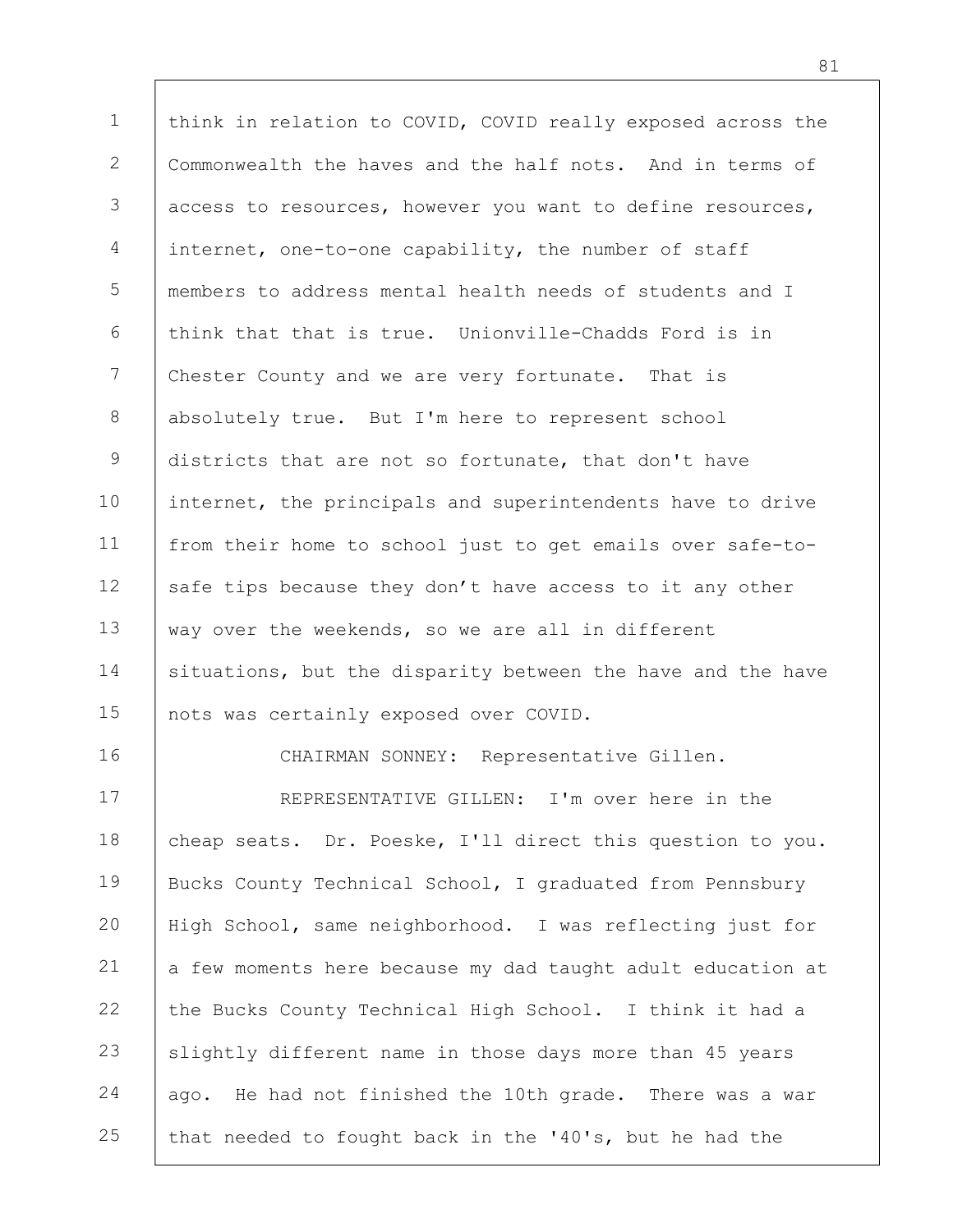1 2 3 4 5 6 7 8 9 10 11 12 13 (indiscernible), and I appreciate the fact that you still value it today and that is experience. And he was a highly technical person. I took the opportunity a few moments ago to go to your website and I saw there were some openings, instructional facilitator, for example and a building substitute and the instructional facilitator requires two years AA, you know, commence or experience and if this is current, the salary was 15.50 an hour and the building substitute was \$150 a day. I have five daughters and they're out in the workforce at various levels mostly on a part-time basis, but if I look at what retailers are paying, Dunkin Donuts, etcetera, are you able to recruit the talent that you're looking for at that salary?

14 15 16 17 18 19 DR. POESKE: No. That's why we're here. There's a teacher shortage and I think pay is the number one issue, and I don't really know legislatively how that could be resolved, but that's a huge issue so our instructional facilitators are in generic terms paraeducators, you know supporting the kids, supporting the teachers.

20 21 22 23 24 REPRESENTATIVE GILLEN: What do you think it would take salary wise in this environment to recruit the talent you're looking for; is there a number or hearing more, but is there a sweet spot or is it a much bigger issue than dollars?

25

DR. POESKE: Well, I think it's going to depend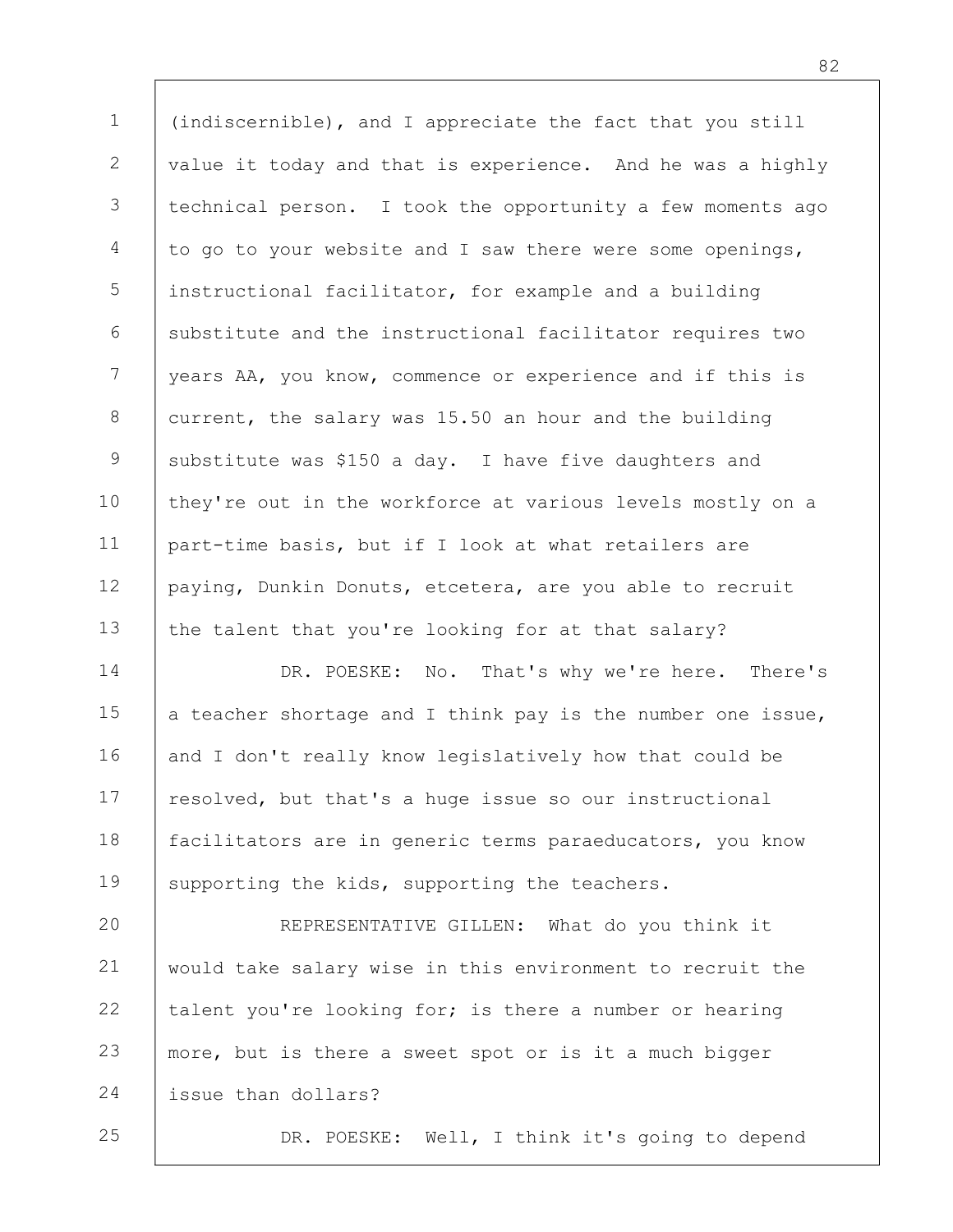1 2 3 4 5 6 7 8 9 10 11 12 13 14 15 16 17 18 19 20 21 22 23 24 25 on where we live in the Commonwealth. We just heard the teacher from North Allegheny starting salaries at 35,000. We in Bucks County and southeast PA it's much more than that, so it's going to be relative to the area, but I think some of the benefit, as we've all said, I think all of you have heard this in other testimonies; teachers, we go into this business because we love it, we love working with kids, whether we're teachers, administrators, coaching, paraeducators, lunch room people, they want to be around kids so what are some of the other things we can do to help? So obviously salary is one, but again, if you look at some sort of tuition reimbursement, tuition forgiveness, like Dr. Sanville said, three to five years in the school that's repaid. People are attracted to that. I see our staff attracted to that. We have some teachers that live right along the Delaware River, you know, you go any further east you're in New Jersey. We have teachers who live there work in Pennsylvania. They have to, in the CTE world, if you're in the eastern region you pretty much have to go to Temple University to get your certification. They're paying out-of-state tuition even though raised in Bucks County. In fact, it's a Bucks County graduate, Bucks County Technical High School graduate, now he's back to teach. We worked something out with our Teacher Association where we're essentially subsidizing that out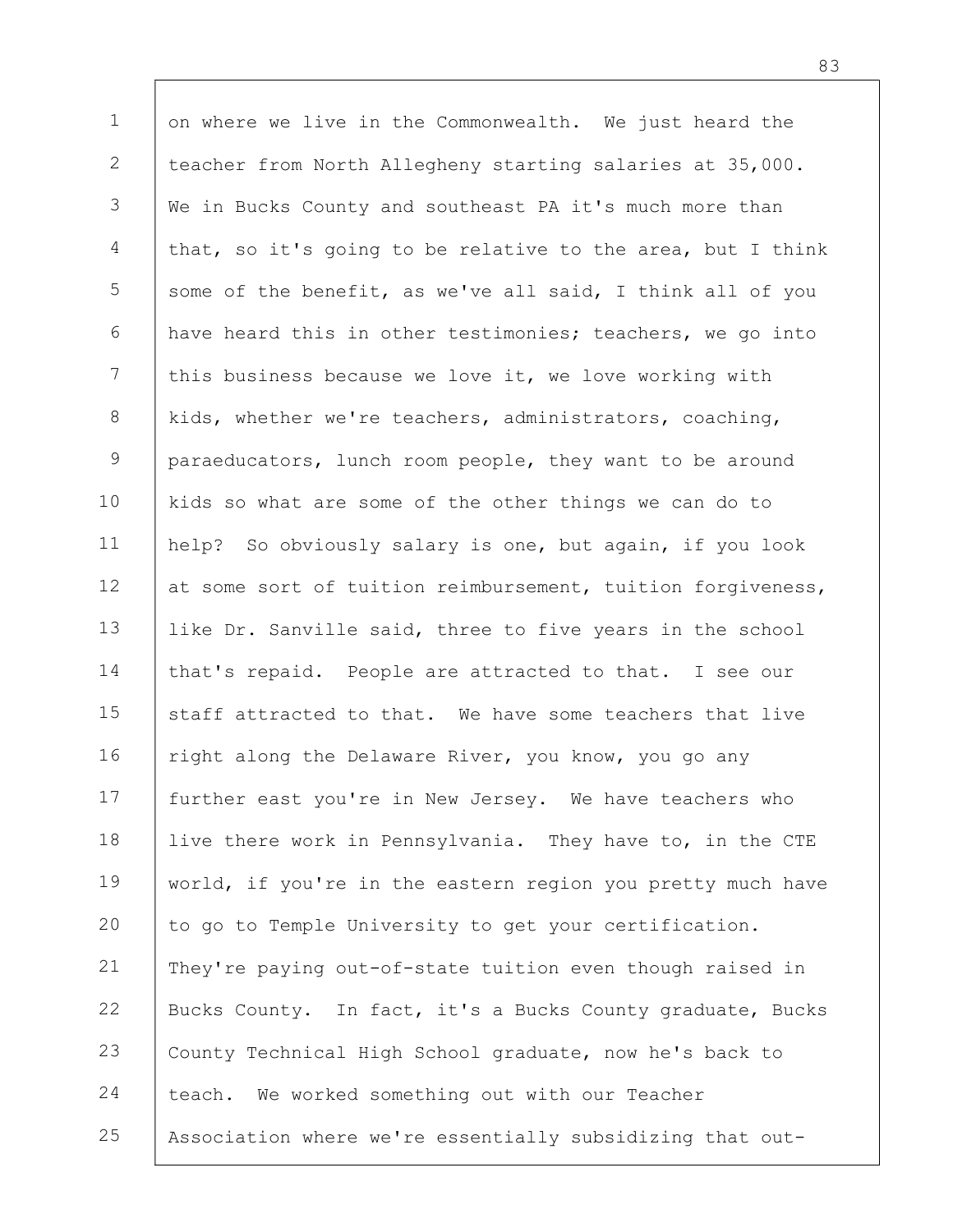1 2 of-state tuition. So if it can be done locally, let's look more broadly from a state perspective on assistance there.

3 4 5 6 7 8 9 10 11 12 13 14 15 16 17 REPRESENTATIVE GILLEN: Yeah. I appreciate you highlighting the love for the profession. I was Act 48 certified for many years. I was never full-time in the classroom, but I did a substantial amount of guest teaching and I was certainly impressed with the dedication and the love from the students that those teachers had in the schools that I had worked in. My dad certainly wasn't there for any other reason than to share his experience and his love for the students. I wasn't in the area anymore at the time when he was teaching, but as I saw a picture of him in the classroom, nobody was more shocked than me that a guy who grew up the way that the did, you know, 10th grade was all he went to, was in a teaching situation. Is Ms. Vicki still on with us? I just had a brief question. She's no longer. Okay.

18

CHAIRMAN SONNEY: No.

19 20 REPRESENTATIVE GILLEN: Thank you Mr. Chairman. I appreciate it.

21 22 23 24 25 CHAIRMAN SONNEY: Thank you. I would like to again thank the testifiers on the second panel. Unfortunately I think Vicki had to get back to work, but we very much appreciate you being here today and taking the time to give us some information, so thank you very much.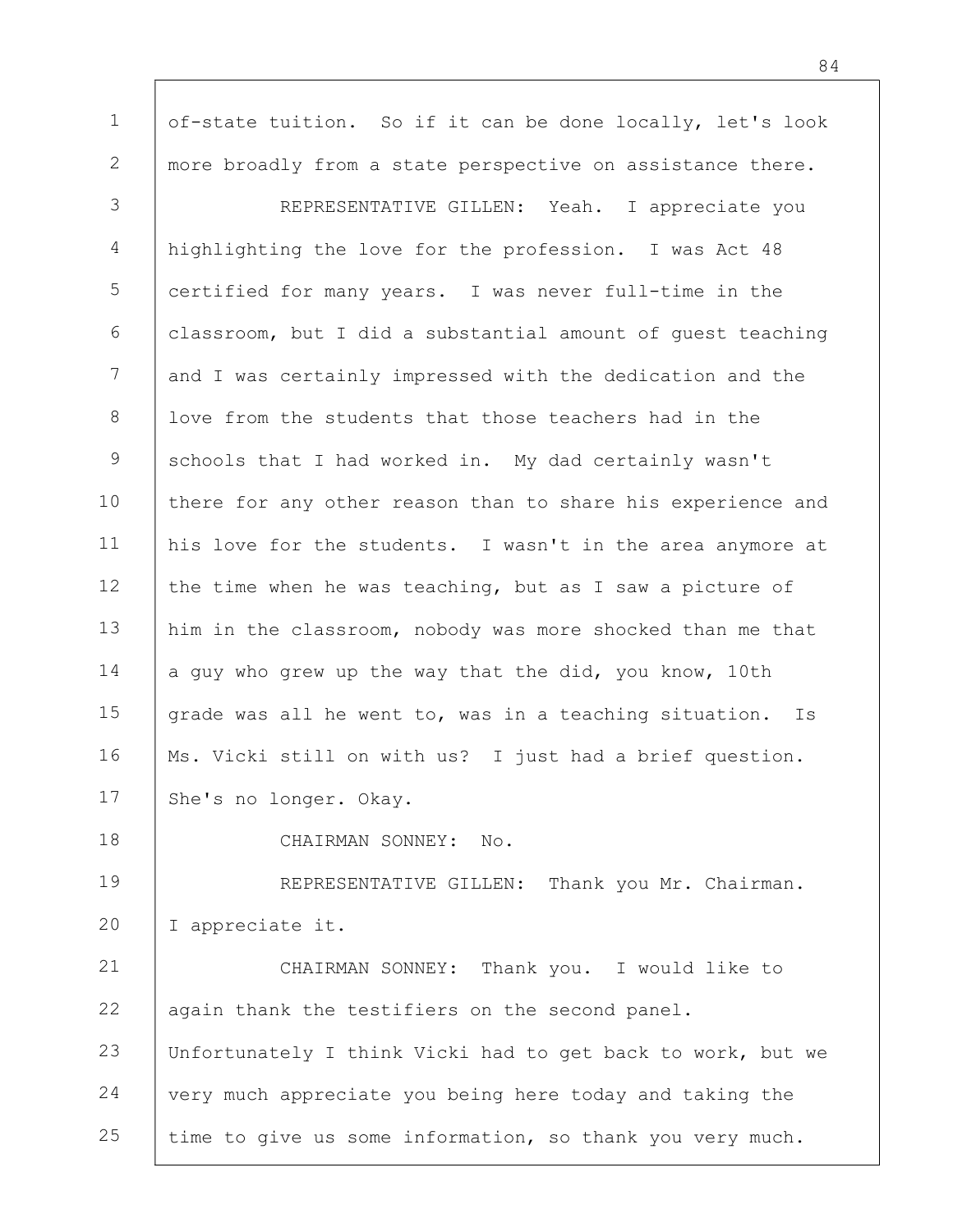1 2 3 4 5 6 7 8 9 10 11 12 13 14 15 16 17 18 19 20 21 22 23 24 25 UNIDENFIFEID SPEAKER: Thank you everybody. CHAIRMAN SONNEY: We have one final panel. Hopefully they're still with us. Dr. Amanda Hill-Hennie, the principal for Memphis Street Academy, and Mary Jo Walsh the principal at Fell Charter School. MS. WALSH: This is Mary Jo and I'm still here. CHAIRMAN SONNY: Okay. Go ahead. Come on over. Might as well just stay standing for a second. Could you both please stand and raise your right hand? (Oath administered.) CHAIRMAN SONNEY: Thank you. You may be seated. Dr. Hennie. If you would like to begin with any opening remarks, you may. DR. HILL-HENNIE: Certainly. Good morning Chair Sonney, Chair Longietti, and members of the House of Education Committee. My name is Dr. Amanda Hill-Hennie and I'm a principal at Memphis Street Academy Charter School, which is in Philadelphia. Thank you for giving your time and attention to the dire issue of the teacher shortage in Pennsylvania, therefore, affording me the opportunity to provide in-person testimony. I am currently a principal at Memphis Street Academy, which is a charter school serving roughly 600 scholars in grades 5 through 8; 86 percent of these scholars qualify for free or reduced lunch. I am also a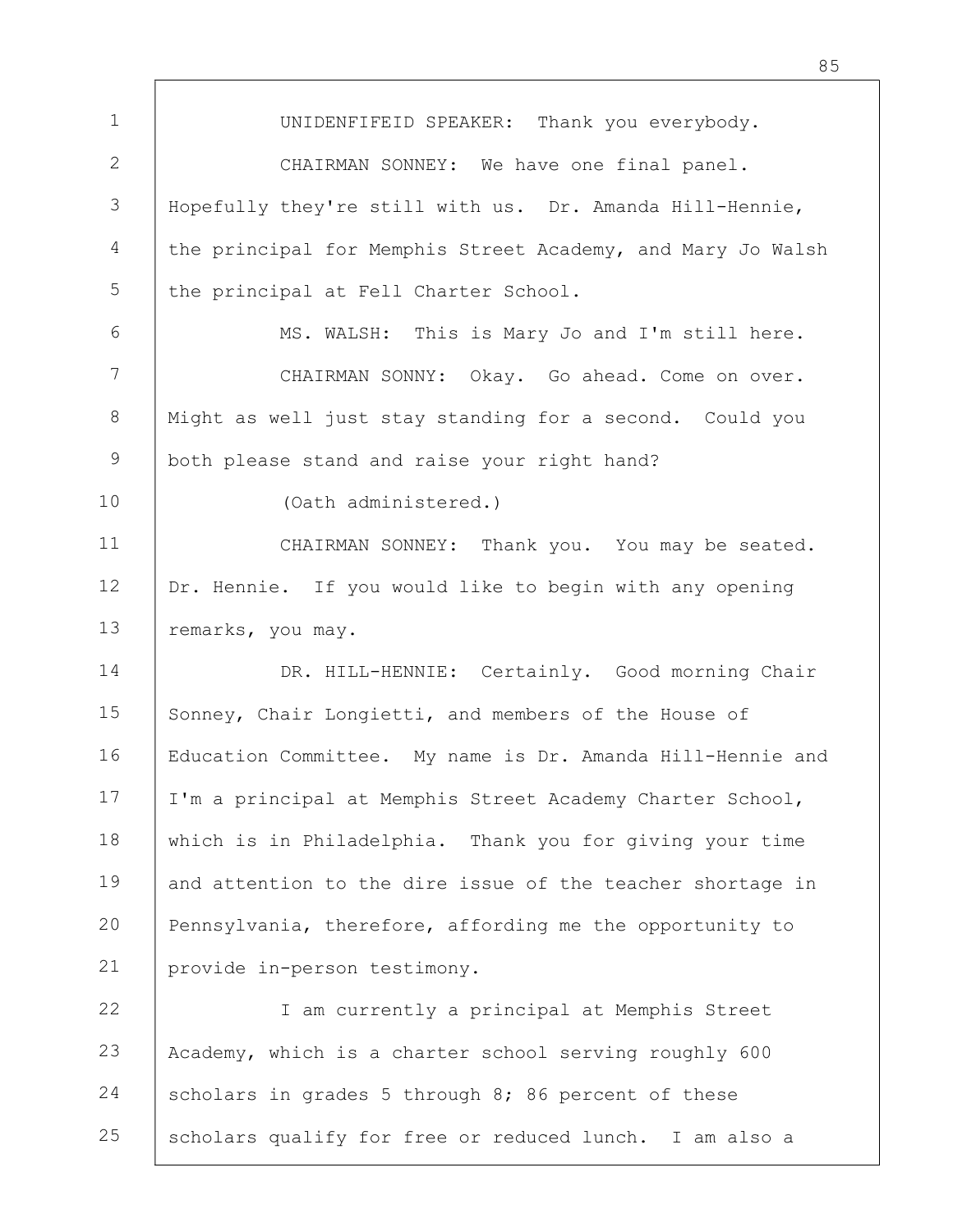1 2 3 4 5 member of the Pennsylvania Educator Diversity Consortium, an organization designed to increase the number of diverse educators in Pennsylvania schools. In my role as a school administrator, I have seen firsthand the impact that teacher shortages can have on the student experience.

6 7 8 9 10 11 12 Currently I have seven substitutes providing instruction to scholars who are not certified teachers. These individuals are working in the capacity of a fulltime teacher due to an inability to fill the position with certified teachers. The issue of teacher shortages in Pennsylvania is critical and greatly impacts a variety of stakeholders.

13 14 15 16 17 18 The stakeholders who suffer the most from the teacher shortage are the K-12 students in the state of Pennsylvania. Additionally, K-12 students in high poverty and high minority schools typically feel the largest impact of teacher shortages. That's all I have for my opening remarks.

19 20 CHAIRMAN SONNEY: Thank you. Mary Jo Walsh, do you have any opening remarks you would like to give?

21 22 23 24 25 MS. WALSH: I do. Thank you very much. Good morning Chairman Sonny, Chairman Longietti, members of the House of Education Committee. I am Mary Jo Walsh and I have the privilege of being the principal at the Fell Chart School, which is a kindergarten through eighth grade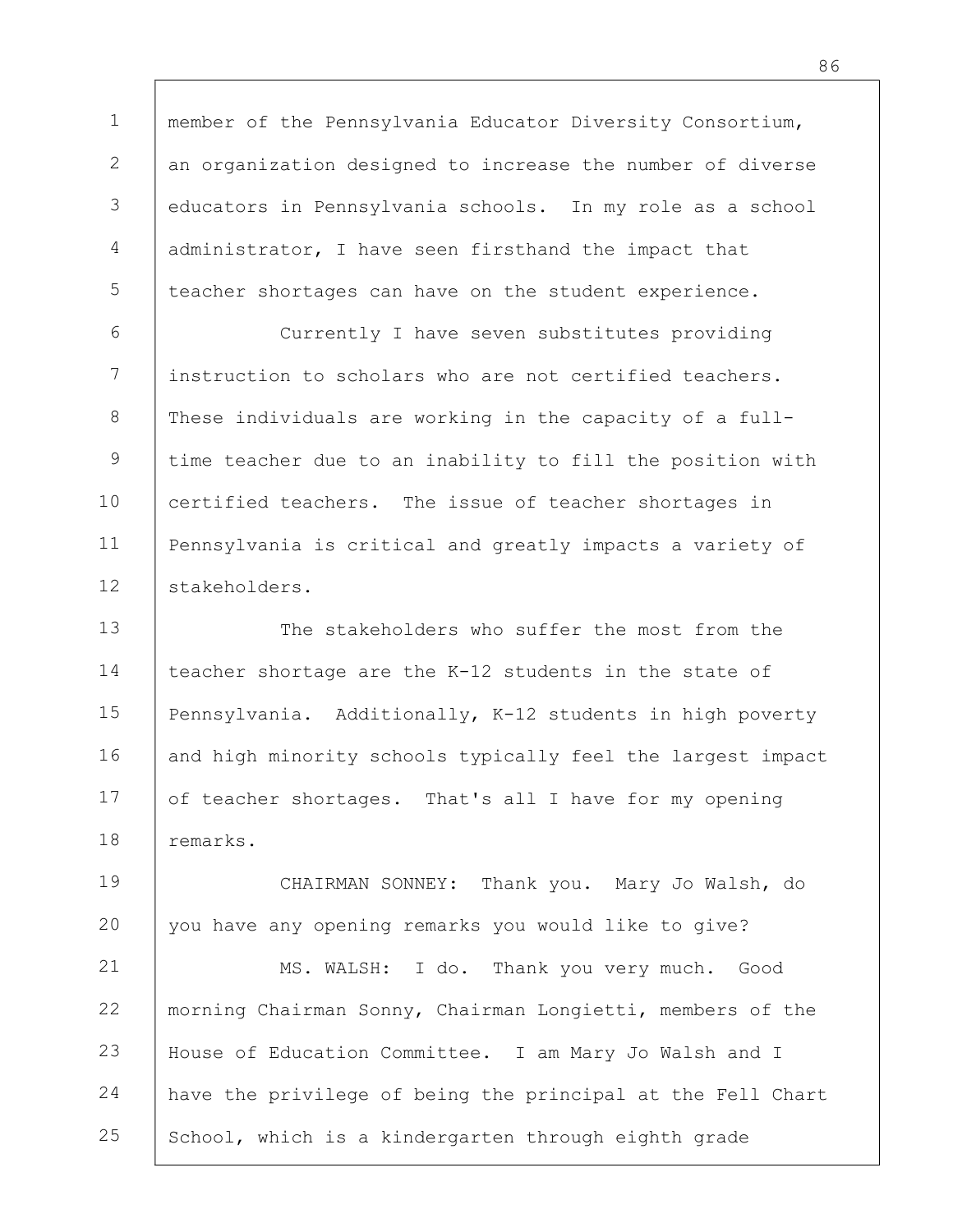1 2 3 4 5 6 7 elementary school located in Simpson, Pennsylvania. We are an amazingly successful small and diverse school located in northeastern Pennsylvania that primarily serves financially struggling families who want a great education for their children. Most of our parents have a minimum of a high school diploma and they want more skills and opportunities for their children.

8 9 10 11 12 13 14 15 16 17 18 19 I've been blessed to be the leader of this school for the last 16 years and over these years, I have done my best to recruit, train, and retain exemplary teachers who are willing to go beyond the normal expectations of teaching to make connections with students, engage students in active learning, and help families work with their children to provide for a solid foundation on which to build their children's academic careers, and that doesn't matter whether it is postsecondary schooling, trades, military, or other choices. Our goal is for our graduates to lead productive and contributing lives to be global members of society.

20 21 22 23 24 25 Over the last two years, we have struggled as many of my counterparts have to secure and retain quality teachers, substitute teachers and staff willing to meet the needs of our students in our building. For me this task has been humbling, exhausting, and sadly out of my control no matter what I do or no matter what I have done. It has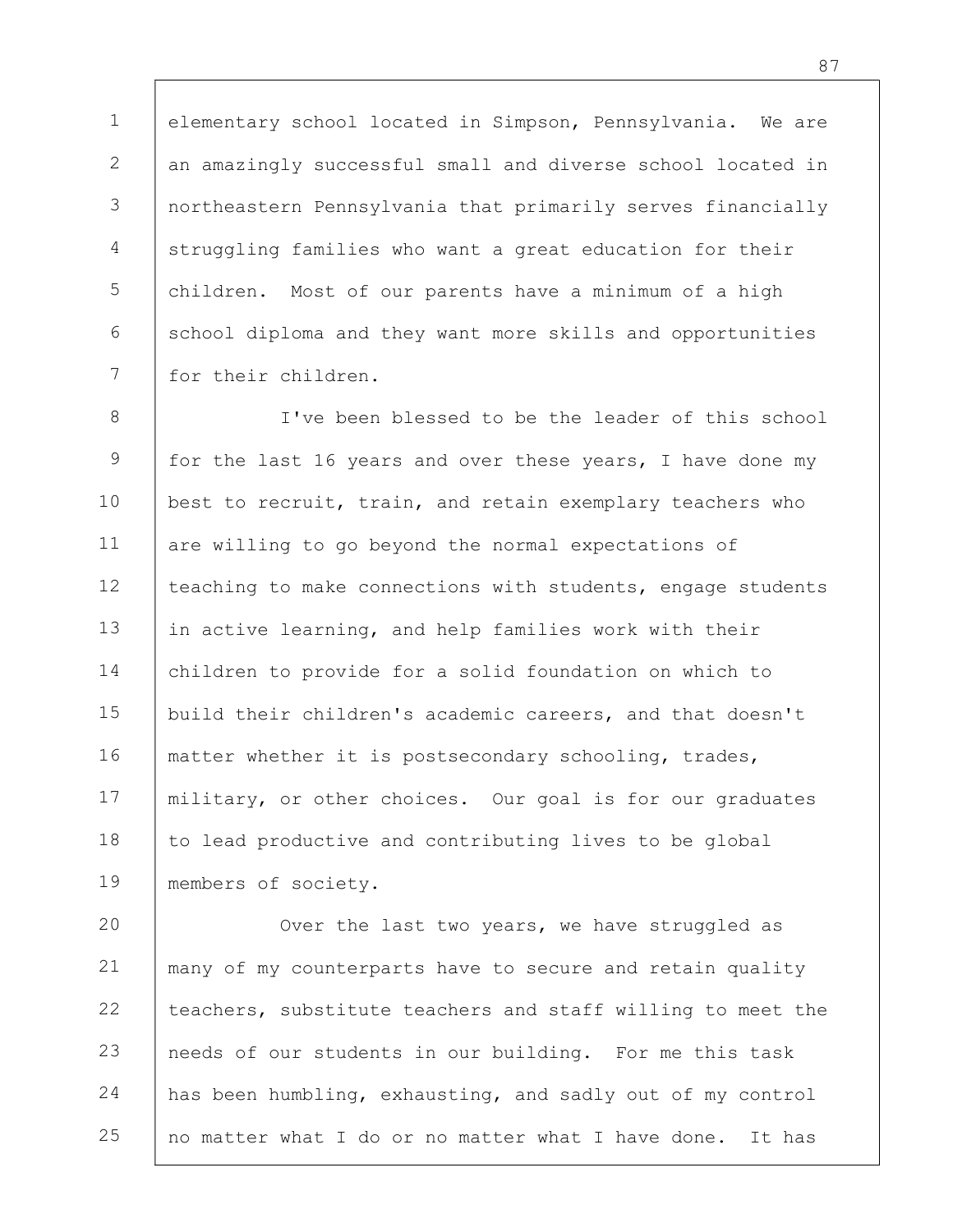1 2 3 4 5 6 7 8 9 10 been humbling for me to sit with teachers who have dedicated years of service to our school or the teacher profession in general. I've watched them struggle with the decision to leave our students, to leave teaching, and to walk away from a passionate mission of teaching due to the ravages of the pandemic. They had fears of being in a school and becoming ill, fears of leaving their loved ones alone or bringing the disease home to them, and fears of just the day-to-day stress of the pandemic hanging over their heads.

11 12 13 14 15 16 17 These men and women struggled to say good-bye to our students knowing that our students come to school for the safety and consistency and the familiar face who really knows them and how to meet their unique needs. It has been humbling for me to watch the decision-making process and in the end it was heartbreaking to watch them move on with no plan to return.

18 19 20 21 22 23 24 25 In my school, 80 percent of my staff exited. It has been exhausting for all of us being in a building day to day, securing the academic needs, social needs, mental health needs, physical health, food security, clothing needs, and safety of our students on top of teaching, meeting standards, and being accountable to charter school regulations. This pandemic has forever changed the job description of teachers, staff, administrators, and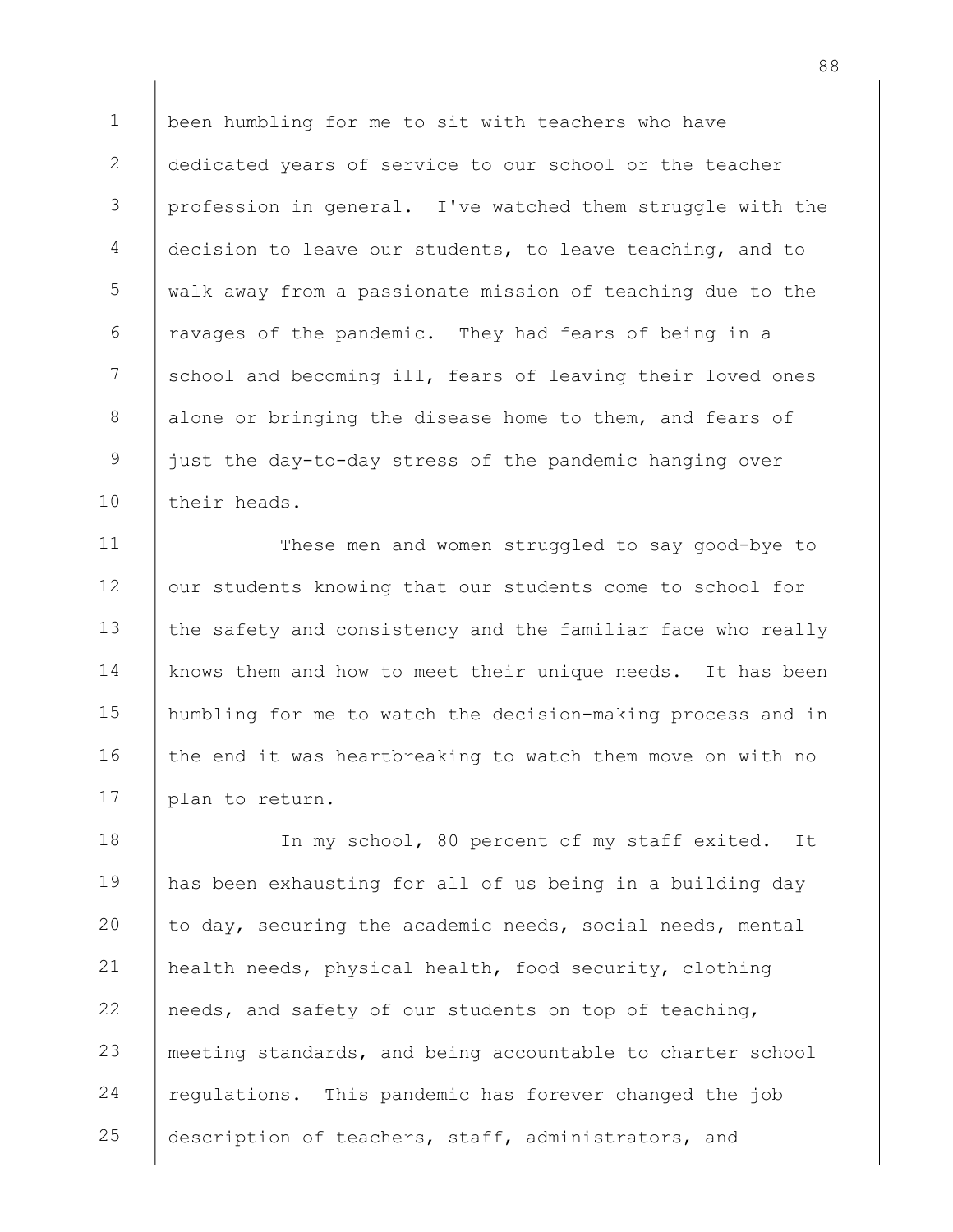1

parents.

2 3 4 5 6 7 8 9 10 We are more than ever reflecting on Maslow's Hierarchy. We can't even begin to get to teaching even though our students are so far behind and need us more than ever to be present in the classroom until we satisfy their basic needs of food, clothing, and supplies for school. We are double-timing our work with our students to secure these basic needs. We are communicating with families and then we're teaching. The lines of what teaching is and what teaching is not have become blurred.

11 12 13 14 15 16 17 18 19 20 In previous years, we all had truly clear roles on how to function in our job, how to contribute to the school as a classroom, and we were working in and planning each day for tomorrow. Everyone is now responsible for everything. Double duty does not even cove what we are asking people to do. Principals are teachers, teachers are lunch staff, janitors are hall monitors, and unless every single one of us is giving 110 percent, our school day doesn't work. We are burdening an already overburdened staff because we have no choice.

21 22 23 24 25 It is painful to keep asking teachers and staff to do more, but we have no choice. We are compromising in areas of high needs, most especially in the need of mental health for students and their families as well as academic tutoring and small group mental health groups because our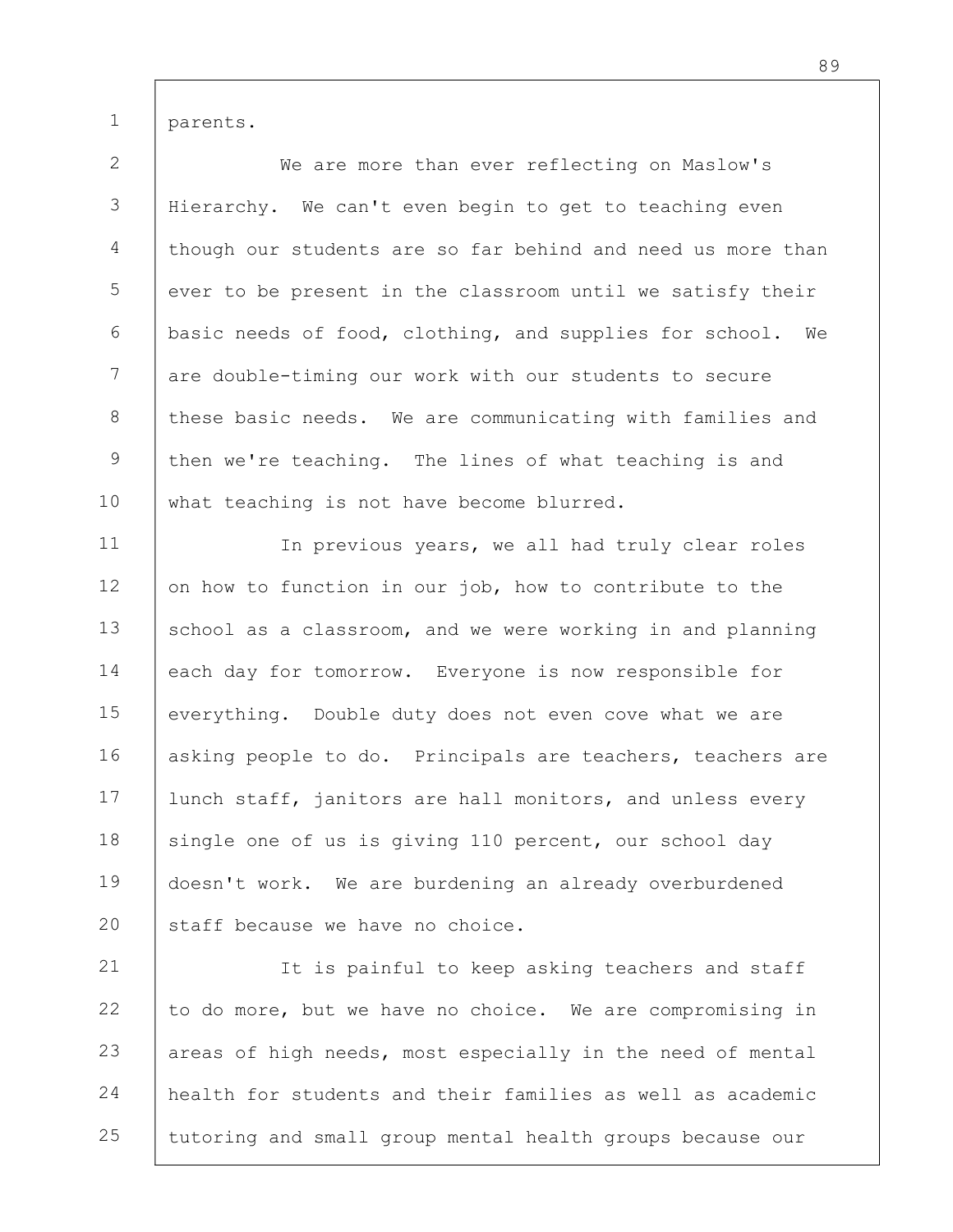1 2 choices are limited. Not only are we compromising, but we no room for error anymore.

3 4 5 6 7 8 9 Teaching has become more than what we teach and learn in a classroom. The role as a teacher has become a totally encompassing job to be someone completely responsible for a classroom of precious human beings for seven and a half hours a day. Teachers are teaching, they are triaging students and families, and treating mental health crises because we have to.

10 11 12 13 14 15 16 We desperately need your help. Our teachers are burning out. They are stressed by the extra work they are doing. They need mental health support. They need time to plan together; they need a prep time to prepare engaging lessons. The bright lights of our teachers are being dimmed by the need to do everything for our children and worry about themselves last.

17 18 19 20 21 22 23 24 My question is how do we recruit for that job? How do we retain people for that kind of a job? When will our teachers get time to take care of themselves. We need to remember that most of them leave their job at school to go home to family members and other people who mean a great deal to them. We have truly come to a point of no return and our students are paying a dear price for our inability to fix this problem.

25

As I noted earlier, this is all sadly out of my

90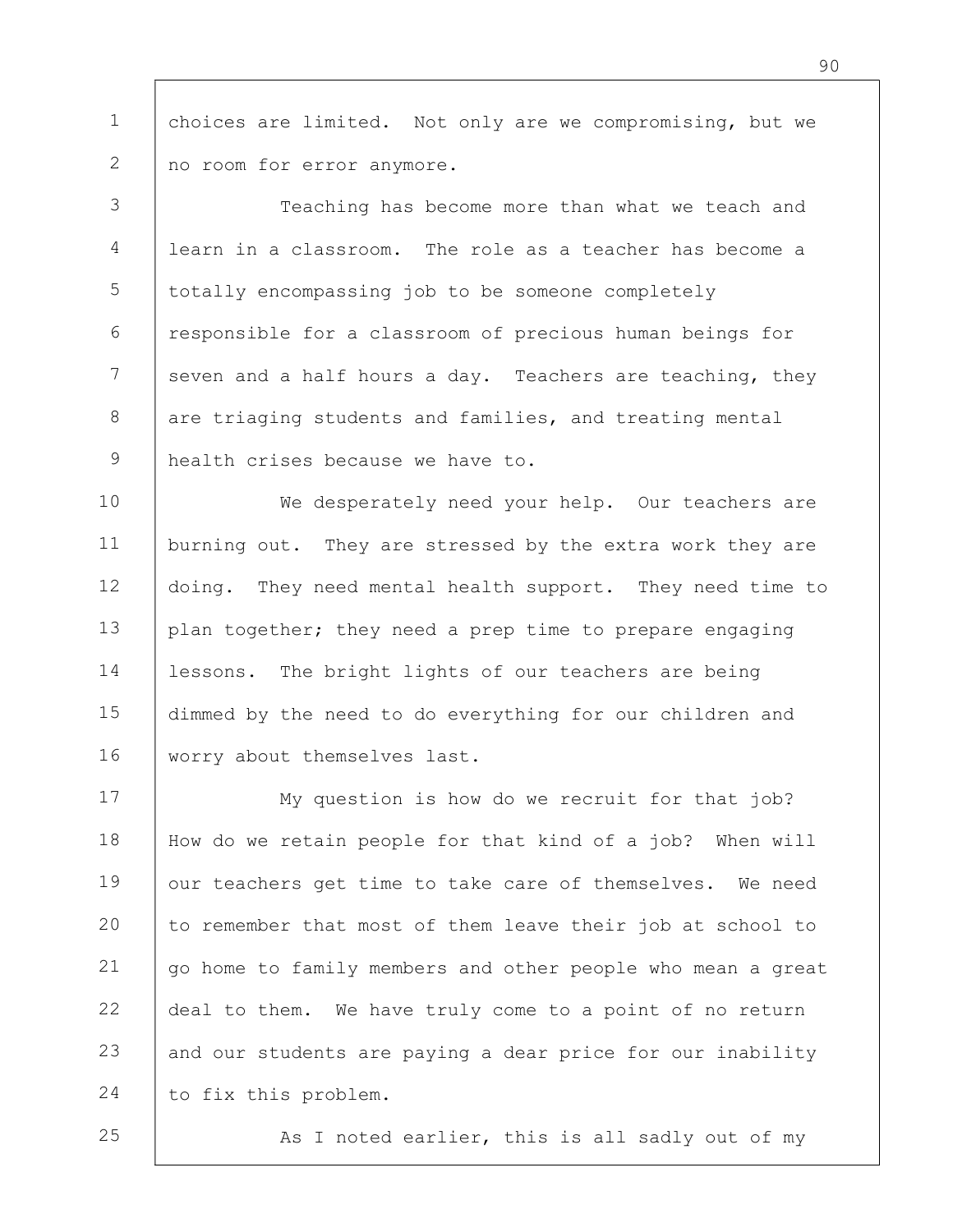1 2 3 4 5 6 7 8 9 10 control as an administrator and I don't mean that in a Machiavellian way; I mean that there are no people willing to come to be interviewed that I can even offer them more money to or offer a better schedule to. There's no one to make an offer to. Our school, like many others, has been recruiting, advertising, and working with agencies all to staff our buildings and success has been elusive. We're losing teachers to other industries and professions and why wouldn't any other profession or industry want to hire a teacher.

11 12 13 14 15 16 17 18 19 20 21 22 23 24 25 Teachers are dedicated, compassionate, and detail oriented. They are a perfect candidate to hire. It is time that we start looking at other professions and industries to recruit those highly skilled people to teach our children now. We need to make pathways to help schools succeed, thrive, and survive. We need people in the field to want to teach working with our students. We need to tap into their knowledge base to make sure that they're trades, skills, and entrepreneurial spirit gets passed on to our next generation of learners. We need to remove barriers to hiring. We need to partner with industries to create pathways for our students to enter the job market, but also for their professionals to enter the teaching profession. We need reciprocal agreements now that may mean that we have to change that we run our schools.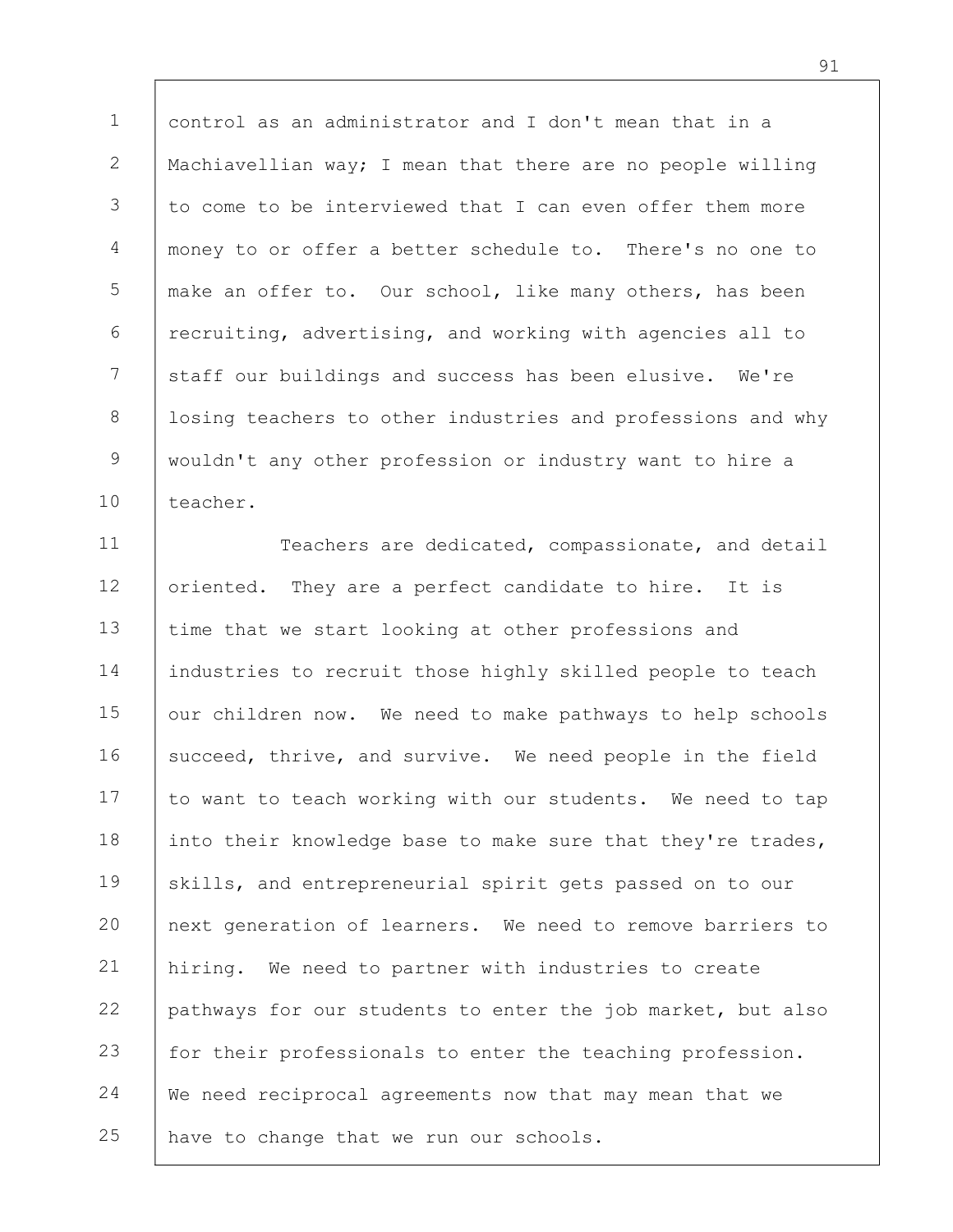1 2 3 4 5 6 7 8 9 10 I'm all for making sure that we have strong teacher preparation programs, but it is high time that we be into exploring new options for recruiting. We need something in place now. We can't wait another year or two or our schools will be closed. We are currently in survival mode and the mode below that is failure. We cannot afford to fail our students. We cannot wait years to solve this problem. We need this problem solved now or there won't be a tomorrow of quality education for our students.

11 12 13 14 15 16 17 18 19 20 Someone asked me last week what I'm afraid of with regard to teaching and learning, and my fear is that we don't have enough dedicated people teaching our students. Our students cannot and will not thrive. Our students won't have the drive to seek more or to seek better. Our students won't have the social skills to be well rounded contributing members of society if they lose quality role models in their classrooms, and most of all, these are the generation of people who will be our leaders, our healthcare workers, and our teachers.

21 22 23 24 How can we expect more from them in the future if we short change them now. Thank you for your attention to this very important issue and I am happy to answer any questions.

25

CHAIRMAN SONNEY: Representative Nelson.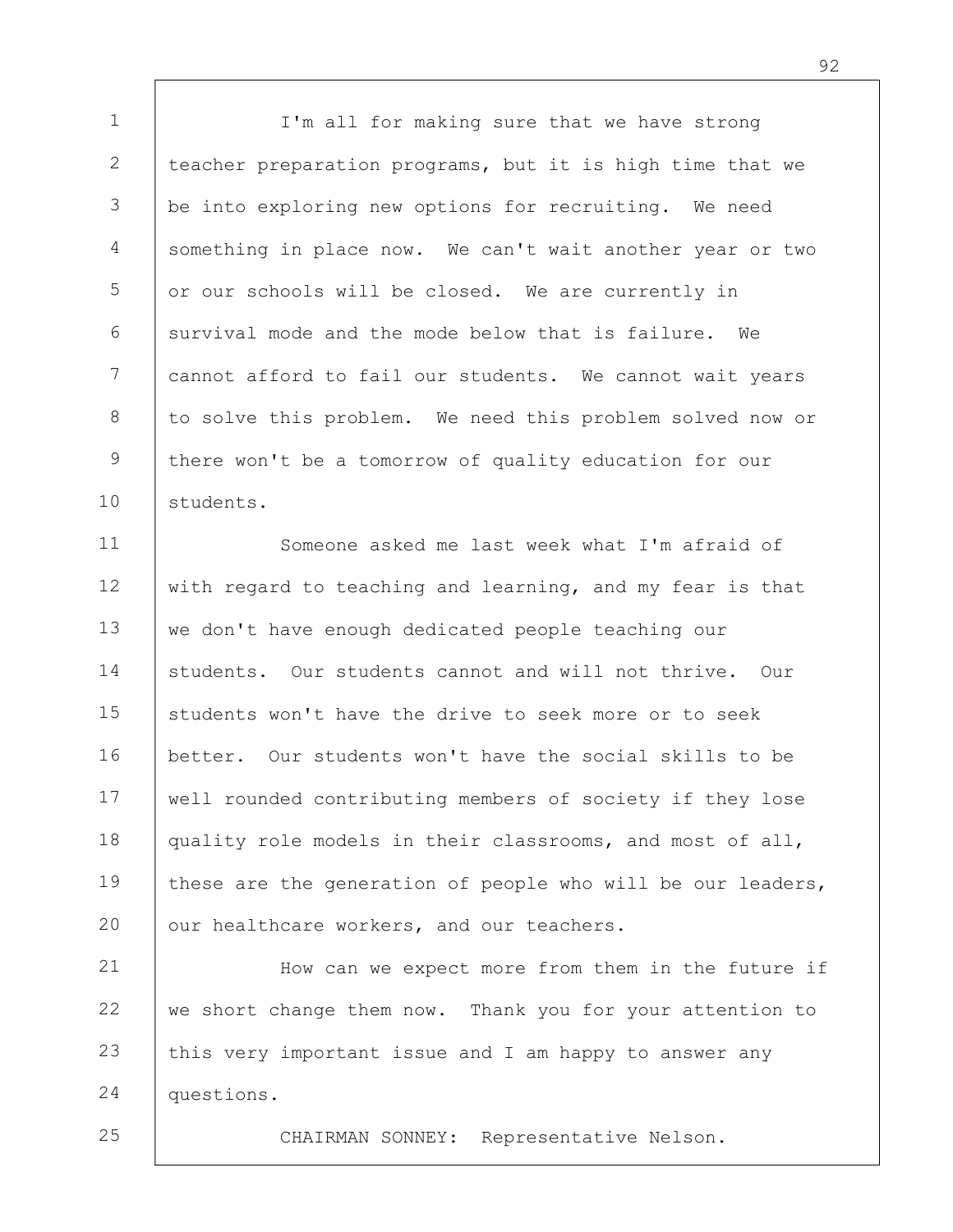1 2 3 4 5 6 7 8 9 10 11 12 13 REPRESENTATIVE NELSON: Thank you. I would love to ask the two panelists as we are looking and kind of making a plea for assistance in how recruit. Currently I assume are we -- are your districts, are your buildings running significant budget surpluses where vacancies are a bigger concern than financial appropriation? DR. HILL-HENNE: So at this time the bigger concern is definitely the vacancy. We save money by obviously not paying benefits and things to those individuals who are not filling our spots, so we are sitting with seven vacancies and we have the money to pay them, we just need the people. MS. WALSH: I would agree that our biggest

14 15 challenge is staffing. I still have two positions open that have been open since the beginning of the school year.

16 17 18 19 20 21 22 23 24 25 REPRESENTATIVE NELSON: Thank you. I think one of the points that is important that we talk about here, is again the importance of having quality educators, but so much of the testimony, even from both of the building leaders that we have in this session, have also focused on the work that we are expecting those educators to do, and there's kind of chicken or the egg component that says, well if the work were reasonable, if what we were asking our educators to do was simply reading, writing, and arithmetic, would that pool perhaps be a little bit easier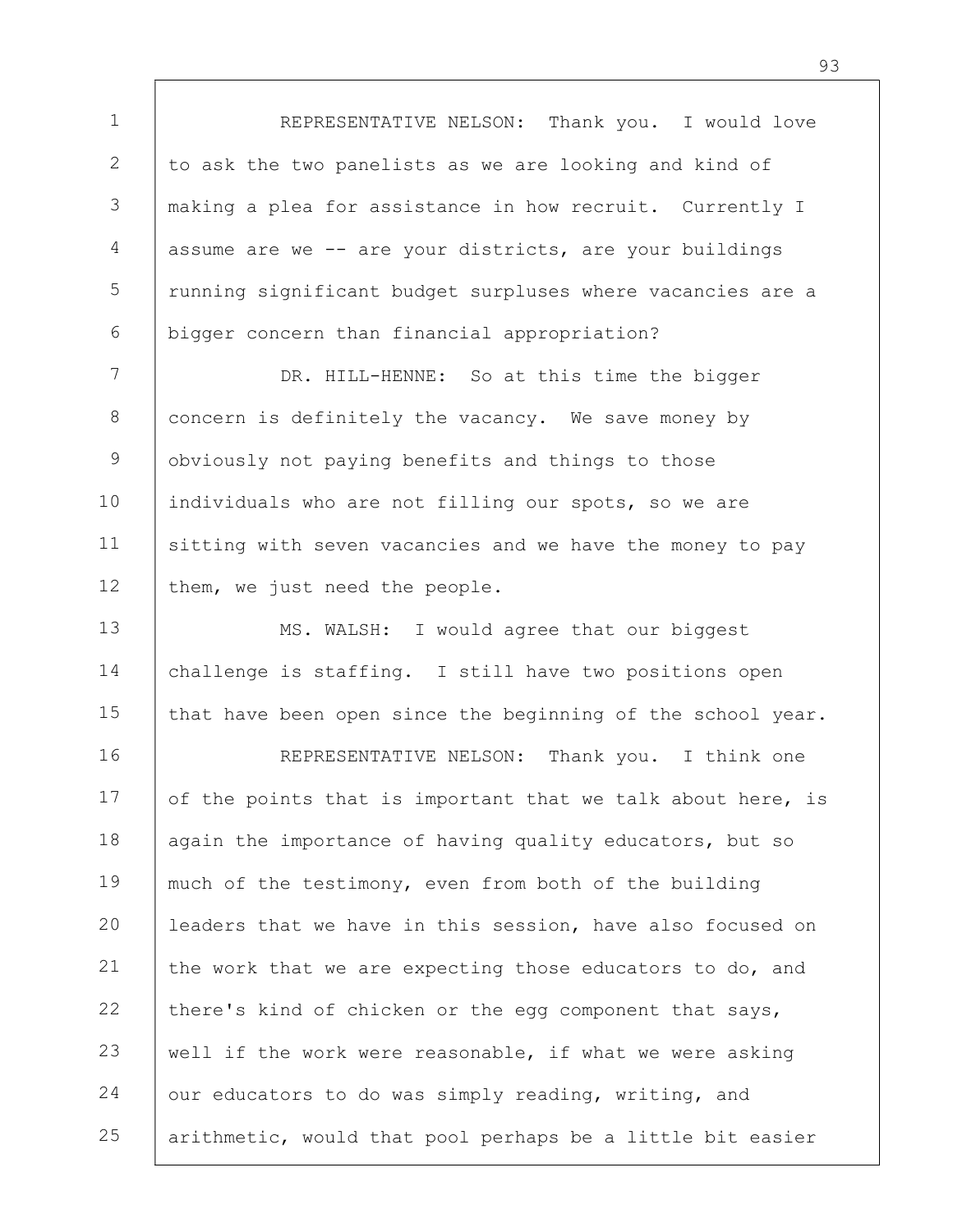1 2 3 4 5 6 to solve, would retention issues not be as great, would the turnover that our educators are seeing not be quite as significant; that's my theory and so before taking my theory into legislation, I'm hoping that you all would be able to continue to expound on that if  $-$  you mentioned that you have two and seven vacancies.

7 8 9 10 11 12 13 14 15 Do you have two and seven vacancies but my assumption, again theory, and please, the purpose of this testimony for me is that you guys can help inform me -- you have two and seven vacancies, but probably like eight other positions that you don't even bother trying to fill that you would otherwise need for social work, for additional aids, for building subs, etcetera, full-time building subs that's not within the realm of possibility for your buildings and your districts?

16 17 18 19 MS. WALSH: I would say yes. I'm still missing language people. I'm still missing maintenance. I probably have about seven other positions that I could fill, but the two that I need are primary positions.

20 21 22 23 24 25 DR. HILL-HENNE: So my seven vacancies are the vacancies that we have, they are teaching vacancies and several of those vacancies are being filled by building subs who are not certified individuals, and to speak to your earlier question about if we were just asking them to do reading, writing, and arithmetic, would they retained,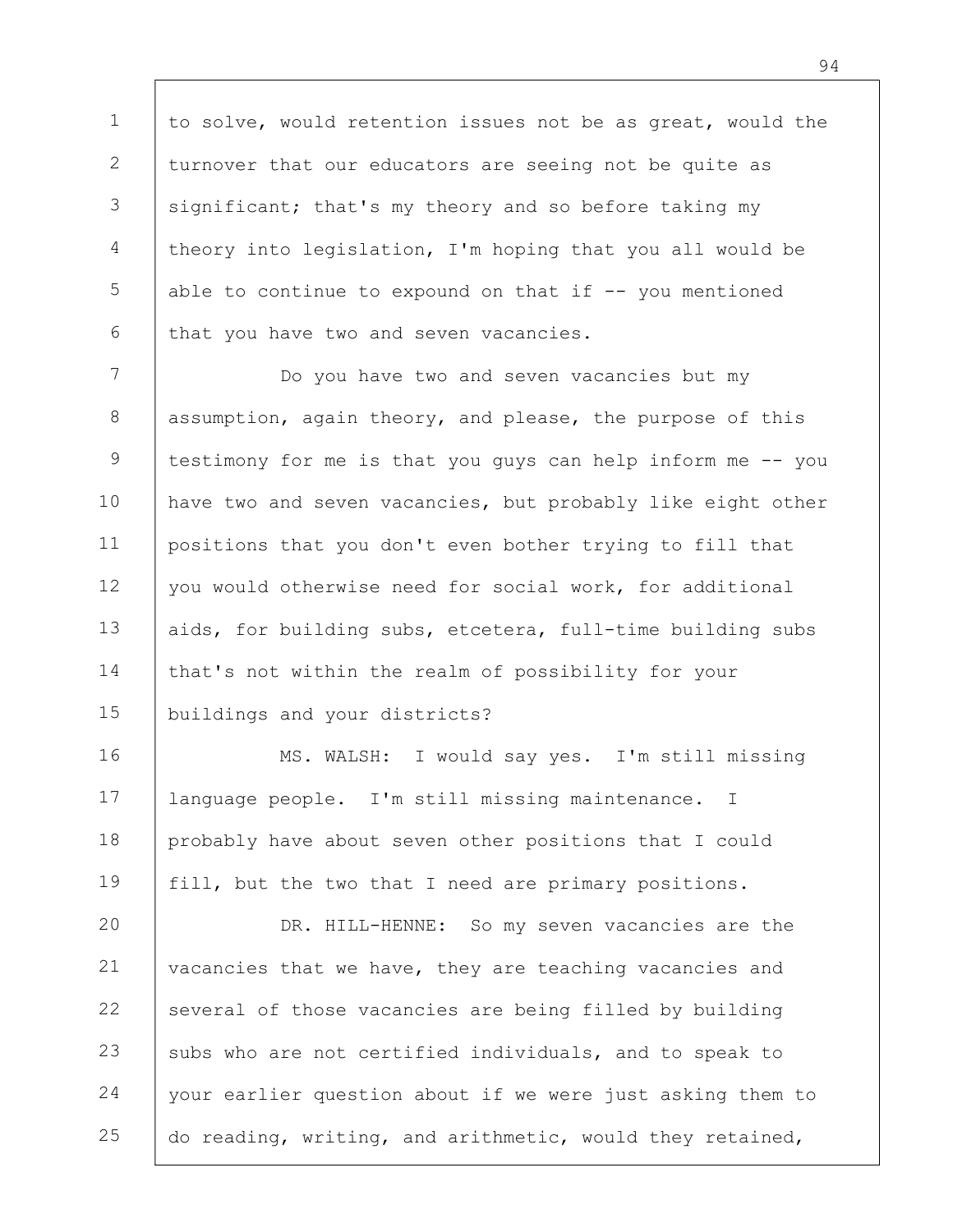1 2 3 4 5 6 7 8 9 10 11 12 and I think, as many people have mentioned earlier, I know especially from my school, one of the things that leads to the lack of retention is the lack of understanding of the scholars or the students that they serve. As I mentioned before, we are a very high poverty school and you have to be able to connect and relate to the kids before you can actually teach them the concepts, so they can have the greatest teacher preparation program in the world in terms of their content, but if that preparation program did not allow for them to have trauma informed instruction or (indiscernible)then it just tends to still lead to retention.

13 14 15 16 17 18 19 20 REPRESENTATIVE NELSON: So I think it's great that we end with these two, you know, by all expectations, amazing leaders because what we're looking at and we're focusing today on our teacher and substitute shortage and we could also have a bus driver shortage. We could also have school nurse shortage. I mean, the number of shortages in our education system are significant and I think, what I'm hearing, is that they're all playing together, correct?

21 22 23 24 25 So our school systems seem to be inadequately funded and because of that, we don't have most of the professionals which makes those that we do have stretch excessively thin to the point where we're saying, okay well how do we get more bodies. But, the problem is that we're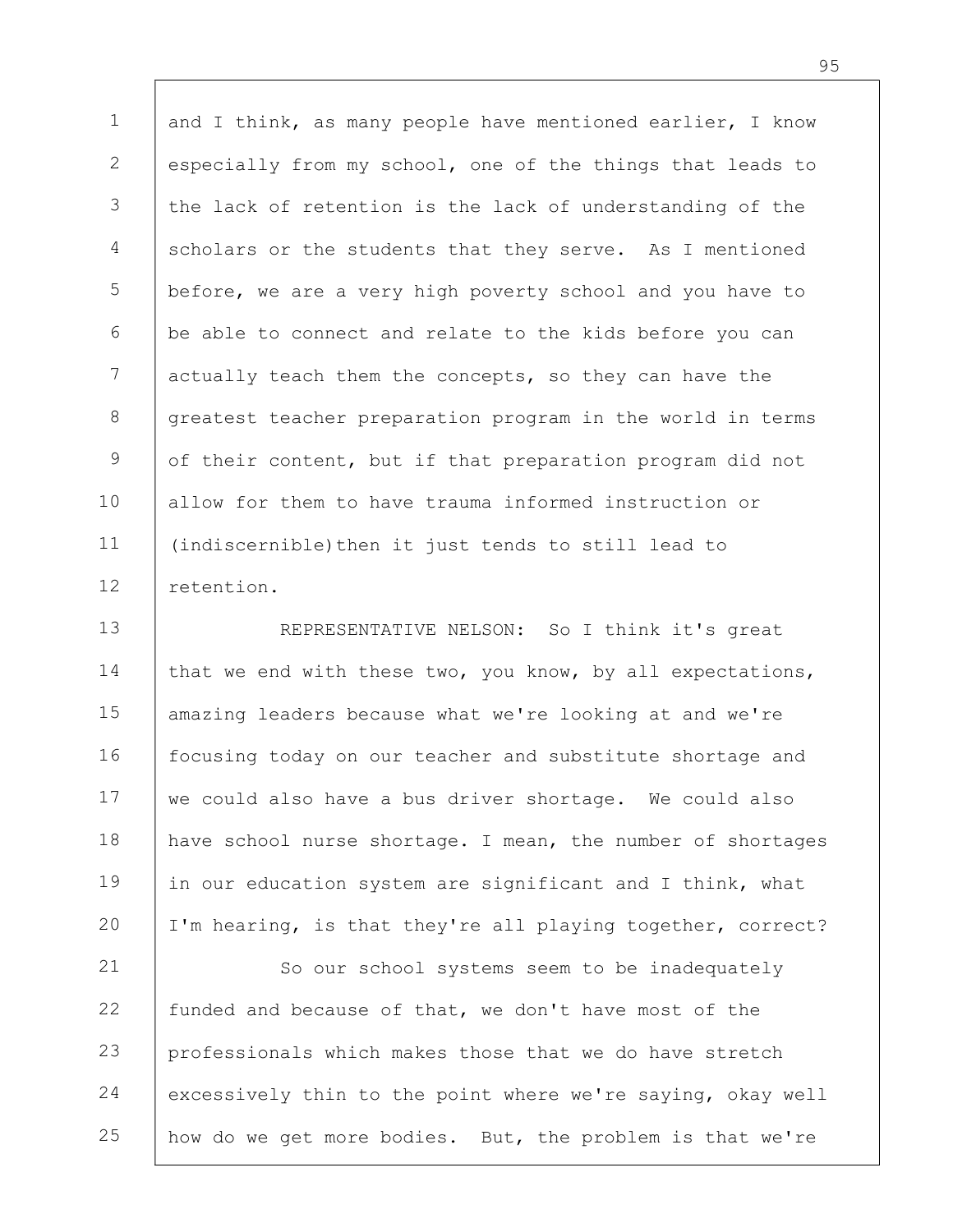1 2 3 4 5 6 starving a system and when that starts to deteriorate, throwing more bodies into a classroom that don't have the supports, the training, and the surrounding supports around that is woefully inadequate. So some have argued that perhaps we're building school systems with the wrong objectives.

7 8 9 10 11 12 13 14 15 16 17 18 19 20 21 22 23 24 25 My argument is that schools and what we're providing to our young people, the way we're investing in our young people, so I won't use the word criminal because I'm a legislator, but it's brutal right now, and I thank you all. Please go back to your buildings. When you do, go back to your folks and tell them that we hear, we see it, my wife is an educator and her family are educators. We got alums through and through and I know and I know that your folks are missing preps and I know that your kids are missing most of what they need from the really quality people that we put in front of them, and I'd like to say the cavalry is coming, but the cavalry is kind of sitting in this room and hopefully we can get them energized. Thank you. DR. HILL-HENNE: Thank you. MS. WALSH: Thank you. CHAIRMAN SONNEY: You know there are no other members that have questions and, you know. Sure. REPRESENTIVE CURRY: So I'd be remiss if I didn't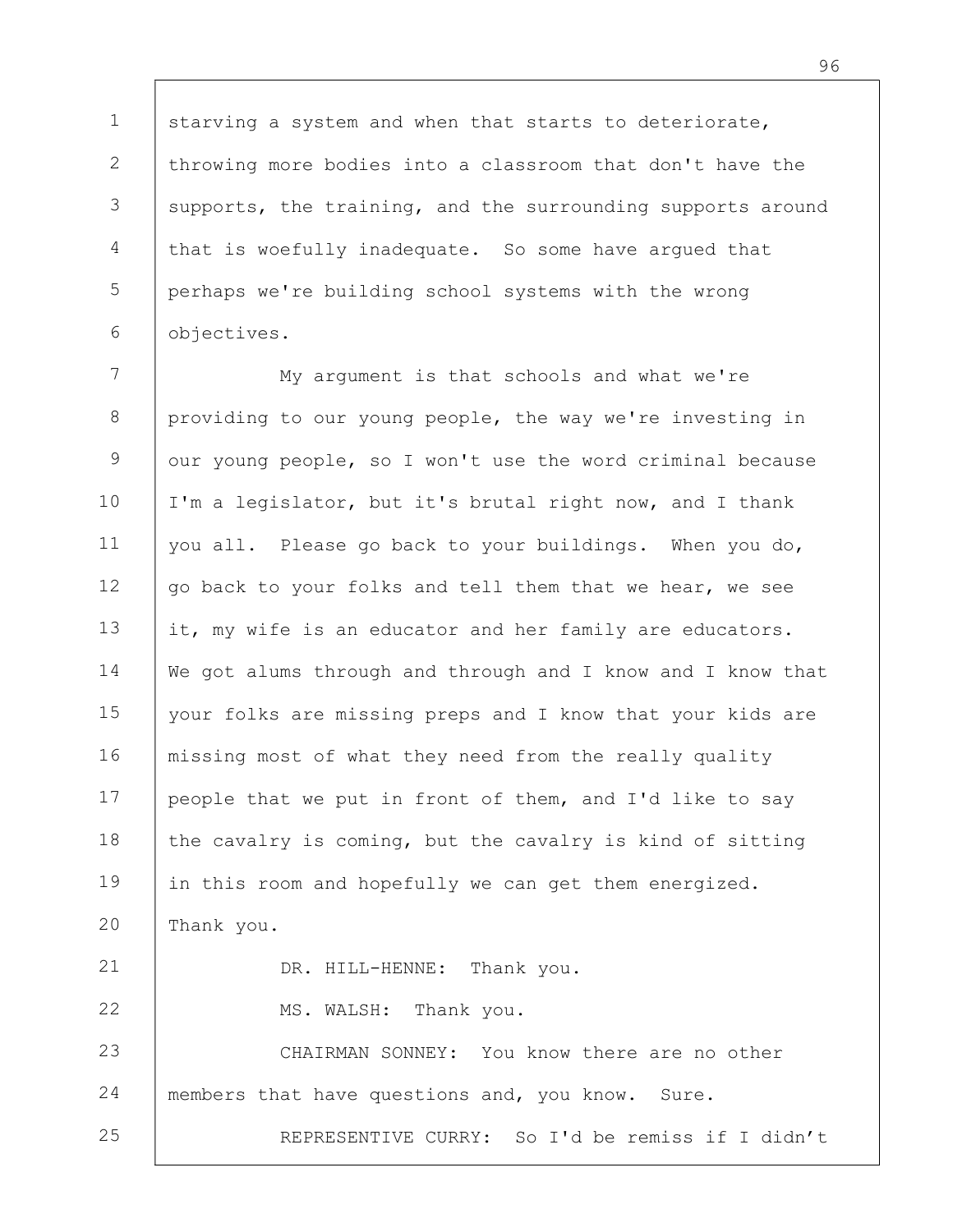1 2 3 4 5 6 7 8 9 talk to you doctor, because when we look at the charter school system and how -- I had two openings. One opening in my office and two young people who applied for it who were teaching at charter schools in Philadelphia. It broke my heart that they were coming to apply for a constituent services position, but you know what it was, it wasn't that they were teachers from the start, they left their colleges, not in education, they couldn't find jobs and the charter schools hired them.

10 11 12 13 14 15 16 The only reason I wanted to make this comment is it broke my heart when I was interviewing. I was like, you can't leave the babies. That's what I said in the interview. But the main reason why I'm saying this is, is because when we are trying to fulfill that shortage, we are pulling folks in that aren't even educators. They're going to leave and guess who suffers? Thank you.

17 18 19 20 21 22 23 24 25 CHAIRMAN SONNEY: I would say one of the overarching themes today have been centered around pathways and retention and so as we wrap this up, I'd like to ask our final two presenters here today if you could speak a little bit on the retention side. You know, we've heard a lot about, you know, ways that we can incentivize them to stay in by creating programs to help with their student loans, but you know, what are the other issues that you hear that are causing teachers to leave the profession?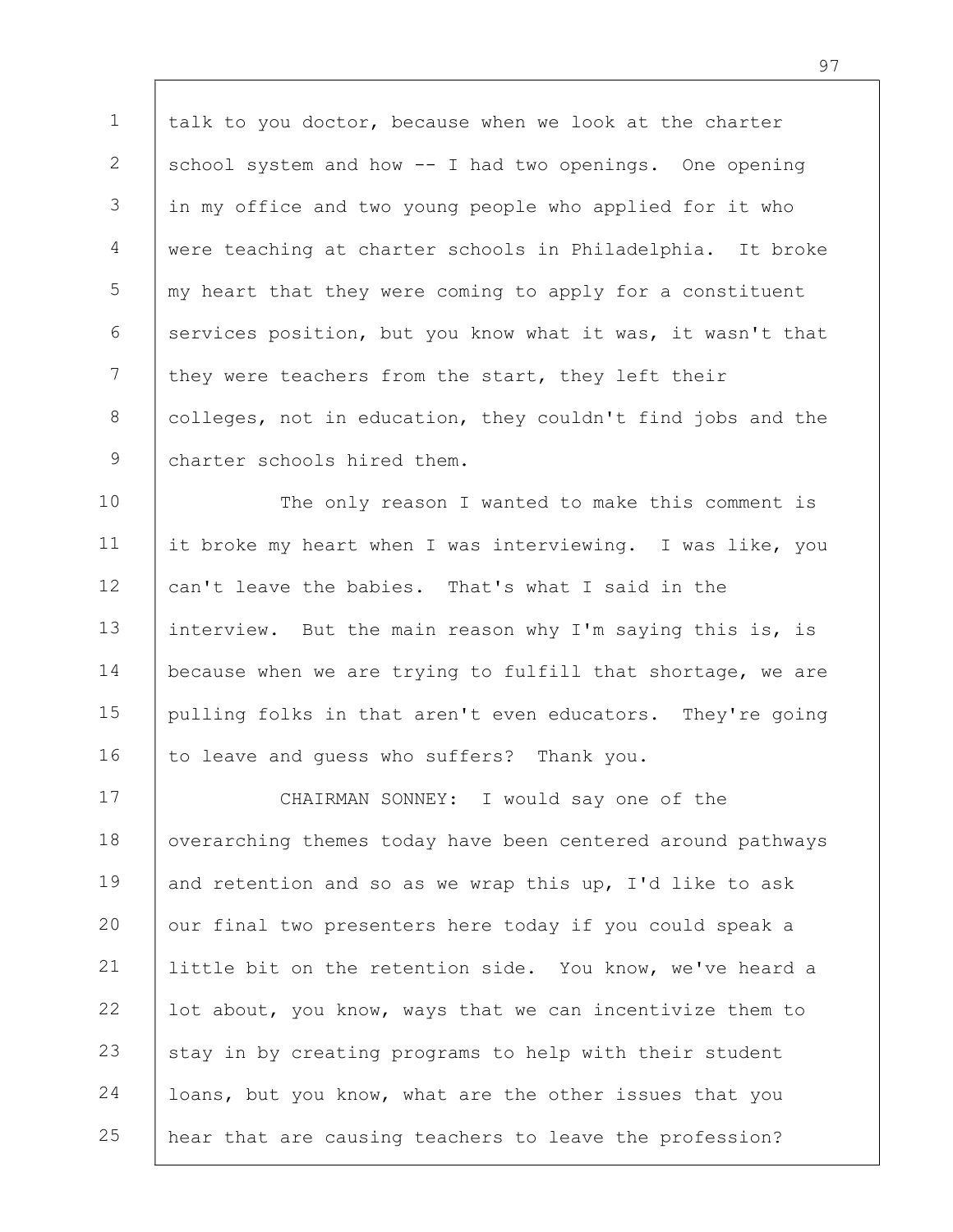1 2 3 4 5 6 7 8 9 10 11 12 13 14 15 16 17 18 19 20 21 22 23 24 25 DR. HILL-HENNE: Teachers leave the profession for a number of reasons. I think one of them is definitely working conditions. Sometimes they have to buy their own paper to make photocopies for their students for the work that they need. Sometimes they have to deal with parents that may not be the same type of parents that raised them and they don't understand like the differences in the parenting styles. Sometimes they're dealing with attendance issues or issues of apathy within the student that they just haven't found the solutions to, and I would put all of those things under working conditions. Salary sometimes does play a role, it does. I think principal leadership styles play a role. Teachers really crave autonomy, they really crave feedback and support, they really crave the opportunity to collaborate with other teachers and come up with different ideas or how to best service their students. I know for me personally, one of the things that I do to retain teachers is to invest in them, so we have several different partnerships at our school to allow teachers to get different experiences outside of just professional development from myself or members of my leadership team. We partner with organizations within our community.

We have one program called Restorative Practices

98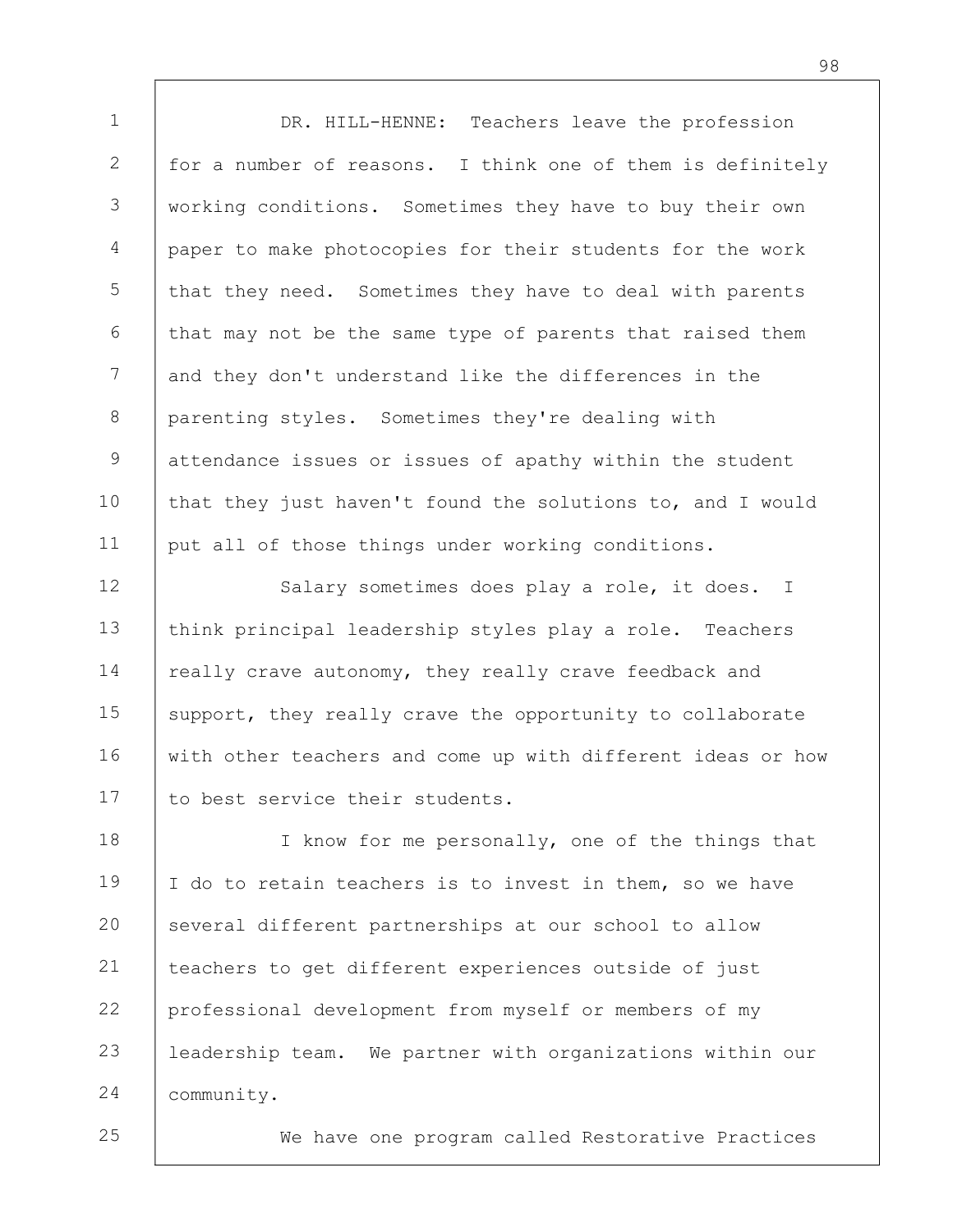1 2 3 4 5 6 7 8 9 10 11 12 13 14 and Action, which allows teachers to network with all different teachers across the city of Philadelphia. They have these monthly meetings and they create little monthly plans of different strategies to try in the classroom to support more positive behavior and student empowerment. We have another program called CTT, which stands for the Center for Transformational Teacher training and that allows for my leadership team members to provide real-time coaching to teachers so they're right there in the moment in the classroom. They have little headsets and they provide coaching right then and there, which increases their effectively exponentially. It's way better than, you know, the typical observation feedback that you might get once or twice a year.

15 16 17 18 19 20 The teachers love the real-time teacher coaching and they love the feedback that they get from their coaches. That program I think has been very beneficial in maintaining and sustaining, especially my first-year teachers. So those are the things, the commentary that I have in terms of retention.

21 22 23 24 CHAIRMEN SONNEY: Mary Jo, would you like to comment? MS. WALSH: Yes. I would agree with Dr. Henne on many of the points that she made. For me, the reason our

25 teachers are leaving, and again, my teachers that left had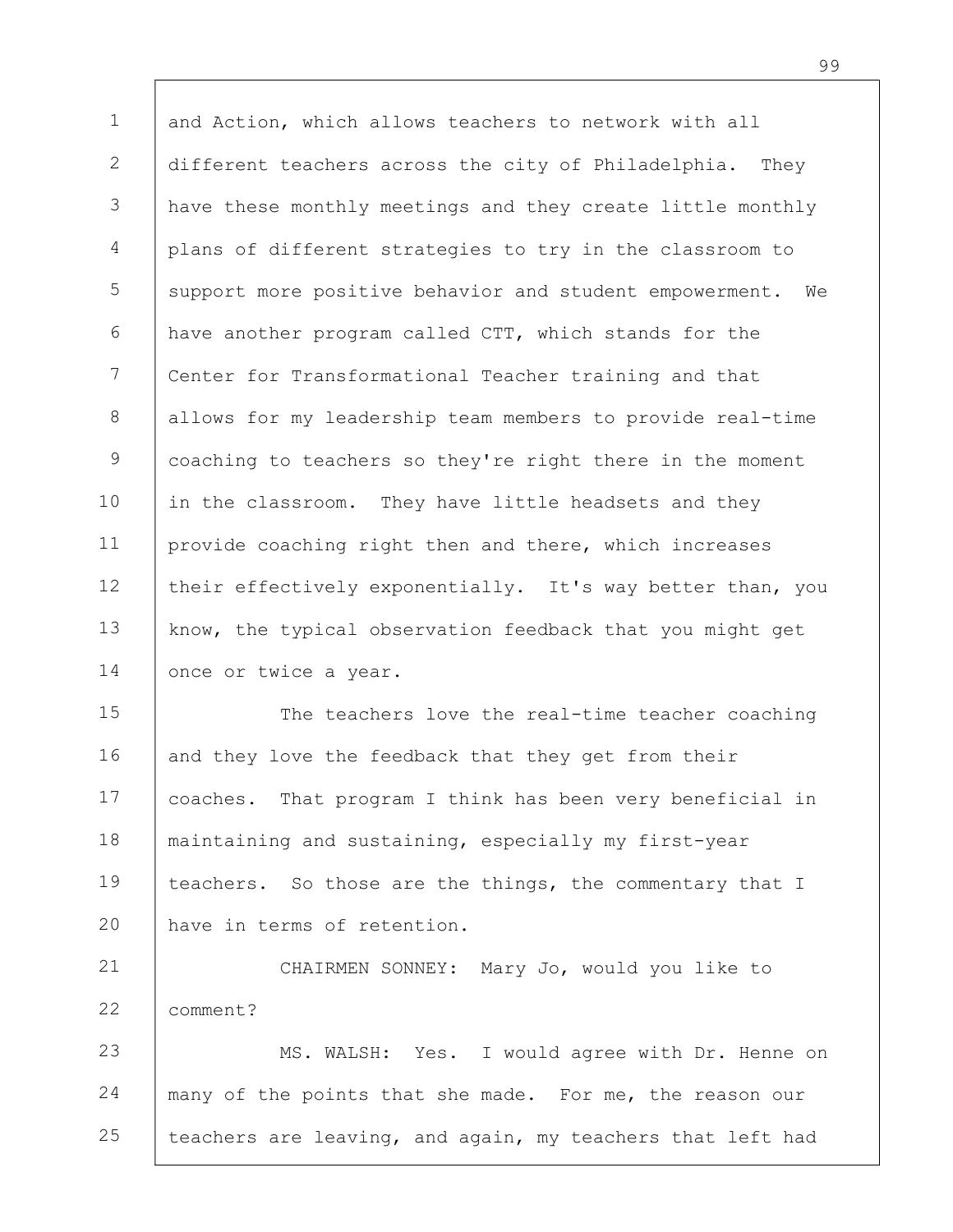1 2 3 4 5 6 7 been with me from the beginning, say 16 years ago. The thing that they miss the most is the ability to collaborate together. As many people have said, planning periods have been taken away, they're covering for each other, but the opportunity to collaborate and develop lessons. In our particular school, we collaborated and did lessons across grade levels.

8 9 10 11 12 13 14 15 So a kindergarten teacher and an eighth grade teacher might both be studying the holocaust or a particular, you know, part of the world, say Bali, and they had that opportunity to plan and collaborate and develop. That has gone away. And I agree with someone earlier this morning who talked about that we're feeling the effects post pandemic but that was there a little bit before the pandemic.

16 17 18 19 20 21 22 23 24 25 I think that the other piece, that for me, teachers are leaving for is it's not always the money, it's the opportunity for support, you know, with everybody in the building doing 15 other jobs, that day-to-day hey, do you have a moment that I just need to run this by you has evaporated. However, I would like to end on a positive note. I think that things that we have found, at least in our building, that in the past had worked to retain high quality teachers was that we were able to offer exceptional professional development. Our teachers benefited not only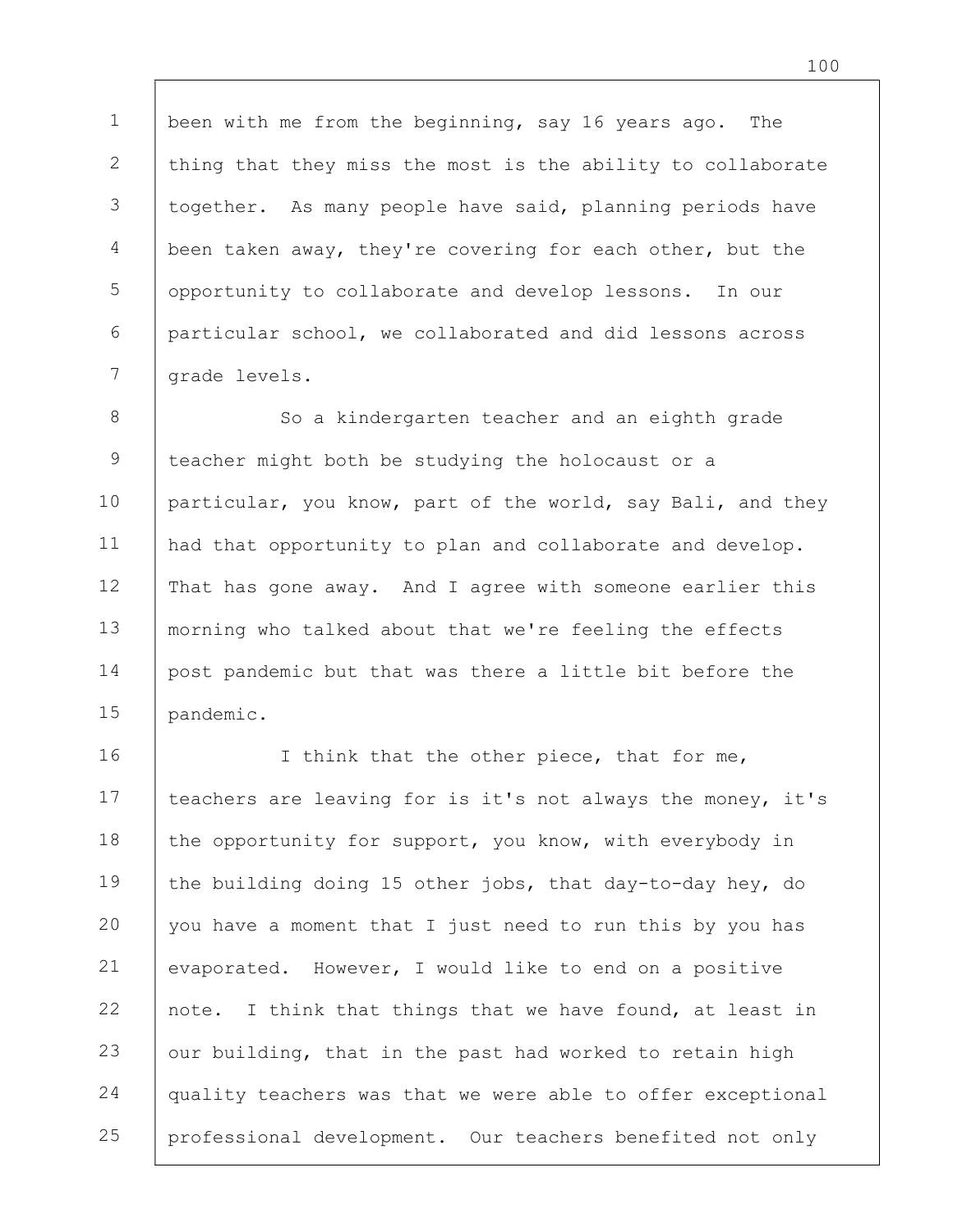from opportunities to develop skills in the classroom, but we also mentored teachers who could move on to be administrators, curriculum coordinators, and still stay within our process and contribute back in various other

1

2

3

4

5

ways.

6 7 8 9 10 11 12 13 14 15 16 The other opportunity that we had, again to end on a positive note, was we do what we call two weeks of preservice before school even starts, so we have the opportunity to bring teachers back and we work together for two weeks and we take apart, what are the strategies to use in an effective ELA classroom, science classrooms, and those are the kinds of things that builds relationships among the staff, build faith in each other, build an opportunity to be there to support each other and those are the things that we're missing right now because we just don't have the time.

17 18 19 20 So I would say there's a lot of positivity out there. I think we just need to figure out how to harness it and share it across all of the districts. We don't need to reinvent the wheel.

21 22 23 24 25 CHAIRMAN SONNEY: Thank you. And again, thank you to all the testifiers today. It's very important information and I'm sure that we will see a number of bills coming forward from the members of this Committee. I also want to thank the members for sticking it out. It was a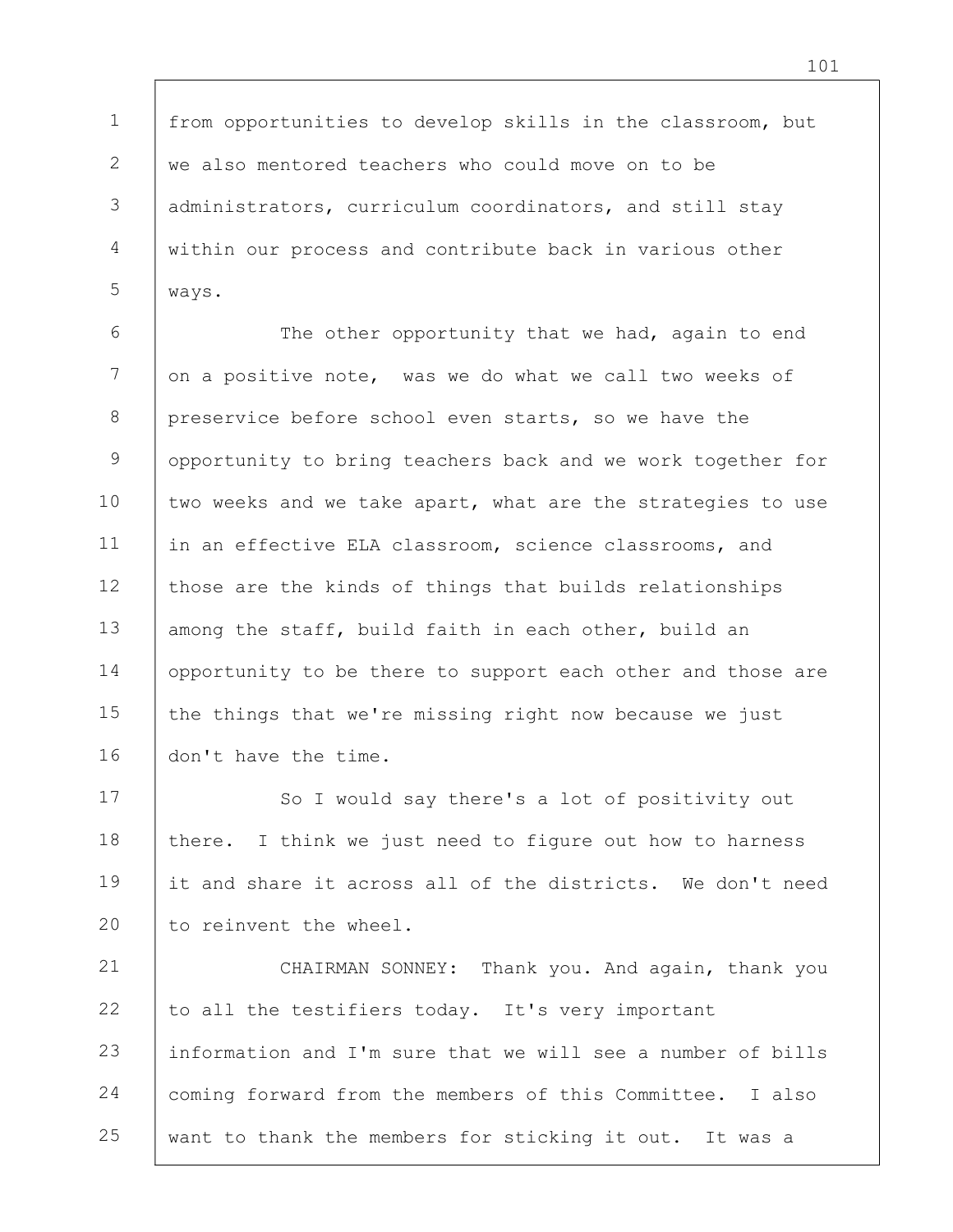| $\mathbf 1$    | rather long hearing, but again a very, very important one. |
|----------------|------------------------------------------------------------|
| $\sqrt{2}$     | So thank you again. This hearing is adjourned.             |
| $\mathcal{S}$  |                                                            |
| $\overline{4}$ |                                                            |
| $\mathsf S$    |                                                            |
| $\sqrt{6}$     |                                                            |
| $\sqrt{ }$     |                                                            |
| $\,8\,$        |                                                            |
| $\mathcal{G}$  |                                                            |
| $10$           |                                                            |
| $11\,$         |                                                            |
| 12             |                                                            |
| 13             |                                                            |
| $14\,$         |                                                            |
| $15\,$         |                                                            |
| 16             |                                                            |
| $17\,$         |                                                            |
| $1\,8$         |                                                            |
| 19             |                                                            |
| 20             |                                                            |
| 21             |                                                            |
| 22             |                                                            |
| 23             |                                                            |
| 24             |                                                            |
| 25             |                                                            |
|                |                                                            |